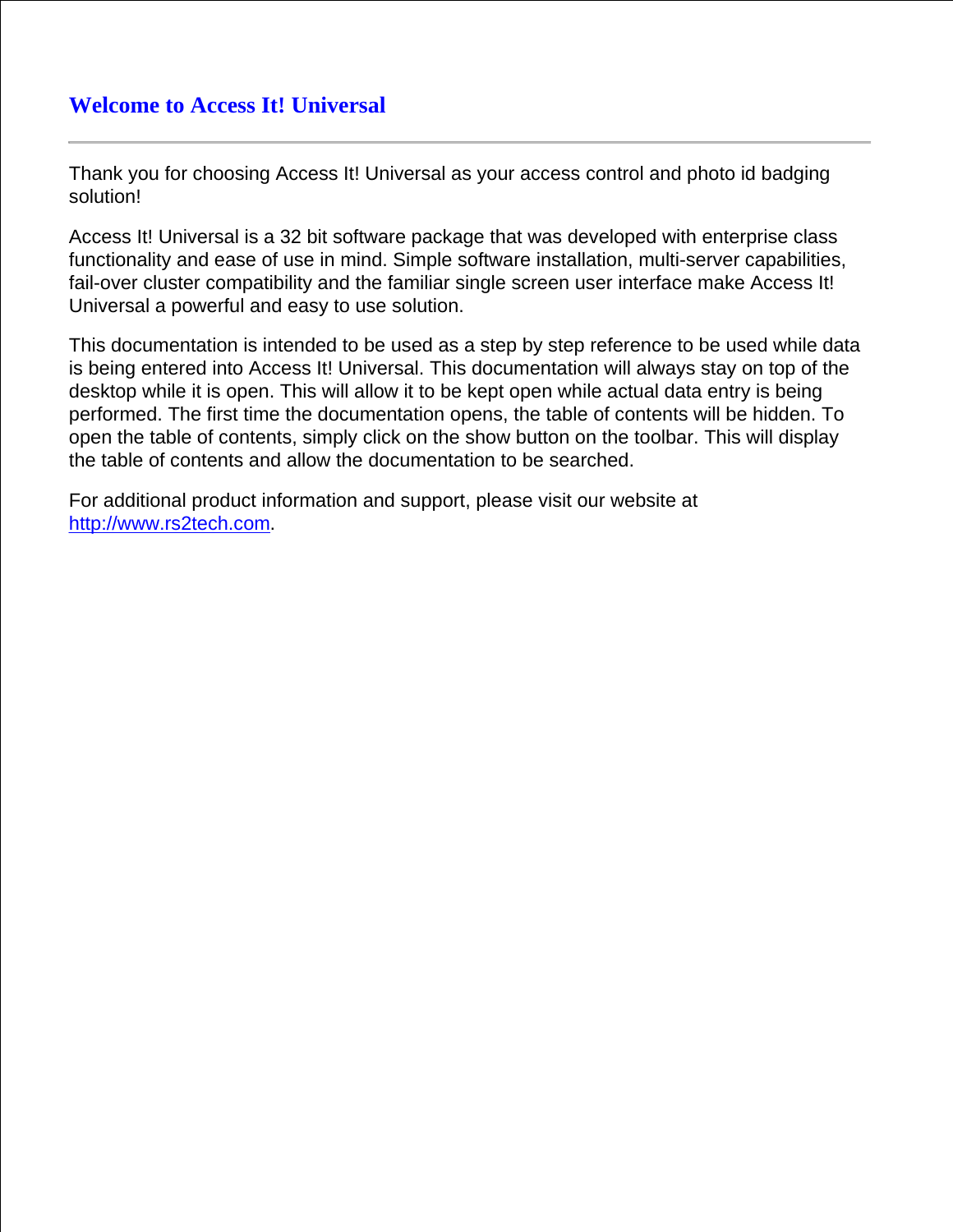# **System Specifications**

Access It! Universal has the following system specifications:

- Unlimited SCP Panels (512 per regional server) (All Models with TCP/IP, RS-232, RS-485 and Dialup support)
- Alternate (Backup) Communications Channel for SCP Panels
- 32 SIO Panels per SCP
- Hierarchical Device Tree with Active Status Icons
- Unlimited Readers (Determined by number of regional servers)
- Automatic Card Holder Enrollment Readers
- Unlimited Inputs and Alarm Monitoring with Graphical Maps
- Multiple Monitor Support
- Alarm Routing with Variable Annunciation Delay/Scheduling
- Unlimited Programmable Outputs
- User Definable Multi-Functional Tasks
- Macro and Report Scheduling
- Unlimited Workstations
- Database Partitioning
- Up to 255 Sites per Regional Server
- Hot Fail-Over using Microsoft Cluster Server
- Powerful SQL Server Database Engine
- Up to 32,767 Access Levels per site
- Up to 255 Elevator Floor Codes with support for up to 64 floors each per site
- Precision (Single Door) Access
- Up to 255 Timezones per site
- Up to 255 variable duration Holidays per site with support for up to 8 holiday groups each
- Multiple Cards per Card Holder
- Up to 128 Access Levels per Card
- Unlimited User Definable Text Fields per Cardholder
- Card Groups for Card Activation and Card Expiration
- Automatic Database Record Level Auditing
- TWAIN support for picture and signature capture devices
- WDM (Windows Driver Model) support for picture and signature capture devices
- Prints to any printer supported by the operating system
- Built in Badge Designer
- Built-in DVR Integration (Must be purchased separately)
- Built-in Intercom Integration (Must be purchased separately)
- Built-in CCTV Switcher integration (Must be purchased separately)
- Built-in Email and Pager notifications (Must be purchased separately)
- Built-in Terminal Server (thin client) (Must be purchased separately)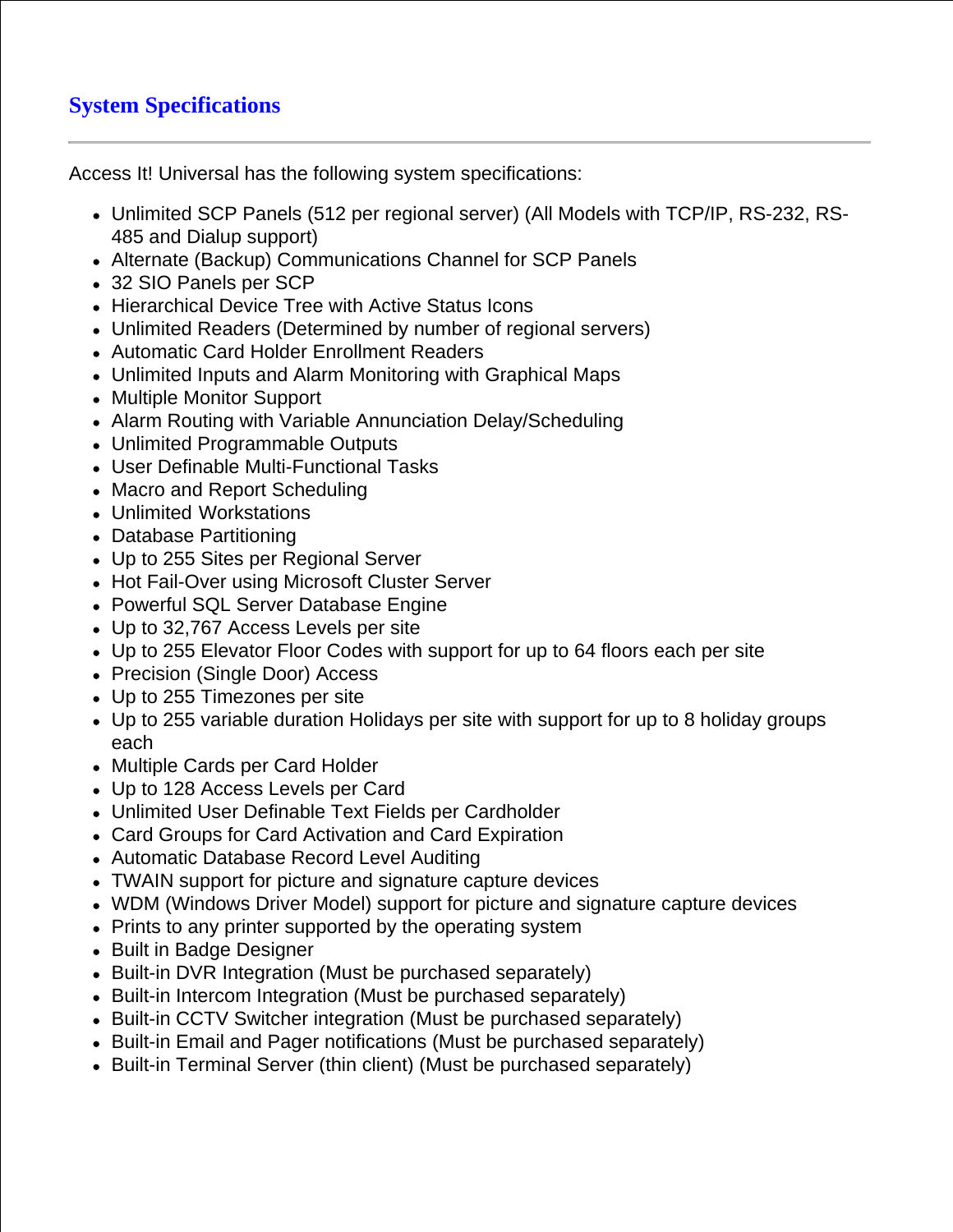- Built-in Biometric Device Support (Must be purchased separately)
- Built-in Intrusion Panel Support (Must be purchased separately)

NOTE: These specifications are subject to change without notice from the manufacturer.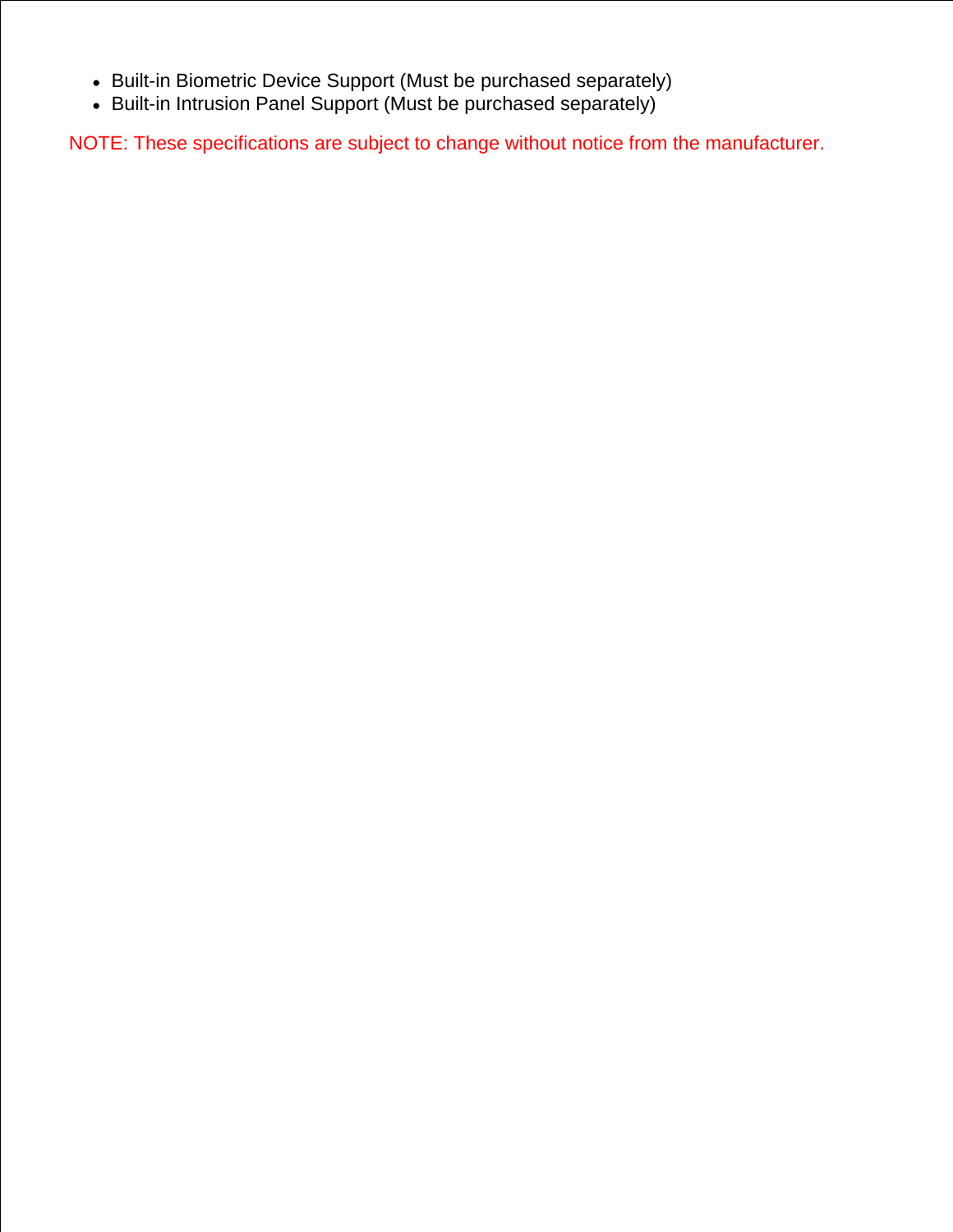# **System Requirements**

Access It! Universal has the following operating system and PC requirements:

## **Minimum Software System Requirements\*:**

- Windows XP Professional (x86) SP3 or Higher
- Windows XP Professional (x64) SP2 or Higher
- Windows Server 2003 SP3 or Higher
- Windows Vista Business
- Windows Vista Enterprise
- Windows Vista Ultimate
- Windows Server 2008
- Windows Server 2008 R2
- Windows 7 Professional
- Windows 7 Enterprise
- Windows 7 Ultimate
- Windows 8 Pro
- Windows 8 Enterprise
- Windows Server 2012

## **\*32 and 64 bit compatible**

## **Supported Database Engines:**

- SQL Server 2012 Express, Standard, or Enterprise Editions
- SQL Server 2008 R2 Express Edition<sup>+</sup> or SQL Server 2008

**† Included with Access It! Universal CD-ROM † SQL Server 2008 R2 Express requires Microsoft .NET Framework 3.5SP1 and Windows PowerShell 2.0 to be installed prior to installation**

## **Minimum Hardware Requirements:**

- Pentium Dual Core 2GHZ Processor
- 4GB of RAM (32bit OS), 8GB of RAM (64bit OS)
- 100GB Hard Disk
- 1 Serial port or TCP/IP connectivity
- 1 USB Port (USB Dongle)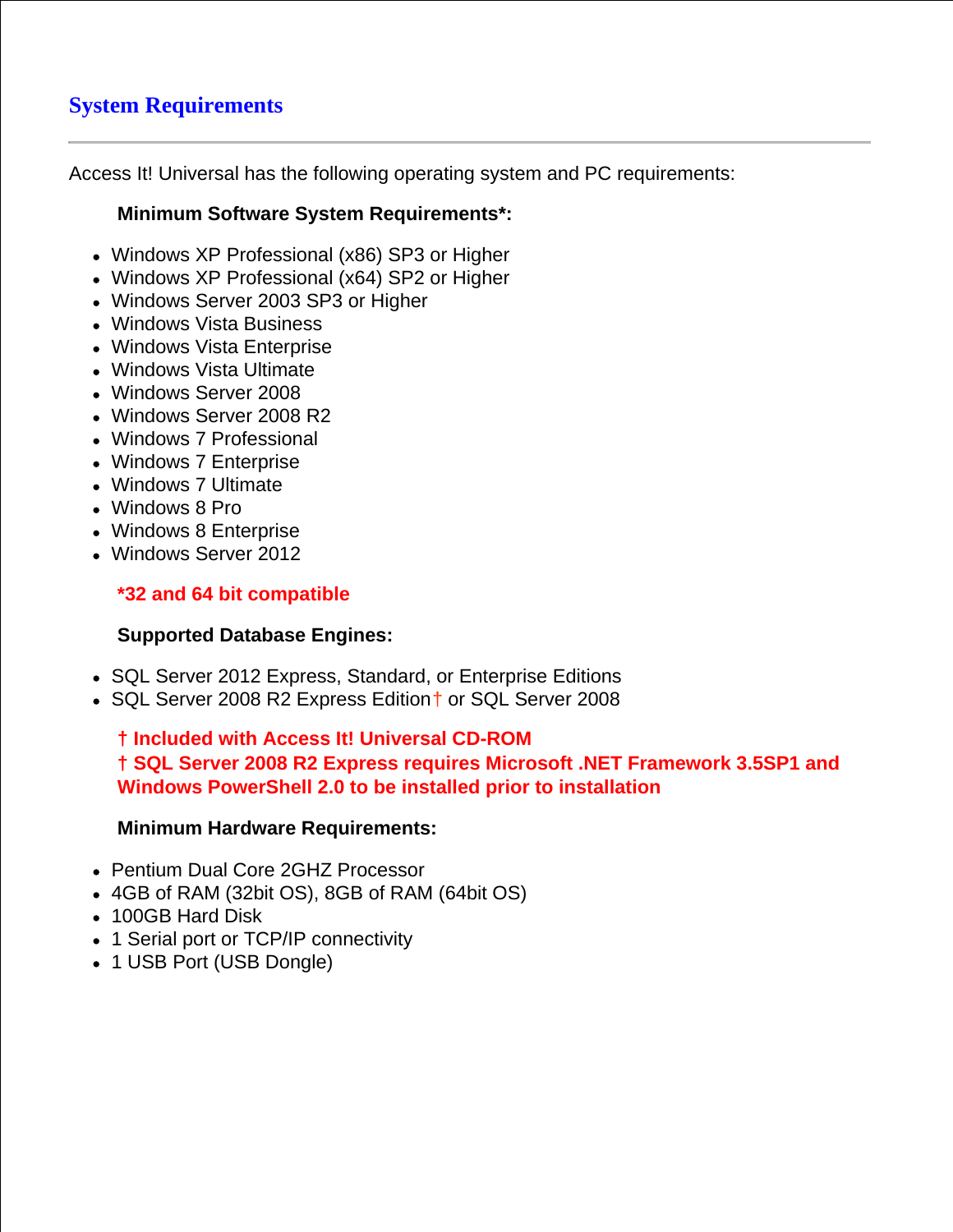To install Access It! Universal follow the step by step instructions below for the type of system being installed.

## **Stand Alone/Server Systems**

A stand alone system does not have a server or a client; rather it consists of only one computer facilitating all access control functions and is connected to one or more access control panels. This single computer hosts both the server service and the application database. The database requires SQL Server 2005 or higher to be loaded on the local machine prior to loading Access It! Universal.

## Installing Access It! Universal

- 1. Do NOT install the Sentinel key (dongle) until the software is completely installed.
- 2. Disable any Anti-Virus software.
- 3. Insert the Access It! Universal CD and the auto play menu will be displayed.
- 4. Follow the onscreen instructions.
- 5. Reboot the computer if prompted otherwise re-enable any Anti-Virus software.

## **Client / Server Systems**

A client / server system is made up of two or more components, the server and the client(s). The main purpose of the server is to host both the server service and the application database while communicating to one or more access control panels. The main purpose of the client(s) is to facilitate all access control functions as needed. The database requires that SQL Server 2000 SP3a or higher be loaded on the server machine prior to loading Access It! Universal. The database may optionally reside on a separate SQL Server. NOTE: To install your client / server system, follow the Server Installation instructions before following the Client Installation instructions below.

## Installing Access It! Universal on the Server

- 1. Do NOT install the Sentinel key (dongle) until the software is completely installed.
- 2. Disable any Anti-Virus software.
- 3. Insert the Access It! Universal CD and the auto play menu will be displayed.
- 4. Follow the onscreen instructions.
- 1. Reboot the computer if prompted otherwise re-enable any Anti-Virus software.
- 2. Configure DCOM settings according to operating system and network environment. For more information on DCOM configuration, see the **Configuring the Network** help file topic.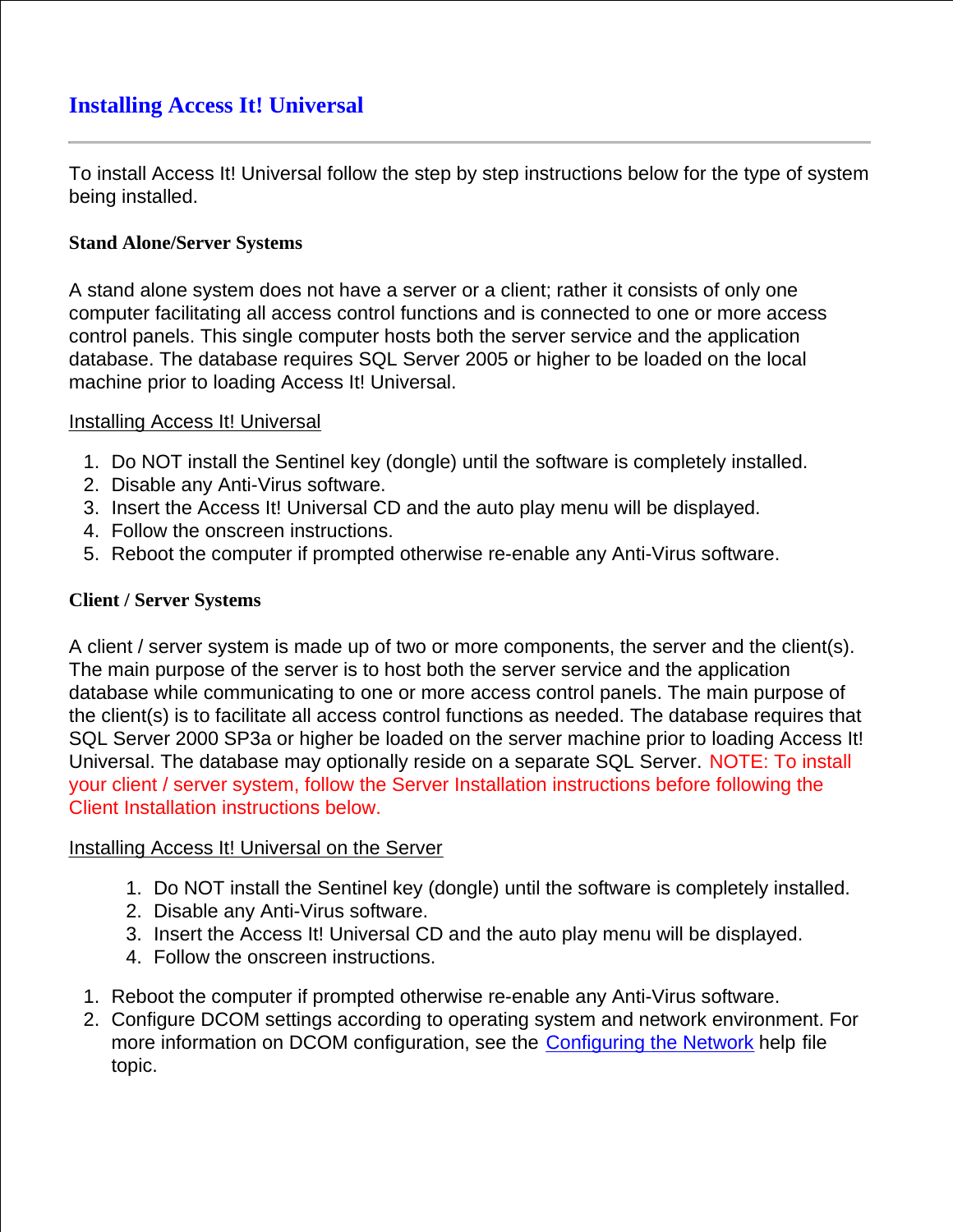Installing Access It! Universal on the Client(s)

1. Disable any Anti-Virus software.

2.

- 1. Do NOT install the Sentinel key (dongle) until the software is completely installed.
- 2. Disable any Anti-Virus software.
- 3. Insert the Access It! Universal CD and the auto play menu will be displayed.
- 4. Follow the onscreen instructions.
- 2. Reboot the computer if prompted otherwise re-enable any Anti-Virus software.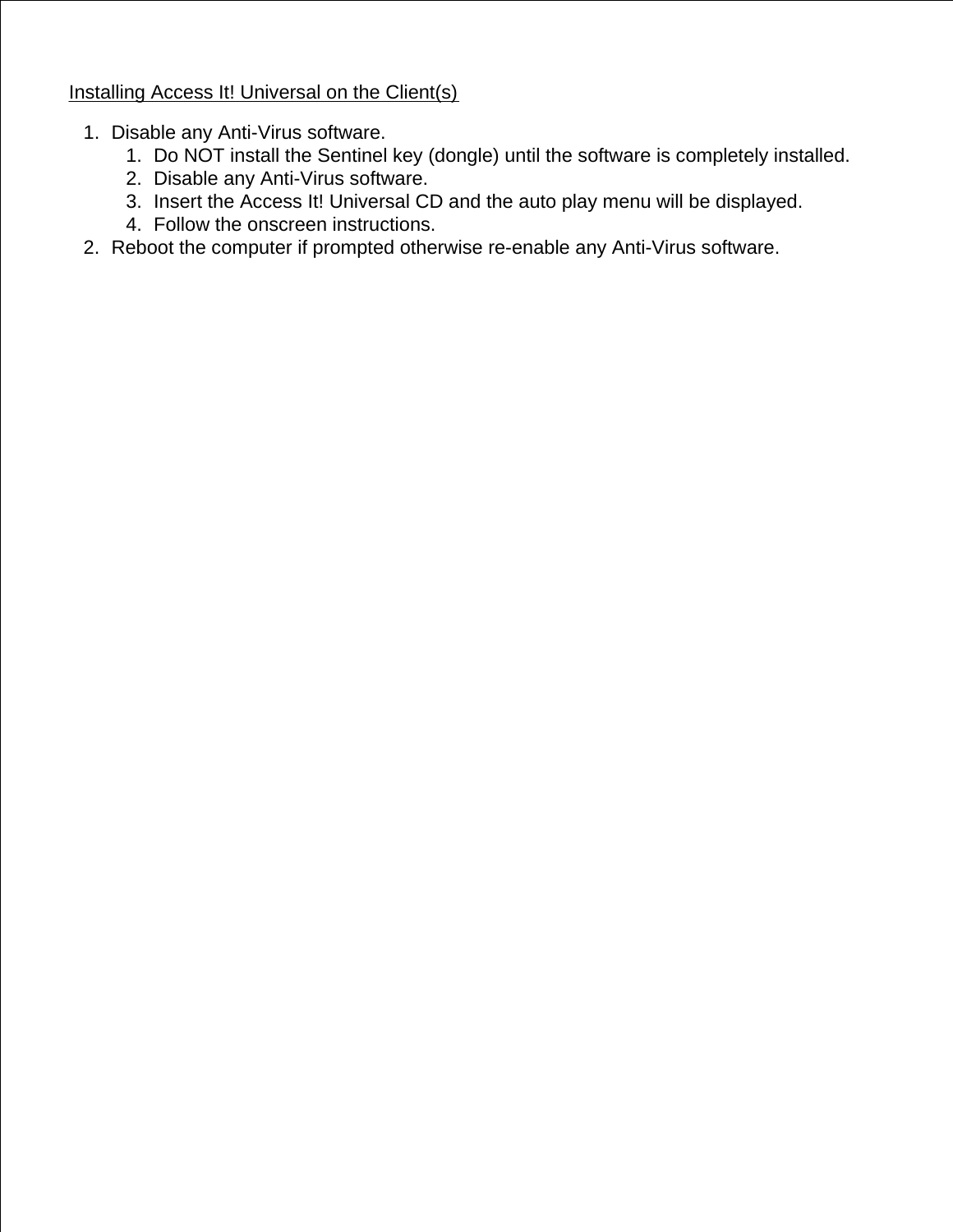# **Setting Up and Configuring Access It! Universal**

Before running Access It! Universal for the first time, the system must be set up and configured before the application can be used.

After installing the Access It! Universal software on the first server, the database configuration utility must be run in order for the system to function properly. The database configuration utility is used to create the system database or to upgrade an existing system database. For more information on the database configuration utility, see the Database Configuration Utility help file topic.

NOTE: SQL Server 2005 or higher must be installed prior to installing the Access It! Universal software on the server.

The DCOM setup utility must then be run to configure the DCOM (Distributed Communications) security information. DCOM is a Microsoft technology used to allow computers to communicate reliably and securely across networks. To run the DCOM configuration utility type in dcomcnfg from a windows command prompt. for more information on configuring DCOM, see the Configuring the Network help file topic.

The Access It! Universal service must then be started on the server prior to clients being able to connect and to enable communication with the SCP panels. To start the service click on the service manager utility from the Access It! Universal...Utilities folder on the windows start menu.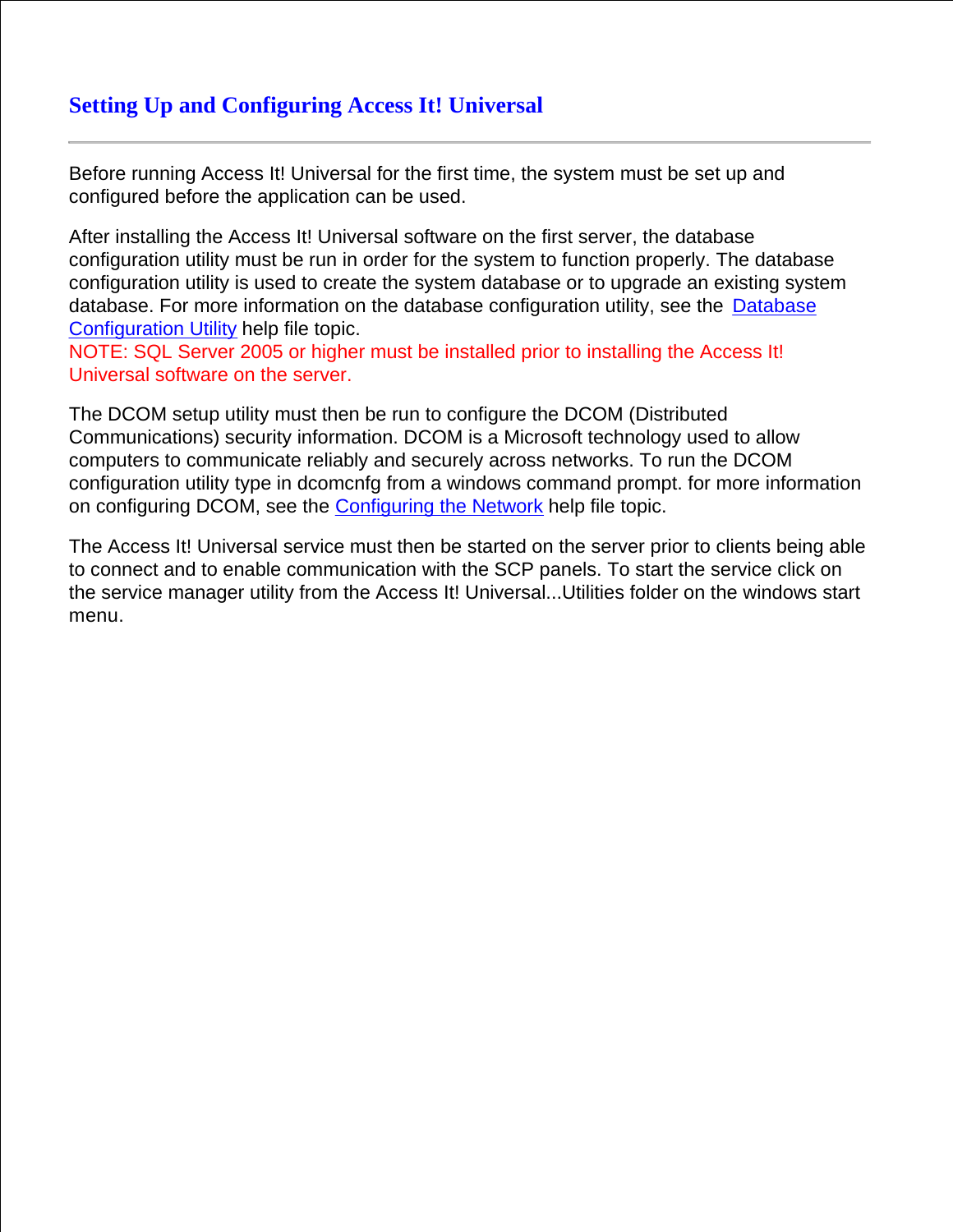After performing the installation, setup and configuration of the software, several application parameters must be defined before the access control system can be brought on line.

## **Setting up Sites**

Sites must then be created to host the system hardware. The default site "Main" is automatically created when the software is installed. Depending on the version of Access It! Universal that has been installed the number of sites may be fixed at one. Sites are used to create new or maintain existing sites within a database and specify various site capacities and parameters. A site is used to segregate (partition) data in a database. For more information on sites, see the **Sites** help file topic.

## **Setting up User Groups**

User groups must then be created to assign groups of user permissions. User groups are used to set up groups of users that will have the same access permissions to various areas of the software. User group permissions can be assigned which will allow no access, view only access or full access to all areas of the software. The default user group "Administrators" has access to all areas of the software. For more information on user groups, see the User Groups help file topic.

## **Setting up Users**

After the installation of the Access It! Universal software, the default "Admin" user is assigned to the "Administrators" user group which has permission to run the application with access to all areas by default with no password assigned. If this installation was an upgrade from a version prior to 4.x then all of the users from the previous version will be imported also with no password assigned. Additional users will need to be given access to the application before anyone other than the "Admin" user can use the application. For more information about users, see the Users help file topic.

#### **Setting up Timezones**

Timezones must then be set up as needed by using the timezones data entry screen. The always timezone is pre-defined for 7 day a week, 24 hour a day access, including holidays. If time controlled access is not important, this timezone may be used instead of defining additional timezones. For more information about timezones, see the Timezones help file topic.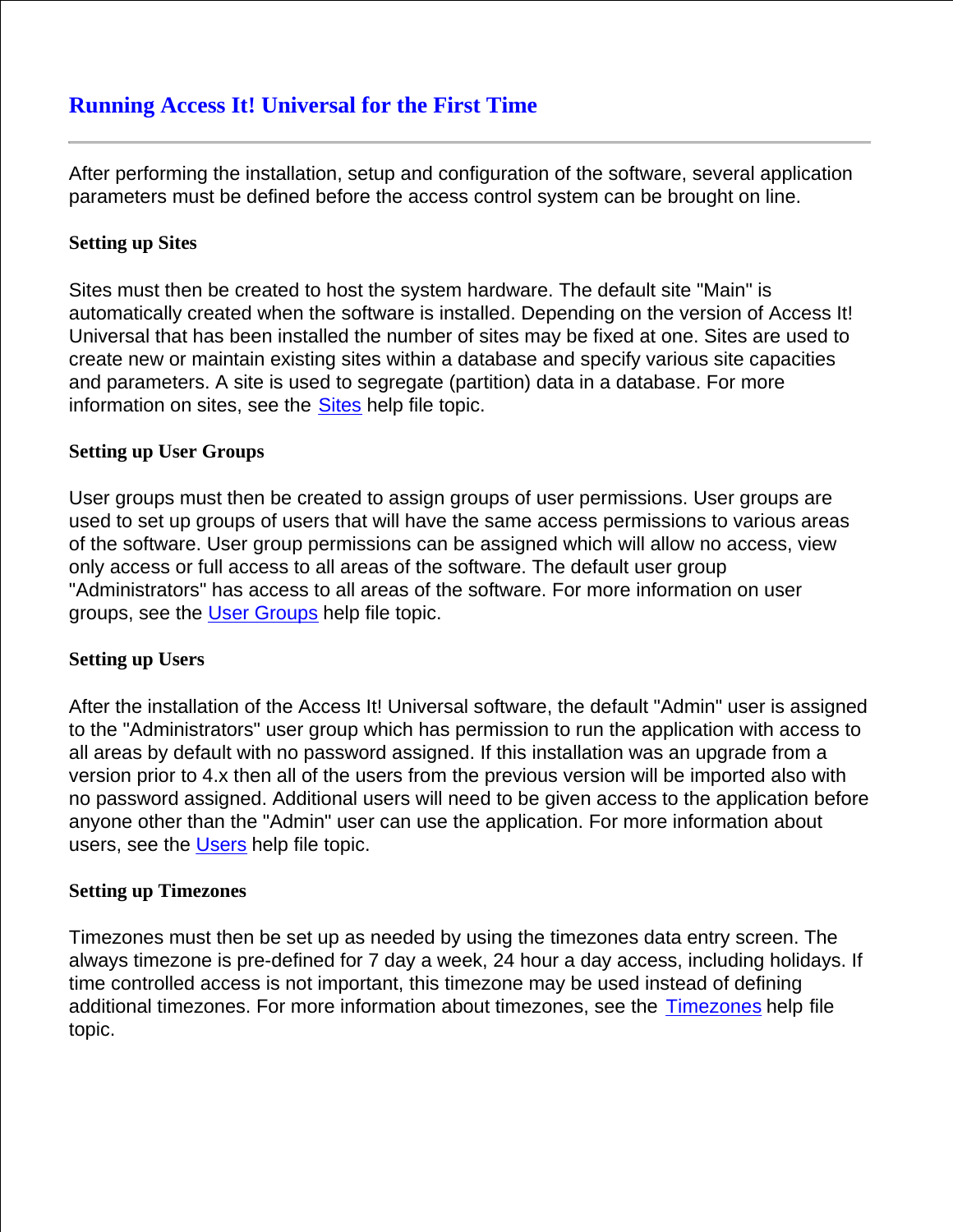## **Configuring Hardware**

System hardware must then be enabled and configured using the Hardware Tree. Hardware is used to define all panels, readers, inputs, outputs, intercoms, CCTV cameras and DVR cameras being used in the system. Using the Hardware Tree, the devices physically installed in the system must be enabled and configured for use in the system. For more information on setting up devices with the Hardware Tree, see the Hardware Tree help file topic.

### **Setting up Access Levels**

Access levels must then be defined to determine who will have access to what doors and elevators, at what times. If no access levels are defined none of the card holders in the database will have access to any of the doors in the system. For more information about access levels, see the **Access Levels** help file topic.

## **Designing Badge Types**

Badge types must then be designed as needed by using the badge type editor. Badge types determine the layout and content that will be printed on an id card or label. Badge types can be based on pre-defined system templates or created from scratch. For more information about badge types, see the Badge Types help file topic.

#### **Adding Card Holders**

Card holders and cards can then be added to set up card holders in the system and give them access to doors. For more information on adding Cardholders and Cards, see the Cardholders help file topic.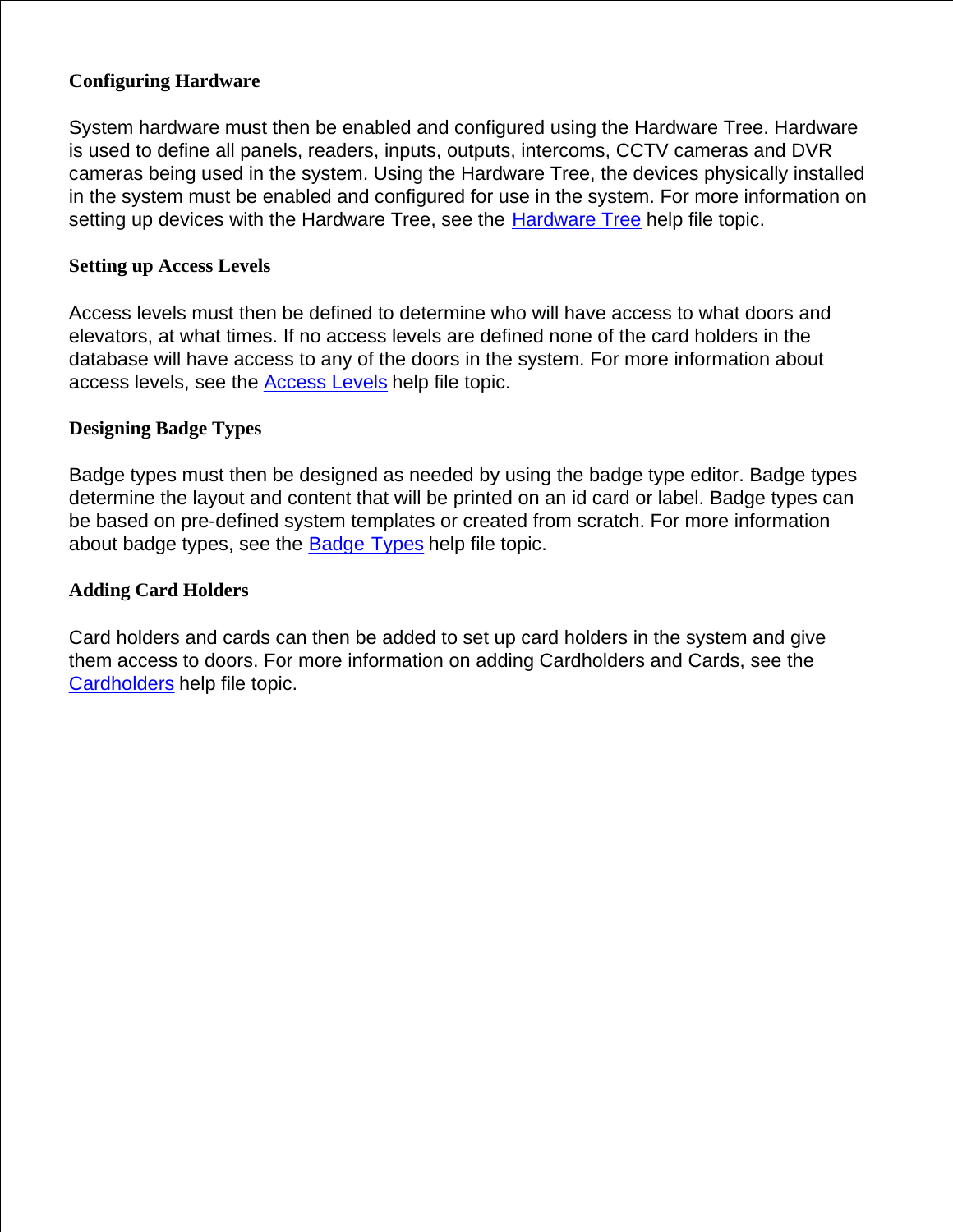# **Expression Builder**

The expression builder is used to create advanced functions for use on badge type designs. To build an expression, click on the category, then double click on the field, function or operator to be added to the expression. The expression will be built in the expression builder window as the items are selected. Syntax help will be displayed in the syntax help window whenever a category and item have been selected.

NOTE: Use of the expression builder can be very complex and is only recommended for advanced users. Further assistance regarding the use of expressions can be found in any documentation for the VBScript scripting language. Further discussion of the VBScript scripting language and expressions is beyond the scope of this help text.

The following categories are supported for the expression builder:

## **Data Fields**

This category displays all of the card holder and card data fields that are available to build expressions. Select the card holder or card data field to be added to the expression by double clicking on the desired field.

#### **Built-in Functions**

This category displays all of the built in functions that are available to build expressions. Select the built in function to be added to the expression by double clicking on the desired function.

## **Badge Functions**

This category displays all of the badge functions that are available to build expressions. Select the badge function to be added to the expression by double clicking on the desired function.

## **Operators**

This category displays all of the operators that are available to build expressions. Select the operator to be added to the expression by double clicking on the desired operator.

#### **Constants**

This category displays all of the constants that are available to build expressions. Select the constant to be added to the expression by double clicking on the desired constant.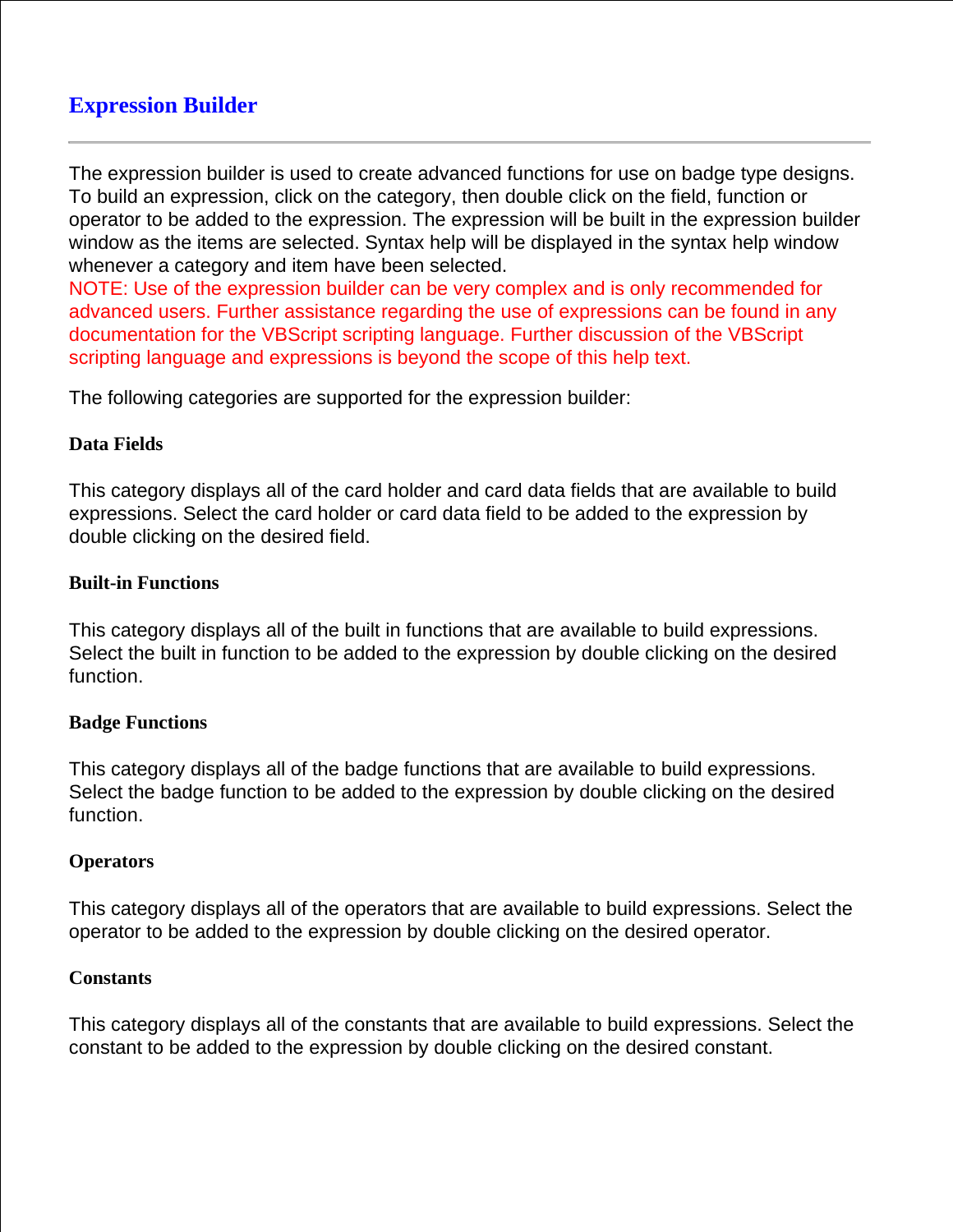# **Show All Functions**

This option displays all of the available functions for all of the categories. Only the most commonly used functions are displayed by default. Select (check) this option to display all of the available functions for each category.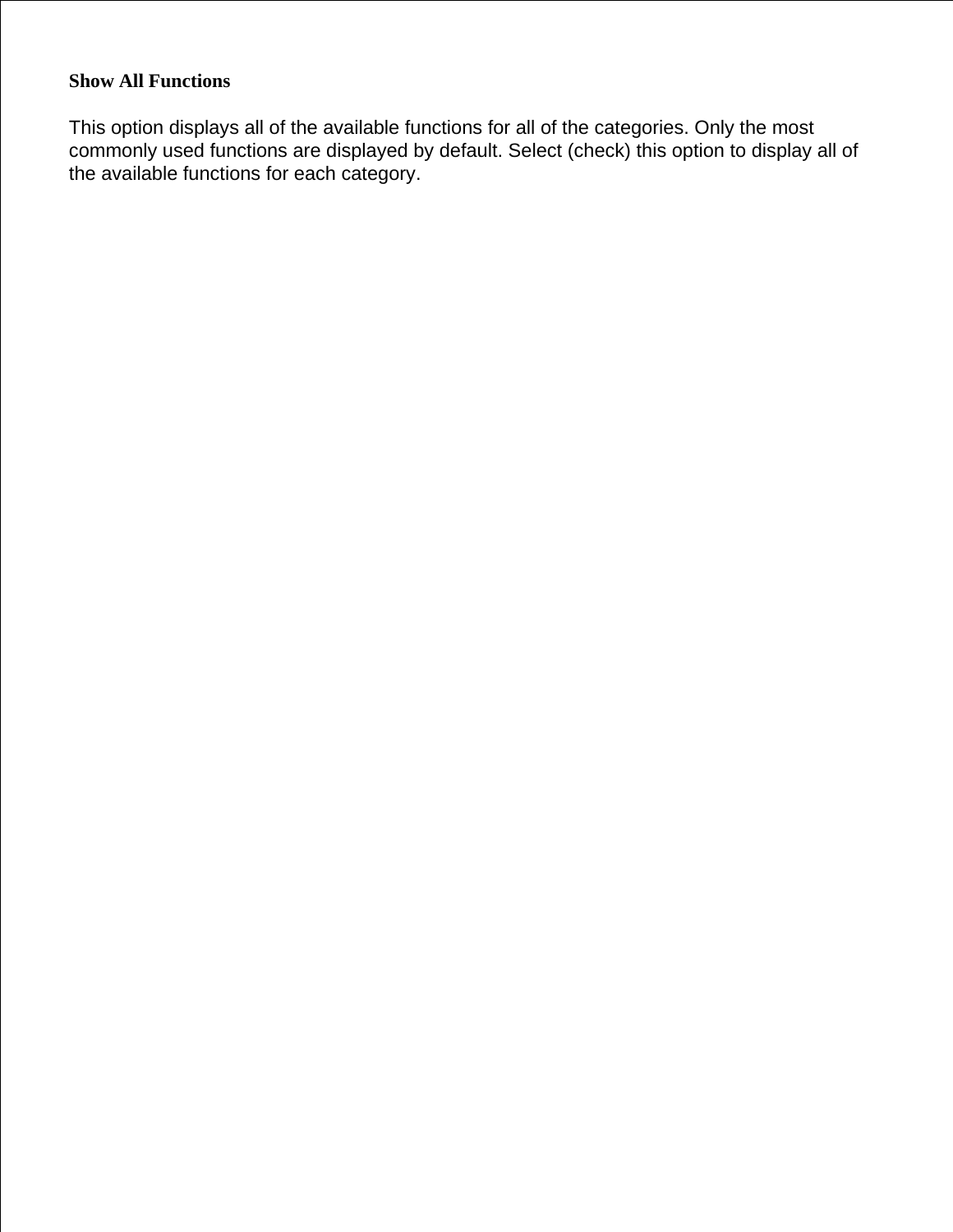# **Database Configuration Utility**

The Access It! Universal database configuration utility is used to create, maintain and upgrade the system database. Transaction archives and backups are also performed with this utility as well as the server operating language selection. To run the database configuration utility, click on the windows start button, then choose the Database Configuration Utility from the Access It! Universal Utilities program folder.

### **Connect to Database**

Enter the SQL Server connection information to connect to the system database server. Either Windows authentication or SQL Server authentication can be used depending upon how the SQL Server is configured. The server being connected to can either be on the same server as the application or on a remote SQL Server.

NOTE: No other functions will be available until a successful database connection has been made.

## **Archive Events**

Archiving is used to transfer events from the current events data file to an archive data file. Each time an archive is performed, a new archive event file is created. The archive data files are created and named with a date based file name assigned to them. The event and transaction history reports can then be used to run reports on any of the archive event files. For more information on printing event and history reports, see the Reports help file topic.

To initiate an immediate archive click on the Archive button on the toolbar. Archive databases can also be taken offline and brought online with this utility to reduce the amount of time it takes to run an event or history report. To take an archive database online or offline, select the AIUEvents database and the Take Offline and Bring Online buttons on the toolbar will either be available or grayed out depending upon the current status of that events database. In addition, a database can be taken off-line permanently and moved to alternate storage media. Archives can also be set up to take place automatically by clicking on the archive settings tab. Archives can be set up to automatically archive when the event file reaches a certain number of events by selecting 'At a Predefined Event Count' in the Automatically Archive dropdown list. Selecting 'On a Schedule' from the Automatically Archive dropdown list enables the user to set up to archiving on a scheduled basis for whatever interval they choose. Changing the archive settings requires the AIUniversal service be restarted for the changes to take effect.

## **Backup/Restore**

Backup and restore are used to make backups of the system and event databases or to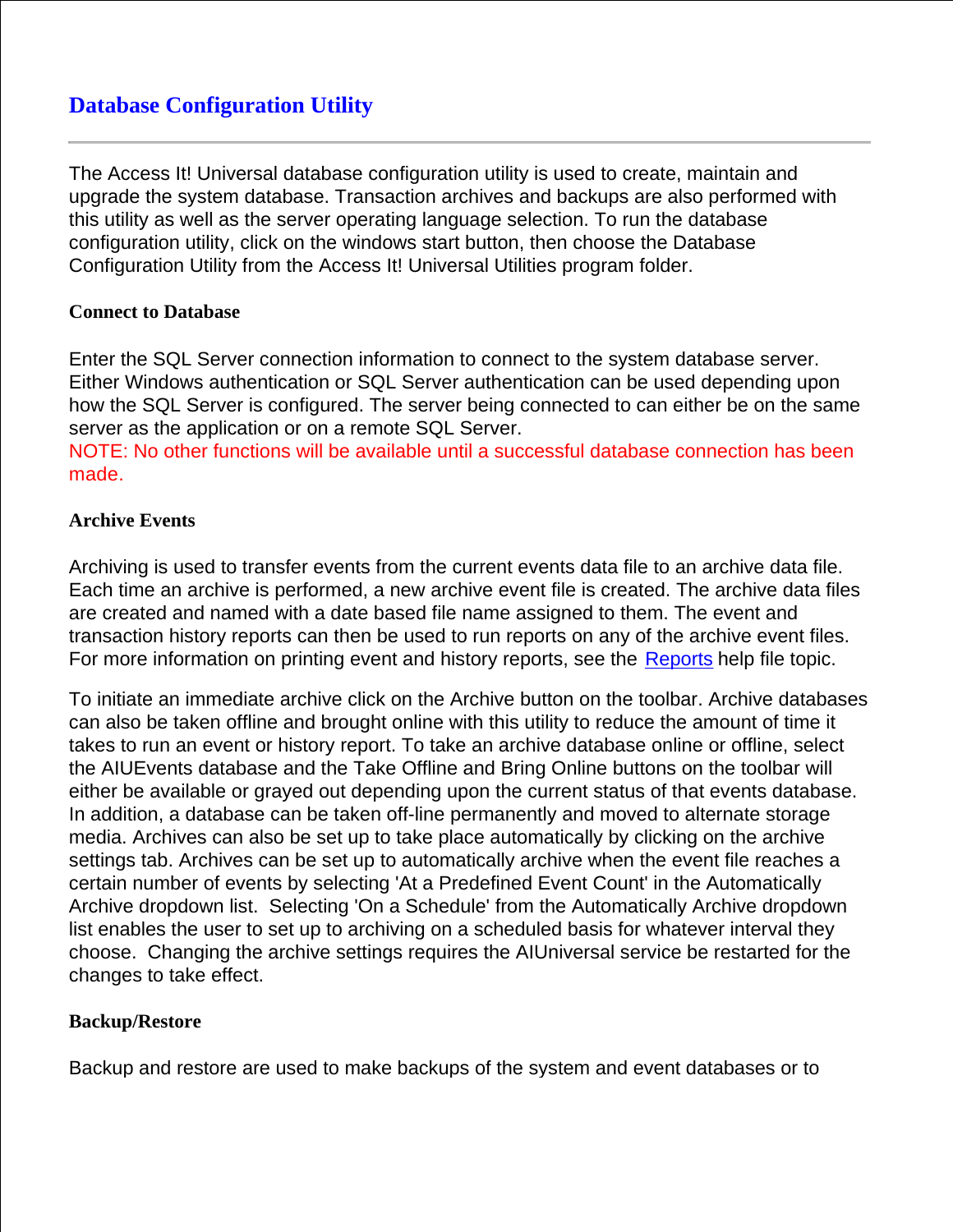restore system and event databases. Backup files are stored in SQL Server .BAK file format. Backup files can be stored on any storage device locally attached to the SQL Server. Older backup files can be automatically removed if older than a specified number of days. Access It! Universal is set up to perform a backup on a weekly basis by default if the SQL databases reside on the local computer; however, backups can also be scheduled to automatically occur on any other scheduled interval by adjusting the Backup Schedule parameters. An immediate backup can be performed by clicking the Backup button on the toolbar. Changing the Backup settings requires the AIUniversal service be restarted for the changes to take effect.

To restore a database, click the Restore button within the Utilities tab and then click the Restore button on the toolbar. Click the Select button to navigate to the folder containing the backup database file(s) to be restored. To restore multiple databases, check the boxes for all to be restored. By default, if more than one database is in the backup file, the utility will delete all existing Access It! Universal databases. To retain an existing database, ensure that the Remove Existing Access It! Universal Database checkbox is unchecked. The Access It! Universal services will be stopped prior to the restore executing. NOTE: When restoring databases from Access It! Universal versions 1.x and 2.x, application data and event log backups will be in separate backup files and must be restored individually. The restore function MAY overwrite any existing databases if that option is selected!

#### **Cardholder Fields**

Edit Cardholder information is used to change the structure of the Cardholder table in the system database. It is possible to change many attributes of the cardholder database fields; however, cardholder user fields present in the database upon installation cannot be deleted and these user fields also cannot have their data types changed. User-defined cardholder fields may be added, modified or deleted in the edit cardholder screen. Several different field types can be used along with several different data entry control types. Cardholder user field layouts can also be saved to and loaded from template files. For more information modifying the structure of the Cardholder database, see the Cardholder User Fields help file topic. NOTE: Database design can be very complex and is only recommended to be used by advanced users. It is recommended that a database backup be performed prior to saving any new fields or layouts to the system database.

#### **Replication**

Replication is used to setup and maintain regional servers within the system. One regional server is designated as the publisher (master) and all other regional servers are designated as subscribers (slaves). The system data is then replicated to and from the publisher and the subscribers to keep all of the databases in sync. Regional servers can operated independently of each other in the event of a network failure and will re-synchronize when the network connection has been restored. The following replication functions are supported: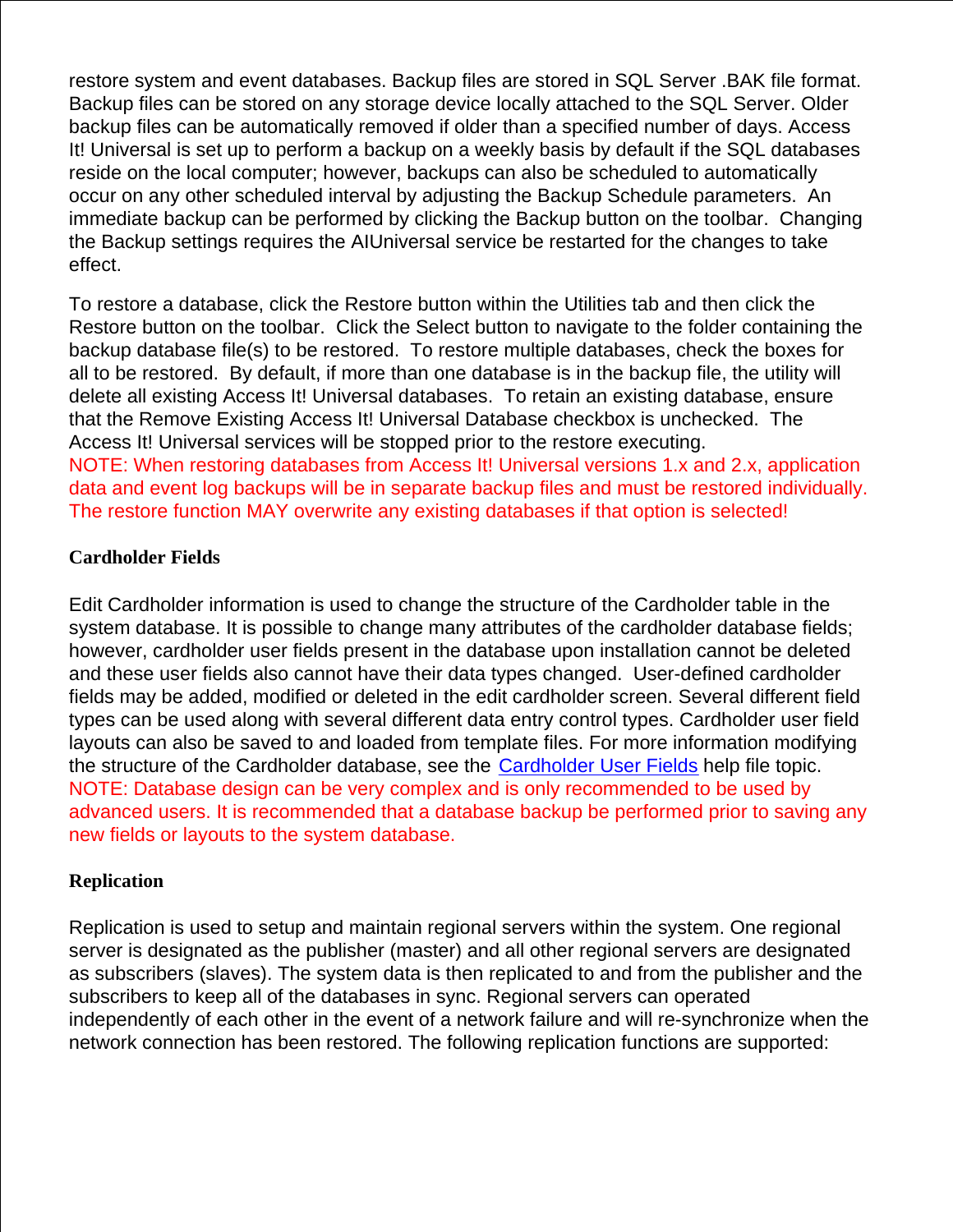- *Create Publication* This function is used to create a publication on the publishing server. A snapshot folder must be specified to store all of the publication files. This folder can either be a local folder or a network folder. All servers that are going to be subscribers to this publication must have read/write access to the snapshot folder. A publication must be created prior to creating any subscriptions.
- *Create Subscription* This function is used to create a subscription to an existing publication. The publisher must be selected prior to creating the subscription. A new database must be created on each of the regional servers before the subscriptions can be initiated. Once the subscription has been created all of the data from the publisher will be downloaded to the new subscribing database. Data entered in either the publisher or subscriber will then be continuously synchronized as long as a network connection is available.
- *Drop Publication* This function is used to drop a publication on the publishing server. Once the publication has been dropped all remaining subscriptions to the publication will also be dropped. No data will be removed from the system database when dropping a publication.
- *Drop Subscription* This function is used to drop a subscription to an existing publication. Once the subscription has been dropped data will no longer be synchronized between the publisher and the subscriber. No data will be removed from the system database when dropping a subscription.

NOTE: Regional server licenses much be purchased separately for each server. If the regional server option has not been licensed this section will not be available or displayed.

## **Data Manager**

The Data Manager is used to execute SQL commands/queries on the SQL database that is currently selected from the dropdown list. Commands can be executed by typing them in the upper half of the right pane and then clicking the Execute button on the toolbar.

NOTE: Database design can be very complex and is only recommended to be used by advanced users. It is recommended that a database backup be performed prior to performing any updates to any databases.

## **Database Utilities**

Database Utilities can be accessed by clicking the Utilities button on the toolbar from within the Data Manager.

- *Set Security Mode*
	- *Integrated* With integrated security, SQL Server leverages Windows NT authentication to validate SQL Server logon accounts. This allows the user to bypass the standard SQL Server logon process. With this approach, a network user can access a SQL Server database without supplying a separate logon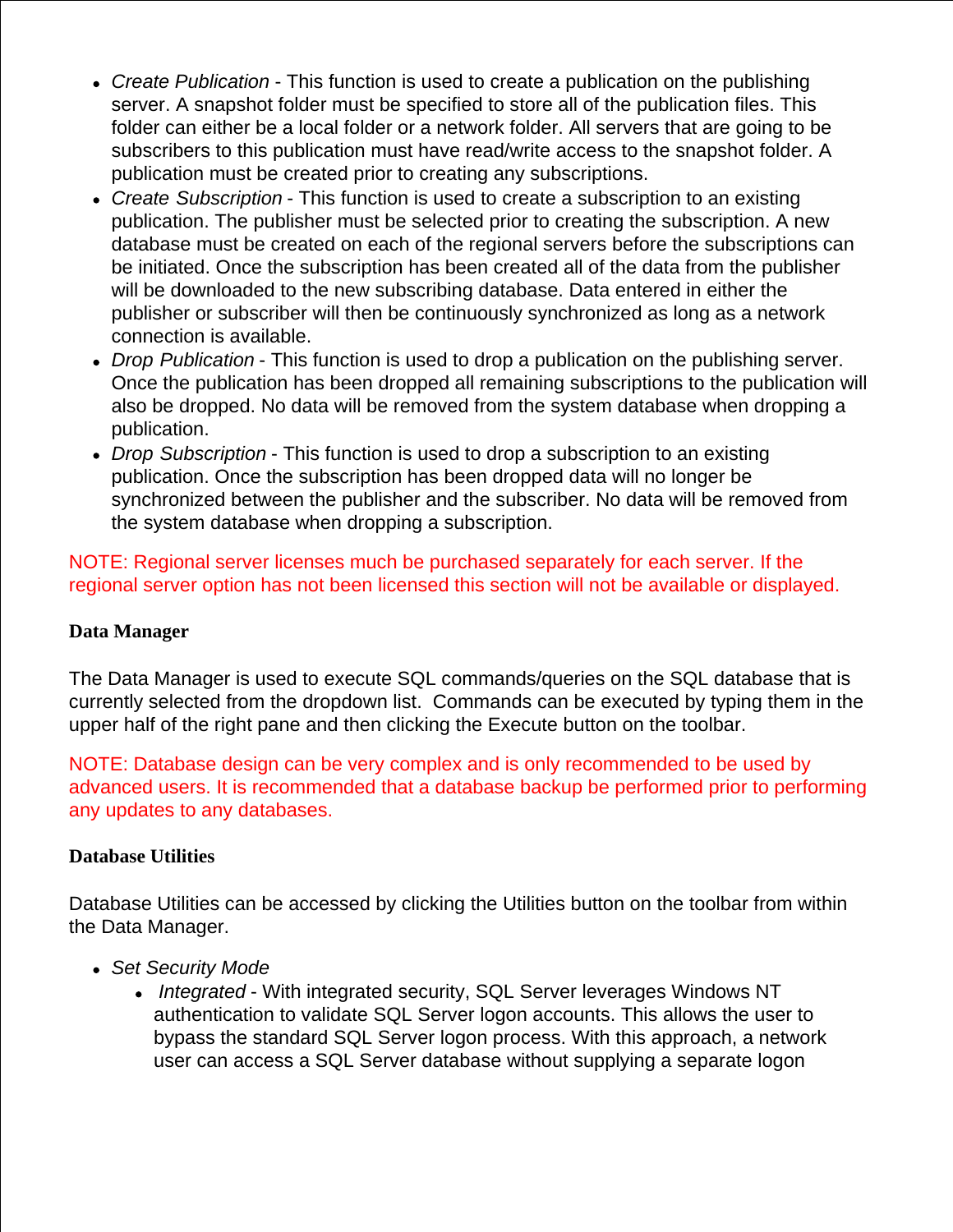identification or password because SQL Server obtains the user and password information from the Windows NT network security process.

- *Mixed*  The mixed security mode allows validation by using either standard or integrated security modes. With mixed security mode, SQL Server uses integrated security for all trusted connections. For example, for a connection to a trusted ODBC source, authentication occurs via the Windows NT authentication process. If the integrated mode authentication fails, standard security mode is used requiring the entry of valid SQL Server logon information.
- *SQL Server* SQL Server uses its own validation process for checking all logon accounts. With standard security, each user provides an additional valid SQL Server logon ID and password. Each SQL Server logon specifies the allowed access to each database and its objects (tables, views, stored procedures, and rules). The logon accounts are considered valid if they appear in the encrypted syslogins table. Authentication consists of comparing the provided user name and password against similar information maintained in the SQL Server database. NOTE: Windows Authentication (Integrated) is much more secure than SQL Server Authentication. When possible, you should use Windows Authentication.
- *Change Password*  To change the password for the sa SQL Server account.
- *Check Database* Performs a CHECKDB against the SQL database currently selected from the dropdown list. This checks only for allocation and consistency errors and does not correct any errors.
- *Repair Database* Performs a CHECKDB against the SQL database currently selected from the dropdown list. This checks for and attempts to correct any errors encountered in the database. NOTE: Use the REPAIR option only as a last resort and only with the assistance of the Access It! Universal technical support staff. To repair errors, restoring from a backup is preferred over repairing via the Repair Database option. Repair operations do not consider any of the constraints that may exist on or between tables.
- *Single User Mode* Only one user is permitted access to the SQL Server at a time.

NOTE: Changing the security configuration requires a restart of the service.

#### **Site Merge**

The Site merge is used to import a separate Access It! Universal system inot another system as it's own Site. NOTE: The Enterprise edition of Access It! Universal is required in order to use multiple sites.

- Server Name
	- Enter the SQL Server name hosting the separate Access It! Universal database
	- AuthenticAuthentication Select either Windows Authentication or SQL Server Authentication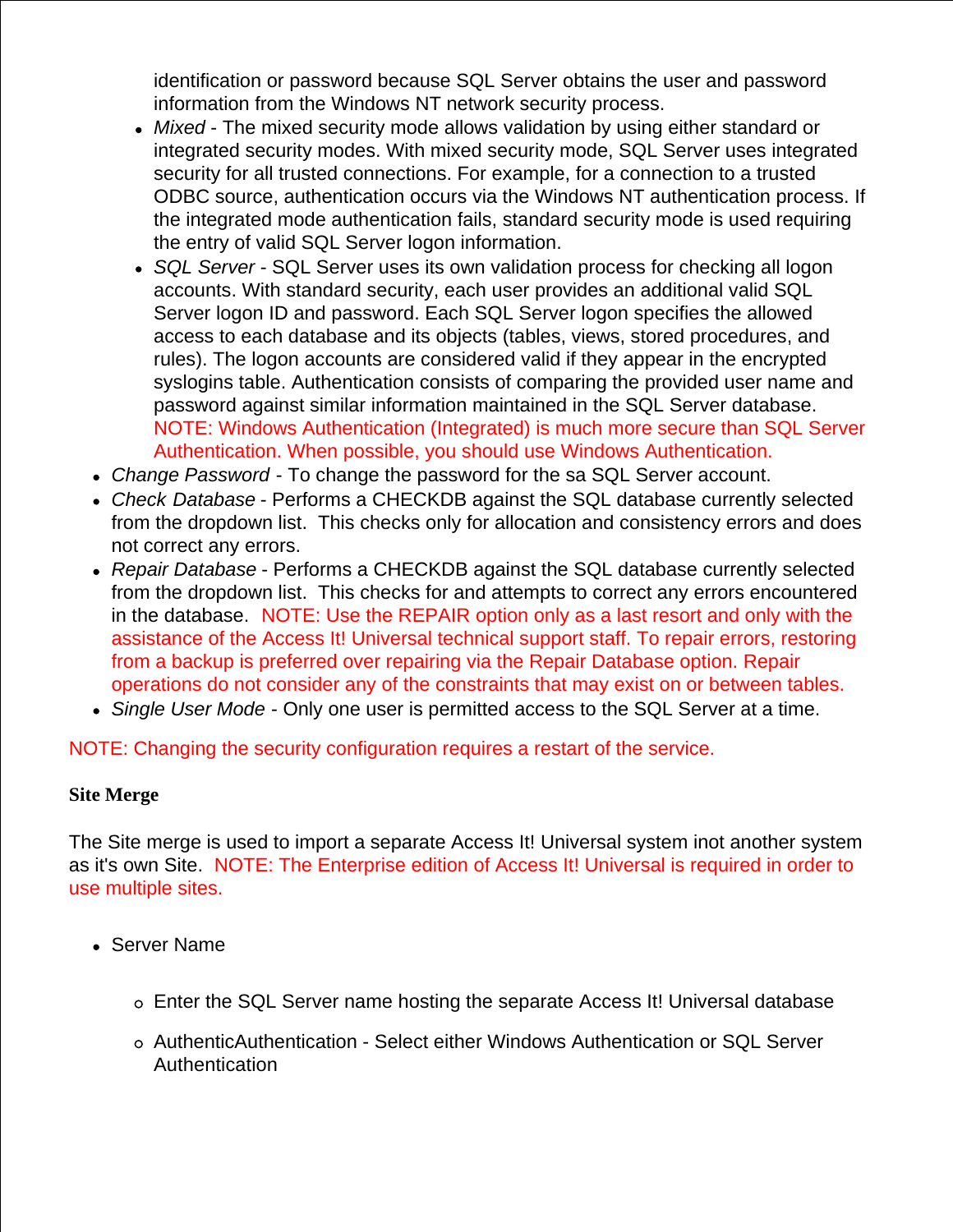- User Name Enter a valid SQL username that has access to the SQL Server
- Password Enter a valid SQL password for the SQL username that has access to the SQL Server
- Database Select the Access It! Universal database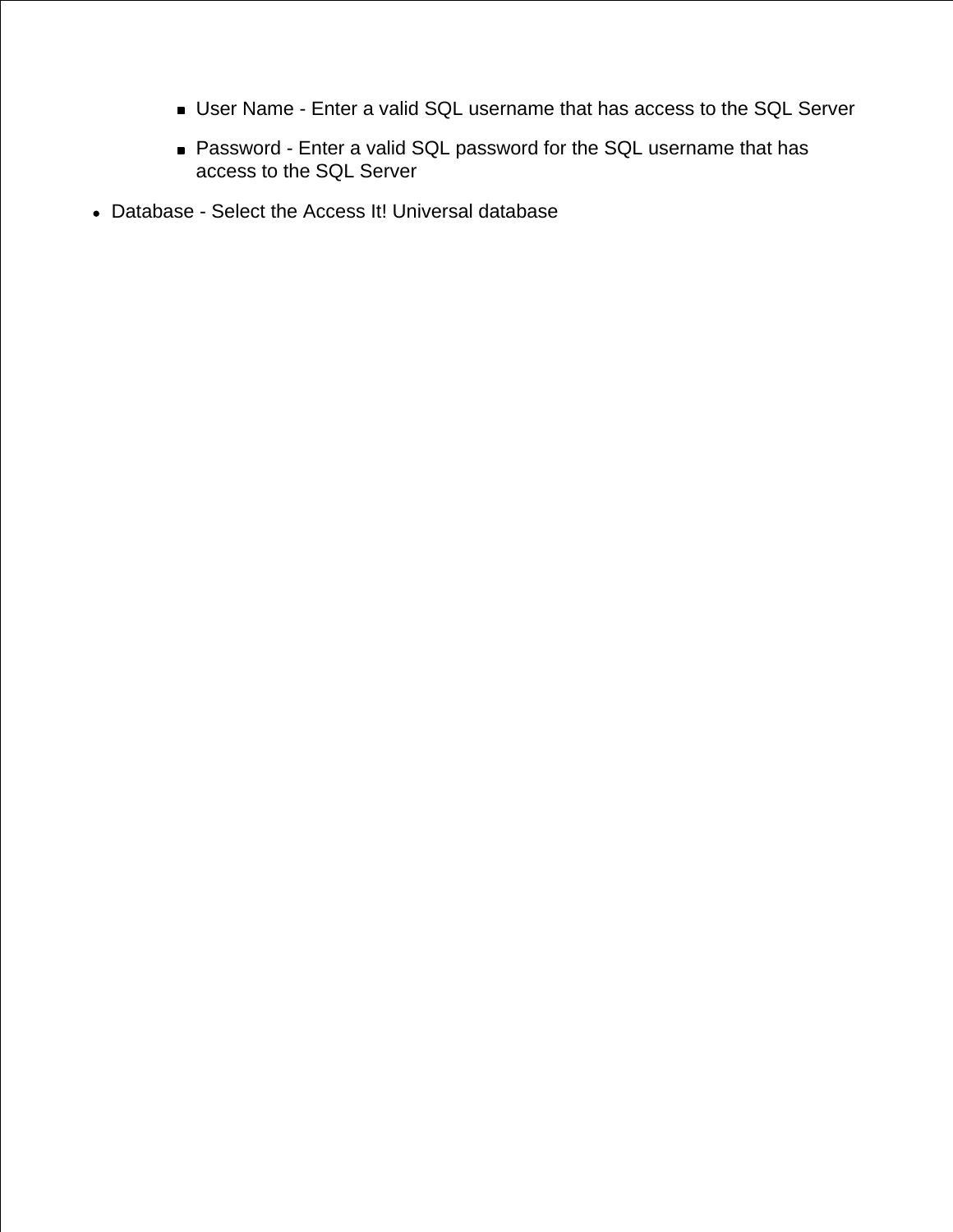# **Panel Utility**

The The Access It! Universal Panel Utility is used to set network parameters, perform diagnostics and download firmware into the system controller processor and sub panels. To run the Panel Utility, click on the windows start button, then choose the Panel Utility from the Access It! Universal Client Utilities program folder.

#### **Attach to Panel**

Select the Attach button to open the Attach Panel properties screen

#### **Panel Type**

Select the type of SCP that is attached.

#### **Comm Type**

*TCP/IP* - The attached panel is communicating via TCP/IP *Hardwired* - The attached panel is communicating via a RS-232 connection

#### **Address**

Select the address the SCP is configured for. The default Address is 0.

#### **IP Address**

Enter the IP address the SCP is configure for.

#### **TCP Port**

Enter the TCP port the SCP is configured for. The default port is TCP port 3001.

#### **SIO Port Speed**

Select the SIO Port speed the SCP and SIO's are configured for. The defult baud rate is 38400

#### **Detach**

Select the Detach button to deatch from a SCP.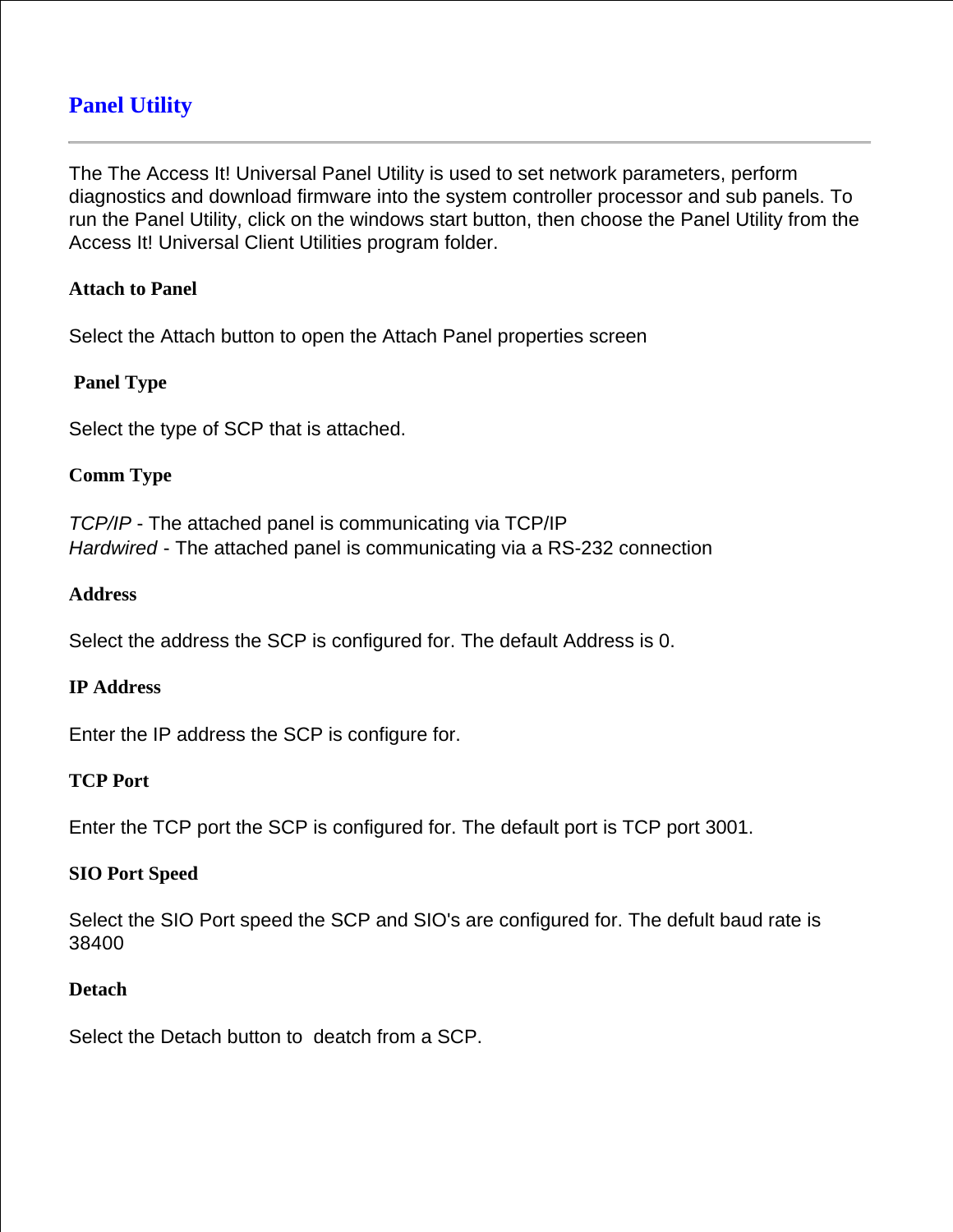### **Download SCP Firmware**

Select the Download SCP Firmware button to browse for a firmware file to download to the SCP.

#### **Set SCP OEM Code**

Select the Set SCP OEM code button to load in a specified OEM code. the Authorization code to change the OEM is required and can only be obtained from RS2 Technical Support.

#### **Request Status**

Select the Request Status button to perfrom a request from the SCP. The response is then shown in the Messages tab.

#### **Direct Command**

Select the Direct Command button to send a direct command that can be sent to the SCP.

#### **Add SIO**

Select the Add SIO button to open the Add SIO properties screen

#### **SIO Model**

Select the modle of the SIO that is being added.

#### **SIO Address**

Select the RS484 address of the SIO being added.

#### **Refresh SIOs**

Refresh the status of all installed SIOs

#### **Dnld SIO F/W**

Select the Dnld SIO F/W button to browse for a firmware file to download to the specified SIO.

#### **Set SIO OEM**

Select the Set SIO OEM code button to load in a specified OEM code. The Authorization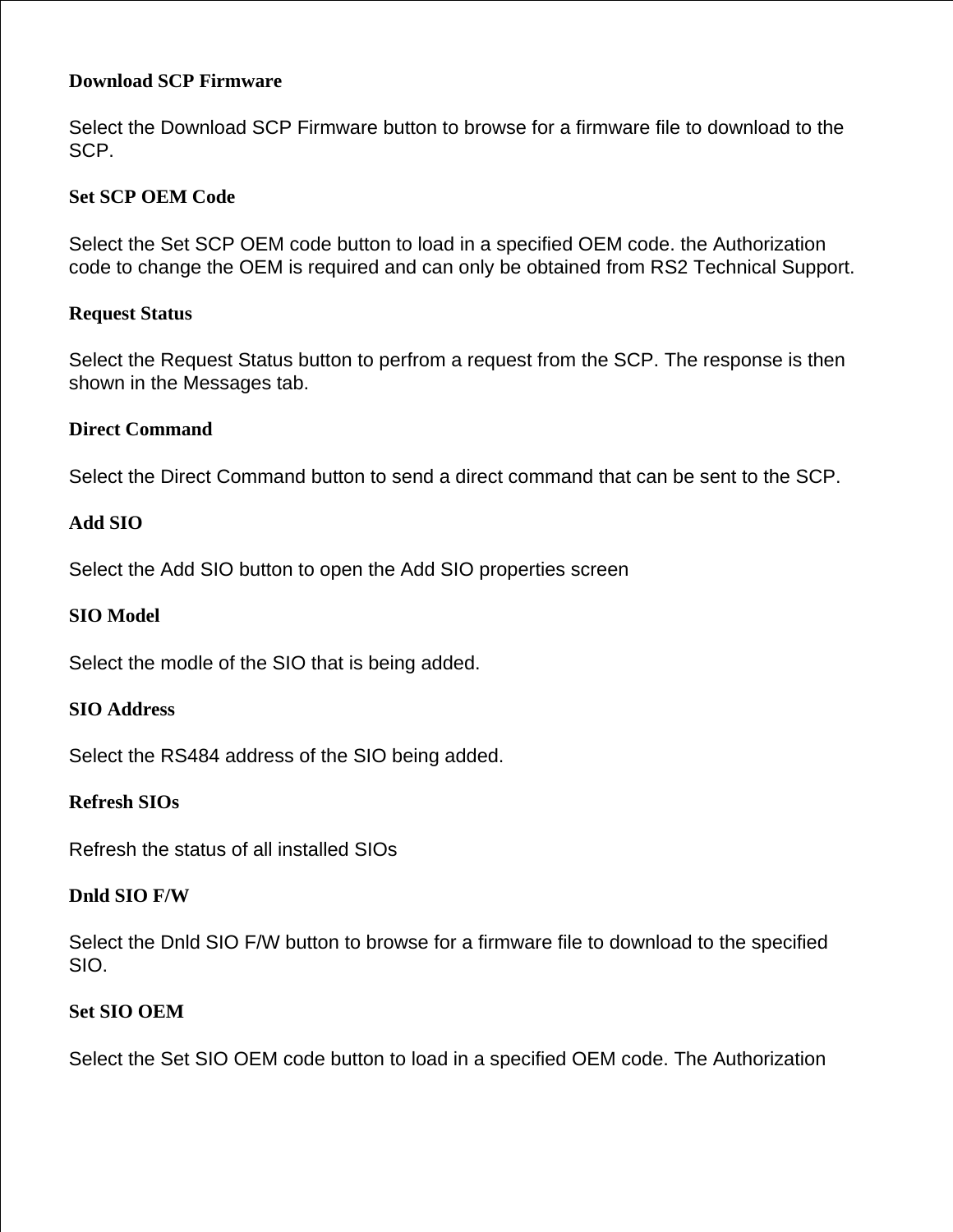code to change the OEM is required and can only be obtained from RS2 Technical Support.

#### **Programming a new IP address**

To program a new IP address into a non-EP style panel, select the Lantronic COBOX Programmer from the Tools menu.

#### **MAC Address**

Enter the MAC address for the SCP panel. The MAC address is a unique number that identifies the SCP panel. This alpha-numeric number is printed on the SCP panel near the RJ45 network jack that connects the panel to the network. The number is in the format XX-XX-XX-XX-XX-XX.

#### **IP Address**

Enter the IP address for the SCP panel. The IP address is a unique number that identifies the SCP panel on the network. The number will be provided by the system or network administrator. The number is in the format XXX.XXX.XXX.XXX. NOTE: Entering the wrong IP address can cause SCP panel malfunction and disrupt functionality of other devices on the network.

#### **Gateway IP Address**

Enter the gateway IP address for the SCP panel. The gateway IP address is a number that identifies the router for SCP panel on the network. The number will be provided by the system or network administrator. The number is in the format XXX.XXX.XXX.XXX.

#### **Subnet Mask**

Select the subnet mask for the SCP panel. The subnet mask is a number that identifies the local segment for the network. The number will be provided by the system or network administrator. The number is in the format XXX.XXX.XXX.XXX.

#### **Panel Type**

Select the model number of the SCP panel being programmed.

#### **Disable Web Server**

Check to disable the on-board lantronix web server.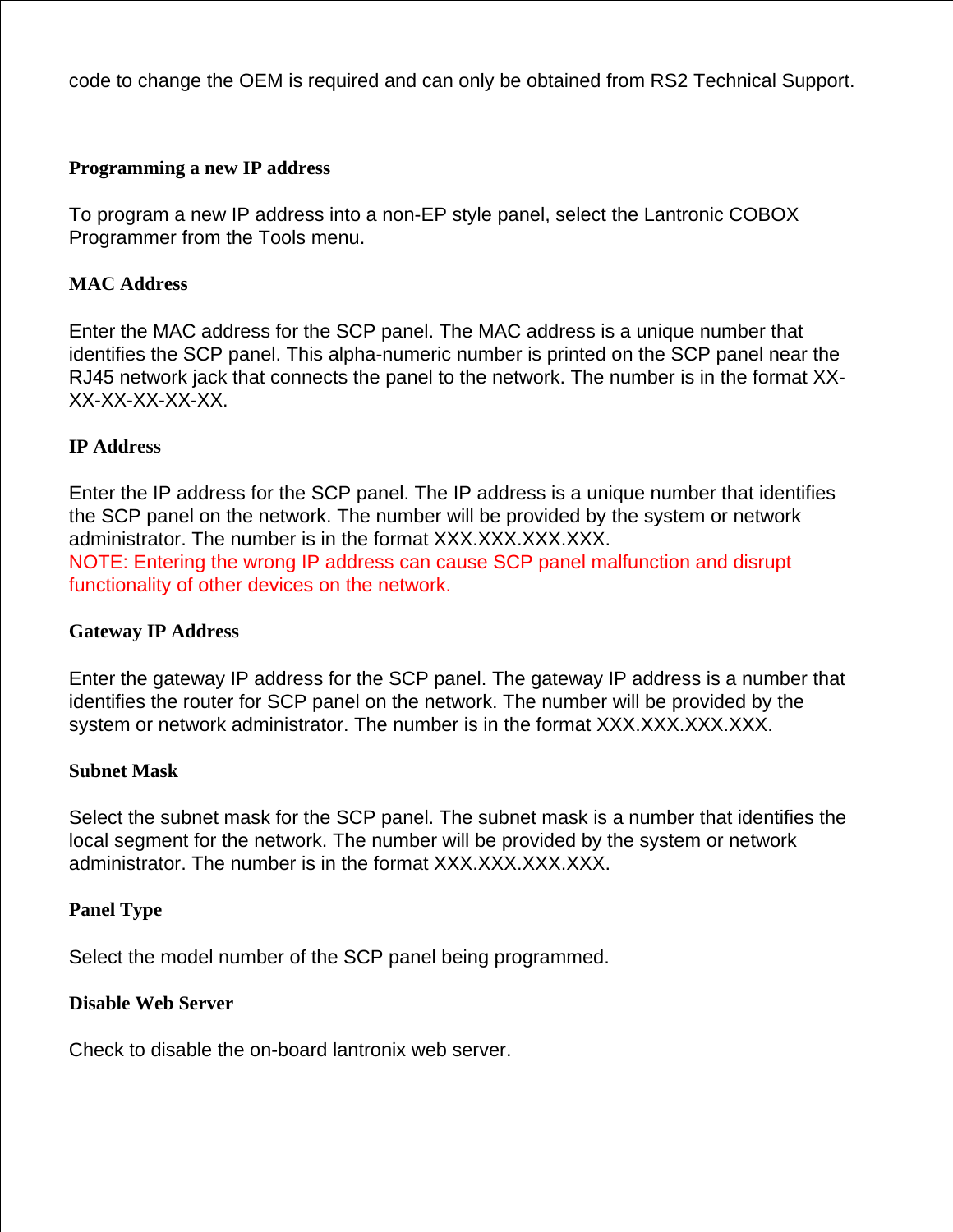#### **Telnet Password**

If required, a telnet password can be set to prevent unauthorized access through telnet.

## **Set IP Configuration**

Click on the set configuration button to send the entered network parameters to the SCP panel.

NOTE: The SCP panel must be on the same subnet as the PC being used to program the SCP panel. If it is not, the IP programmer will respond with a timeout error due to the fact that it is unable to find the MAC address on the network.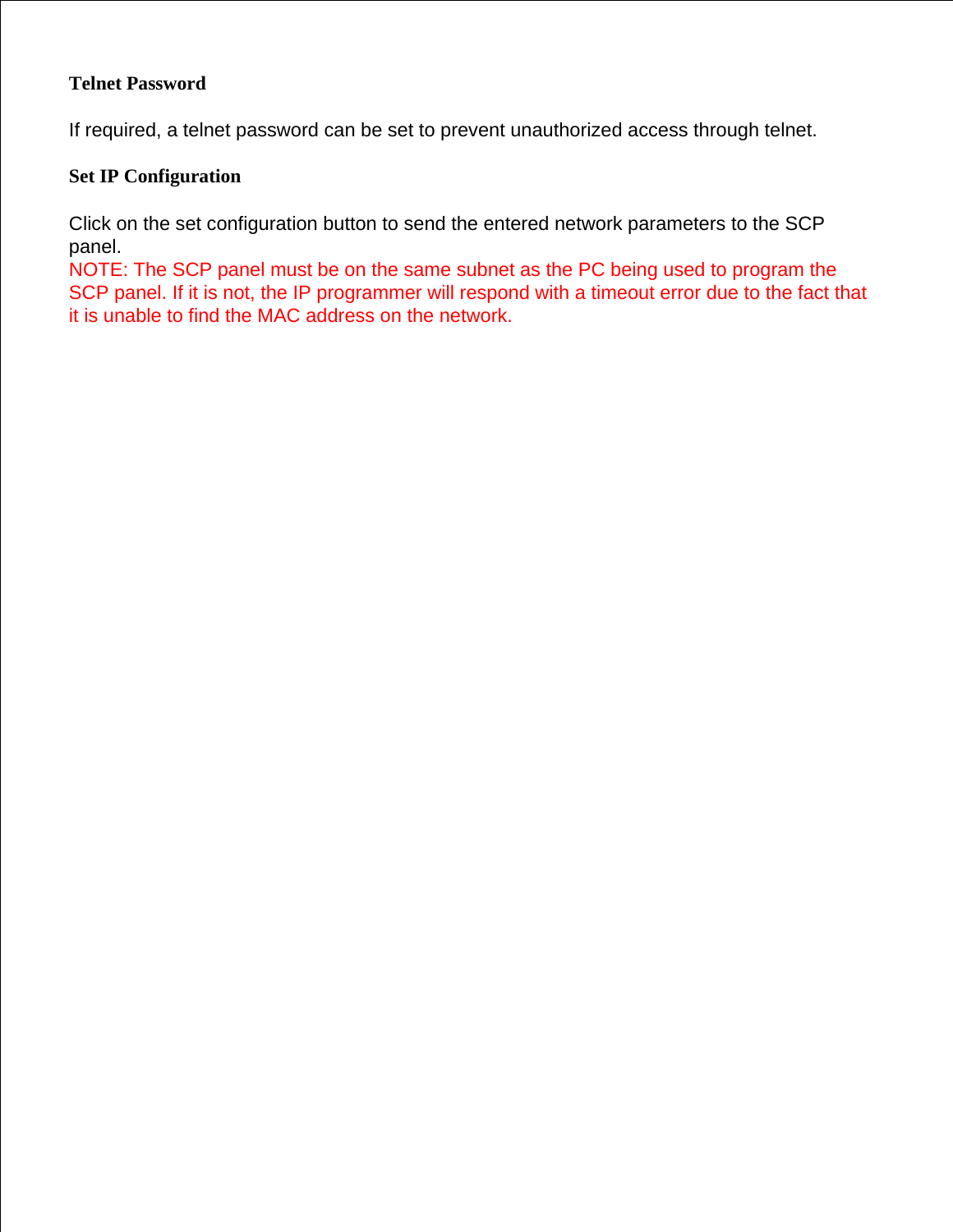# **System Status**

The system status screen is used to display information about the access control system database, dongle (software key) and client workstations. To access the system status screen, go to the system status screen by either clicking on the system status toolbar button within the system group on the toolbar or select system status from the go option on the system menu. The system status screen is also automatically displayed each time Access It! Universal is started.

The following system status information is displayed:

#### **System Statistics**

- *Total Cards*  Displays the total number of cards in the system database.
- *Active Cards* Displays the total number of active cards in the system database. Cards are considered active when the card status is set to either active or date based with a date range that falls within the current system date.
- *Active SCPs* Displays the total number of active SCP panels in the system database. An SCP is considered active when it's device installed check box has been checked (selected).
- *Active SIOs* Displays the total number of active SIO panels in the system database. An SIO is considered active when it's device installed check box has been checked (selected).
- *Active Readers* Displays the total number of active readers in the system database. A reader is considered active when the SIO panel that it is attached to has it's device installed check box checked (selected).
- *Active Inputs* Displays the total number of active inputs in the system database. An input is considered active when the SIO panel that it is attached to has it's device installed check box checked (selected).
- *Active Outputs* Displays the total number of active outputs in the system database. An output is considered active when the SIO panel that it is attached to has it's device installed check box checked (selected).
- *Unlocked Doors* Displays the total number of unlocked doors in the system.

## **System Warnings**

- *Pending Alarms* Displays the total number of system alarms that have not been acknowledged.
- *Unsecured Doors* Displays the total number of doors in the system that are currently in an unsecured state. A door is considered unsecured when the door contact for the door is not in a normal state. The normal state is determined by the door contact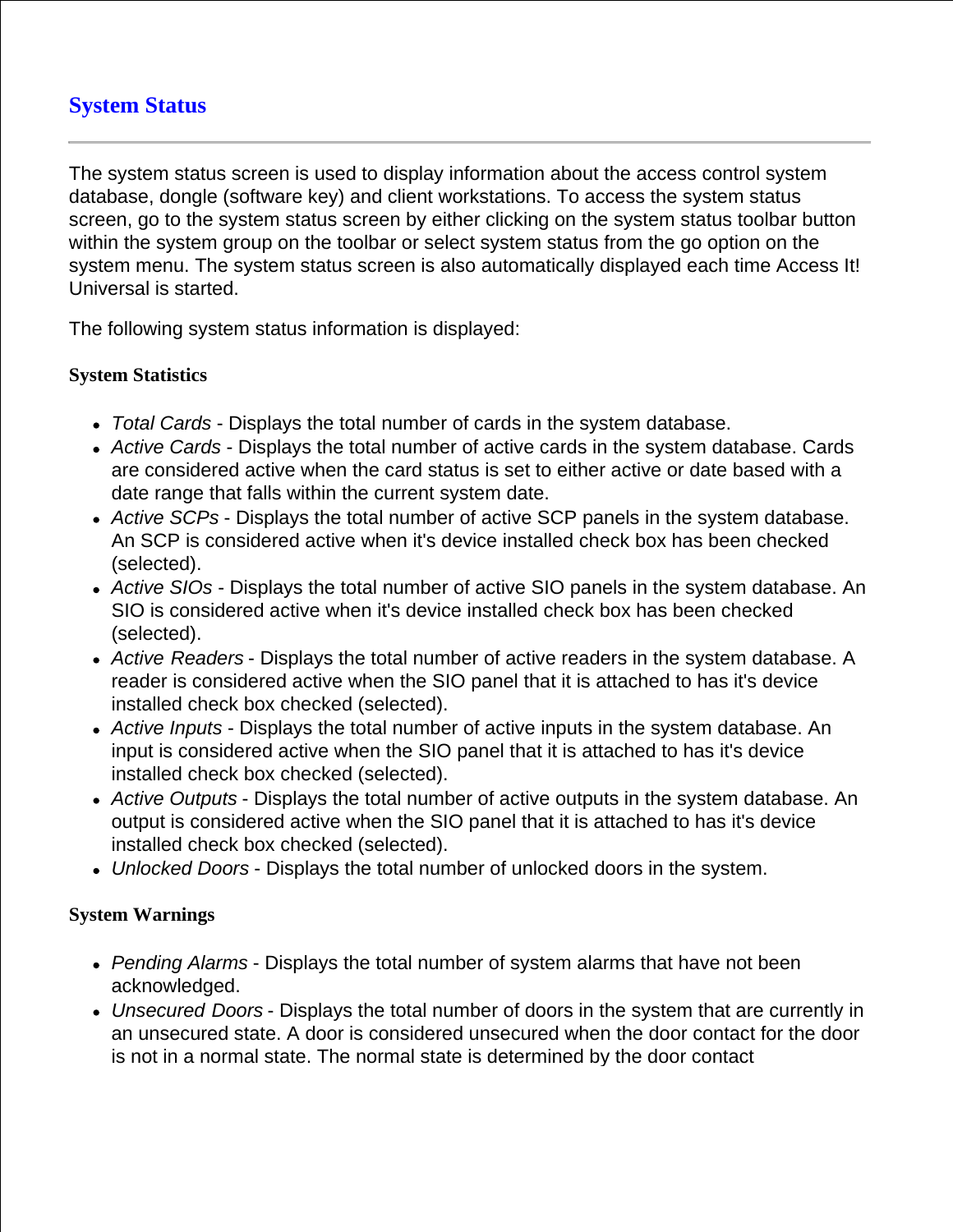configuration option setting in the readers screen.

- *Unsecured Inputs* Displays the total number of inputs in the system that are currently in an unsecured state. An input is considered unsecured when the input is not in a normal state. The normal state is determined by the input configuration option setting in the inputs screen.
- *Off-line SCPs* Displays the total number of SCP panels that are currently off-line. An SCP is considered off-line when it's device installed check box has been checked (selected) and Access It! Universal cannot communicate with the SCP panel.
- *Off-line SIOs* Displays the total number of SIO panels that are currently off-line. An SIO is considered off-line when it's device installed check box has been checked (selected) and the SCP panel that it is attached to cannot communicate with the SIO panel.

## **Today's Scheduled Events**

- *Card Activations*  Displays the total number of cards that will be automatically activated in the system database. Automatic activation occurs on the current system date for any cards that have their date based activation date set to the current system date.
- *Card Deactivations*  Displays the total number of cards that will be automatically deactivated in the system database. Automatic deactivation occurs on the current system date for any cards that have their date based deactivation date set to the current system date.

## **Software License**

- *Regional Server* Displays the regional server that is hosting the currently selected site.
	- *Software Version* Displays the version number for the application software.
	- *Key Status* Displays the current status of the attached dongle key. Displays "OK" if a key is present and is the correct version. Displays "Wrong Version" if the attached key is not for the currently installed software version. Displays "Not Attached" if a key is not detected and the software is running in demo mode.
	- *Serial Number* Displays the factory programmed serial number for the application software.
	- *Key Revision* Displays the factory programmed key revision number for the application software.
	- *Max Sites* Displays the number of sites (partitions) that have been licensed for the system.
	- *Max SCPs* Displays the maximum number of SCP panels that can be installed for each site.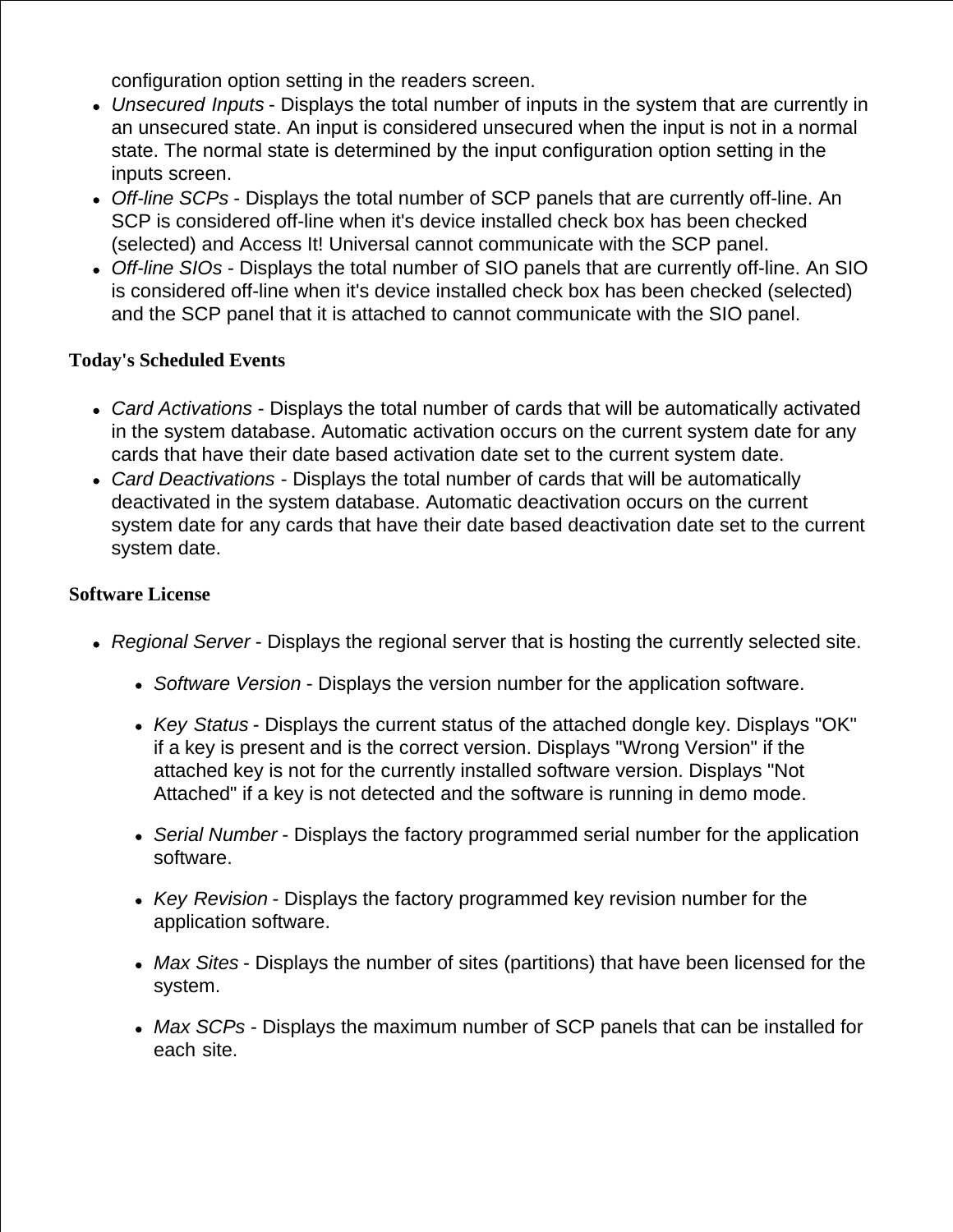- *Workstations* Displays the total number of workstations that have been licensed for the system. A license must be purchased for each concurrent workstation that will be attached to the system.
- *CCTV Integration*  Displays the total number of CCTV (closed circuit television) control workstations that have been licensed for the system. A license must be purchased for each concurrent CCTV workstation that will be attached to the system.
- *DVR Integration*  Displays the total number of DVR (digital video recorder) control workstations that have been licensed for the system. A license must be purchased for each concurrent DVR workstation that will be attached to the system.
- *Intercom Integration*  Displays the total number of intercom control workstations that have been licensed for the system. A license must be purchased for each concurrent intercom workstation that will be attached to the system.
- *Intrusion Detection Panels* Displays the total number of intrusion detection panels that have been licensed for the system.
- *Email/Paging Integration* Displays wether or not email and paging integration is enabled within the application software.
- *Report Designer* Displays wether or not the custom report designer is enabled within the application software.
- *MR-52 Alternate Wiring* Displays wether or not alternate MR-52 wiring has been enabled within the application software. Alternate MR-52 wiring will change the location of the door contact, exit request and door strike relays so that re-wiring is not necessary when performing a retrofit installation.
- *ID Badging* Displays wether or not ID badging has been enabled within the application software.
- *Biometric Support* Displays wether or not any type of biometric reader support is enabled within the application software.
- *Encoder Support* Displays wether or not any type of encoder support is enabled within the application software.
- *Terminal Server Support* Displays wether or not clients can run the application via Windows Terminal Server.
- *Web Client Support* Displays wether or not web client support is enabled within the application software.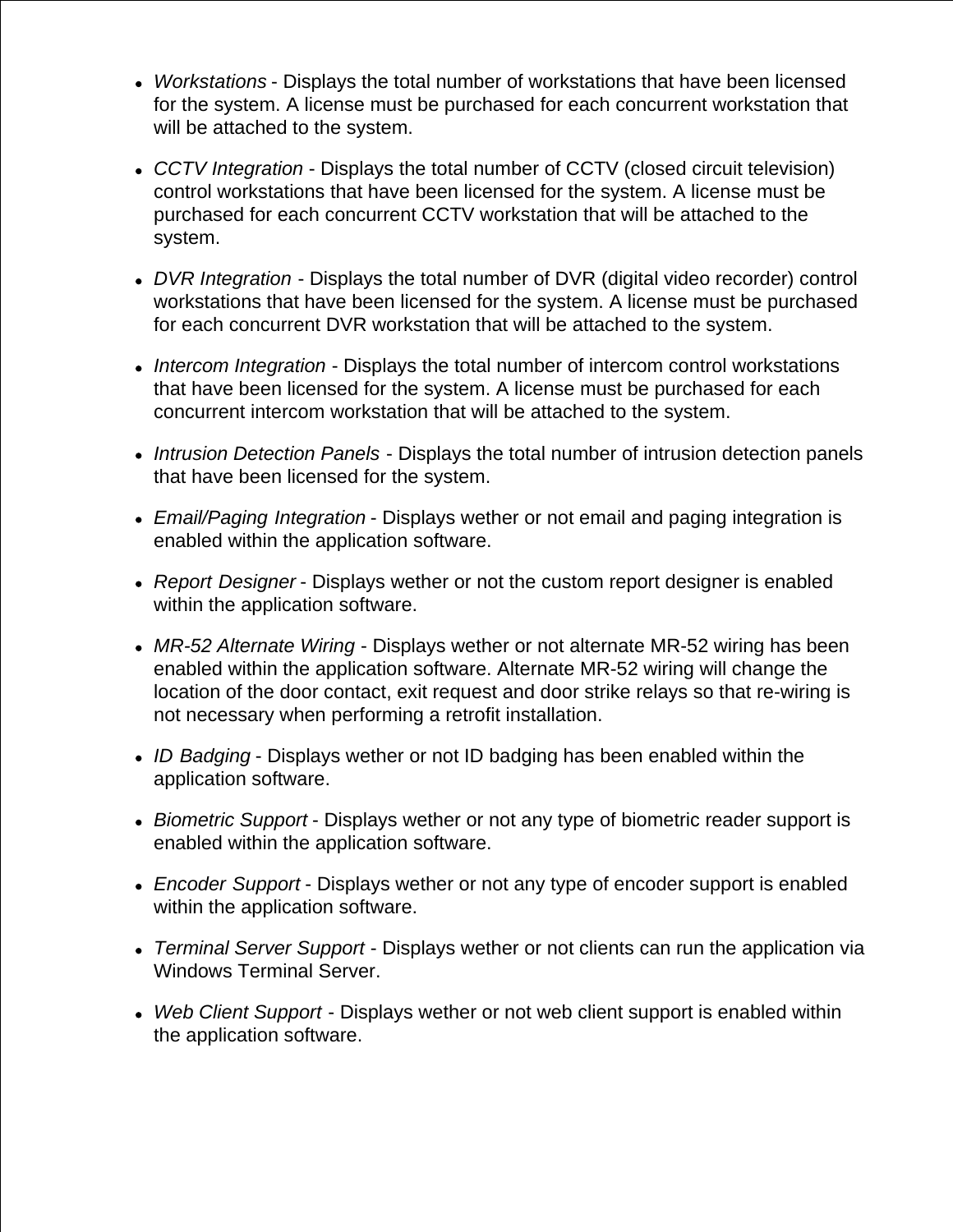- *Regional Server Support* Displays wether or not multiple regional servers can be used within the system.
- *Time And Attendance* Displays wether or not time and attendance functionality has been enabled within the application software.
- *Import/Export* Displays wether or not the import/export utility is enabled within the application software.
- *Companies* Displays wether or not companies are enabled within the application software.
- *OEM Codes* Displays the OEM codes that the system has been licensed for. The application software will only communicate with hardware panels that match one of the OEM codes licensed in the key.
- *IP Locksets Enabled* Displays wether or not the system will support ASSA ABLOY IP locksets.
- *Integrated Reader Count* Displays the total number of Integrated readers that have been licensed for the system. Integrated readers include SALTO, ASSA ABLOY, Schlage AD Series, and Honeywell readers. A license must be purchased for each Integrated reader that will be attached to the system.
- *Data Exchange Utility* Displays wether or not the Data Exchange Utility allowing for scheduled imports is enabled within the application software
- *Mercury PW/PRO Hardware* Displays wether or not the ability to communciato to Honeywell hardware is enabled within the application software

## **Workstations/Users/Options**

Displays all of the currently attached (running) workstations, the users currently using the workstations and the options in use for the workstations. In addition right clicking on a workstation will allow instant messages to be sent to other attached workstations if the currently logged in user has permission to perform this function. For more information on users, see the Users help file topic.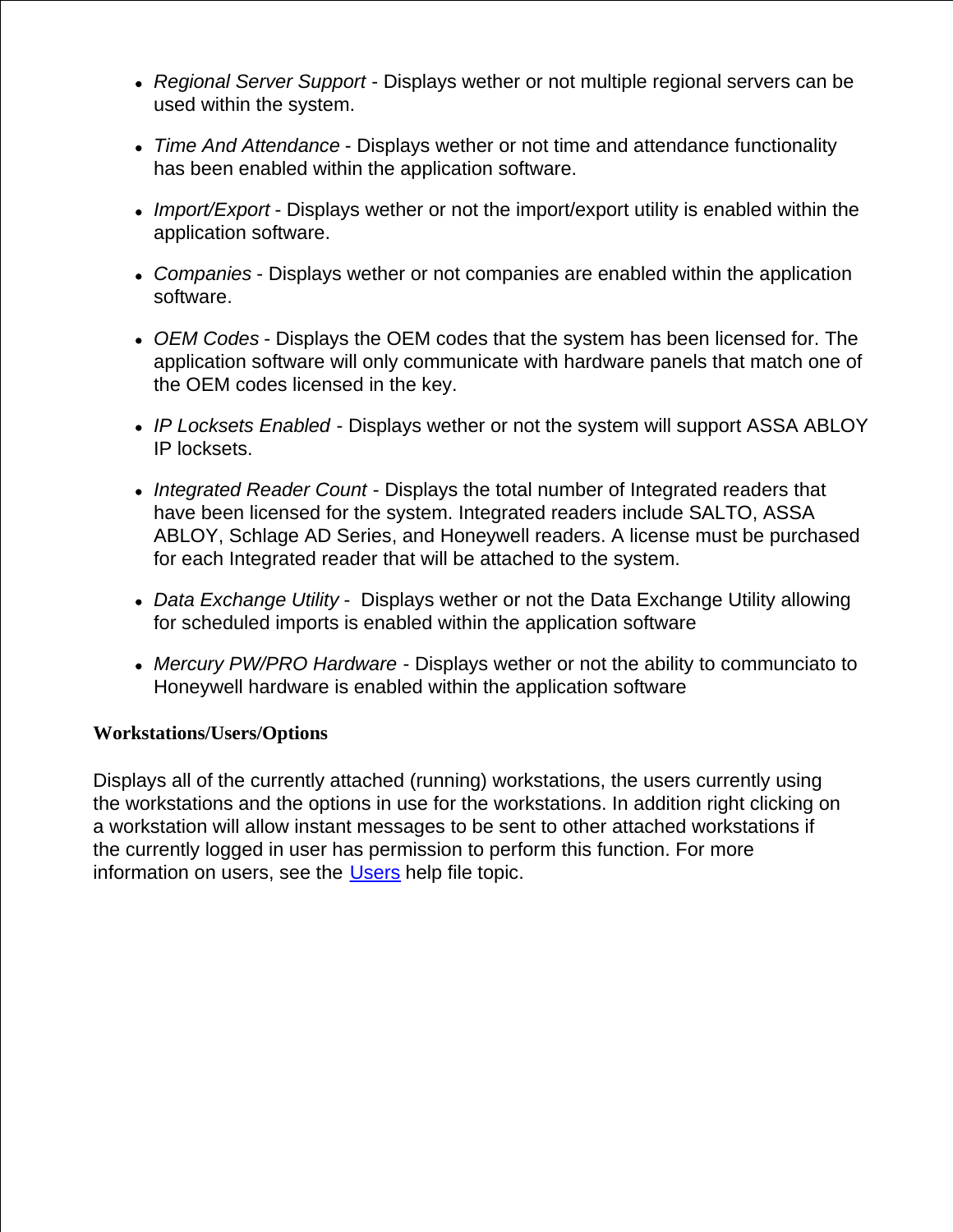# **Card Formats**

Card formats are used to specify the type of readers and cards being used in a system. The card format contains the number coded instructions that inform the SCP panel of the card format being used. Card formats are entered in the SCP's screen. For more information on SCP's, see the **SCP's** help file topic.

To set up a card format, go to the card formats tab on the SCP's screen and click on the edit card formats button. To add a new format, click on the new button and enter the required fields. The following card format parameters are supported:

## **Card Format Name**

Enter the format name of the card format being specified. The name is used to identify the card format when it is being selected in the SCP's screen. It is recommended that a friendly name be assigned to all of the card formats being used. An example of a friendly name would be "Custom 37 Bit Wiegand". The format name can be up to 50 characters in length.

## **Card Type**

Select the type of card being used.

## **Card Layout**

Enter the card layout parameters for the card format being specified. This information will generally be provided by the reader or card manufacturer. The following parameters are supported in the format string:

## **Wiegand**

- *Number of Bits* This parameter is the total number of bits on the card.
- *Number of Bits to Sum for Even Parity* This parameter is the number of bits to sum for even parity.
- *Address to Start From* This parameter is the bit address to start summing for even parity.
- *Number of Bits to Sum for Odd Parity* This parameter is number of bits to sum for odd parity.
- *Address to Start From* This parameter is the bit address to start summing for odd parity.
- *Number of Facility Code Bits* This parameter is the number of facility code bits.
- *Address to Start From* This parameter is the bit address to start the facility code.
- *Number of Cardholder ID Bits* This parameter is the number of card number bits.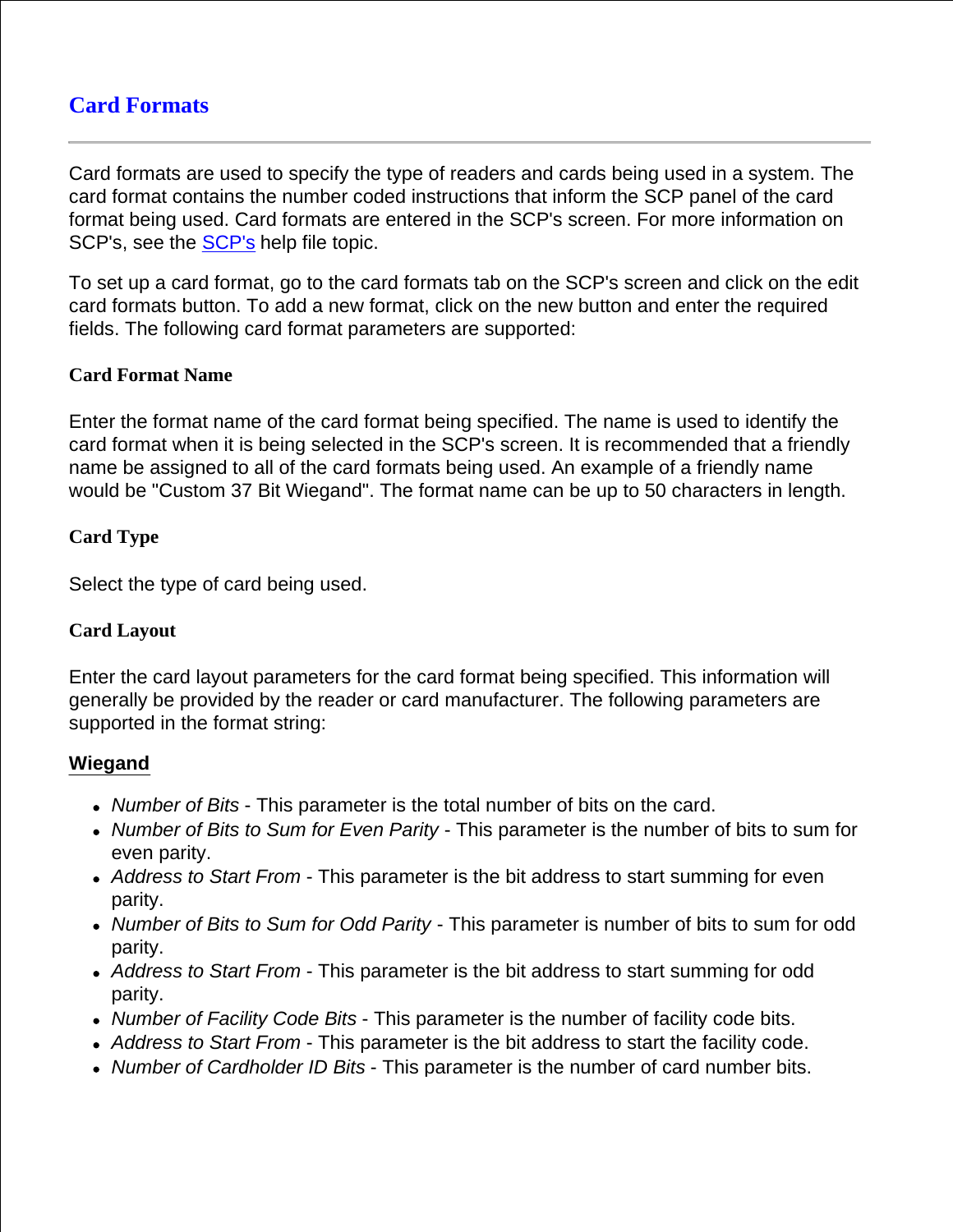- *Address to Start From* This parameter is the bit address to start the card number.
- *Number of Issue Level Bits* This parameter is the number of issue level bits.
- *Address to Start From* This parameter is the bit address to start the issue level.

## **Mag Stripe**

- *Minimum Number of Digits on Card* This parameter is the total minimum number of digits on the card.
- *Maximum Number of Digits on Card* This parameter is the total maximum number of digits on the card.
- *Number of Facility Code Digits* This parameter is the number of facility code digits.
- *Address to Start From* This parameter is for indexing to the most significant digit.
- *Number of Cardholder ID Digits*  This parameter is the number of card number digits.
- *Address to Start From* This parameter is for indexing to the most significant digit.
- *Number of Issue Level Digits* This parameter is the number of issue level digits.
- *Address to Start From* This parameter is for indexing to the most significant digit.

NOTE: Entering an invalid card format can comprise the security and functionality of the system.

## **Options**

- Step parity calculations by 2 bits Decodes a card with parity calculations made every 2 bits.
- Suppress Facility Code Checking
- 37 bit Parity Test with 4 Parity Bits
- 37 bit Parity Test with 2 Parity Bits
- Special 48 Bit Formatting (PIV) Decode a card as a 48 PIV structured card and presented to the application software.
- Interpret card field as a Large Encoded ID (PIV-I) Instead of Decoding a card, the actual encoded ID is presented to the application software.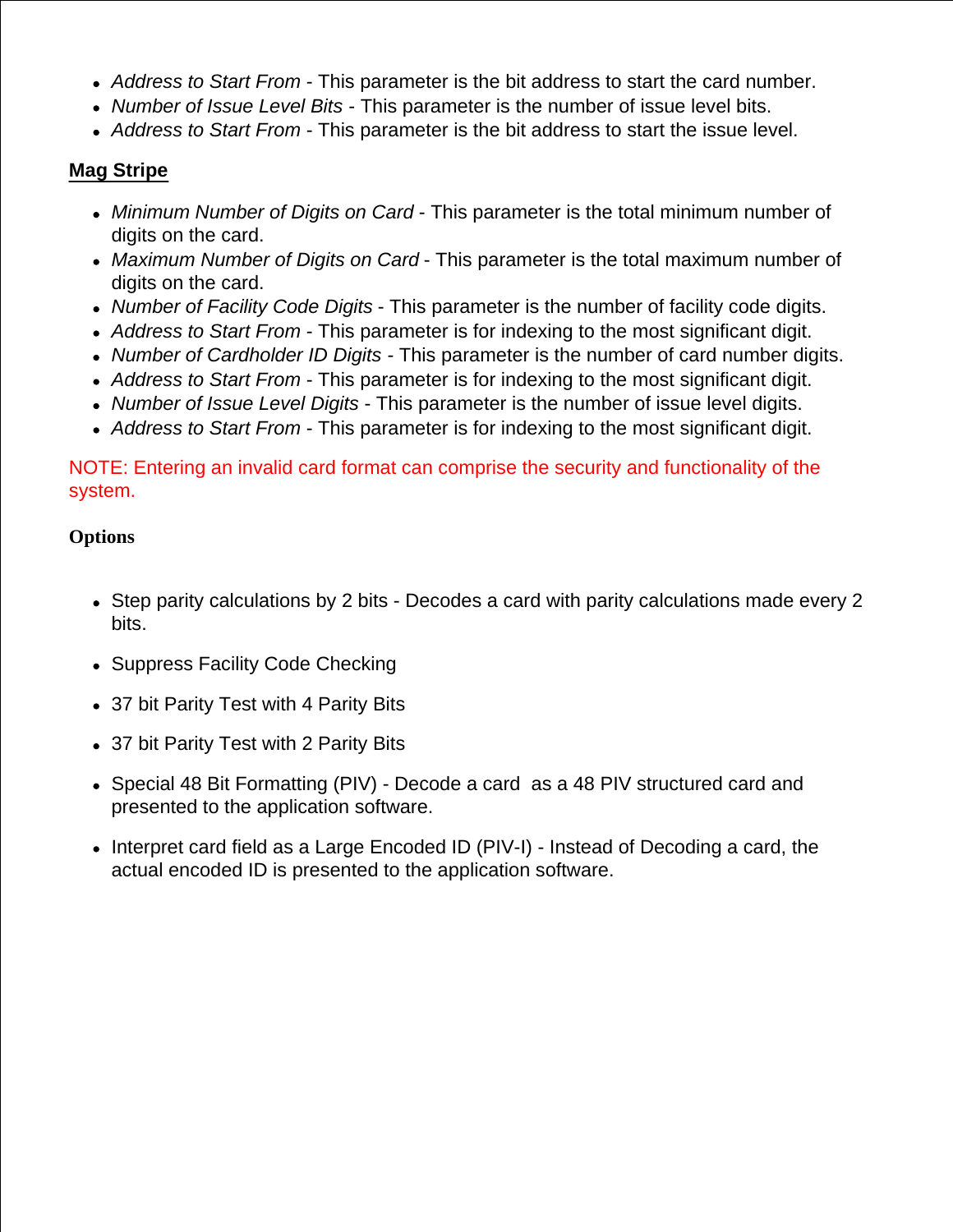# **Reader Types**

Reader types are used to specify the type of readers and cards being used in a system. The reader type contains the number coded instructions that inform the SCP panel of the type of reader being attached to the SIO panel. Reader types are entered from the readers screen. For more information on readers, see the Readers help file topic.

To set up a reader type, go to the readers screen and click on the edit reader types button. To add a new reader type, click on the new button and enter the required fields. The following reader type parameters are supported:

#### **Reader Type Name**

Enter the reader type name of the reader type being specified. The name is used to identify the reader type when it is being selected in the readers screen. It is recommended that a friendly name be assigned to all of the reader types being used. An example of a friendly name would be "RS2 Proximity". The reader type name can be up to 50 characters in length.

#### **Data Format**

Select (check) the desired data options for the reader type. These parameters can be obtained from the reader manufacturer.

#### **Keypad Mode**

Select the keypad mode for the reader type. This determines the kind of keypad that this reader type will have.

#### **LED Drive Mode**

Select the LED drive mode for the reader type. This will control the display of the reader LED or LCD display for this reader type and enable or disable certain reader communication protocols.

#### **Reader LED Function**

Select the reader LED function mode for the reader type. Select the default option to use the default settings or choose custom to configure the LED display functions from the SCPs screen for various reader modes. For more information on SCPs, see the SCPs help file topic.

NOTE: Reader types can be very complex and are only recommended to be entered by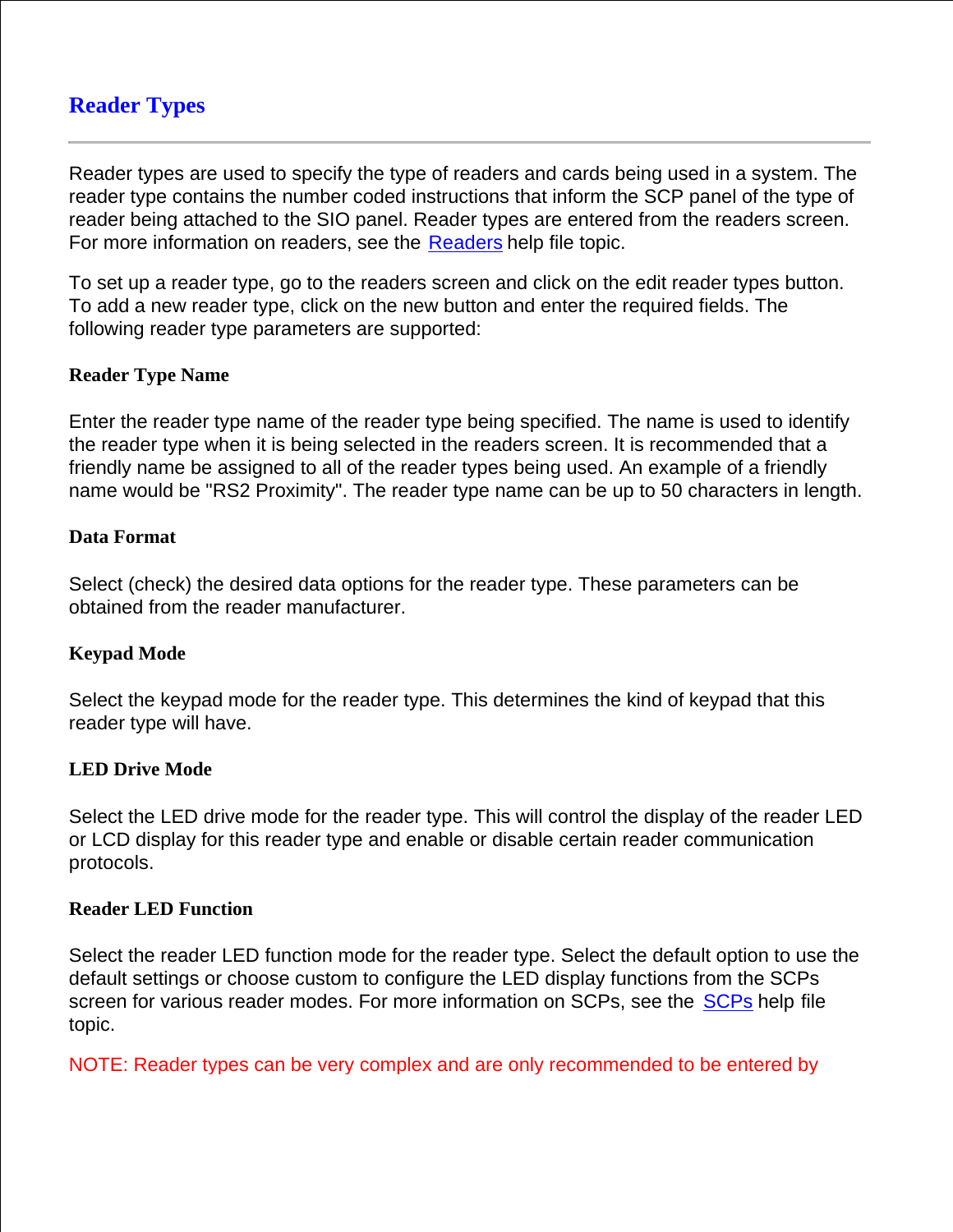advanced users. Entering an invalid reader type can compromise the security and functionality of the system.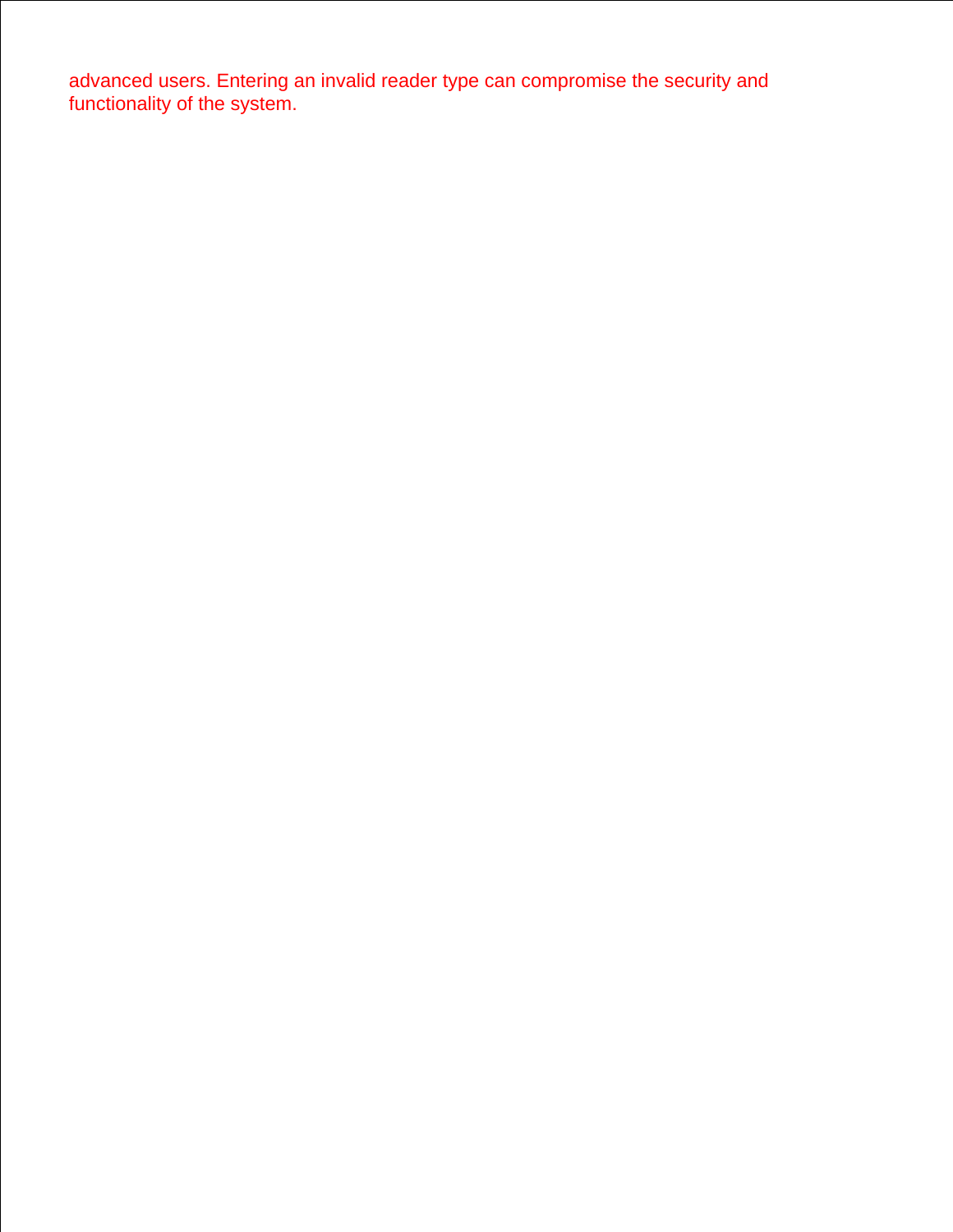# **Cardholder User Fields**

Cardholder user fields are used to customize the look and feel of the available user definable fields on the card holders data entry screen. These user fields can be used for supplemental information, such as department, license plate number, hire dates, etc. Various data entry controls can also be used to define the type of data being entered into these fields. The number of available fields along their various properties are determined by the cardholder designer in the database configuration utility. For more information on the cardholder designer, see the Database Configuration Utility help file topic. NOTE: Access to this screen is determined by the settings for the currently logged in user. For more information on users, see the Users help file topic.

#### **Editing Cardholder User Fields**

To edit cardholder user fields, go to the user groups data entry screen by either clicking on the user groups toolbar button within the configuration group on the toolbar, or by selecting user groups from the go option on the system menu. Next, select the cardholder fields category in the permissions tree and click on the cardholder user field to be edited. Then click the edit field button to edit the properties for the selected cardholder user field.

#### **Editing Cardholder Form Behavior**

Cardholder form behavior can be edited from either of two locations, through the User Groups data entry screen or by clicking the Cardholder Fields button from within the Database Configuration Utility. Access the user groups data entry screen by either clicking on the user groups toolbar button within the configuration group on the toolbar, or by selecting user groups from the go option on the system menu. Next, select the cardholder fields category in the permissions tree and click on the edit cardholder form behavior button to edit the behavior properties for the cardholder form. Cardholder form behavior can be used to make certain fields required, perform calculations on fields and a wide variety of other behaviors. Cardholder form behavior uses the Visual Basic scripting language to control the behavior of the cardholder form. Discussion of the Visual Basic scripting language is beyond the scope of this documentation.

NOTE: Editing the cardholder form behavior can render the cardholder form inoperable. This editor should only be used by persons that have extensive experience with the Visual Basic scripting language.

#### **Display Order**

To change the display order for cardholder user fields, go to the user groups data entry screen by either clicking on the user groups toolbar button within the configuration group on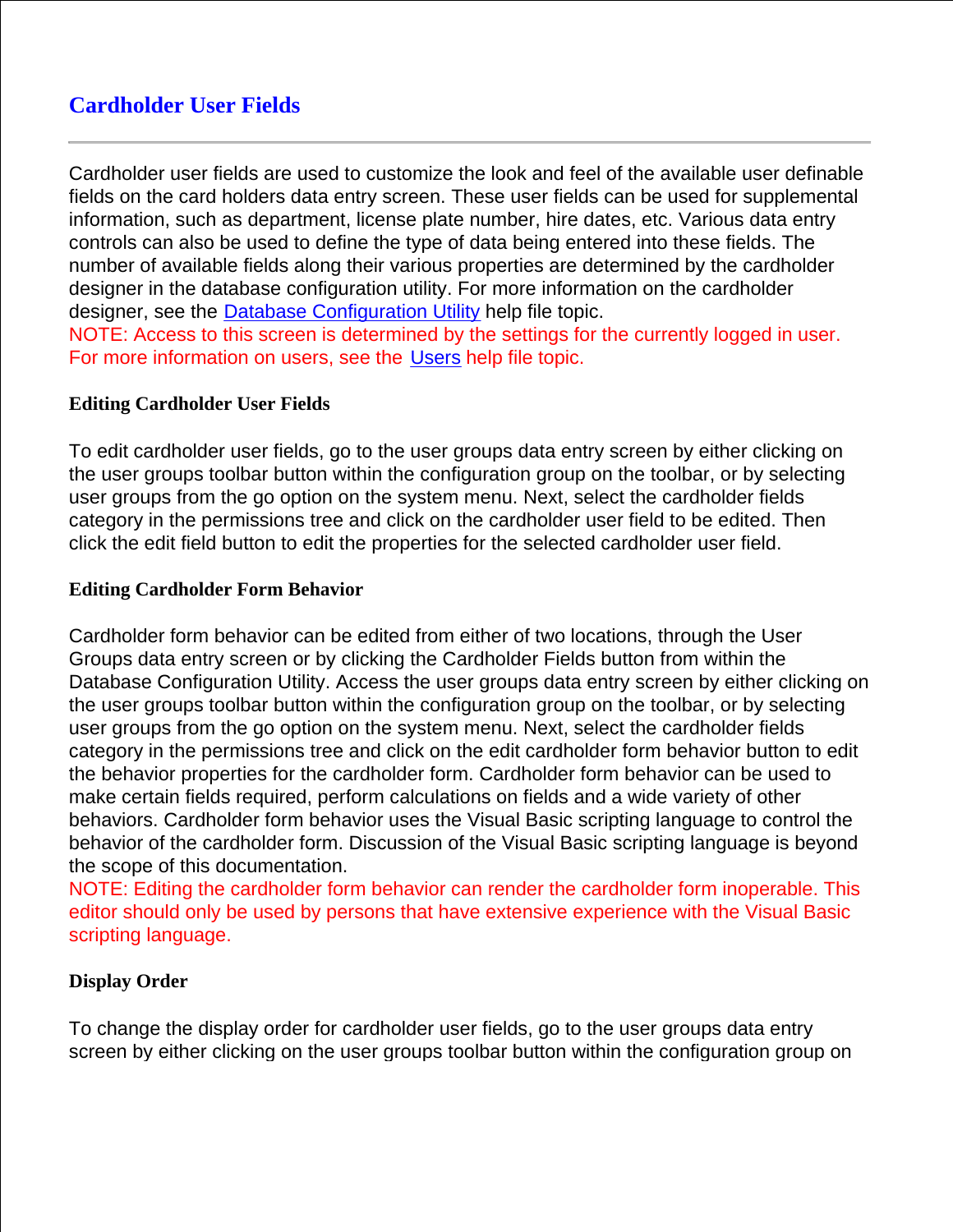the toolbar, or by selecting user groups from the go option on the system menu. Next, select the cardholder fields category in the permissions tree and click on the cardholder user field to change the display order for. Then click the up or down arrow buttons to move the field up or down in the display order. Cardholder user fields will be displayed in the order that the are displayed here on the cardholders form.

## **Display Name**

Enter the display name for the cardholder user field. The display name is a "friendly" name that will be displayed on the card holders form and in all selection screens and reports. An example of a friendly name would be "Department". The display name can be up to 50 characters in length.

# **Edit Control**

Select the type of edit control to be used for the cardholder user field. The edit control determines the look and functionality of the cardholder user field that is displayed on the card holders form for data entry. The following types of edit controls are available:

- *Text Box* The text box edit control is used for the entry of free form alpha-numeric characters up to 50 characters in length. An input mask can also be defined to control the way that data is entered into the user field. For example, an input mask of "######" would force numeric only data entry up to 6 digits in length. Several common predefined input masks are included.
- *Drop Down List* The drop down list edit control is used to present a list of pre-defined items to choose from during data entry. This is useful when data consistency is desired for a certain user field. An example of this might be a "Department" user field with list items defined as "Sales", "Engineering", and "Management". This would ensure that instead of the operator typing in the word "Sales", it would be presented as a list item and would be entered the same way each time. An unlimited number of list items can be entered.
- *Date Combo* The date combo edit control is used for the entry of dates. A calendar is also available when data entry is being performed to make entering dates easy.
- *Text Box with Required Entry* The text box edit control is used for the entry of free form alpha-numeric characters up to 50 characters in length. An entry in this field will be required before a card holder can be saved. An input mask can also be defined to control the way that data is entered into the user field. For example, an input mask of "######" would force numeric only data entry up to 6 digits in length. Several common pre-defined input masks are included.

## **List Items**

Enter the list items for the drop down list control. List items can either be entered directly or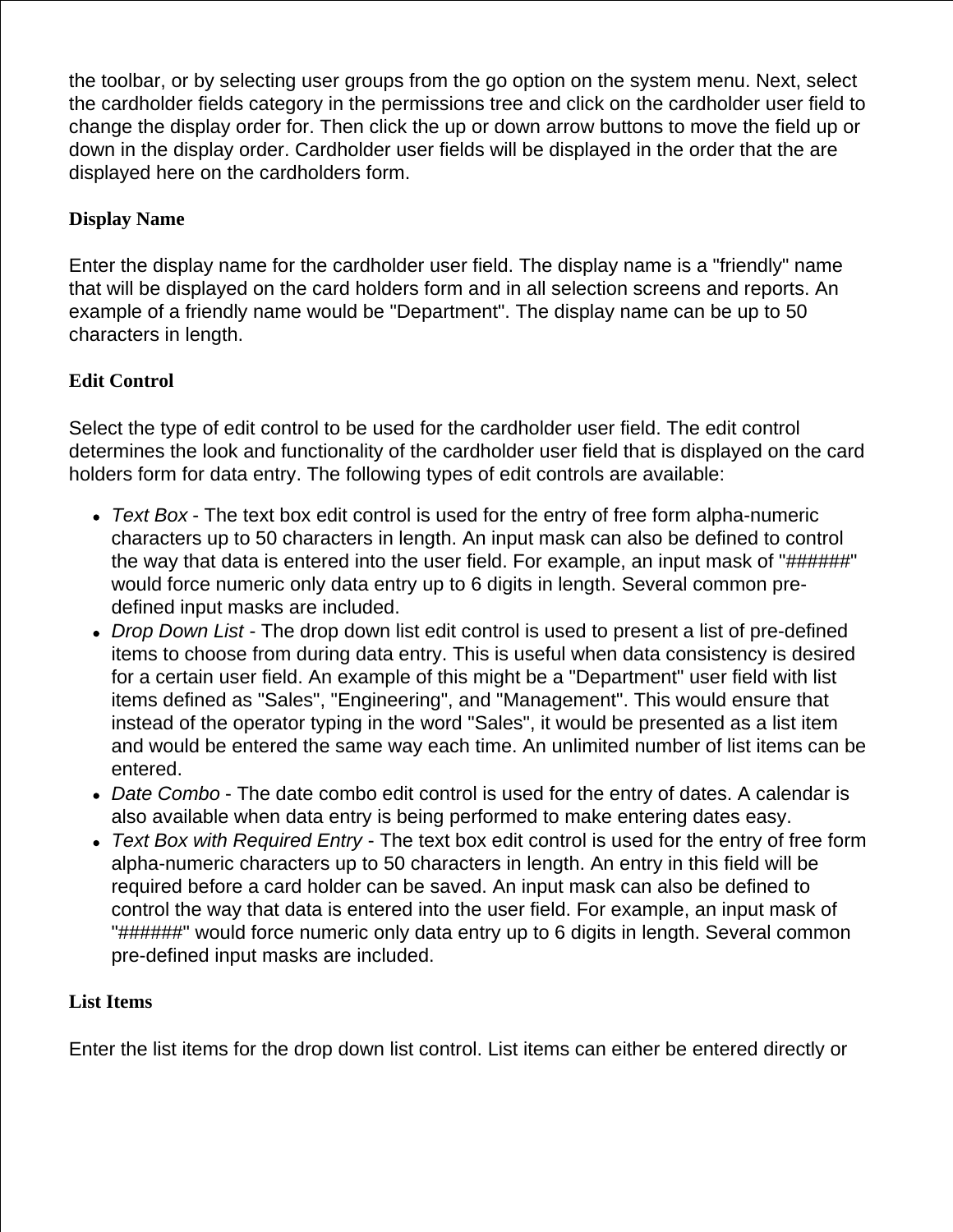can be entered as a keyed lookup list. Keyed lookup lists are entered in the following format:

1=Department 1 2=Department 2 3=Department 3 A=Apple B=Banana C=Cherry

Entering keyed lookup lists in this manner will store the key in the database but display the equal to text or number in the card holders screen. For example if the operator chose the A=Apple list item "A" would be stored in the database but "Apple" would be displayed.

## **Default Value**

Enter the default value for either the text box or the drop down list control. This value will be automatically displayed and entered in the card holders screen if no new value is entered. The default value is only used when adding a new card holder record.

#### **Save/Cancel/Reset All Buttons**

Clicking on the save button will save the changes made to the cardholder user fields. Clicking on the cancel button will not save the changes made to the cardholder user fields.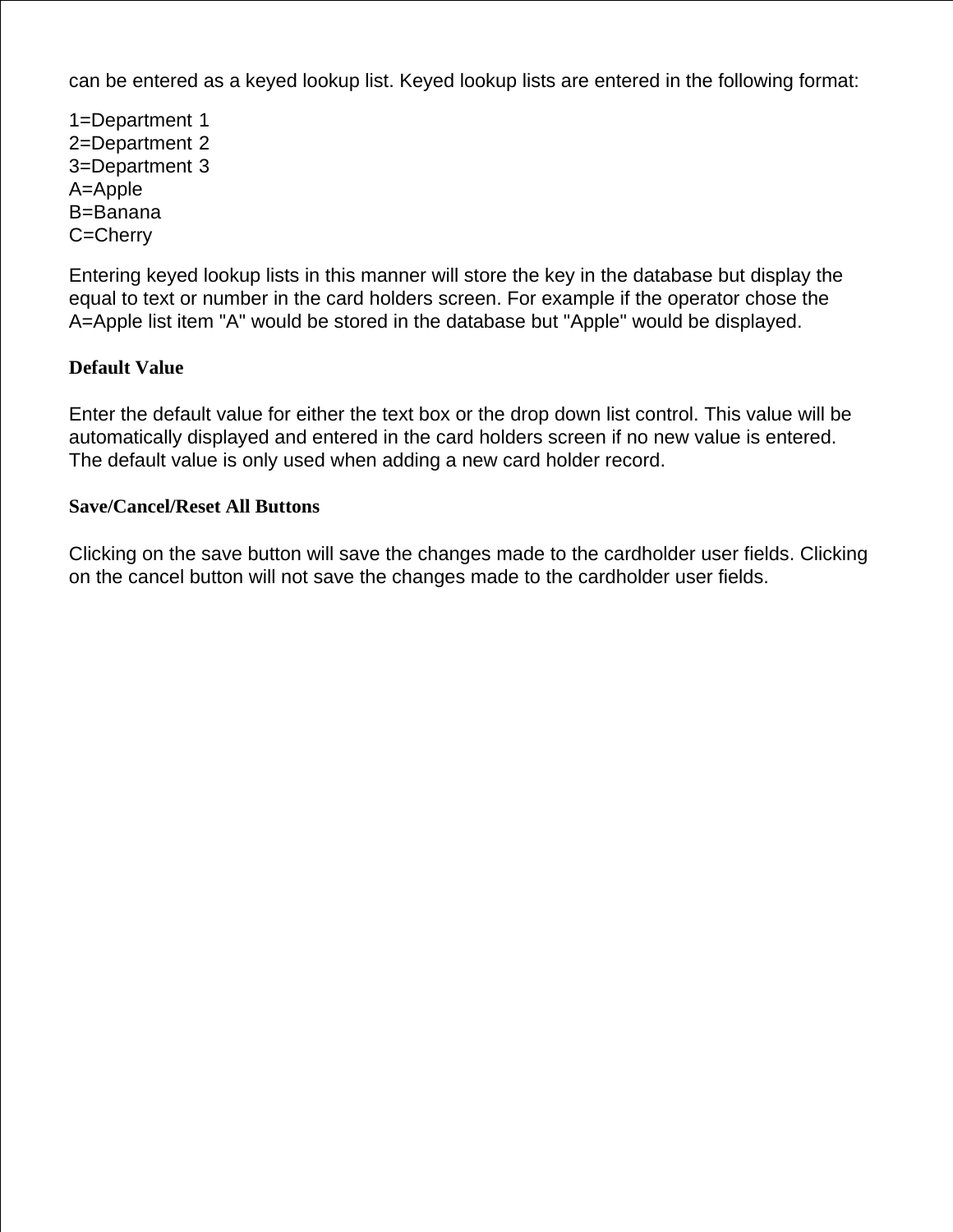# **Edit the Cardholder Database**

Editing the Cardholder database is used to change the structure of the Cardholder table in the system database. It is possible to change many attributes of the cardholder database fields; however, cardholder user fields present in the database upon installation cannot be deleted and these user fields also cannot have their data types changed. User-defined cardholder fields may be added, modified or deleted in the edit cardholder screen. Several different field types can be used along with several different data entry control types. Cardholder user field layouts can also be saved to and loaded from template files. NOTE: Database design can be very complex and is only recommended to be used by advanced users. It is recommended that a database backup be performed prior to saving any new fields or layouts to the system database. Access to this screen is determined by the settings for the currently logged in user. For more information on users, see the Users help file topic.

#### **New Field**

To add a new field to the Cardholder Database, click the New Field button. New fields added to the database will be inserted at the end of the database.

#### **Edit Field**

To edit an existing field in the Cardholder database, either double-click the row to be edited or click the Edit Field button while that row is highlighted. Note that fields which cannot be edited will appear greyed out.

#### **Delete Field**

To delete a cardholder field, select the row to be deleted and click the Delete Field button. Note that if the Delete Field button is greyed out, that field cannot be deleted from the Cardholder database.

#### **Field Name**

Enter the name of the new field.

## **Data Type**

- nvarchar Variable-length Unicode character data can be a value from 1-4000
- . Baracters maximum whethat can take indevelve that the ef day with fractional seconds that is based on a 24-hour clock. Valid dates range from January 1, 1753 through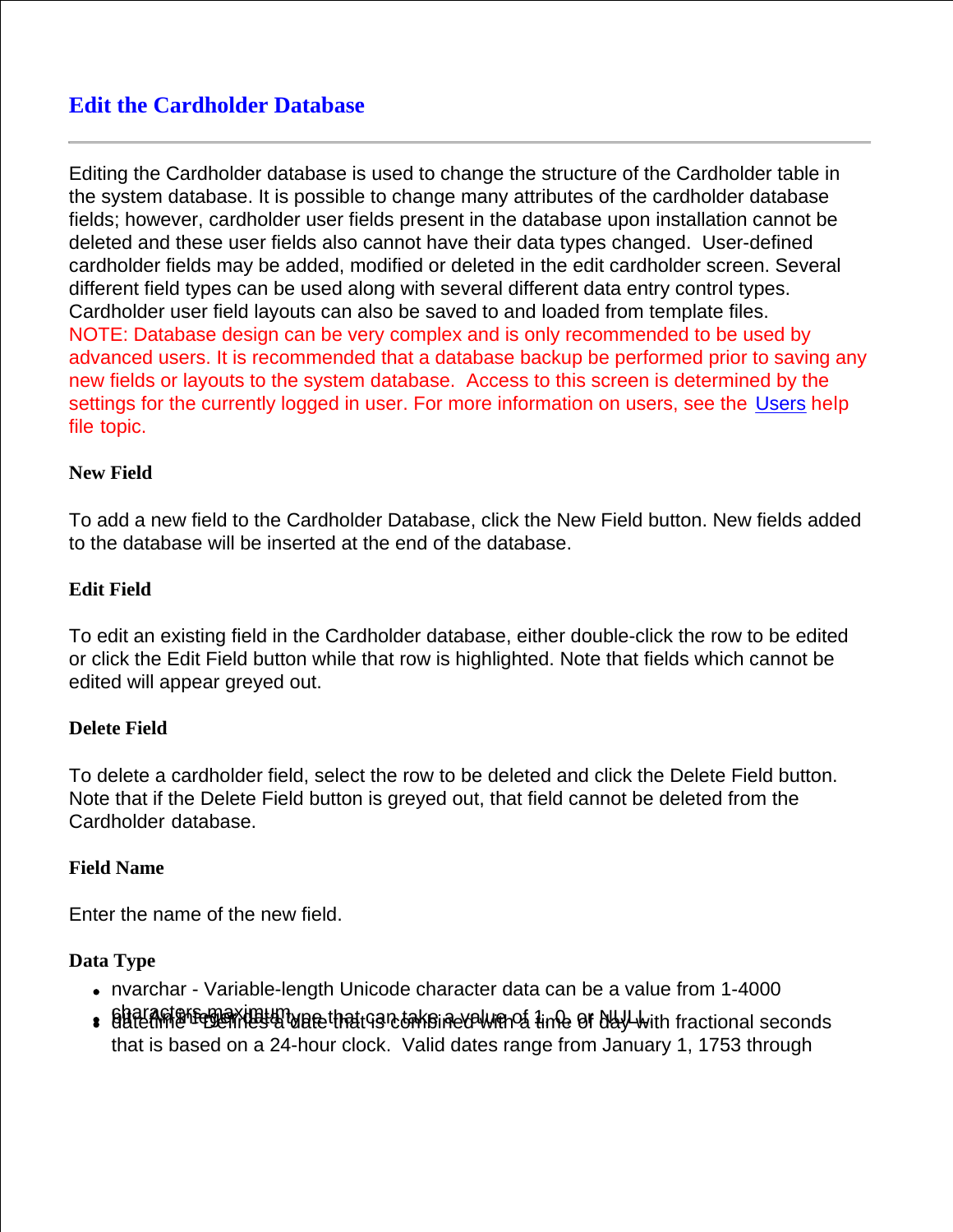$B^2$  Recomban 31, 8999. Valid times are 00:00 through 23:59.593,673,741,823 characters.

# **Length**

Use the up/down arrows to select the length of the new field.

# **Indexed**

Use the dropdown list to select whether indexing is to be used for the Cardholder database field. Like databases in general, indexes must be designed carefully. Because they can take up significant disk space, it is inadvisable to implement more indexes than necessary. With this in mind, it is recommended that only Cardholder database fields which will be used regularly as search criteria be indexed.

**B** Manute field will be indexed, but not with a unique index.

# **Display Name**

Enter the field display name.

# **Display Order**

Use the up/down arrows to select the display order for the cardholder field. This is the order in which the user-defined/user-editable cardholder database fields will be display in Access It! Universal.

# **Edit Control Type**

Use the dropdown list to select the control type to be used for the field.

- *Text Box* The text box edit control is used for the entry of free form alpha-numeric characters up to 50 characters in length.
	- Input Mask An input mask can also be defined to control the way that data is entered into the user field. For example, an input mask of "######" would force numeric only data entry up to 6 digits in length. Some common pre-defined input masks are included.
	- Output Format An output format can be defined to control the way that entered data will appear when displayed. For example, an output format of (000)000-0000 would result in the input "8005551212" being formatted as (800)555-1212.
	- Default Value If a value is entered, this will be the default value in the field for new records added to the Cardholder database.
- *Drop Down List* The drop down list edit control is used to present a list of pre-defined items to choose from during data entry. This is useful when data consistency is desired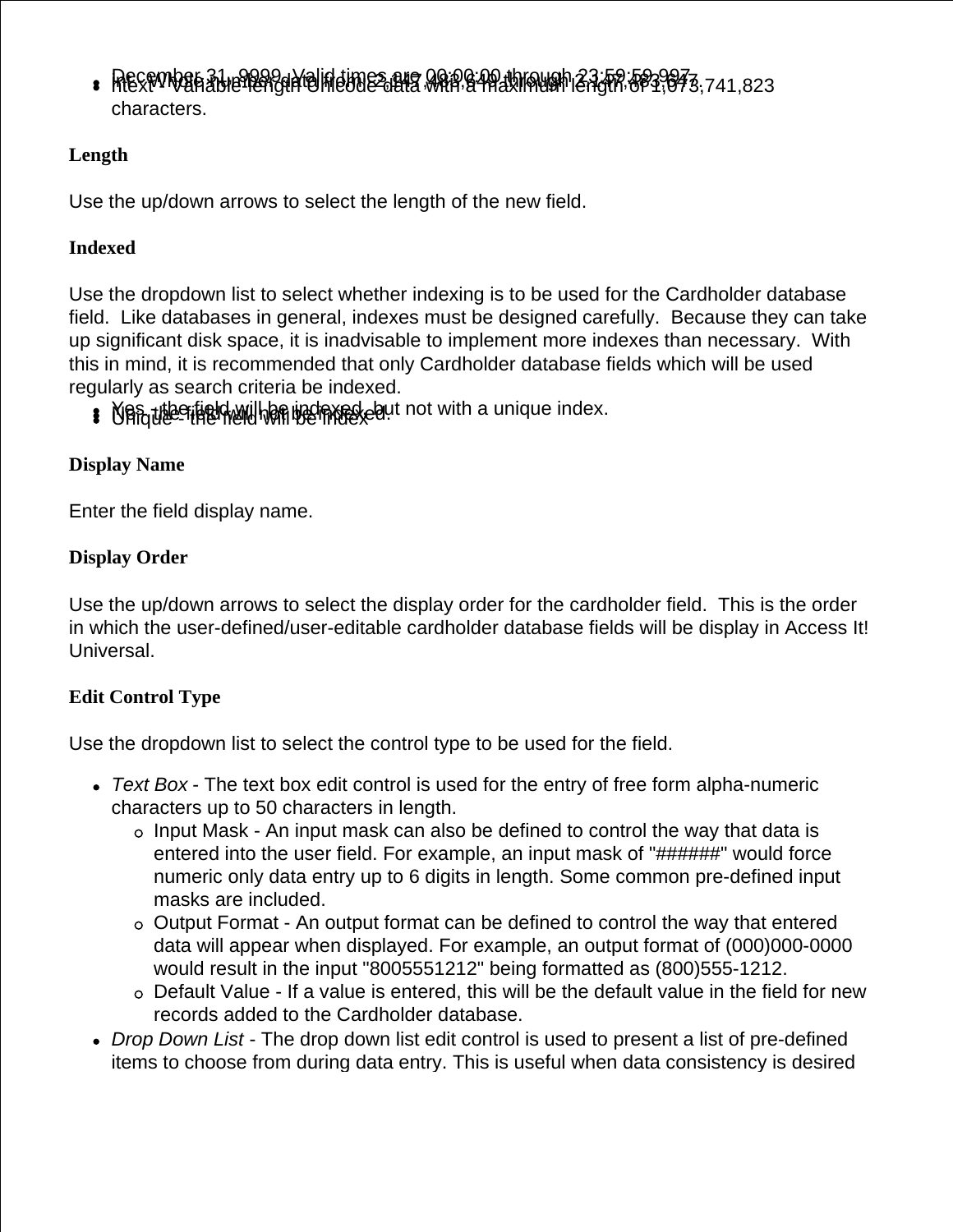for a certain user field.

- List Items An example of this might be a "Department" user field with list items defined as "Sales", "Engineering", and "Management". This would ensure that instead of the operator typing in the word "Sales", it would be presented as a list item and would be entered the same way each time. An unlimited number of list items can be entered.
- Default Value If a value is entered, this will be the default value in the field for new records added to the Cardholder database
- *Date Combo* The date combo edit control is used for the entry of dates. A calendar is also available when data entry is being performed to make entering dates easy.
- *Text Box with Required Entry* The text box edit control is used for the entry of free form alpha-numeric characters up to 50 characters in length. An entry in this field will be required before a card holder can be saved. An input mask can also be defined to control the way that data is entered into the user field. For example, an input mask of "######" would force numeric only data entry up to 6 digits in length. Several common pre-defined input masks are included.
	- $\circ$  Input Mask An input mask can also be defined to control the way that data is entered into the user field. For example, an input mask of "######" would force numeric only data entry up to 6 digits in length. Some common pre-defined input masks are included.
	- Output Format An output format can be defined to control the way that entered data will appear when displayed. For example, an output format of (000)000-0000 would result in the input "8005551212" being formatted as (800)555-1212.
	- Default Value If a value is entered, this will be the default value in the field for new records added to the Cardholder database

## **ISave Field**

Once the desired entries have been made for the new/updated cardholder field, click the Save button to commit the changes to the database. NOTE: Database design can be very complex and is only recommended to be used by advanced users. It is recommended that a database backup be performed prior to saving any new fields or layouts to the system database. Access to this screen is determined by the settings for the currently logged in user. For more information on users, see the Users help file topic. The Access It! Universal services must be restarted prior to having databases changes take effect.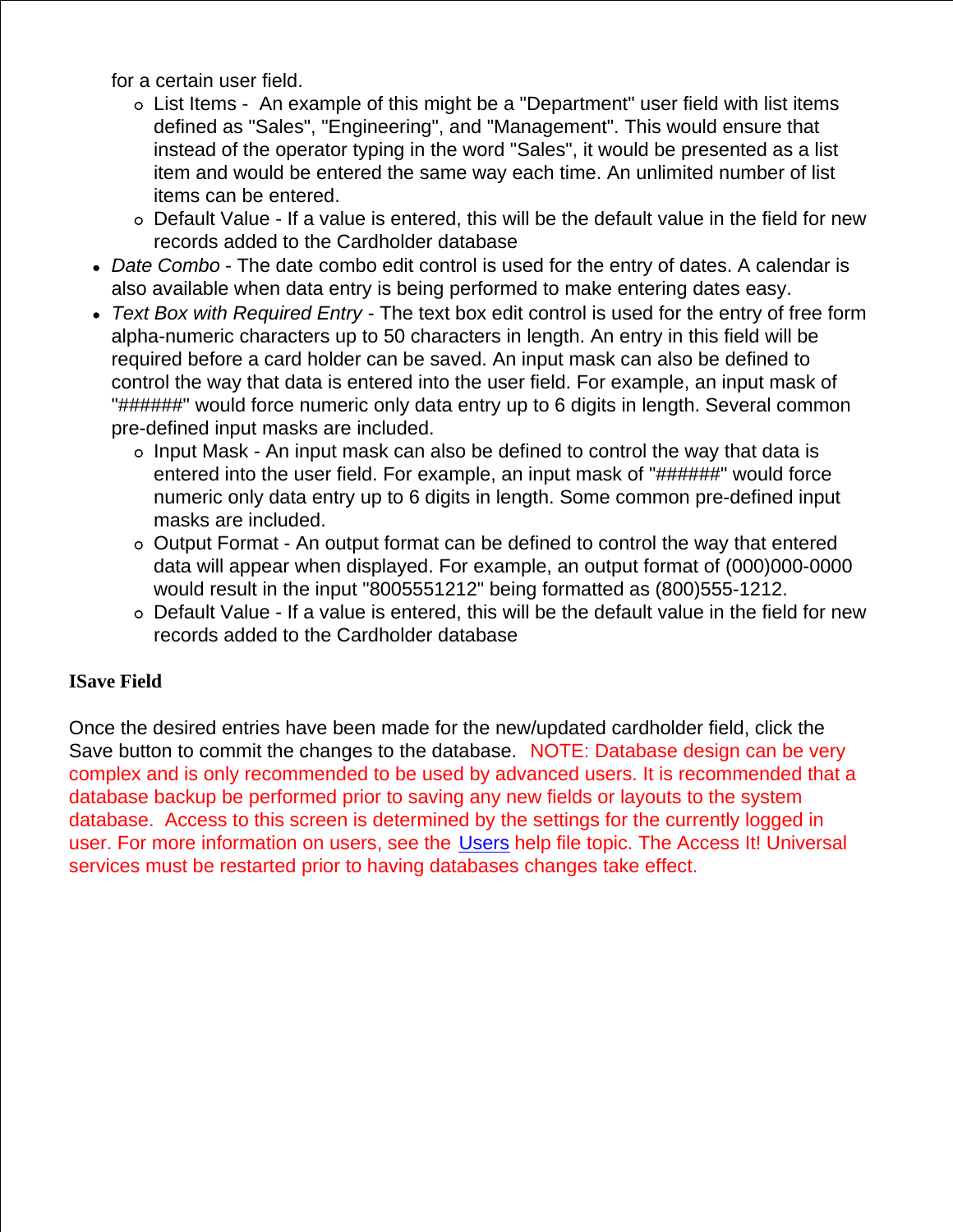# **Configuring the Network**

## **Firewall Settings**

- Client The firewall maybe turned on, no additional settings are required.
- Server If the firewall is turned on, exceptions for DCOM RPC port 135, port 3030 and for the AIUniSvc.exe (or specify ports in DCOMCNFG), must be implemented.
- Other applications such as DVR interfaces, etc. will be application specific. Please reference the specific vendor's installation and configuration notes as needed.
- For information on configuring the Windows Firewall please visit: <http://www.microsoft.com/technet/community/columns/cableguy/cg0204.mspx>
- For information on Setting DCOM to use specific ports please visit: <http://support.microsoft.com/kb/300083>

## **General Notes**

- The setup program automatically gives "Everyone" Launch and Activate Permissions on the AIUniSvc object in DCOMCNFG. It is recommend that "Everyone" is removed and specific users or a group is added with Local Launch, Local Access and Remote Access set to "Allow".
- You must be able to ping the server from the client.
- File and Printer sharing wizard may need to be run.
- If the service is running as local system account and the SQL Server is on another machine, the .udl needs to be setup for SQL authentication.
- If the service is running as a specific user (either thru DCOMCNFG->RunAs OR Services -> Log ON) then the following apply:

The specific user must have "Log on as a batch job" permission (Start Menu->Run- >gpedit.msc).

The specific user must have access to the SQL Server either via windows authentication OR SQL Server authentication.

The specific user must be a member of the local administrator group on the computer.

## **DCOM Configuration**

DCOMCNFG Legend LA = Local Access  $RA =$ Remote Access LL = Local Launch RL = Remote Launch

To run the DCOM configuration utility type in dcomcnfg from a windows command prompt.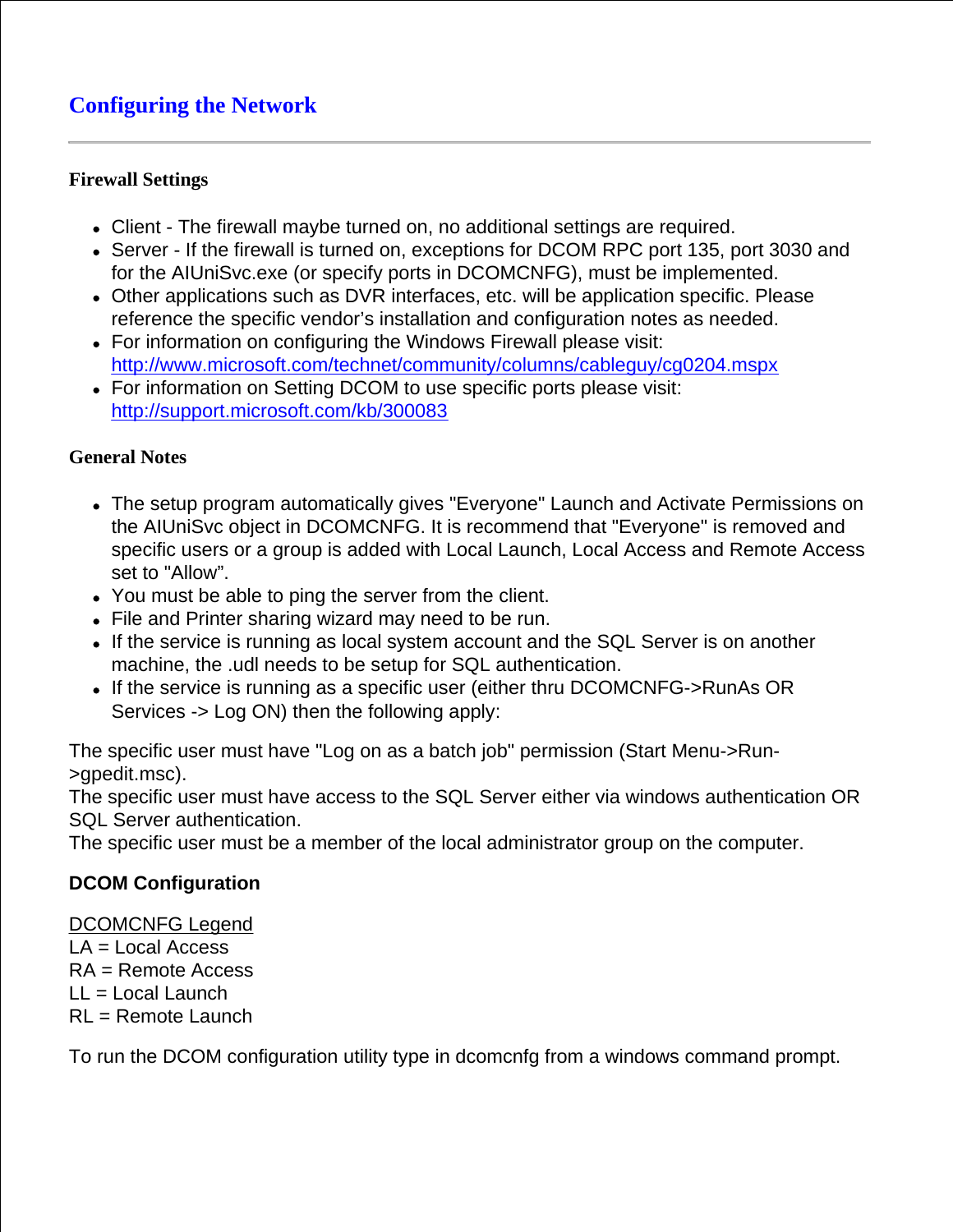# **System Scenarios - Configuration 1**

Client - Windows XP SP2, Windows Vista or Server 2003 in a domain. Server - Windows XP SP2, Windows Vista or Server 2003 in a workgroup.

## **Server Setup**

1. Server Explorer -> View -> Folder Options -> Use simple file sharing - DISABLED (Q290403) 2. There needs to be a local user with username/password pair that match domain login for EACH user that needs access to the server. 3. Overall DCOM settings COM Security -> Access Permission -> Security Limits -> ANONYMOUS LOGON  $LA =$  Allow (DEFAULT SETTING) Everyone  $LAYRA =$  Allow (DEFAULT SETTING) 4. Overall DCOM settings COM Security -> Launch and Activate Permissions -> Security Limits -> Administrators(LOCAL Machine\Administrators)  $LL/RL/LA/RA =$  Allow (DEFAULT SETTING) Everyone  $LL/LA =$  Allow (DEFAULT SETTING) 5. Need to add one of the below options to the above DCOM locations a. each specific user with these permissions LL/LA/RA = Allow b. a group which contains specific users with these permissions LL/LA/RA = Allow c. give Everyone these permissions LL/LA/RA = Allow **Client Setup**

No client configuration is necessary.

## **System Scenarios - Configuration 2**

Client - Windows XP SP2, Windows Vista or Server 2003 in a domain. Server - Windows XP SP2, Windows Vista or Server 2003 in same domain.

## **Setup**

1. Overall DCOM settings COM Security -> Launch and Activate Permissions -> Security Limits -> Administrators(LOCAL Machine\Administrators)  $LL/RL/LA/RA =$  Allow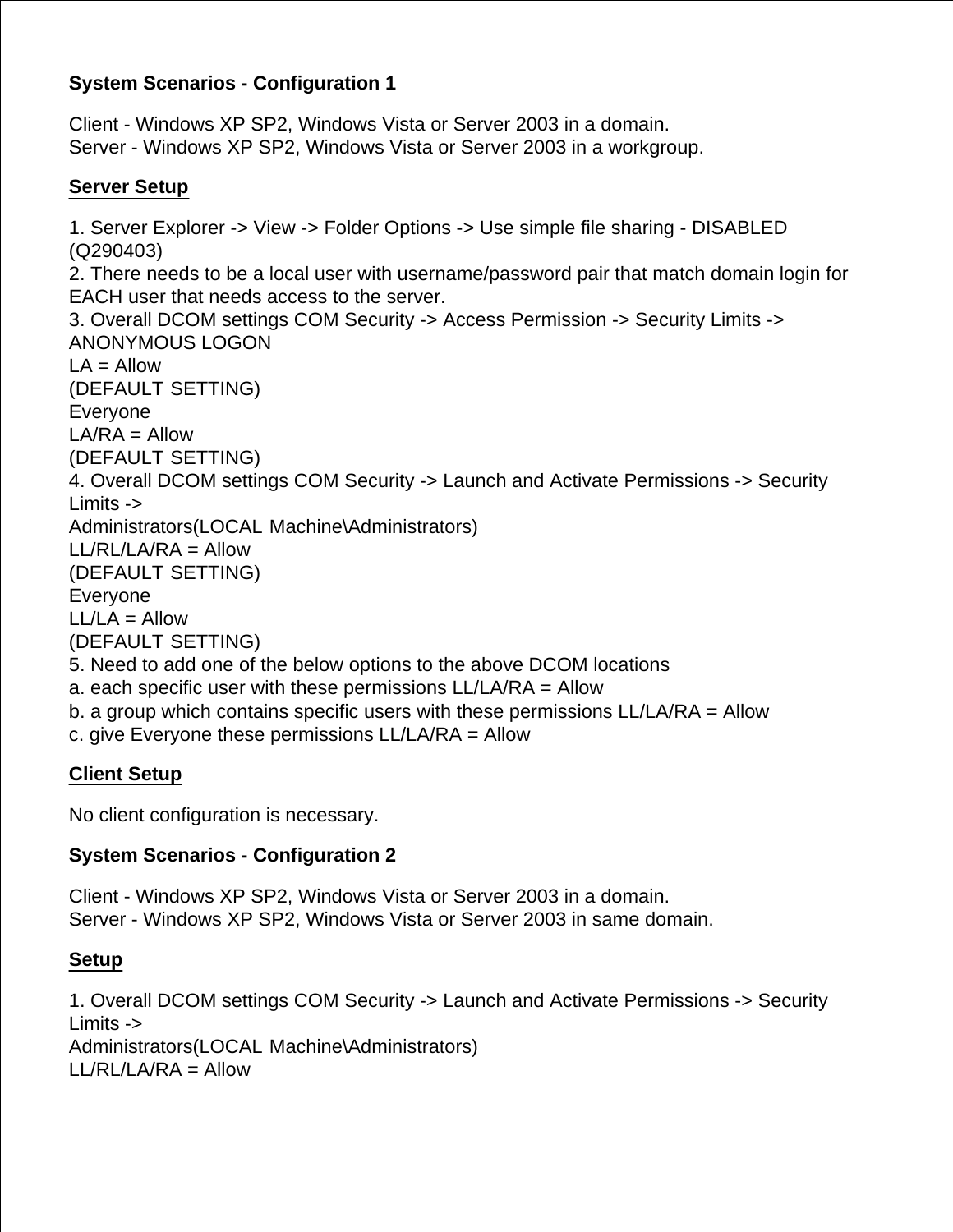(DEFAULT SETTING) Everyone  $LL/LA =$  Allow (DEFAULT SETTING) 2. Need to add one of the below options to the above DCOM locations a. each specific user with these permissions LL/LA/RA = Allow b. a group which contains specific users with these permissions LL/LA/RA = Allow c. give Everyone these permissions LL/LA/RA = Allow

## **Client Setup**

No client configuration is necessary.

## **Troubleshooting**

1. Error 429: ActiveX component can't create object.

a. Validate the server name within the application from the tools...select regional server system menu option.

- b. Validate that the service is installed on the server.
- 2. Error 462: The remote server machine does not exist or is unavailable
- a. Check firewall settings.
- b. Make sure you can ping the server by IP Address.
- c. If the server is a computer name, make sure you can ping the server by name.
- 3. Error 7: Out of memory
- a. Check firewall settings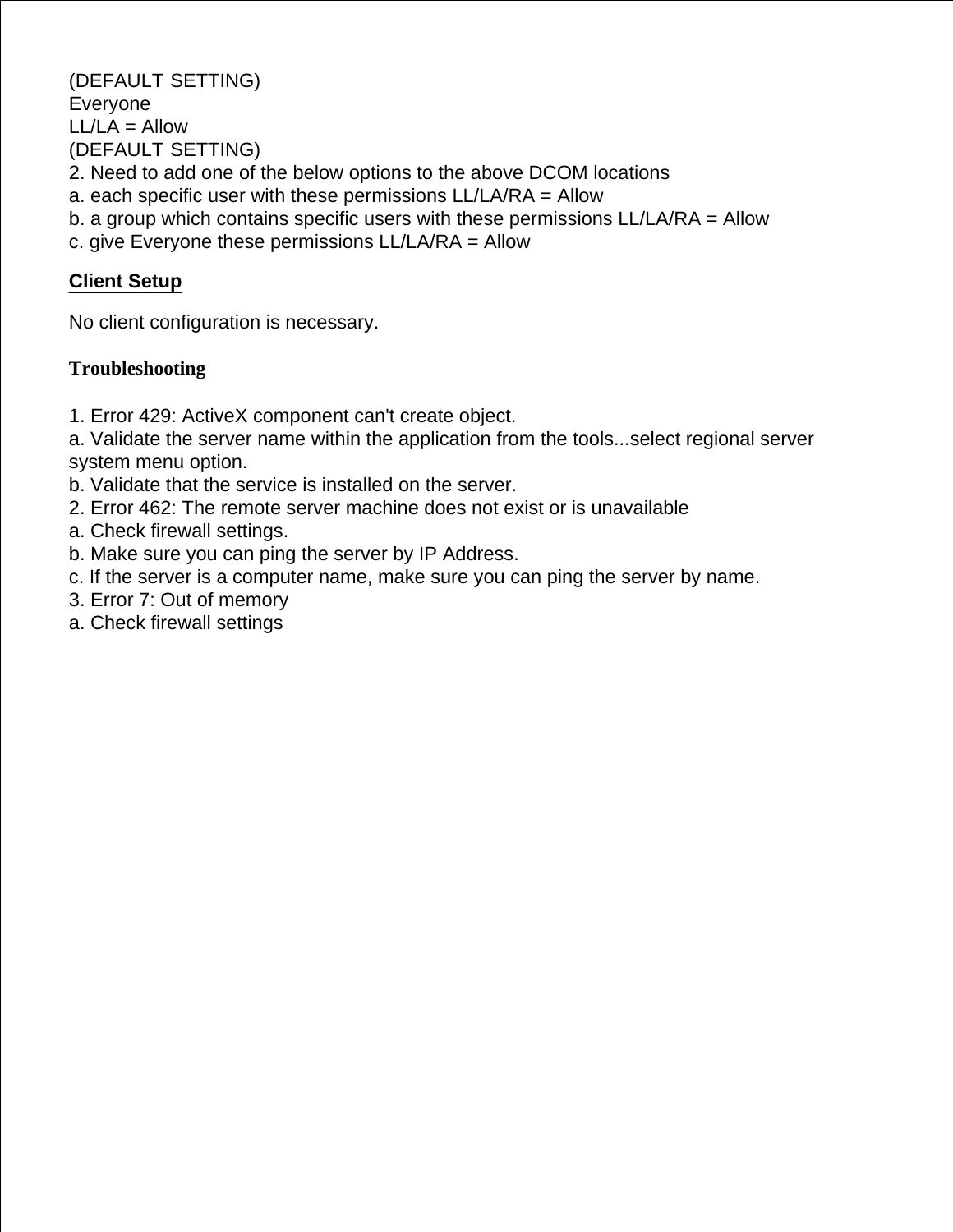# **Sites**

## Sites Detail

Sites are used to create new or maintain existing sites within a database and specify various site capacities and parameters. A site is used to segregate (partition) data in a database. Only the hardware installed at a specific site will be available when connected to that site. To switch between the various sites select the desired site from the current site drop down located just under the system menu.

NOTE: Any changes made at the site level will reset all of the SCP panels in the site when changes are saved. Access to individual sites is determined by the settings for the currently logged in user. For more information on users, see the Users help file topic.

## **Adding a Site**

To add a site, go to the sites data entry screen by either clicking on the sites toolbar button within the system group on the toolbar, or by selecting sites from the go option on the system menu. All of the sites in the database will then be displayed in the right window pane of the Access It! Universal desktop. Click on the new button on the toolbar or select new from the file option on the system menu or from the right click menu.

## **Editing a Site**

To edit a site, go to the sites data entry screen by either clicking on the sites toolbar button within the system group on the toolbar, or by selecting sites from the go option on the system menu. All of the sites in the database will then be displayed in the right window pane of the Access It! Universal desktop. Select the site to be edited and click on the edit button on the toolbar, or double click the site to be edited. You can also select edit from the file option on the system menu or from the right click menu. When modifying a Site, all SCP's must be reset for any changes to take effect. Upon saving, the user is prompted to automatically reset all SCP's, or they can choose to manually reset the SCP's at a later point in time. If the user chooses to manually reset the SCP's, a Macro can be created and ran on a schedule to reset all SCPs at a designated time.

#### **Deleting a Site**

To delete a site, go to the sites data entry screen by either clicking on the sites toolbar button within the system group on the toolbar, or by selecting sites from the go option on the system menu. All of the sites in the database will then be displayed in the right window pane of the Access It! Universal desktop. Select the site to be deleted and click on the delete button on the toolbar. You can also select delete from the file option on the system menu or from the right click menu.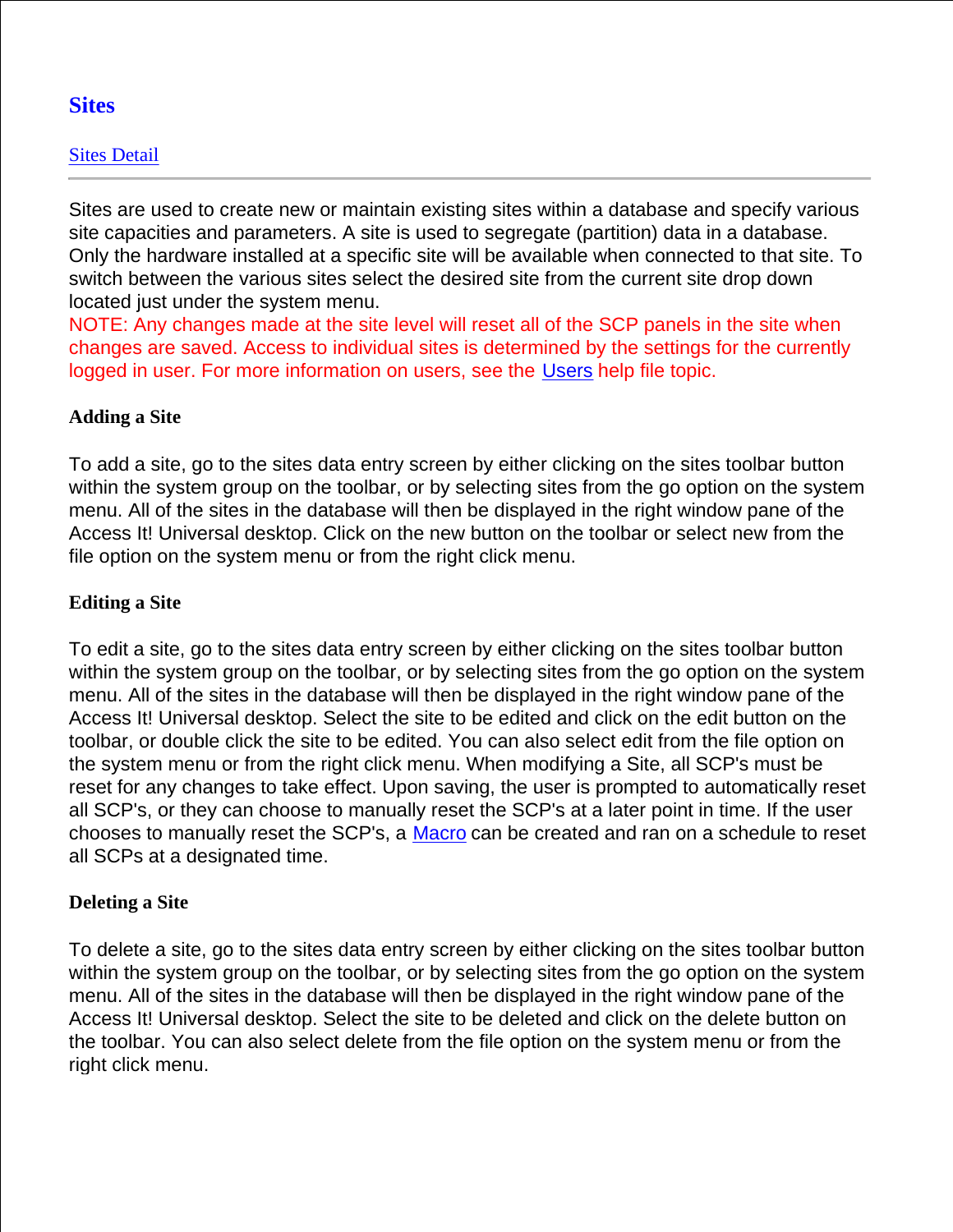NOTE: Deleting a site will delete all associated site data along with the site itself. This deletion cannot be undone and the site will have to be manually re-entered or restored from a database backup!

## **Printing Site Reports**

To print reports for a site, go to the sites data entry screen by either clicking on the sites toolbar button within the system group on the toolbar, or by selecting sites from the go option on the system menu. All of the sites in the database will then be displayed in the right window pane of the Access It! Universal desktop. Select the sites to print reports for and click on the print button on the toolbar. You can also select print from the file option on the system menu or from the right click menu. The following reports are available:

*Site Listing* - This report provides a list of the selected sites and their various properties.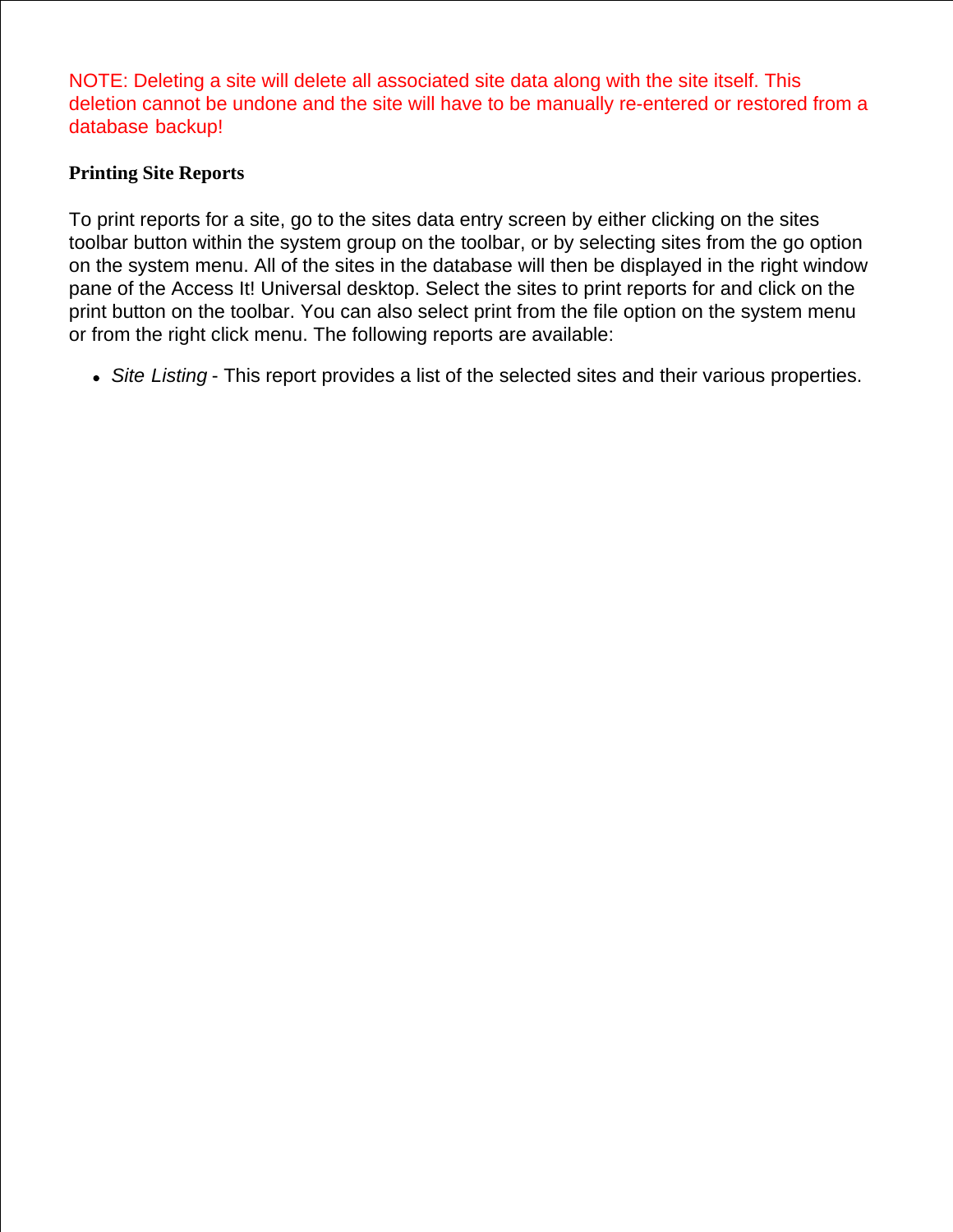# **Diagnostics**

Diagnostics are used to view the Access It! Universal software's communications with the SCP panel(s). Diagnostics are used for troubleshooting purposes only and should never be used for the daily operation of the system. All communications between the SCP panel and the Access It! Universal software will be displayed in the diagnostics window. NOTE: Access to this screen is determined by the settings for the currently logged in user. For more information on users, see the Users help file topic.

#### **Viewing Diagnostics**

To view diagnostics, go to the diagnostics screen by either clicking on the diagnostics toolbar button within the system group on the toolbar, or by selecting diagnostics from the go option on the system menu.

### **Debugging**

Debugging is used to control the writing of diagnostic information to a text file on the computer hosting the access control server service. This text file is used by Access It! Universal support personnel to help diagnose system problems. Debugging is used for diagnostic purposes only and should never be used for the daily operation of the system.

To turn on debugging, click the debug on toolbar button in the diagnostics window. This will create two text files in the application folder on the server, called SCPDebug.txt and APCDebug.txt. This file may be requested by Access It! Universal support personnel for troubleshooting purposes.

NOTE: Leaving debugging turned on can decrease the overall performance of the system and the debug files on the server will get very large and consume hard disk space.

#### **Direct Command**

Direct commands are used to send direct numeric commands to the SCP panel(s). Direct commands are used for diagnostic purposes only and should never be used for the daily operation of the system. There are many direct commands available and discussing them here is beyond the scope of this documentation. Direct command usage may be requested by Access It! Universal support personnel.

To send a direct command, click on the direct command toolbar button in the diagnostics window. Enter the direct command to be sent to the SCP panel. Click ok to send the command to the SCP panel immediately, or click cancel to abort sending the command. NOTE: Direct commands can be very complex and are only recommended to be used by advanced users with the assistance of the Access It! Universal technical support staff.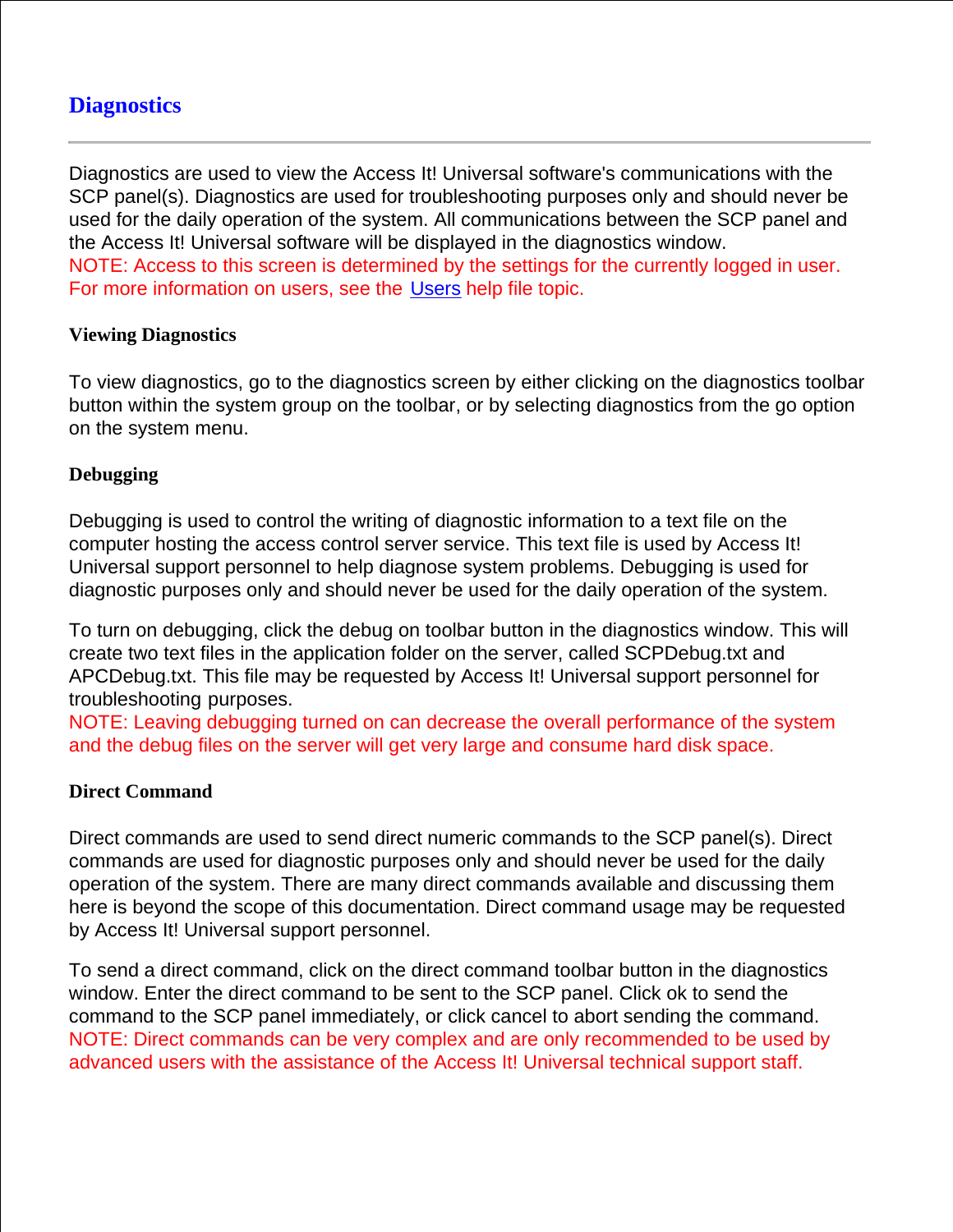Sending an invalid direct command can compromise the security and functionality of the system.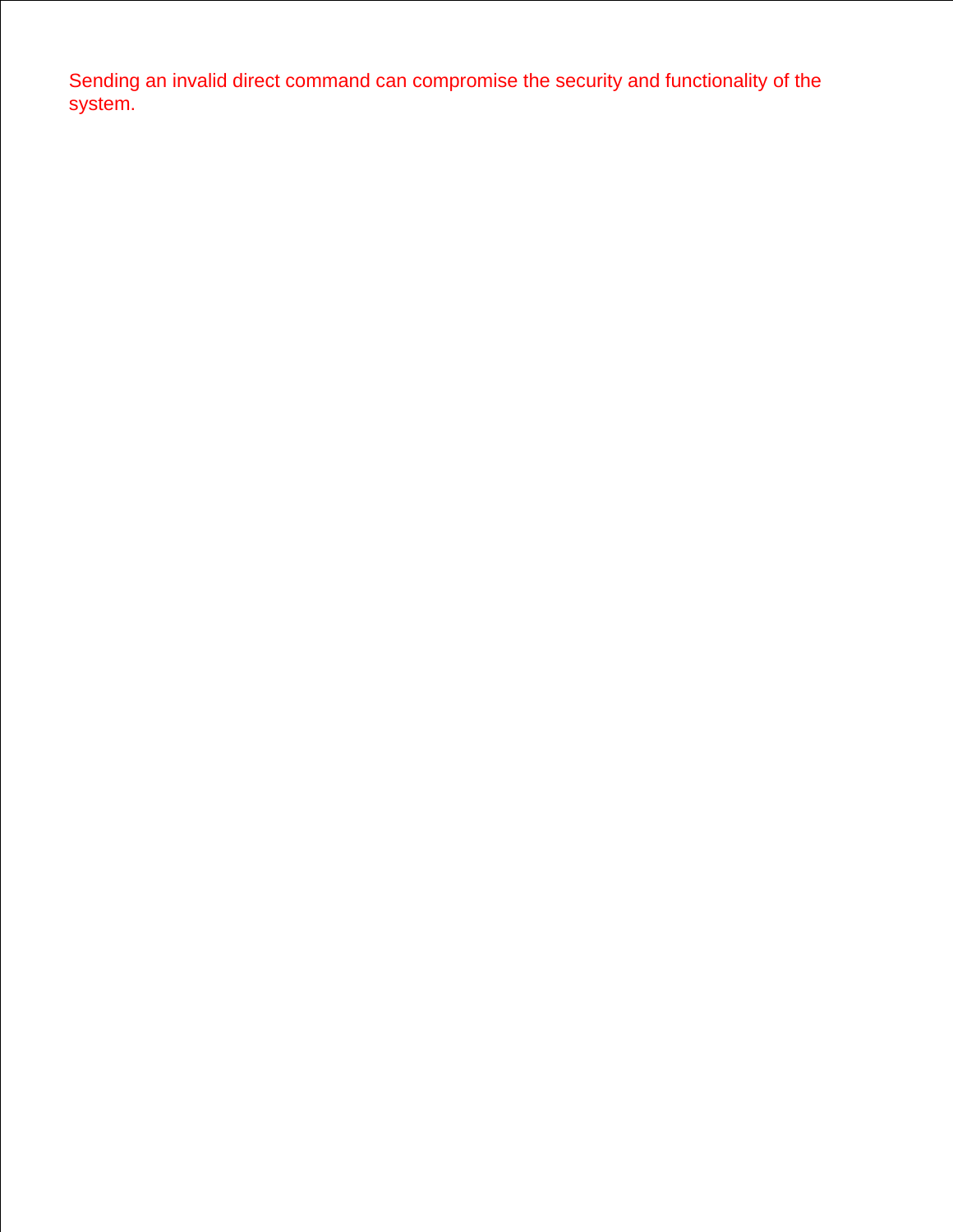# **Cardholders**

## Cardholders Detail

Cardholders are used to maintain cardholders (people) and cards within the database. User fields are also available to store a variety of personnel information for each cardholder. NOTE: Access to this screen is determined by the settings for the currently logged in user. For more information on users, see the Users help file topic.

## **Adding a Cardholder**

To add a cardholder, go to the cardholders data entry screen by either clicking on the cardholders toolbar button within the main group on the toolbar, or by selecting cardholders from the go option on the system menu. Click on the new button on the toolbar or select new from the file option on the system menu or from the right click menu. A card and all associated information can also be added when adding a cardholder. If no card information is specified only a cardholder will be added.

## **Editing a Cardholder**

To edit a cardholder, go to the cardholders data entry screen by either clicking on the cardholders toolbar button within the main group on the toolbar, or by selecting cardholders from the go option on the system menu. Clicking on the find now button will display all cardholders in the database in the right window pane of the Access It! Universal desktop. The list of cardholders can be sorted by clicking on any of the column titles in the display window. Cardholders can also be searched for by using the find now function. For more information on finding specific cardholders, see the **Finding Cardholders** help file topic. Select the cardholder to be edited and click on the edit button on the toolbar, or double click the cardholder to be edited. You can also select edit from the file option on the system menu or from the right click menu.

## **Deleting a Cardholder**

To delete a cardholder, go to the cardholders data entry screen by either clicking on the cardholders toolbar button within the main group on the toolbar, or by selecting cardholders from the go option on the system menu. Clicking on the find now button will display all cardholders in the database in the right window pane of the Access It! Universal desktop. The list of cardholders can be sorted by clicking on any of the column titles in the display window. Cardholders can also be searched for by using the find now function. For more information on finding specific cardholders, see the Finding Cardholders help file topic. Select the cardholder to be deleted and click on the delete button on the toolbar. You can also select delete from the file option on the system menu or from the right click menu. You will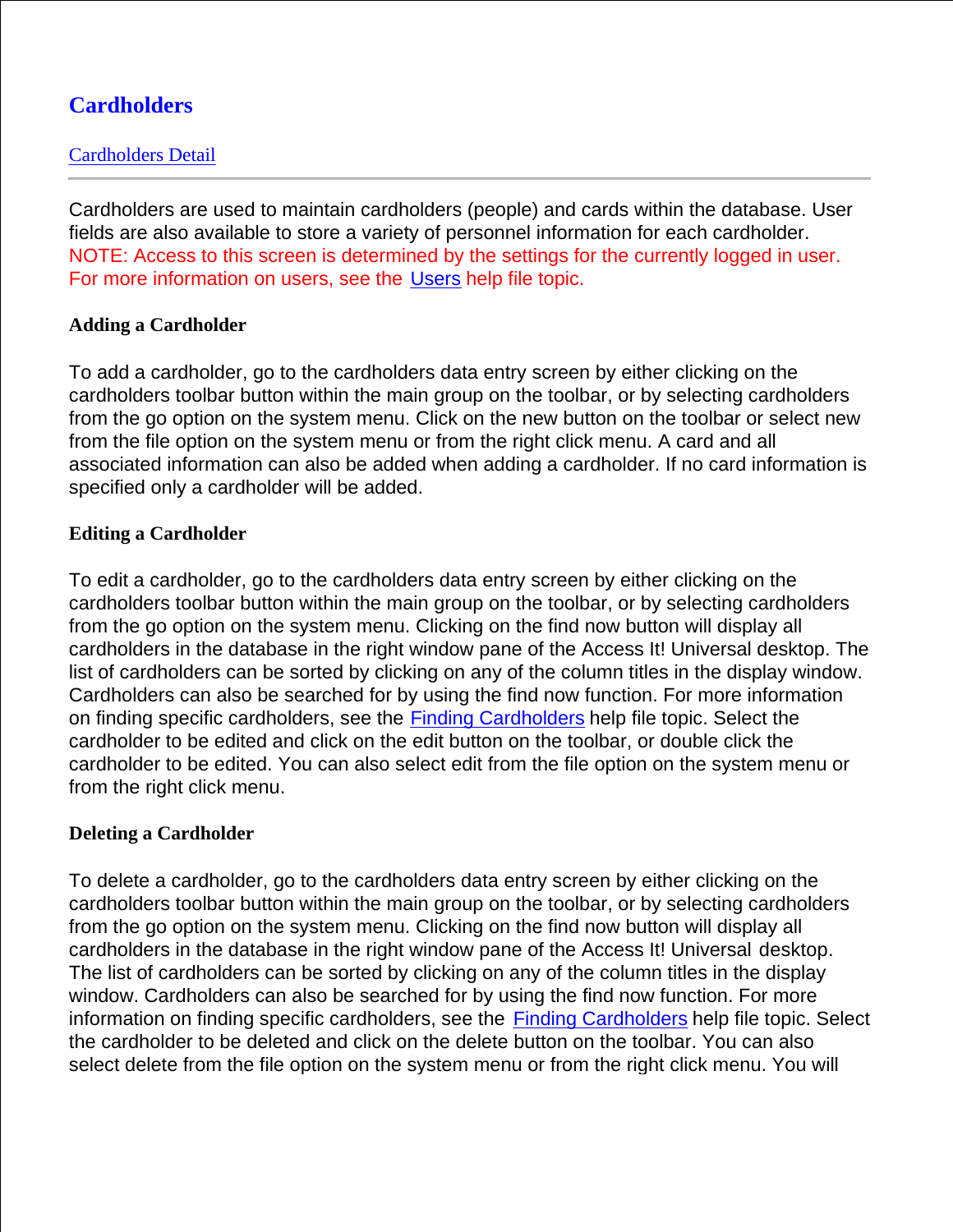then be asked to confirm the deletion, answer yes to delete the cardholder and all associated cards and no to cancel the deletion.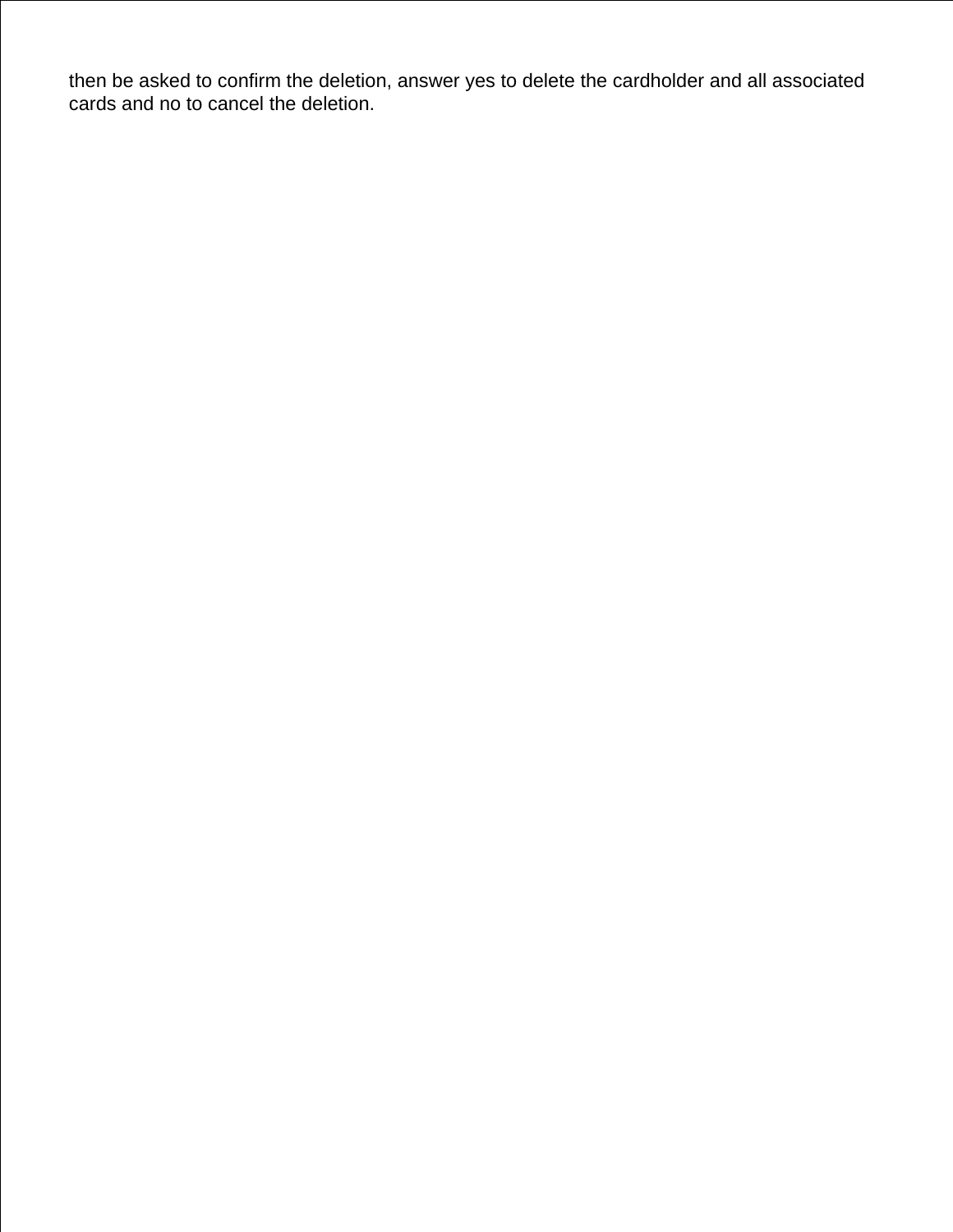# **Finding Cardholders**

Cardholders are used to maintain cardholders (people) within the database. User fields are also available to store a variety of personnel information for each cardholder.

### **Find Now**

To find a specific cardholder, go to the cardholders data entry screen by either clicking on the cardholders toolbar button within the main group on the toolbar, or by selecting cardholders from the go option on the system menu. Clicking on the find now button will display all cardholders in the database in the right window pane of the Access It! Universal desktop. The list of cardholders can be sorted by clicking on any of the column titles in the display window. The list can then be manually searched to find the desired cardholder. A specific cardholder can also be located by entering the last name or part of a last name and clicking the find now button. All last names that start with a certain letter can also be located using the drop down arrow next to the find now button. To change the default search criteria from last name or cardholder, select the specified field from the Look For drop list. NOTE: Additional card holder data fields can be displayed in the card holders screen by right clicking anywhere inside the card holders grid and choosing select display fields from the right click menu. Any or all additional fields can then be displayed and the display order can be adjusted.

#### **Advanced Find**

The advanced find option is used to find cardholders by fields other than last name. The advanced find option is also used to build more advanced queries that can contain more than one search parameter. These advanced queries can also be saved to disk and loaded later for re-use.

#### **Field**

Select the field to be searched.

#### **Condition**

Select the condition that the data must meet to be included in the search results. The following conditions are available:

- *Is Equal To* The value stored in the data field must be exactly the same as the value being searched for to be included in the search results. This is the equivalent of "=" in most query languages.
- *Is Not Equal To* The value stored in the data field must not be exactly the same as the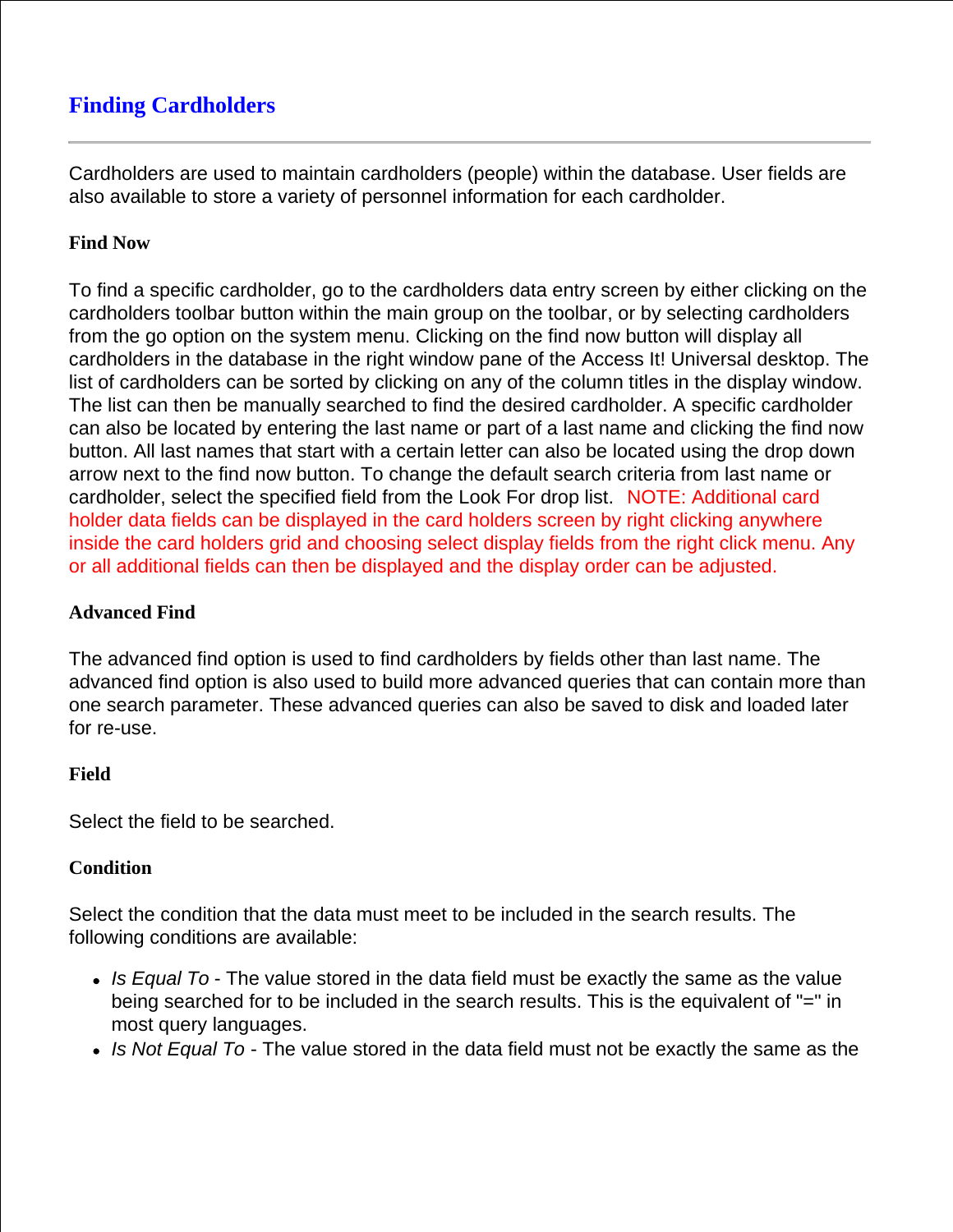value being searched for to be included in the search results. This is the equivalent of "<>" in most query languages.

- *Is One Of* The value stored in the data field must be the same as one of the values being searched for to be included in the search results. This is the equivalent of "OR" in most query languages.
- *Is Not One Of* The value stored in the data field must not be the same as any of the values being searched for to be included in the search results. This is the equivalent of "<>" and "OR" in most query languages.
- *Is Less Than* The value stored in the data field must be less than the value being searched for to be included in the search results. This is the equivalent of "<" or "LESS THAN" in most query languages.
- *Is Less Than Or Equal To* The value stored in the data field must be less than or the exactly the same as the value being searched for to be included in the search results. This is the equivalent of "<=" or "LESS THAN OR EQUAL TO" in most query languages.
- *Is Greater Than* The value stored in the data field must be greater than the value being searched for to be included in the search results. This is the equivalent of ">" or "GREATER THAN" in most query languages.
- *Is Greater Than Or Equal To* The value stored in the data field must be greater than or exactly the same as the value being searched for to be included in the search results. This is the equivalent of ">=" or "GREATER THAN OR EQUAL TO" in most query languages.
- *Is Between* The value stored in the data field must be greater than or the same as the first value being searched for and less than or the same as the second value being searched for to be included in the search results. This is the equivalent of ">= AND <= " in most query languages.
- *Is Not Between* The value stored in the data field must not be greater than or the same as the first value being searched for and not less than or the same as the second value being searched for to be included in the search results. This is the equivalent of "< AND > " in most query languages.
- *Is Like* The value stored in the data field must be similar to the value being searched for to be included in the search results. This is the equivalent of "\*abc\*" or "LIKE" in most query languages.
- *Is Not Like* The value stored in the data field must not be similar to the value being searched for to be included in the search results. This is the equivalent of "\*abc\*" or " NOT LIKE" in most query languages.
- *Is Empty* The value stored in the data field must empty or null to be included in the search results. This is the equivalent of " " or "NULL" in most query languages.
- *Is Not Empty* The value stored in the data field must not be empty or null to be included in the search results. This is the equivalent of " " or "NOT NULL" in most query languages.

## **Value**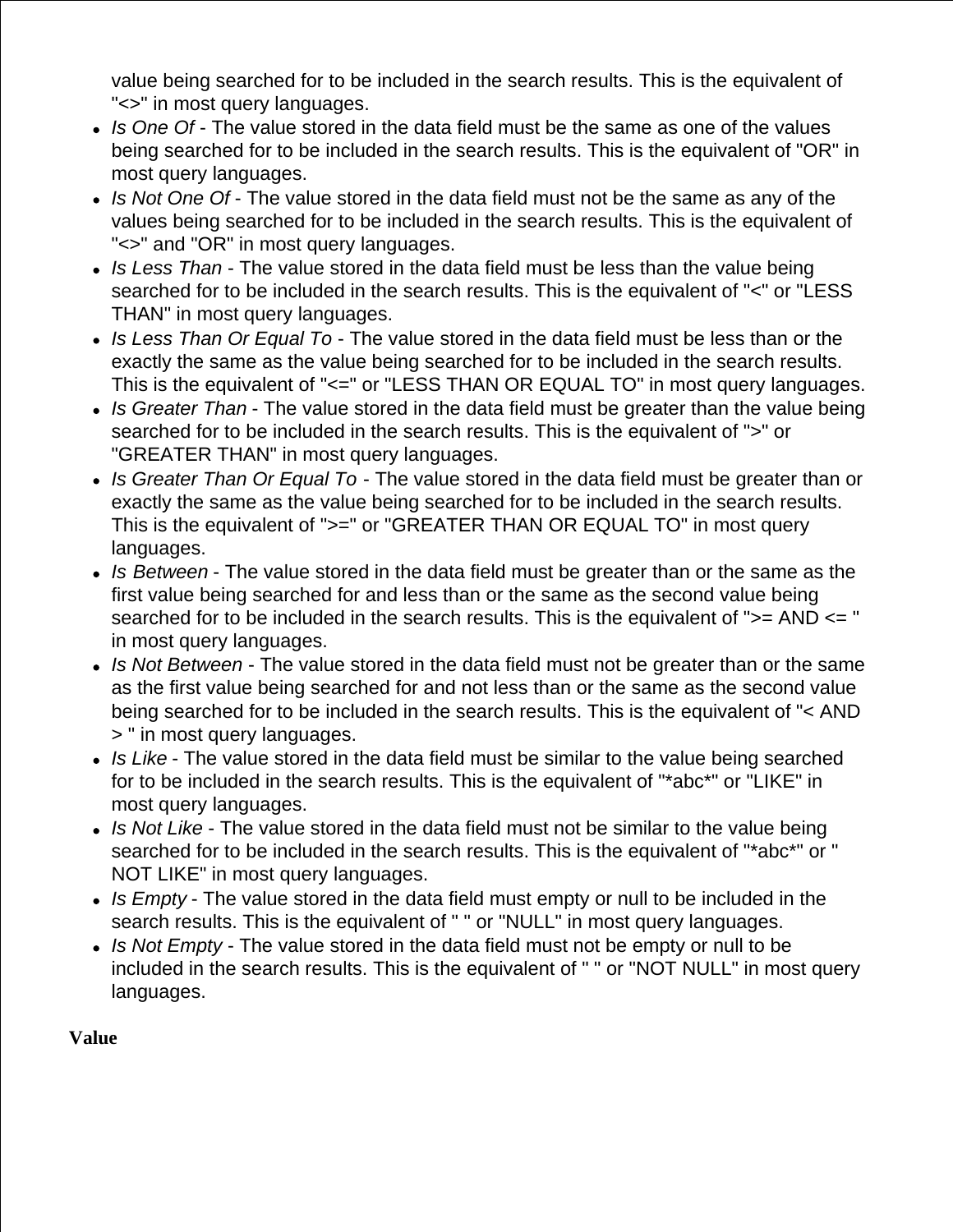Select or enter the value to be searched for. This field will vary based upon the condition that is selected. For some conditions, one value may be required and for other conditions multiple values may be required.

### **Add to List**

After specifying the search field, condition and value(s), click on the add to list button to add the search criteria item to the list of search parameters. Multiple search criteria items can be added to refine the search parameters. All search criteria items are added together during the search.

### **Remove**

Search criteria items can be removed by selecting (clicking) on an item in the list of search parameters and clicking the remove button.

### **Load Search**

Search parameters can be loaded from previously saved queries by clicking on the load search button and selecting a saved query. All of the previously saved search criteria items will be loaded into the search parameter list. This option is useful for frequently run complex searches.

#### **Save Search**

Search parameters can be saved to disk by clicking on the save search button and assigning a name to the saved query. All of the search criteria items will be saved for later use. This option is useful for frequently run complex searches.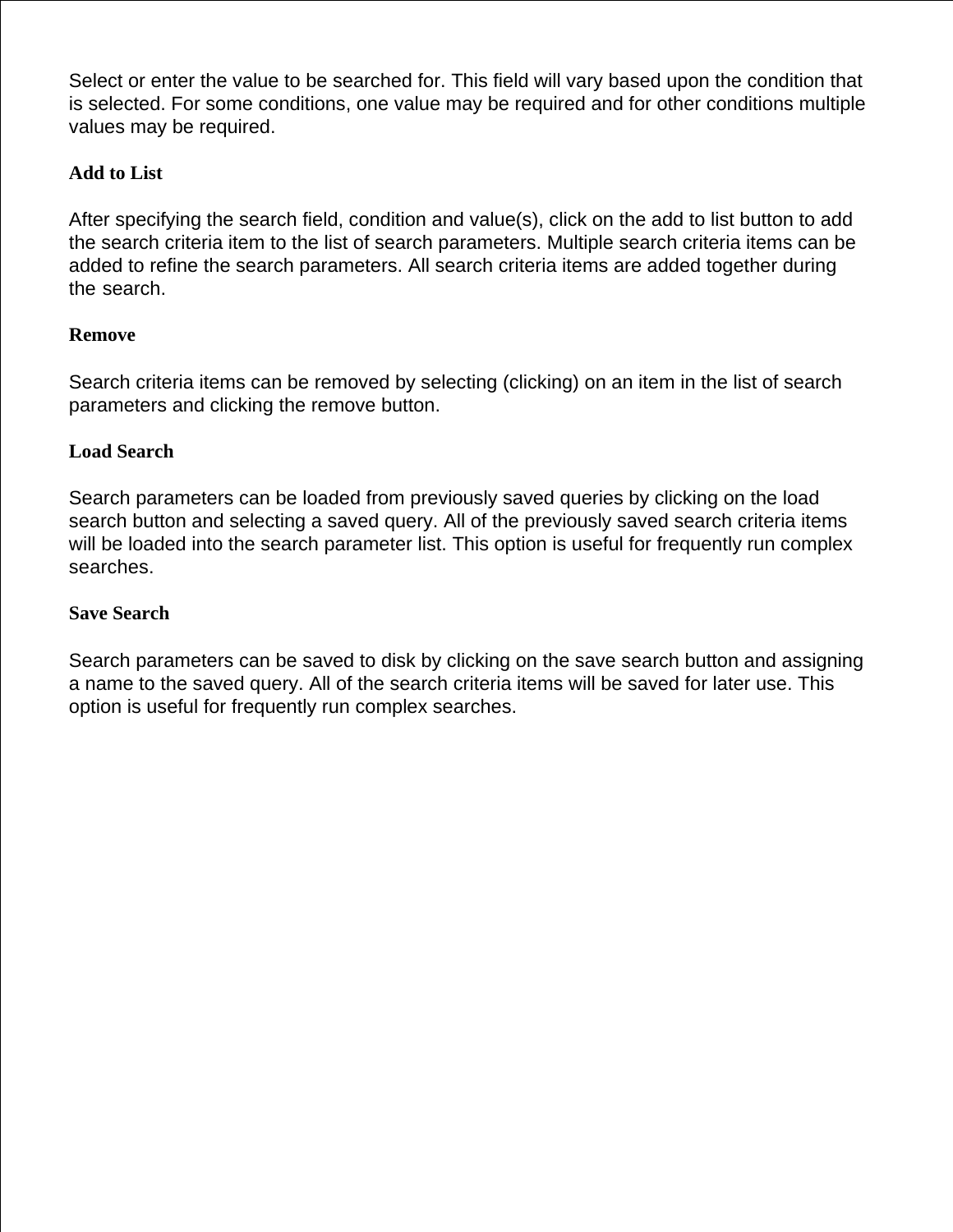# **Import Card Data**

Import card data is used to import cardholder and card data from external sources in to the Access It! Universal database. Import card data can import data, images and signatures from a wide variety of sources. To import card data, go to the cardholders data entry screen by either clicking on the cardholders toolbar button within the main group on the toolbar, or by selecting cardholders from the go option on the system menu. Next, select import card data from the file option on the system menu.

NOTE: Access to this screen is determined by the settings for the currently logged in user. For more information on users, see the Users help file topic.

### **Data Source Type**

Select the data source type for the card data import. The data source type identifies the type of source data to be used for the import. The following data source types are supported:

- *Microsoft Access* The data source is a Microsoft Access database.
- *Microsoft Excel* The data source is a Microsoft Excel spreadsheet.
- *Microsoft SQL Server* The data source is a Microsoft SQL Server database.
- *Text File* The data source is a comma or tab delimited plain text file.

#### **File Location/Connection Parameters**

Enter or select the file or database to import data from. The parameters necessary will depend upon the data source type selected.

#### **Select/Preview Data to be Imported**

Select the data to be imported. Once selected a sample preview of the data to be imported will be displayed. The parameters necessary or the data being displayed will depend upon the data source type selected.

#### **Drag and Drop the Source Fields to the Destination Fields**

To assign source fields to destination fields, select the desired source field, then drag and drop the source field on to the destination field. To assign a static value to a destination field drag and drop the "<Static Value>" item on to the desired destination field and enter the static value when prompted. Field maps can then be saved and loaded for reuse. NOTE: The list of destination fields is dependent upon the options set for the current site. For example if the number of access levels per card is set to six per card for the current site only six access level destination fields will be displayed. For more information on sites, see the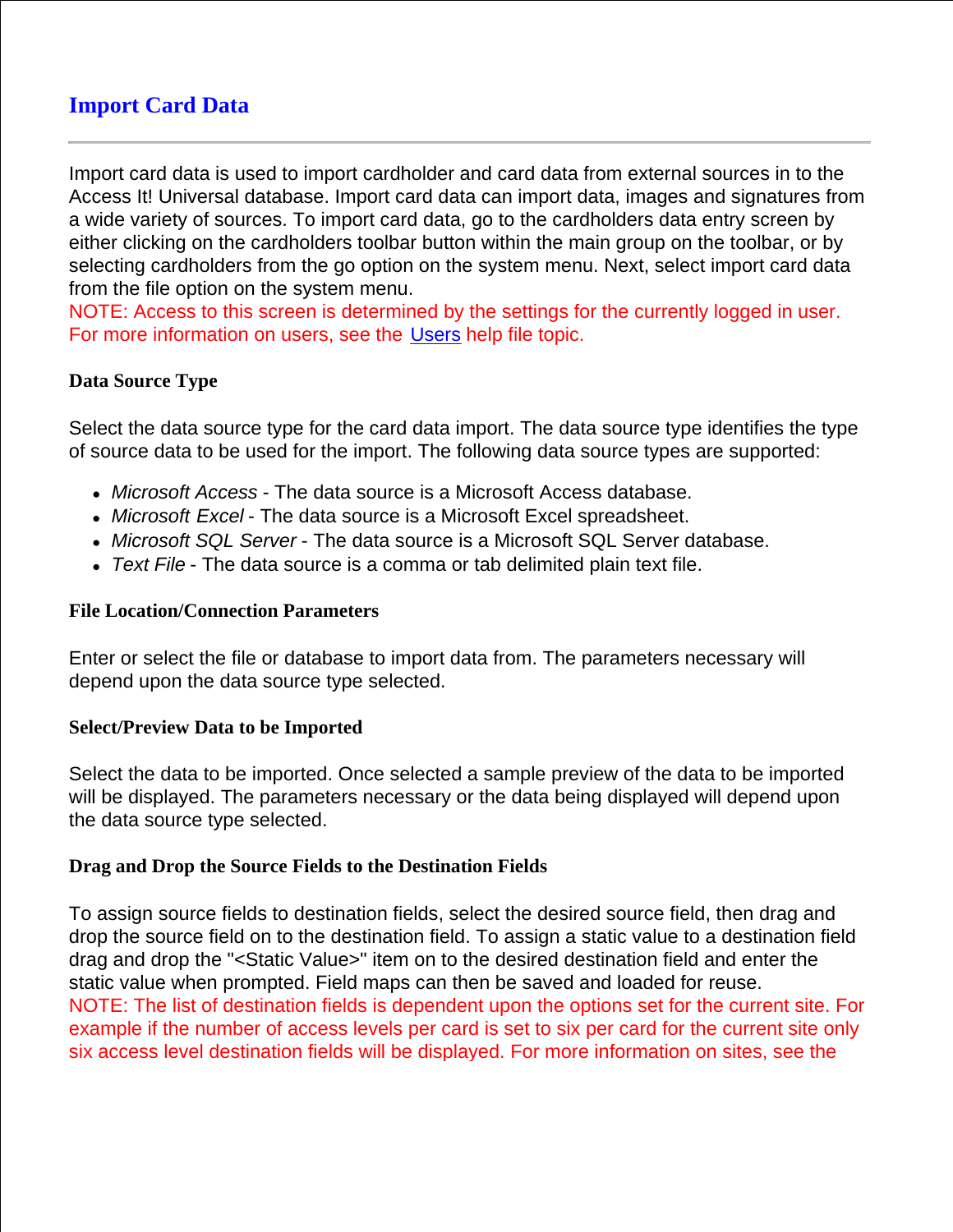## **Ready to Import**

Click on the finish button to begin the import. A progress bar will display the percentage of completion as the import progresses. After the import completes a text file will be created listing all error messages if any errors have occurred.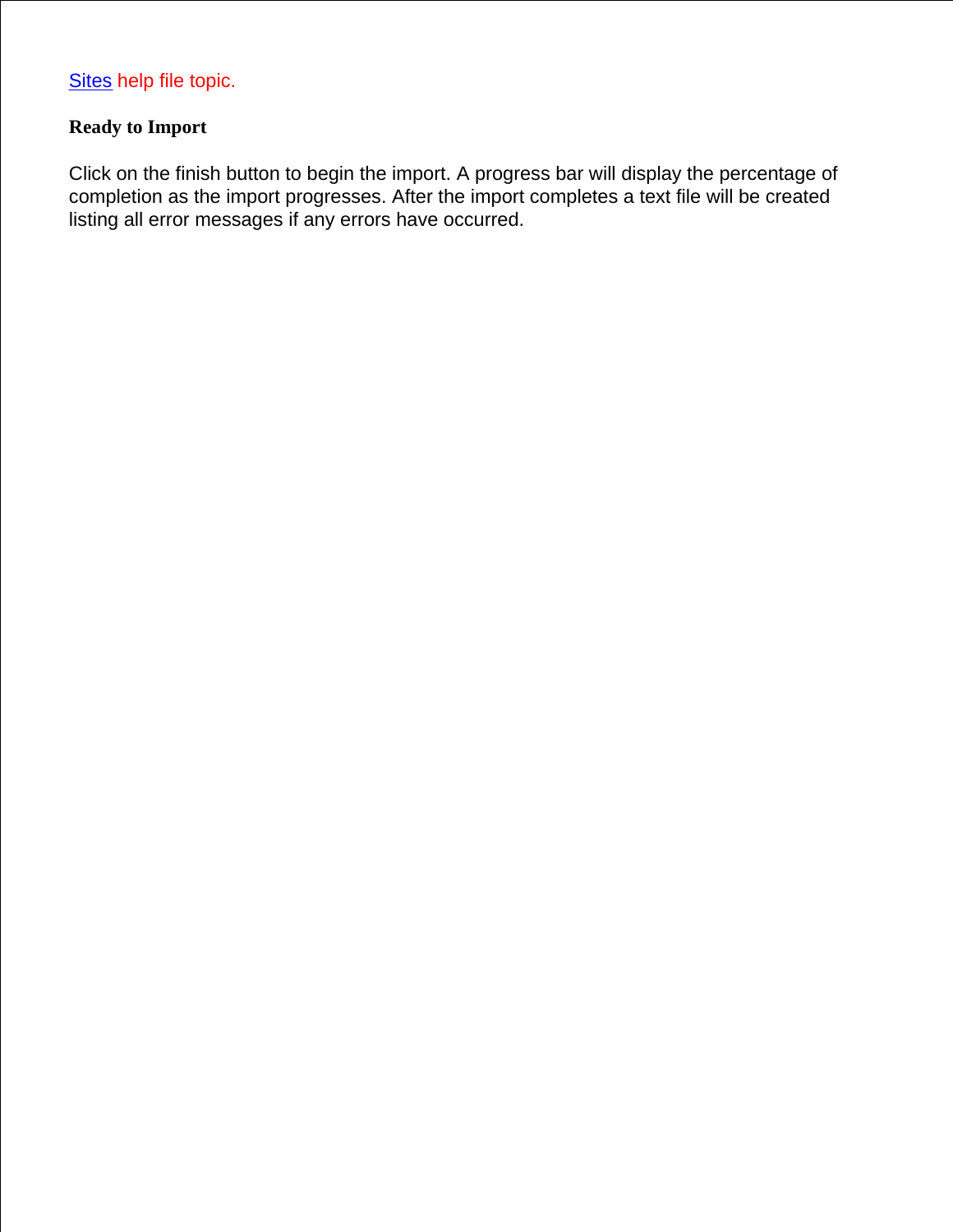# **Export Card Data**

Export card data is used to export cardholder and card data from the Access It! Universal database for use by an external source. Export card data can export data, images and signatures from the Access It! Universal database. To export card data, go to the cardholders data entry screen by either clicking on the cardholders toolbar button within the main group on the toolbar, or by selecting cardholders from the go option on the system menu. Next, select export card data from the file option on the system menu.

NOTE: Access to this screen is determined by the settings for the currently logged in user. For more information on users, see the Users help file topic.

#### **Select Records to Export**

Select all records to export all of the cardholder and card data in the Access It! Universal database or choose selected records to export only specified data. For more information on finding specific records to export, see the Finding Cardholders help file topic.

#### **Select Fields to Export**

Select the cardholder and card fields to export. To assign fields to export, select the fields, then "move" the fields that you wish to export from the available window to the selected window. This is accomplished by using the ">>" and "<<" buttons. The ">>" button will move all selected fields from the available window to the selected window. The "<<" button will move all selected fields from the selected window to the available window. Multiple fields can be selected by holding down the <Ctrl> key on the keyboard while selecting (clicking) the desired fields.

#### **Select Folder Location for Export.txt**

Enter or select the destination folder in which the exported data (Export.txt), pictures and signatures are to be stored. Clicking on the change button will bring up a browse window for searching for and selecting the destination directory.

NOTE: Two separate folders will be created under the destination folder specified. The pictures will be stored in a sub folder named "Pictures" and the signatures will be stored in a sub folder named "Signatures". Both of these folders will be created automatically.

## **Ready to Export**

Click on the finish button to begin the export. A progress bar will display the percentage of completion as the export progresses. After the export completes a message will be displayed showing the number of records exported.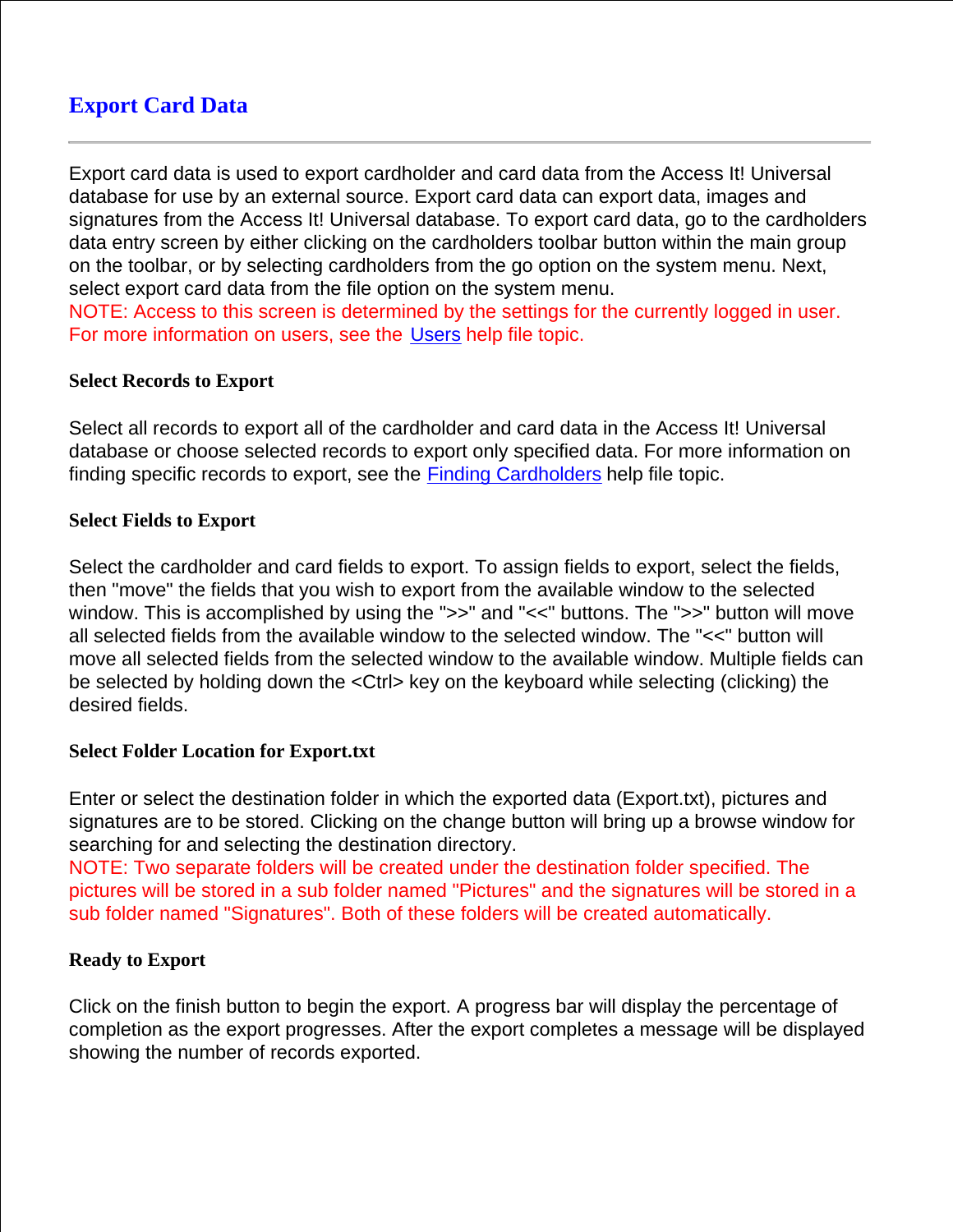# **Bulk Card Insert**

Bulk card insert is used to add specified cardholder and card data in bulk or batches to the Access It! Universal database. Multiple cards can be added to a single cardholder or to multiple cardholders. To perform a bulk card insert, go to the cardholders data entry screen by either clicking on the cardholders toolbar button within the main group on the toolbar, or by selecting cardholders from the go option on the system menu. Next, select bulk card insert from the file option on the system menu.

NOTE: Access to this screen is determined by the settings for the currently logged in user. For more information on users, see the Users help file topic.

The following parameters can be specified during a bulk card insert:

#### **Last Name**

Enter the last name for the card holder. This name can be up to 50 characters in length.

### **First Name**

Enter the first name for the card holder. This name can be up to 50 characters in length.

#### **Middle Initial**

Enter the middle initial for the card holder. This name can be up to 1 character in length.

#### **User Info**

Enter user defined field information. These user fields can be used for supplemental information, such as department, license plate number, etc. These fields can be up to 50 characters in length. The labels for these user fields can be changed by using the cardholder user fields screen. For more information on editing cardholder user fields, see the Cardholder User Fields help file topic.

NOTE: Access to the user fields is determined by the security settings for the currently logged on user. For more information on users, see the Users help file topic.

#### **Capture**

The capture button is used to activate the capture window and capture an image or signature for the card holder.

NOTE: The style and functionality of the capture window will vary depending upon the type of capture device being used. See the manufacturer's documentation for the capture device for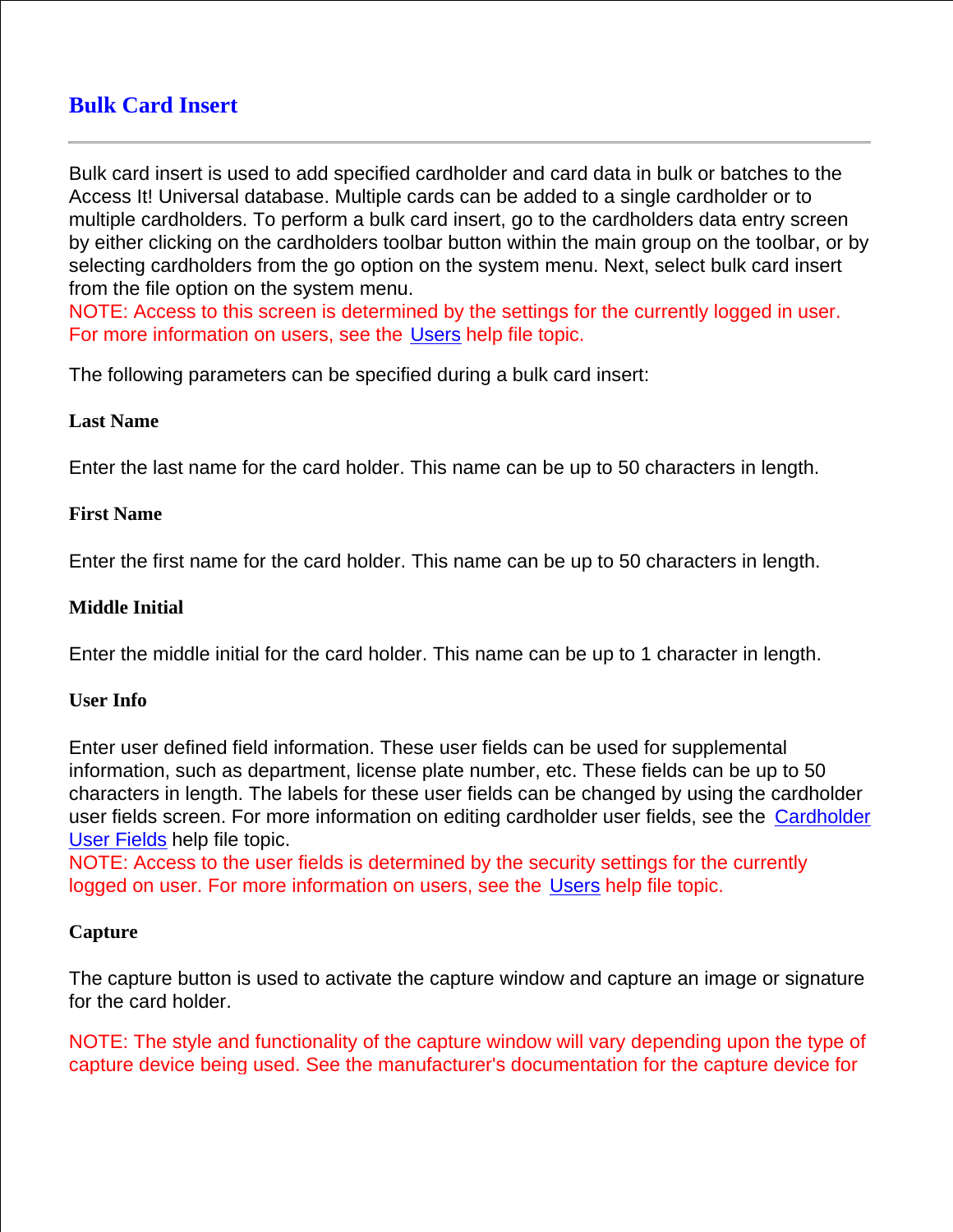## further information about the capture window.

## **Capture Tools**

The image capture tools button is used to bring up a tools menu for image or signature capturing. The following tools are available:

- *Cut* The cut option is used to delete the current image and copy it to the clipboard. This option is useful for either deleting an unwanted image from a card holder, or for moving an image to the clipboard.
- *Copy* The copy option is used to copy the current image to the clipboard. This option is useful for copying a card holder image to the clipboard and pasting into an imaging application such as windows paintbrush.
- *Paste* The paste option is used to paste the contents of the clipboard into the image capture window. This option is useful for capturing images created with a windows paintbrush application, or from another imaging application that does not have TWAIN or VFW software drivers.
- *Import* The import option is used to capture an image from a physical disk file. This option is useful for capturing images from capture devices that have the capability of storing images to a file. The supported image file formats are JPEG (.JPG) and Windows Bitmap (.BMP).
- *Export* The export option is used to export a captured image to a physical disk file. This option is useful for exporting images for use with imaging applications that can use disk based image files. The supported image file formats are JPEG (.JPG) and Windows Bitmap (.BMP).
- *Twain* The Twain option is used to select the TWAIN device source and to acquire (capture) an image from the selected TWAIN source. This option is useful if an image is being captured using a TWAIN device that is not set as the default capture device. For example, if the Integral Technologies FlashBus capture card is the normally used capture device and remote images are captured with a digital camera, the TWAIN option could be used to gather the images from the camera without having to run the configuration program to change the default image capture device. NOTE: The TWAIN sources will vary according to the third party device drivers that are installed on the local workstation.
- *Adjust* The adjust option is used to adjust the brightness or contrast (lightness or darkness) of a captured image. Images can also be cropped using this option. To adjust the brightness and or contrast, click on the sliders to increase or decrease the brightness or contrast of the image. Click on apply to save the changes to the image or click on cancel to cancel the changes.

## **Cardholder Status**

The cardholder status will override the status of any individual card.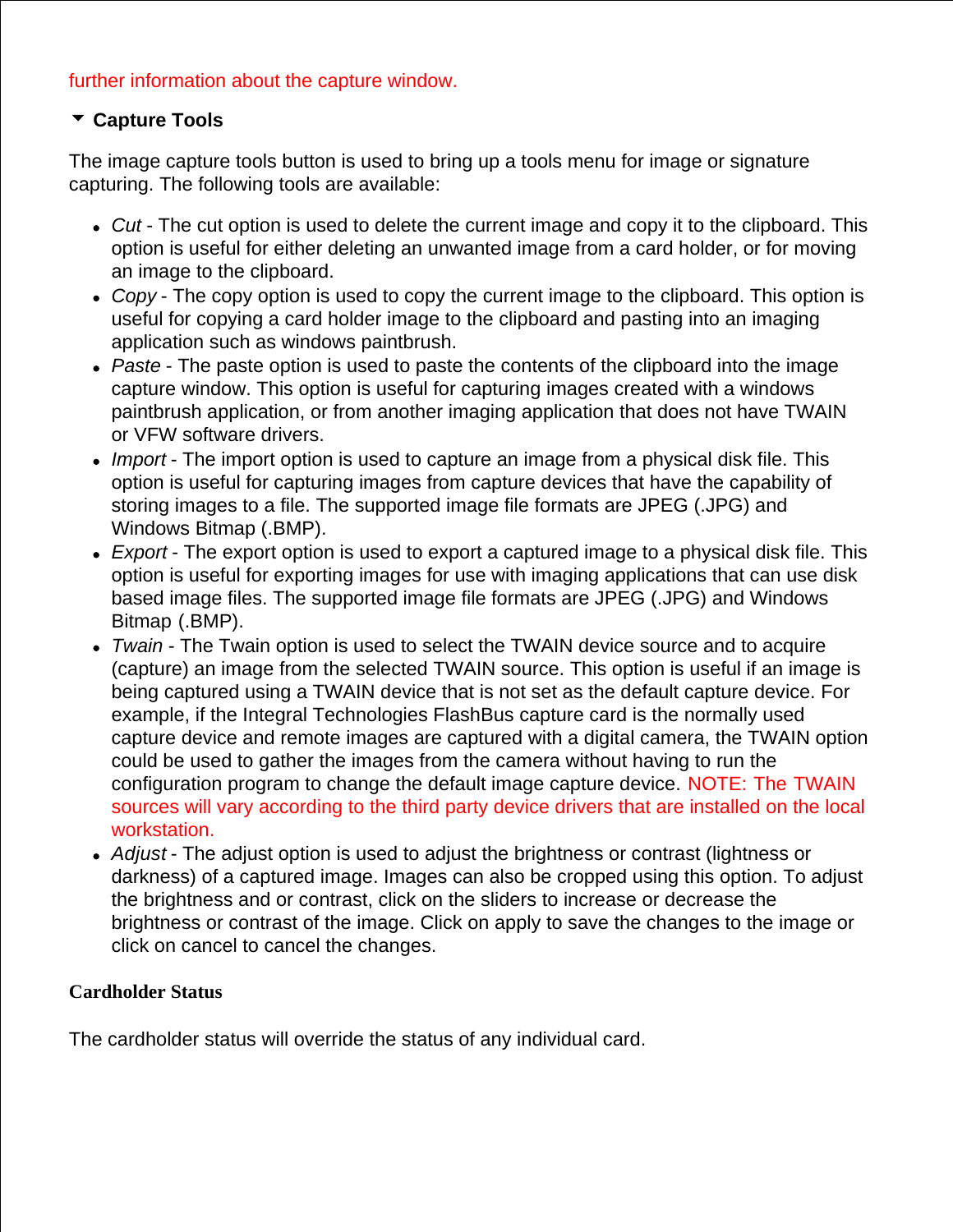- *Inactive*  The cardholder's cards will be inactive, all cards added for this cardholder will be inactive and will not work at any of the doors in the system regardless of the access levels assigned to the card.
- *Active* The cardholder's cards will be active and will work at any of the doors in the system that the access levels assigned to the card allow.
- *Date Based* The cardholder's cards will become active at midnight on the date entered in the active date field and will become inactive at midnight on the date entered in the expire date field.

## **Cardholder Access Levels**

To assign access levels to a cardholder, select the access levels and "move" the access levels that you wish to be assigned to the cardholder from the available window to the assigned window. This is accomplished by using the ">>" and "<<" buttons. The ">>" button will move all selected access levels from the available window to the assigned window. The "<<" button will move all selected access levels from the assigned window to the available window. Multiple access levels can be selected by holding down the <Ctrl> key on the keyboard while selecting (clicking) the desired access levels. Up to 128 access levels can be assigned to a cardholder.

NOTE: Access to a cardholder's access levels is determined by the settings for the currently logged in user. For more information on users, see the Users help file topic.

## **Sites**

To assign sites to a cardholder, "move" the sites that you wish to be assigned to the cardholder from the available window to the assigned window. This is accomplished by using the ">>" and "<<" buttons. The ">>" button will move all selected sites from the available window to the assigned window. The "<<" button will move all selected sites from the assigned window to the available window. Multiple sites can be selected by holding down the <Ctrl> key on the keyboard while selecting (clicking) the desired sites. For more information on sites, see the Sites help file topic.

## **Company**

Select the company that this cardholder will be assigned to. If a company is selected only users with permissions to the selected company will have access to this cardholder. This cardholder can also be assigned to all companies which is useful for a shared cardholder. Companies are used to partition cardholders within a site. For more information on companies, see the Companies help file topic. For more information on users, see the Users help file topic.

#### **Biometrics**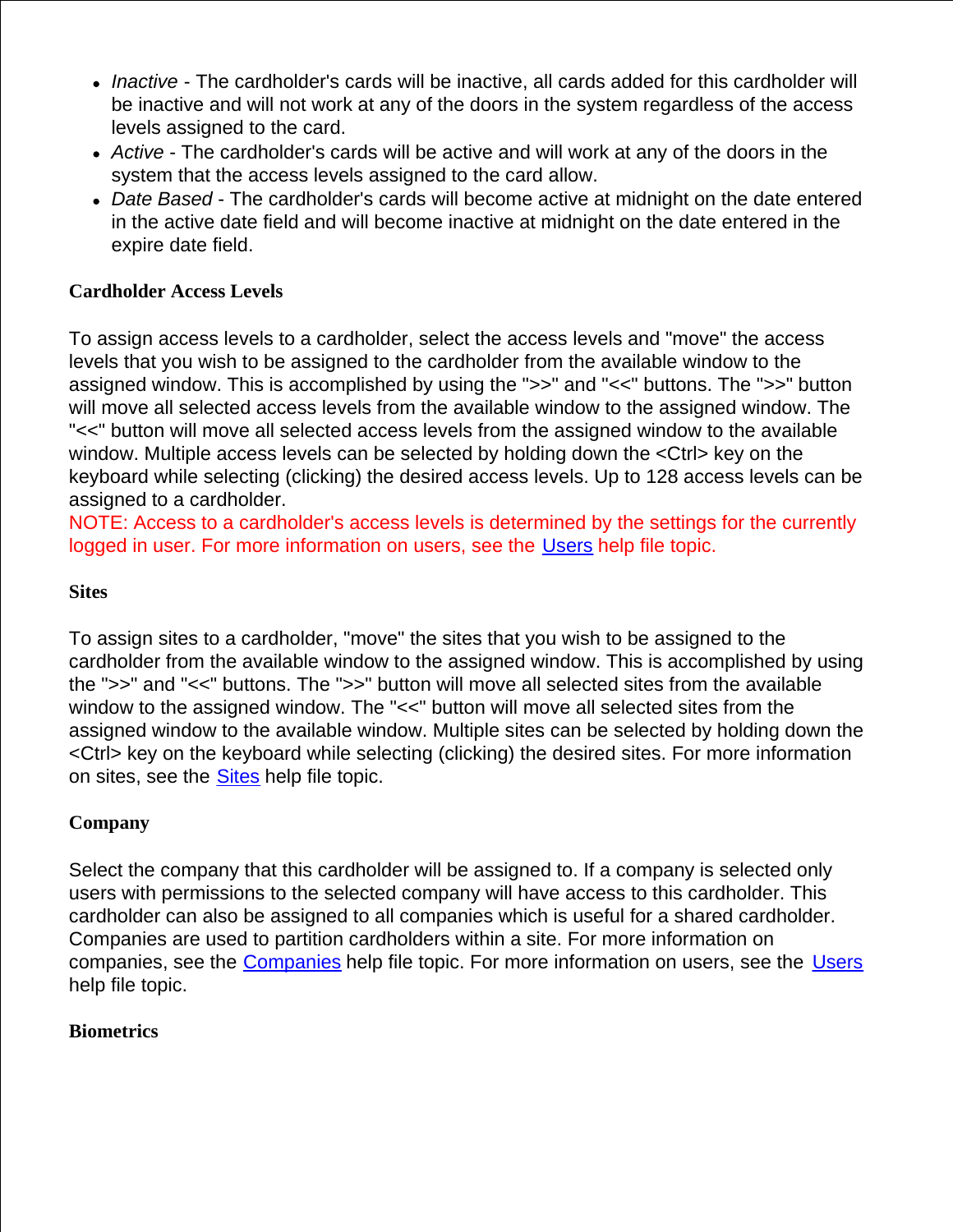To capture a biometric template, click on the capture template button and follow the biometric device manufacturers instructions to complete the capture. To clear a template, click on the clear template button.

NOTE: Biometric licenses must be purchased separately and a biometric reader type must be specified for the site.

### **Number of Cards to Add**

Select or enter the number of cards to be added. The cards being added can either be added to a single cardholder or a cardholder can be created for each card being added.

### **First Card Number**

Enter the first encoded card number to be added to the database. The first card number will be added and then incremented by one for each card being bulk inserted. The encoded card number is the number that has been programmed into the card by the card manufacturer. The card number can range from 1 to 2147483647.

NOTE: In certain card formats, the encoded card number and the printed card number may be different. If this field is left blank while adding a cardholder a cardholder will still be added with no cards associated to them.

### **Facility Code**

Enter the facility code for the card being added to the database. The facility code is the number that has been programmed into the card by the card manufacturer. The facility code range depends upon the card formats being used.

NOTE: In certain card formats, the facility code number may not be used. In these cases, enter a "-1" for the facility code number.

#### **PIN Number**

Enter the PIN number for the card. The PIN number will be required at any doors that have a keypad reader and the reader mode is set to card and pin. The PIN number can range from 4 to 9 digits in length depending upon the number of PIN digits setting in each site. A random, automatically generated PIN number can be assigned by clicking the auto button. For more information on reader modes, see the Readers help file topic. For more information on sites, see the **Sites** help file topic.

#### **Issue Level**

Select or enter the issue level. The issue level is one of the numbers that has been programmed into the card by the card manufacturer. The issue level can range from 1 to 255. Issue levels are generally used only with magnetic stripe cards.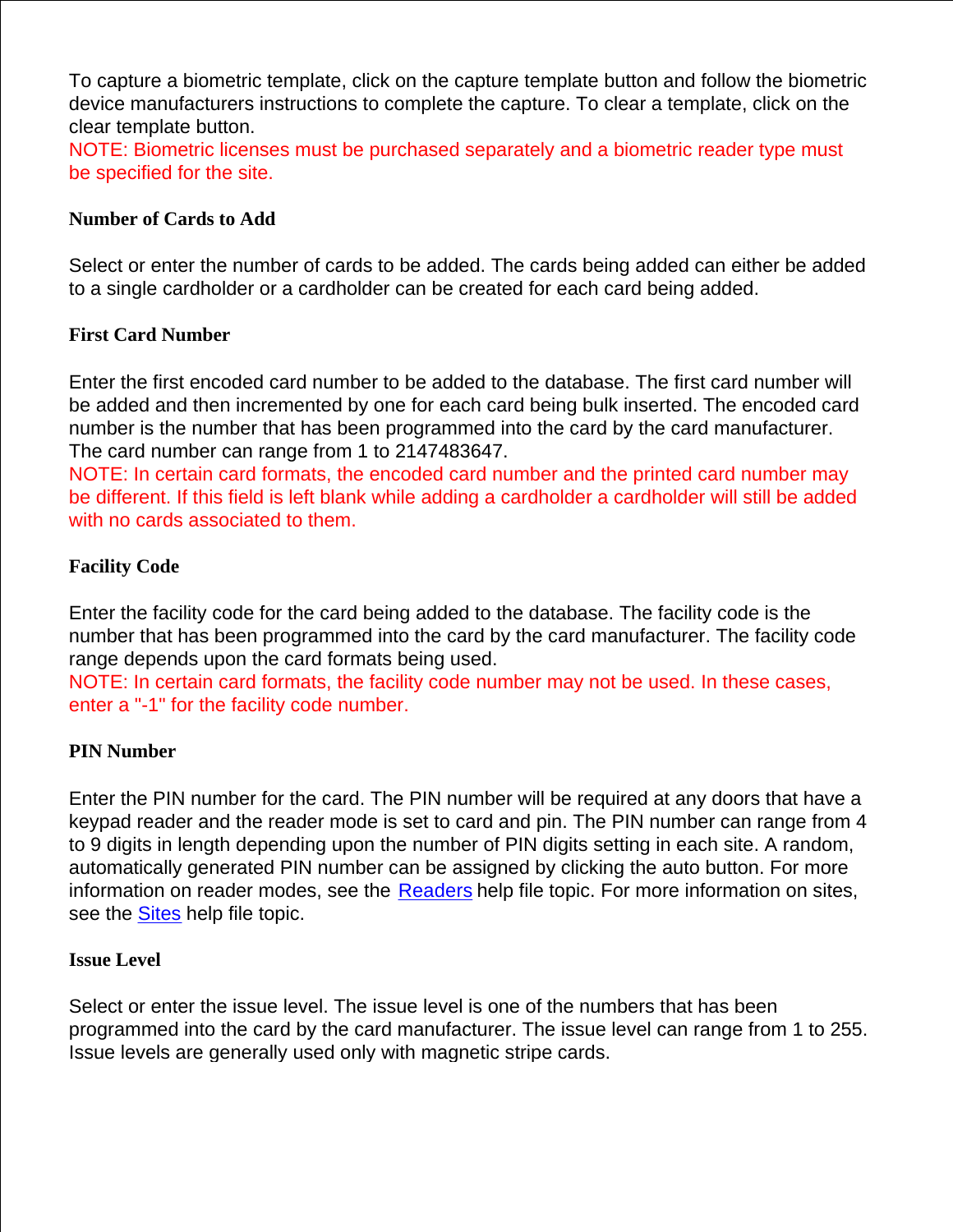NOTE: In certain card formats, the issue level number may not be used. In these cases, use the default of "0" for the issue level number.

## **Use Limit**

Select or enter the use limit for the card. Use limits will limit the number of times that the card can be used at any reader that has the non-zero use limit option set. Each time the card is granted access at any of these readers the number of uses remaining will be decremented by one. For more information on readers requiring non-zero use limits, see the Readers help file topic.

NOTE: A use limit of 255 means the card will have unlimited uses and be exempt from use limit restrictions. Use limits are specific to each of the SCP panels in the system. If a card has a use limit of 20 and has access to readers set up to for use limits that are attached to two different SCP's, the card will have 20 uses at each of the SCP's. In addition, if an SCP panel is reset, the use limit will be reset to the value entered in this field. Use limits must be enabled for the site in order for this field to be available. For more information on sites, see the Sites help file topic.

## **Card Group**

Select the card group for the card. The card group will group together cards with the same card group assigned to them. The card group can then be used to have a single card or a group of cards perform tasks when a card number from a certain card group is presented at a reader. The card group can also be used to set up mandatory or default card activation and expiration dates. The task to be performed by the card group and the conditions under which to perform the task are defined in the tasks screen. For more information on tasks, see the Tasks help file topic. For more information on card groups, see the Card Groups help file topic.

NOTE: The card group is defaulted to "Main Card Group" for all cards being entered if card groups are not being used. A card group can contain any where from a single card, to all of the cards in the system.

## **Badge Type**

Select the badge type to be used for this card. Only the badge type(s) that exist in the database will be available. For more information on badge types see the Badge Types help file topic.

## **Classification**

Select the classification for this card. The classification can be used to group cards together for selection/viewing purposes and for reporting purposes.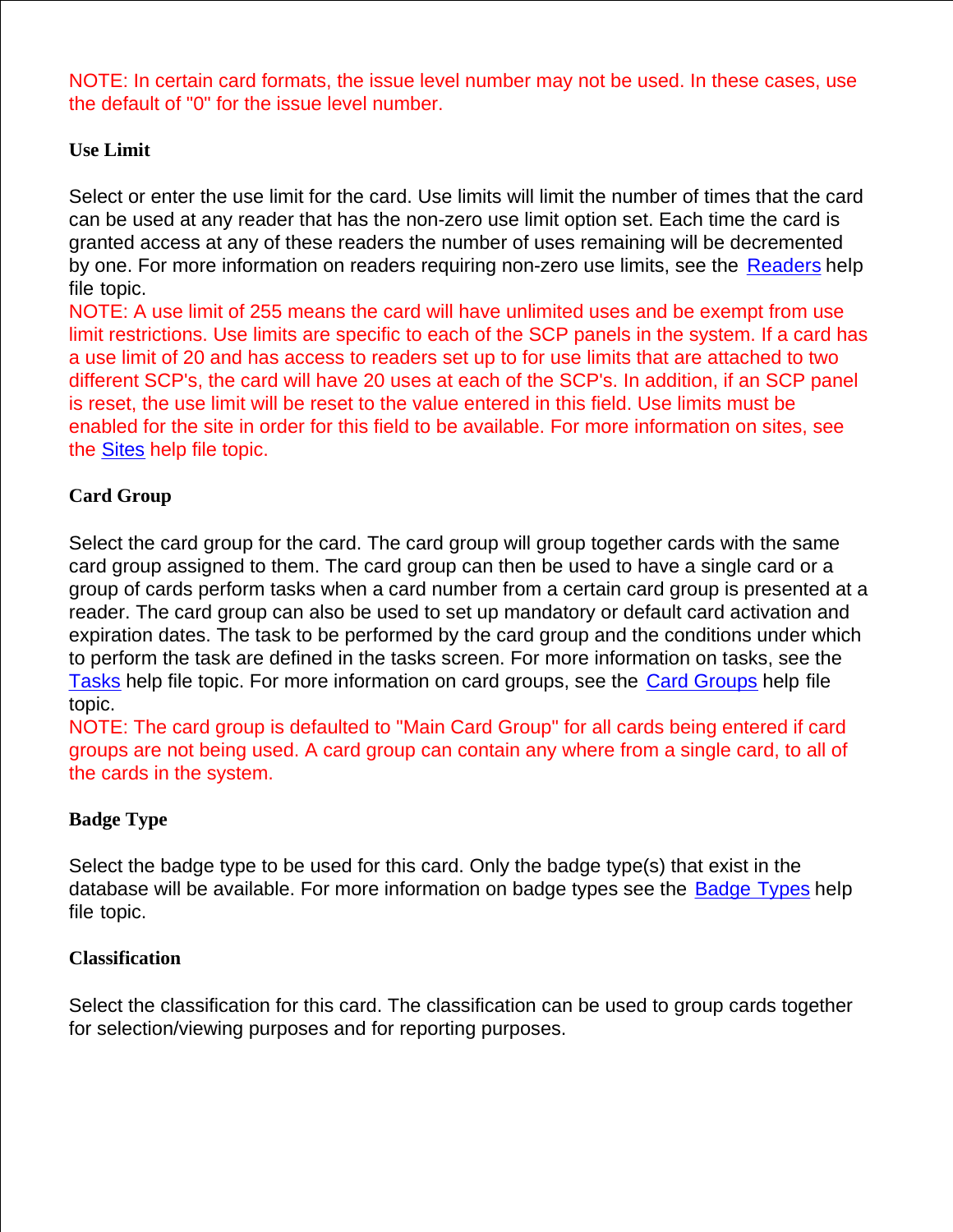## **PIN Exempt**

Select (check) this option if this card is to be exempt from entering a PIN number at any of the doors that have a keypad reader and the reader mode is set to card and pin. When this option is checked, the pin number will be ignored and the cardholder will be granted or denied access strictly based on the card settings. For more information on reader modes, see the Readers help file topic.

### **Extended Access Times**

Select (check) this option if this card is to have extended door access times. The door will remain unlocked and allowed to stay open longer than cards without this option selected. For more information on extended access, see the Readers help file topic.

### **Anti-passback Exempt**

Select (check) this option if this card is to be exempt from anti-passback violations at any of the readers that are set up to use anti-passback and areas. When this option is checked, the anti-passback area will be ignored and the cardholder will be granted or denied access strictly based on the card settings. For more information on anti-passback and areas, see the Readers help file topic.

## **Unused Card Expiration Exempt**

Select (check) this option if this card is to be exempt from being automatically deactivated if this card has not been used for a set number of days. When this option is checked, the card will not be automatically deactivated regardless of how long it had been since the card has been used. For more information on automatic card deactivation, see the Servers help file topic.

#### **Card Status**

- *Inactive*  The card will be inactive and will not work at any of the doors in the system regardless of the access levels assigned to the card.
- *Active* The card will be active and will work at any of the doors in the system that the access levels assigned to the card allow.
- *Date Based* The card will become active at midnight on the date entered in the active date field and will become inactive at midnight on the date entered in the expire date field.

#### **Temporary Deactivate**

Enter the temporary deactivate date and the temporary reactivate date for the card.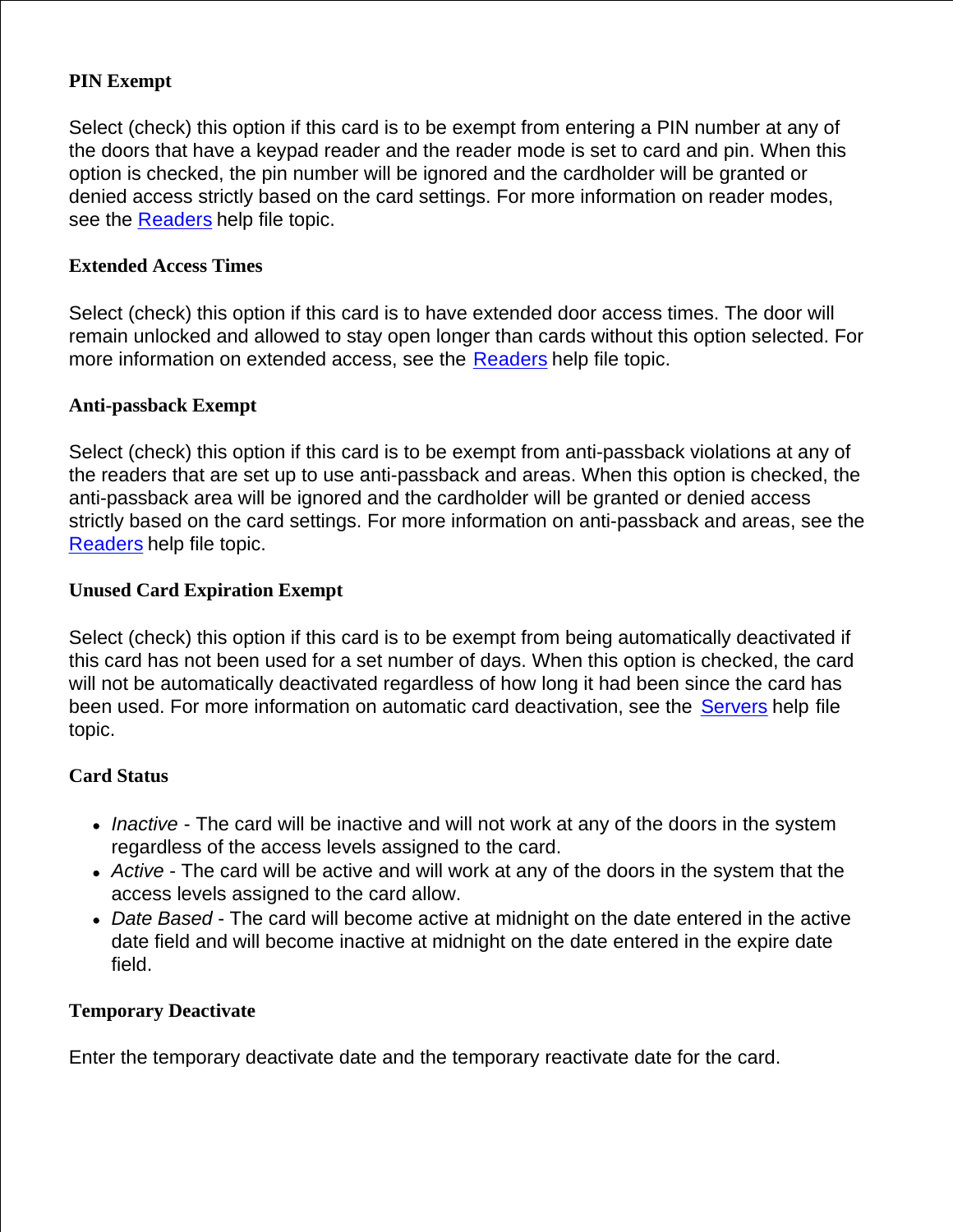Temporary card deactivation will temporarily deactivate a card at midnight on the date entered in the deactivate date field and reactivate the card at midnight on the date entered in the reactivate date field. While the card is temporarily deactivated it will not work at any of the doors in the system regardless of the access levels assigned to the card. This feature is useful for vacations, leaves of absence etc.

NOTE: Temporary card deactivation must be enabled for the site in order for these fields to be available. For more information on sites, see the Sites help file topic.

### **Assign Access Levels**

To assign access levels to a card, select the access levels and "move" the access levels that you wish to be assigned to the card from the available window to the assigned window. This is accomplished by using the ">>" and "<<" buttons. The ">>" button will move all selected access levels from the available window to the assigned window. The "<<" button will move all selected access levels from the assigned window to the available window. Multiple access levels can be selected by holding down the <Ctrl> key on the keyboard while selecting (clicking) the desired access levels. Up to 128 access levels can be assigned to a card. NOTE: Access to a cards access levels is determined by the settings for the currently logged in user. For more information on users, see the Users help file topic.

### **Temporary Access**

Select the site, access level, activate date and deactivate date for temporary access for the card. Temporary access will assign the specified access level to the card during the time period specified. This is useful is a card needs temporary access to an area that it would not normally have access to.

NOTE: Temporary access will only be displayed if it has been enabled for the site.

## **Precision Timezone**

Select the timezone to be used for all of the selected readers being assigned for precision access. Only one timezone can be selected at a time, so when readers are being assigned for different timezones, they must be selected individually or in groups by the desired timezone. To change a timezone for an assigned reader it must be moved back to the available window, then re-assigned with the new timezone.

NOTE: This step will be skipped if precision access has not been enabled for the site. For more information on precision access, see the Sites help file topic.

#### **Precision Available/Assigned Readers/Timezones**

To assign readers for precision access, select the timezone and the desired reader(s), then "move" the readers that you wish to be assigned to the card from the available window to the assigned window. This is accomplished by using the ">>" and "<<" buttons. The ">>" button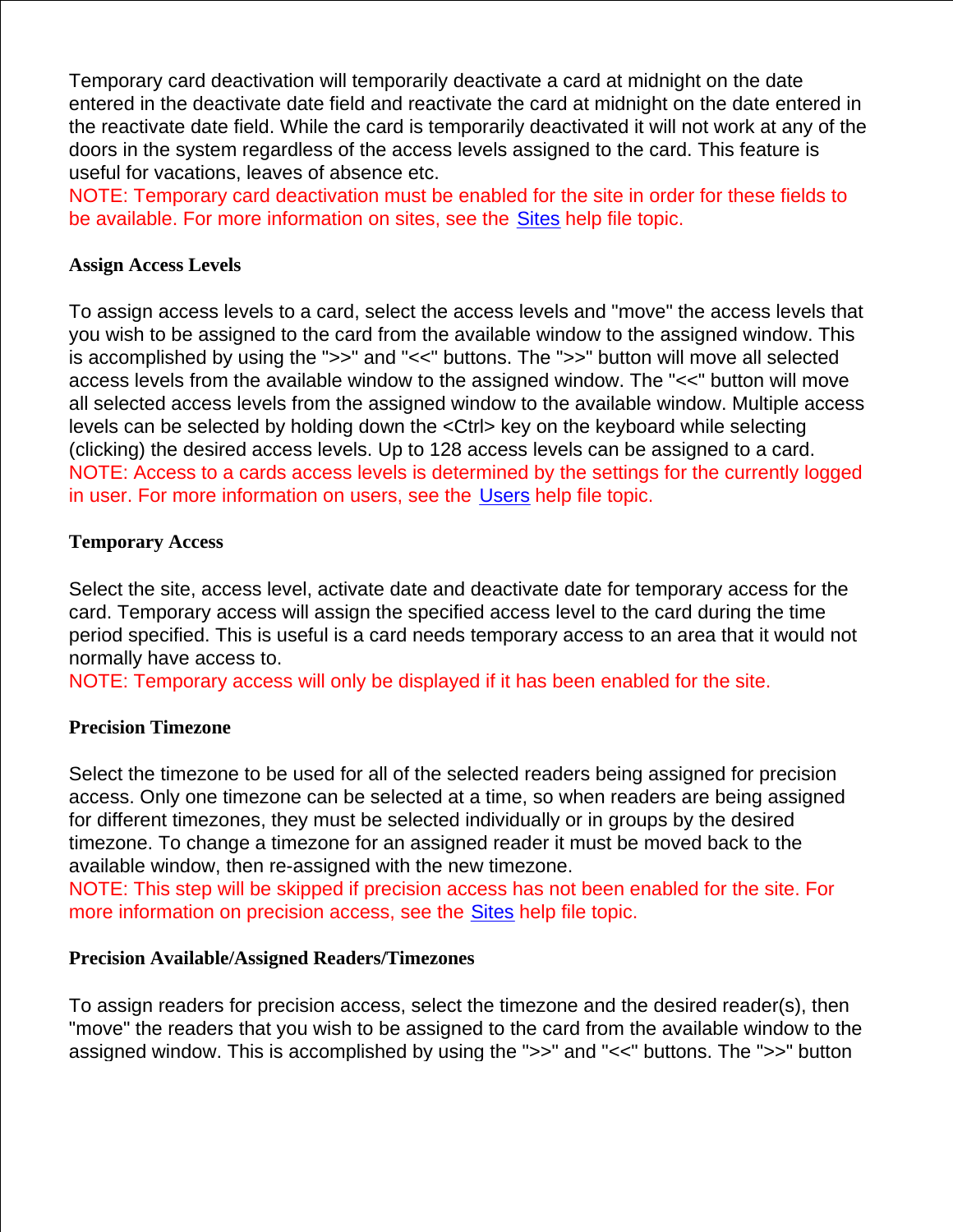will move all selected readers from the available window to the assigned window. The "<<" button will move all selected readers from the assigned window to the available window. Multiple readers can be selected by holding down the <Ctrl> key on the keyboard while selecting (clicking) the desired readers.

NOTE: This step will be skipped if precision access has not been enabled for the site. For more information on precision access, see the Sites help file topic.

## **Save Only**

This option will save the card to the database, but will not preview or print the card.

### **Save/Preview Badge**

This option will save the cardholder/card to the database and also display (preview) the card on the screen. The card can also be printed from the preview window.

### **Save/Print Badge**

This option will save the cardholder/card to the database and also print the card to the assigned printer. The printer that the card will be sent to is assigned when the badge type is designed. For more information on the Badge Designer, see the Badge Designer help file topic.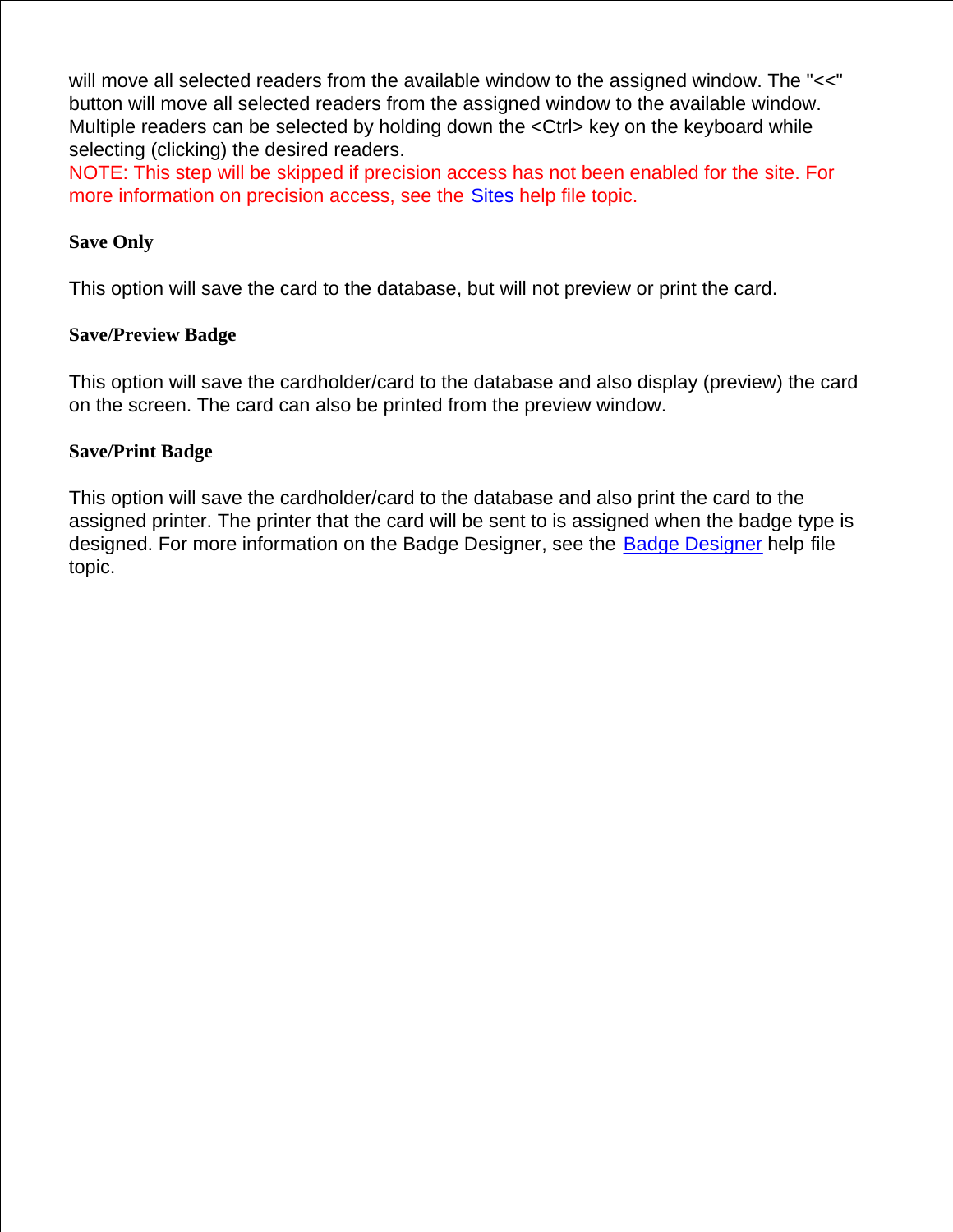# **Batch Update/Delete Card Data**

Batch update/delete card data is used to perform batch data updates or deletions to cardholder and card data in the Access It! Universal database. To perform a batch update/delete, go to the cardholders data entry screen by either clicking on the cardholders toolbar button within the main group on the toolbar, or by selecting cardholders from the go option on the system menu. Next, select batch update/delete card data from the file option on the system menu.

NOTE: Batch updates and deletes cannot be undone! Access to this screen is determined by the settings for the currently logged in user. For more information on users, see the Users help file topic.

The following parameters can be specified during a batch update/delete:

### **Select Records to Update/Delete**

Select all records to update or delete all of the cardholder and card data in the Access It! Universal database or choose selected records to update or delete only specified data. For more information on finding specific records to update or delete, see the Finding Cardholders help file topic.

### **Select the Operation to Perform**

Select either batch update or batch delete. If batch update is selected specify the field to be updated for the selected records and the new value to be inserted in to the filed. If batch delete is selected choose whether to delete cards only or both cardholders and cards for the selected records.

NOTE: Batch updates and deletes cannot be undone! It is highly recommended that a database backup be performed prior to batch updates or deletes. For more information on performing database backups see the Database Configuration Utility help file topic.

#### **Ready to Perform Batch**

The amount of records that will be updated will be displayed. Click on the finish button to begin the batch update or delete. A progress bar will display the percentage of completion as the update or delete progresses. After the update or delete completes a message will be displayed showing the number of records processed.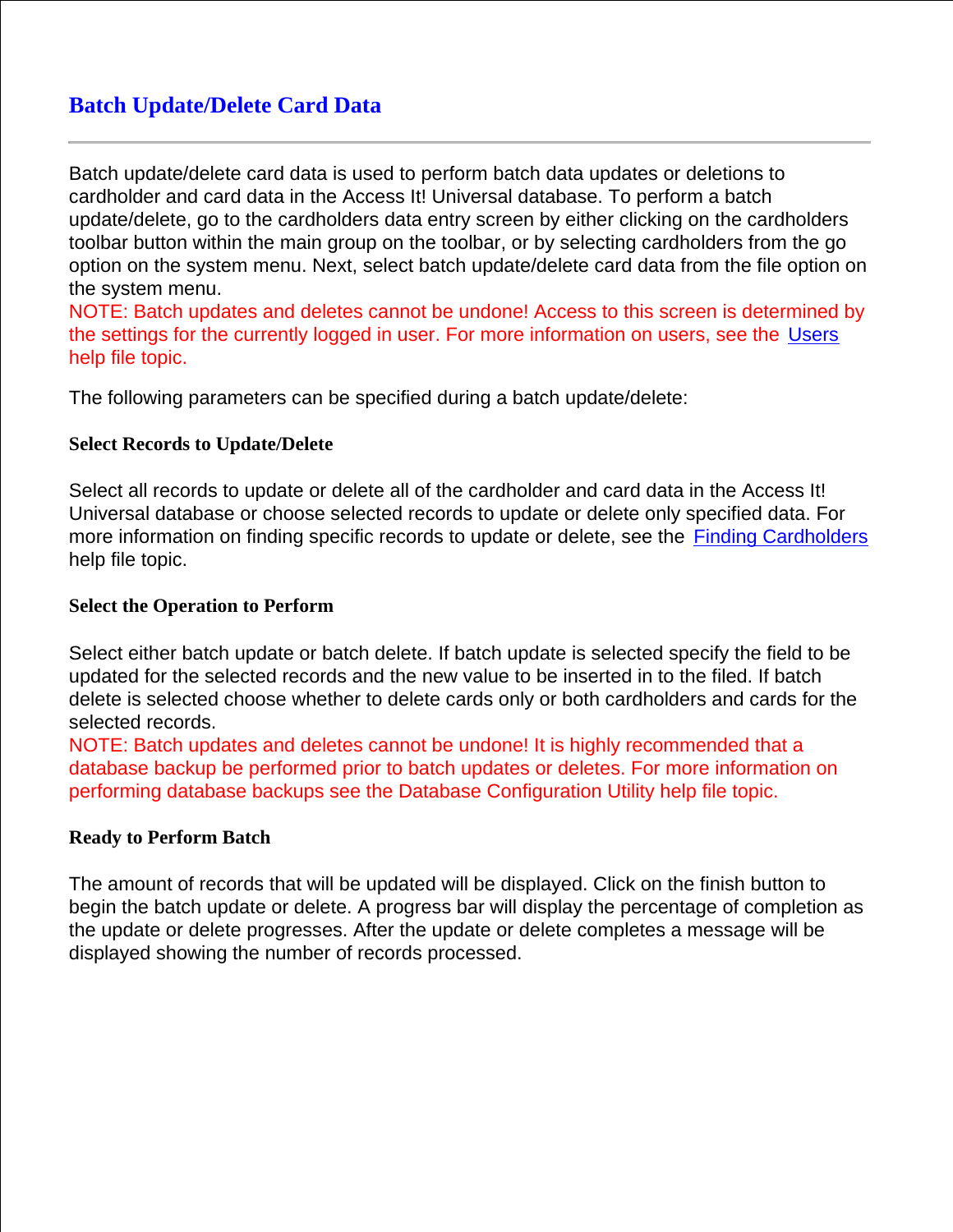# **Cards**

## Cards Detail

Cards are used to maintain cards within the database. A card format that corresponds to the type of card being entered must be set up in the SCP panel properties for the card to function correctly.

NOTE: The maximum number of supported cards is dependent upon the amount of memory installed in the SCP panels being used. The total number of supported cards is displayed in the SCP panel screen after the SCP model has been selected. For more information on card capacities, see the SCP's help file topic.

## **Adding a Card**

There are two methods for adding cards. To add a card to a new cardholder go to the cardholders data entry screen by either clicking on the cardholders toolbar button within the main group on the toolbar, or by selecting cardholders from the go option on the system menu. Click on the new cardholder button on the toolbar or select new cardholder from the file option on the system menu or from the right click menu. To add a card to an existing cardholder go to the cardholders data entry screen by either clicking on the cardholders toolbar button within the main group on the toolbar, or by selecting cardholders from the go option on the system menu. Find or choose the cardholder to add a card to, then click on the new card toolbar button with the cards window pane selected or select new card from the file option on the system menu. For more information on cardholders, see the Cardholders help file topic.

## **Editing a Card**

To edit a card, go to the cards data entry screen by either clicking on the cards toolbar button within the main group on the toolbar, or by selecting cards from the go option on the system menu. Clicking on the find now button will display all cards in the database in the right window pane of the Access It! Universal desktop. The list of cards can be sorted by clicking on any of the column titles in the display window. Cards can also be searched for by using the find now function. For more information on finding specific cards, see the **Finding Cards** help file topic. Select the card to be edited and click on the edit button on the toolbar, or double click the card to be edited. You can also select edit card from the file option on the system menu or from the right click menu. The cards will either have green, red or yellow icons. A green card icon indicates an active card. A red card icon indicates an inactive, expired or not yet active card. A yellow icon indicates a card with date based activation that is currently active for its specified date range.

*Active Card*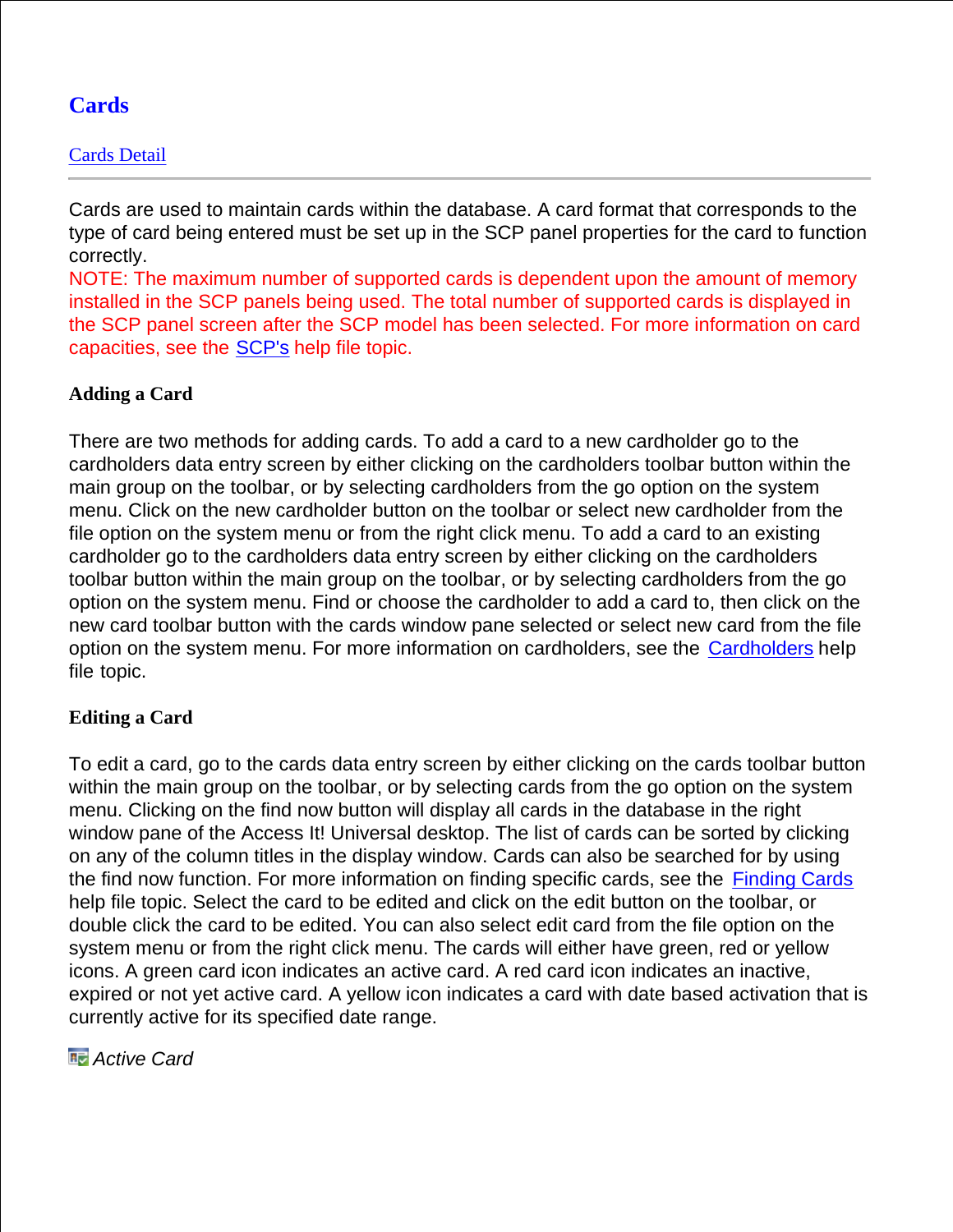## *Inactive Card*

*Date Based Card*

## **Deleting a Card**

To delete a card, go to the cards data entry screen by either clicking on the cards toolbar button within the main group on the toolbar, or by selecting cards from the go option on the system menu. Clicking on the find now button will display all cards in the database in the right window pane of the Access It! Universal desktop. The list of cards can be sorted by clicking on any of the column titles in the display window. Cards can also be searched for by using the find now function. For more information on finding specific cards, see the Finding Cards help file topic. Select the card to be deleted and click on the delete button on the toolbar. You can also select delete card from the file option on the system menu or from the right click menu. You will then be asked to confirm the deletion, answer yes to delete the card and no to cancel the deletion.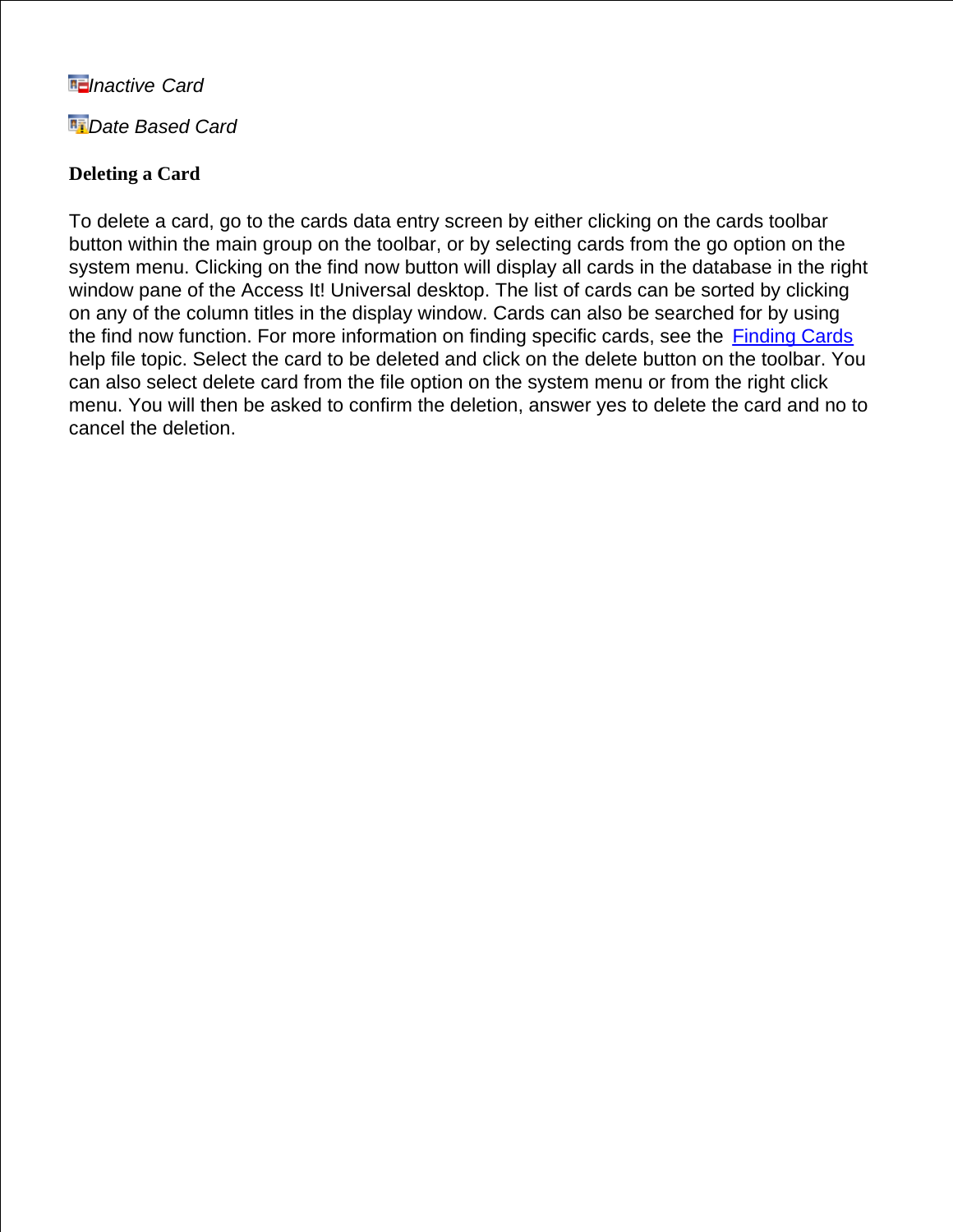# **Finding Cards**

Cards are used to maintain cards within the database. A card format that corresponds to the type of card being entered must be set up in the SCP panel properties for the card to function correctly.

NOTE: The maximum number of supported cards is dependent upon the amount of memory installed in the SCP panels being used. The total number of supported cards is displayed in the SCP panel screen after the SCP model has been selected. For more information on card capacities, see the SCP's help file topic.

## **Find Now**

To find a specific card, go to the cards data entry screen by either clicking on the cards toolbar button within the data files group on the toolbar, or by selecting cards from the view option on the system menu. Clicking on the find now button will display all cards in the database in the right window pane of the Access It! Universal desktop. The list of cards can be sorted by clicking on any of the column titles in the display window. The list can then be manually searched to find the desired card. A specific card can also be located by entering the card number and clicking the find now button. To change the default search criteria from last name or cardholder, select the specified field from the Look For drop list. Cards can be located by the cardholder that they belong to using the find now button from the cardholders screen. For more information on finding cardholders, see the Finding Cardholders help file topic.

NOTE: Additional card data fields can be displayed in the cards screen by right clicking anywhere inside the cards grid and choosing select display fields from the right click menu. Any or all additional fields can then be displayed and the display order can be adjusted.

#### **Advanced Find**

The advanced find option is used to find cards by fields other than card number. The advanced find option is also used to build more advanced queries that can contain more than one search parameter. These advanced queries can also be saved to disk and loaded later for re-use.

#### **Field**

Select the field to be searched.

#### **Condition**

Select the condition that the data must meet to be included in the search results. The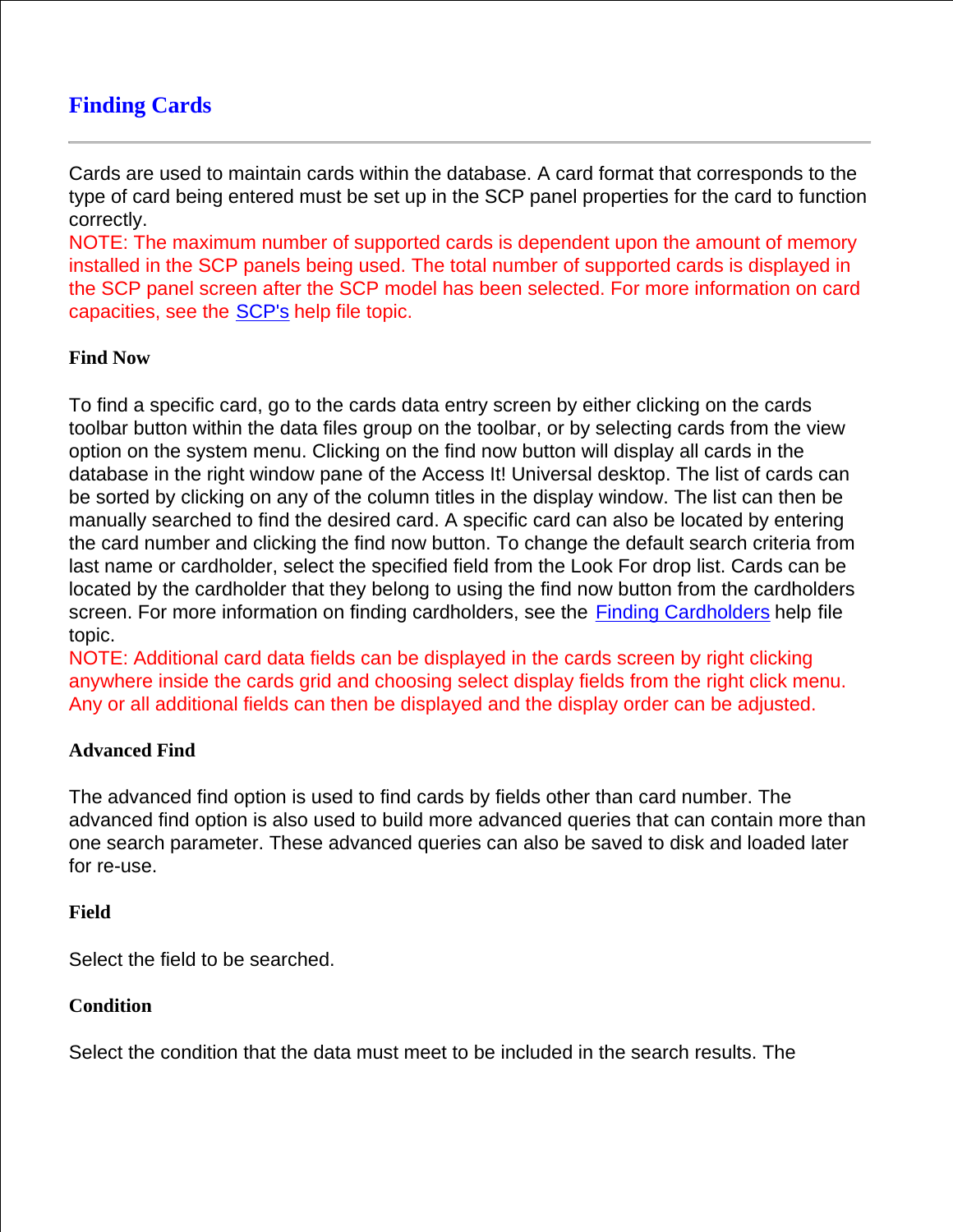following conditions are available:

- *Is Equal To* The value stored in the data field must be exactly the same as the value being searched for to be included in the search results. This is the equivalent of "=" in most query languages.
- *Is Not Equal To* The value stored in the data field must not be exactly the same as the value being searched for to be included in the search results. This is the equivalent of "<>" in most query languages.
- *Is One Of* The value stored in the data field must be the same as one of the values being searched for to be included in the search results. This is the equivalent of "OR" in most query languages.
- *Is Not One Of* The value stored in the data field must not be the same as any of the values being searched for to be included in the search results. This is the equivalent of "<>" and "OR" in most query languages.
- *Is Less Than* The value stored in the data field must be less than the value being searched for to be included in the search results. This is the equivalent of "<" or "LESS THAN" in most query languages.
- *Is Less Than Or Equal To* The value stored in the data field must be less than or the exactly the same as the value being searched for to be included in the search results. This is the equivalent of "<=" or "LESS THAN OR EQUAL TO" in most query languages.
- *Is Greater Than* The value stored in the data field must be greater than the value being searched for to be included in the search results. This is the equivalent of ">" or "GREATER THAN" in most query languages.
- *Is Greater Than Or Equal To* The value stored in the data field must be greater than or exactly the same as the value being searched for to be included in the search results. This is the equivalent of ">=" or "GREATER THAN OR EQUAL TO" in most query languages.
- *Is Between* The value stored in the data field must be greater than or the same as the first value being searched for and less than or the same as the second value being searched for to be included in the search results. This is the equivalent of ">= AND <= " in most query languages.
- *Is Not Between* The value stored in the data field must not be greater than or the same as the first value being searched for and not less than or the same as the second value being searched for to be included in the search results. This is the equivalent of "< AND > " in most query languages.
- *Is Like* The value stored in the data field must be similar to the value being searched for to be included in the search results. This is the equivalent of "\*abc\*" or "LIKE" in most query languages.
- *Is Not Like* The value stored in the data field must not be similar to the value being searched for to be included in the search results. This is the equivalent of "\*abc\*" or " NOT LIKE" in most query languages.
- *Is Empty* The value stored in the data field must empty or null to be included in the search results. This is the equivalent of " " or "NULL" in most query languages.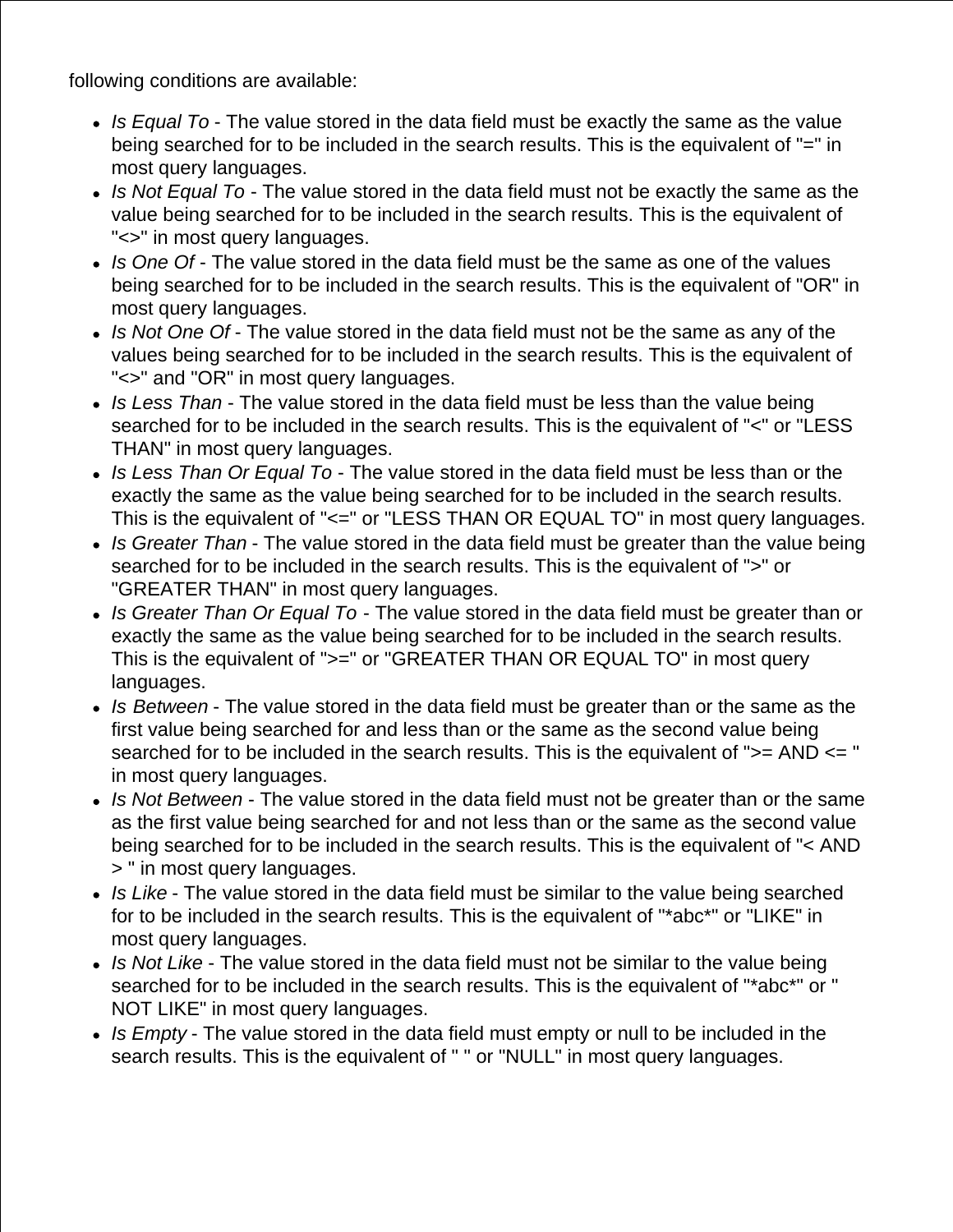*Is Not Empty* - The value stored in the data field must not be empty or null to be included in the search results. This is the equivalent of " " or "NOT NULL" in most query languages.

## **Value**

Select or enter the value to be searched for. This field will vary based upon the condition that is selected. For some conditions, one value may be required and for other conditions multiple values may be required.

## **Add to List**

After specifying the search field, condition and value(s), click on the add to list button to add the search criteria item to the list of search parameters. Multiple search criteria items can be added to refine the search parameters. All search criteria items are added together during the search.

#### **Remove**

Search criteria items can be removed by selecting (clicking) on an item in the list of search parameters and clicking the remove button.

#### **Load Search**

Search parameters can be loaded from previously saved queries by clicking on the load search button and selecting a saved query. All of the previously saved search criteria items will be loaded into the search parameter list. This option is useful for frequently run complex searches.

#### **Save Search**

Search parameters can be saved to disk by clicking on the save search button and assigning a name to the saved query. All of the search criteria items will be saved for later use. This option is useful for frequently run complex searches.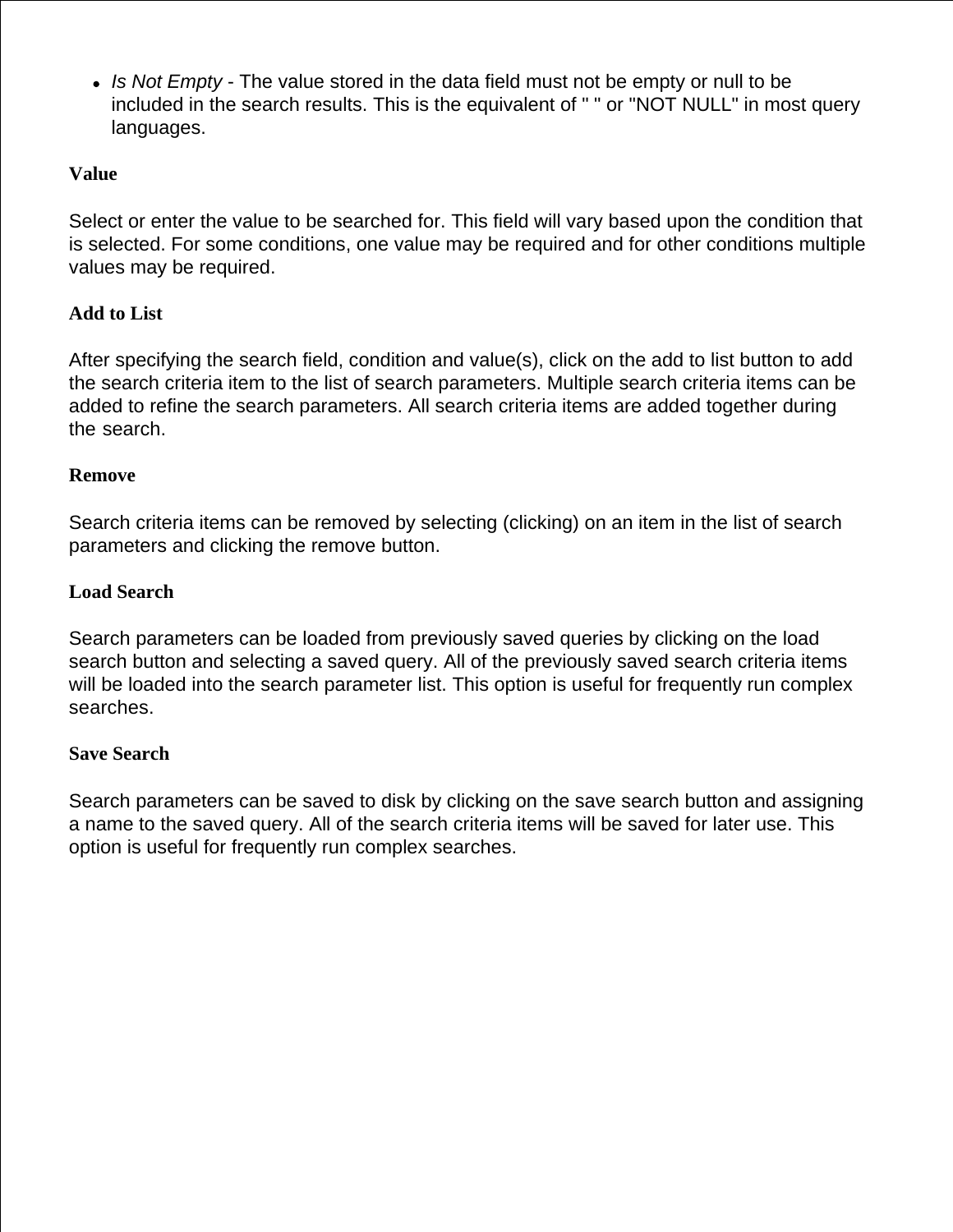# **Previewing Cards**

Cards are used to maintain cards within the database. A card format that corresponds to the type of card being entered must be set up in the SCP panel properties for the card to function correctly.

NOTE: The maximum number of supported cards is dependent upon the amount of memory installed in the SCP panels being used. The total number of supported cards is displayed in the SCP panel screen after the SCP model has been selected. For more information on card capacities, see the SCP's help file topic.

## **Previewing a Card**

Cards can be previewed by going to the cards data entry screen by either clicking on the cards toolbar button within the main group on the toolbar, or by selecting cards from the go option on the system menu. Clicking on the find now button will display all cards in the database in the right window pane of the Access It! Universal desktop. The list of cards can be sorted by clicking on any of the column titles in the display window. Cards can also be searched for by using the find now function. For more information on finding specific cards, see the Finding Cards help file topic. Select the card to be previewed and click on the print button on the toolbar. You can also select print from the file option on the system menu or from the right click menu. Cards can also be previewed from the cardholders screen. For more information on cardholders, see the Cardholders help file topic.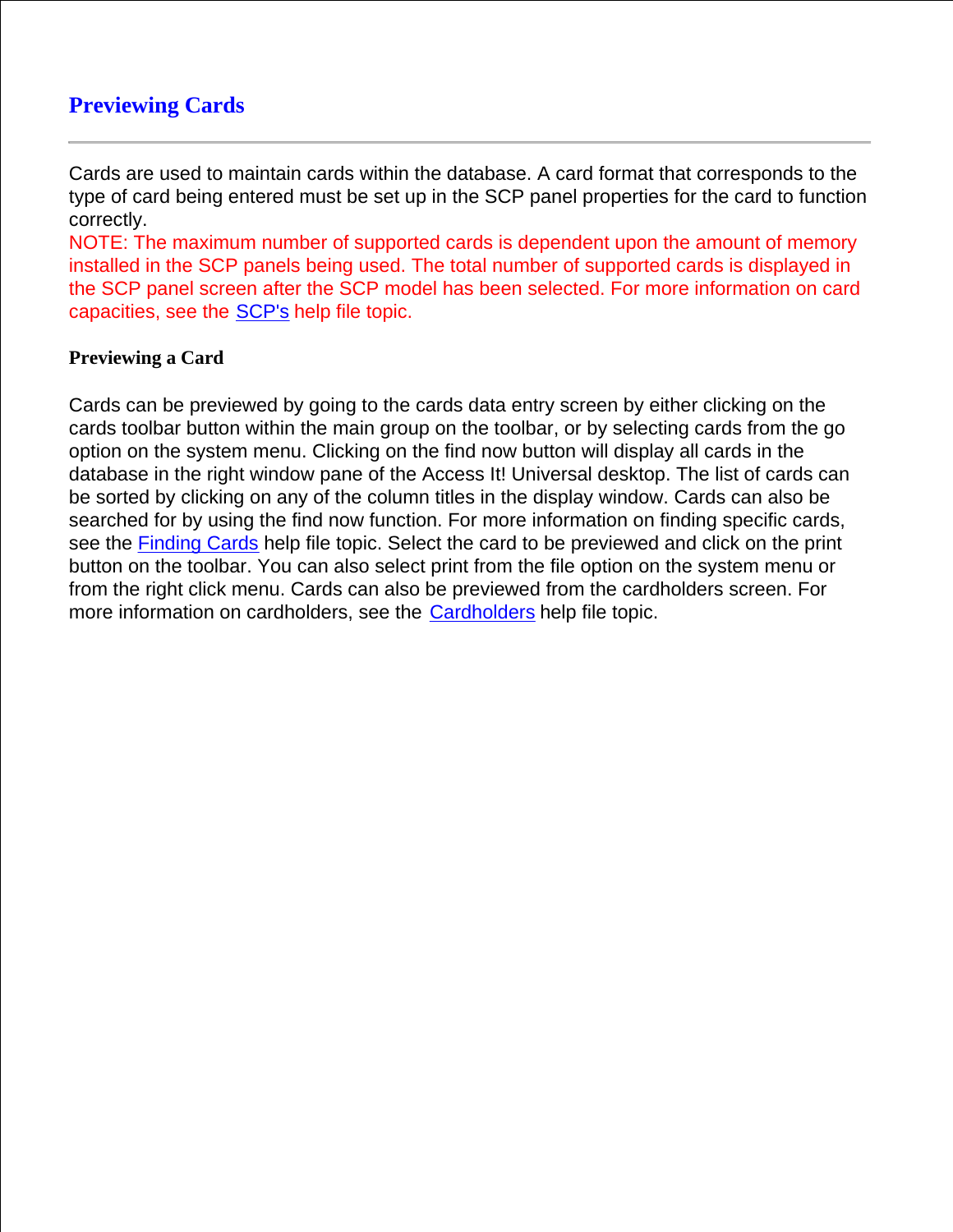# **Printing Cards**

Cards are used to maintain cards within the database. A card format that corresponds to the type of card being entered must be set up in the SCP panel properties for the card to function correctly.

NOTE: The maximum number of supported cards is dependent upon the amount of memory installed in the SCP panels being used. The total number of supported cards is displayed in the SCP panel screen after the SCP model has been selected. For more information on card capacities, see the SCP's help file topic.

## **Printing a Card**

Cards can be printed by going to the cards data entry screen by either clicking on the cards toolbar button within the main group on the toolbar, or by selecting cards from the go option on the system menu. Clicking on the find now button will display all cards in the database in the right window pane of the Access It! Universal desktop. The list of cards can be sorted by clicking on any of the column titles in the display window. Cards can also be searched for by using the find now function. For more information on finding specific cards, see the Finding Cards help file topic. Select the card to be printed and click on the print button on the toolbar. You can also select print from the file option on the system menu or from the right click menu. The card will be sent to the printer defined for the badge type of the card being printed. This printer is assigned using the Badge Designer. For more information on the Badge Designer, see the Badge Designer help file topic. Cards can also be previewed from the cardholders screen. For more information on cardholders, see the Cardholders help file topic.

NOTE: If no printer is defined for the badge type of the card being printed, the card will be sent to the default system printer when the print button is clicked.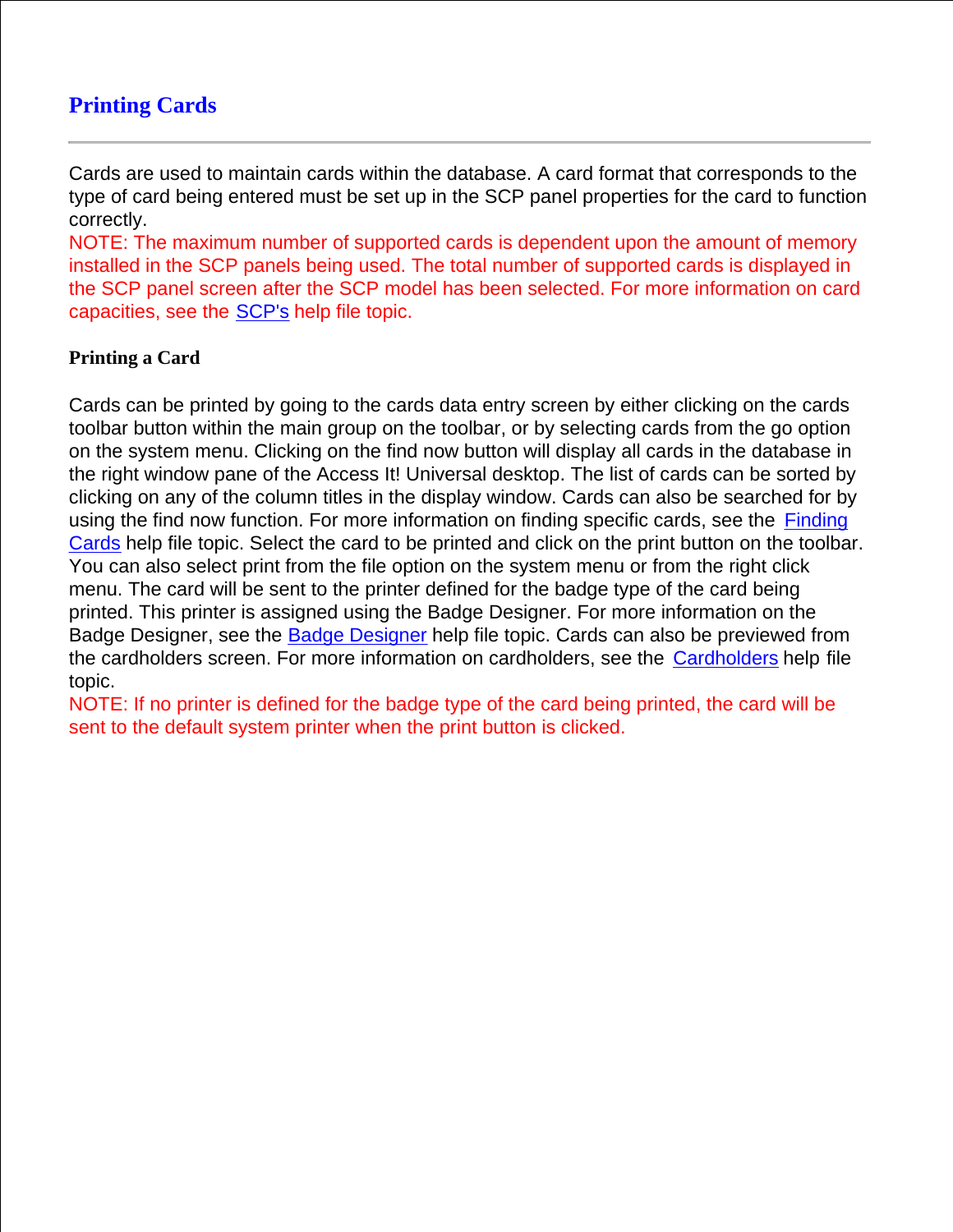# **Hardware**

Hardware is used to define all panels, readers, inputs, outputs, intercoms, intrusion detection panels, IP Locksets, CCTV cameras and DVR cameras being used in the system. Hardware is displayed in a tree style format for ease of use and is organized in the same fashion that the hardware is physically installed in the system. The hardware tree is also used to display real time status information for various system hardware devices. Click on the plus sign next to any of the items to expand the tree and display the items contained within that item. Clicking on one of the items in the tree will display all of the related items in the right window pane of the Access It! Universal desktop. The item can then be selected and edited by clicking on the edit button on the toolbar, or be double clicking on the item to be edited. NOTE: Access to this screen is determined by the settings for the currently logged in user. For more information on users, see the Users help file topic.

For additional information, select any of the following hardware categories.

**Channels SCPs** SIOs Readers **Inputs Outputs** Tasks **DVRs CCTV Switchers** Intercom Switches Intrusion Detection Panels IP Locksets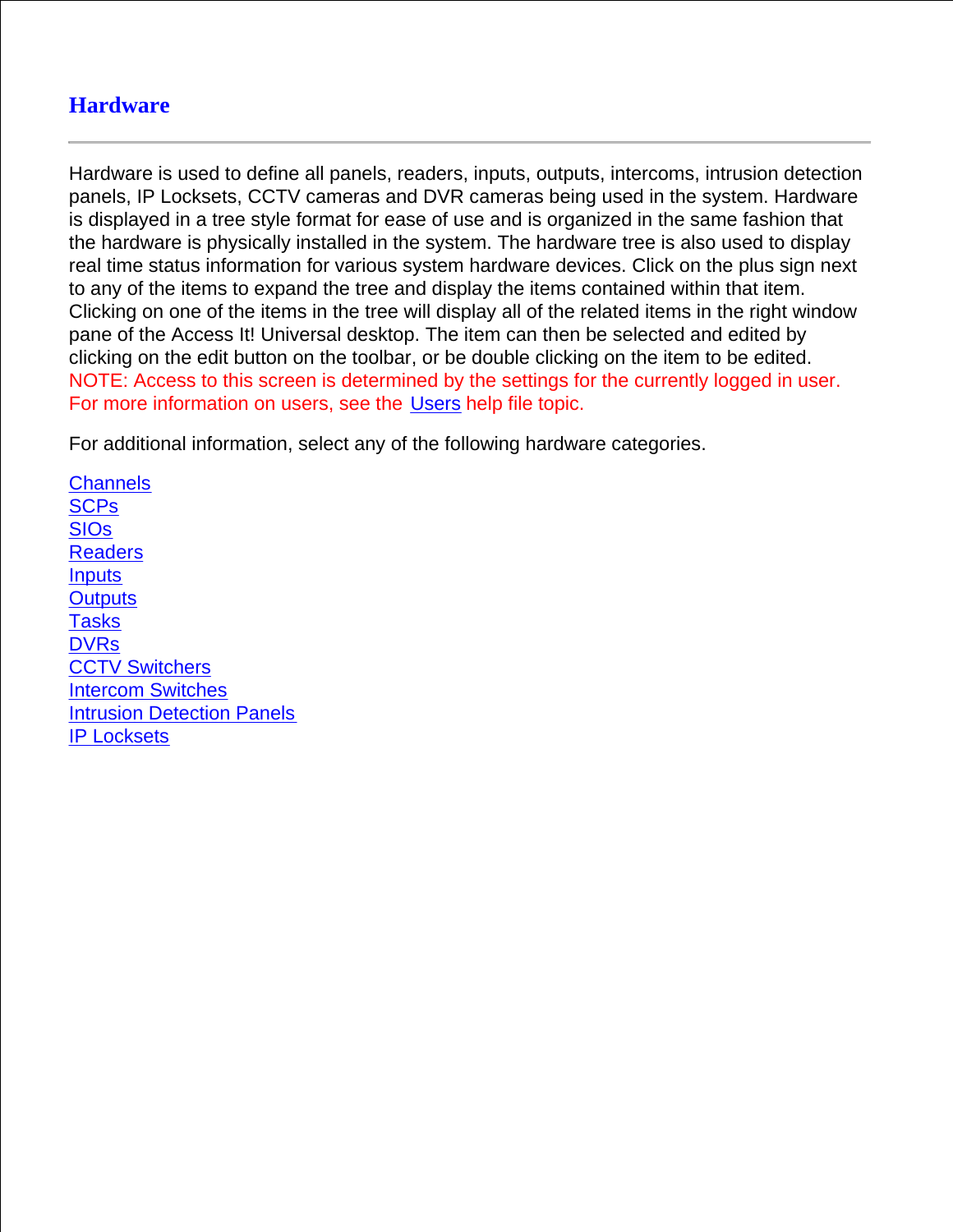# **Channels**

## Channels Detail

Channels are used to define the communication method from the comm server computer to each of the SCP panels. Channels can be either RS232, TCP/IP (network) or Dialup using a modem.

NOTE: Access to this screen is determined by the settings for the currently logged in user. For more information on users, see the Users help file topic.

## **Adding a Channel**

To add a channel, go to the hardware tree by either clicking on the hardware toolbar button within the main group on the toolbar, or by selecting hardware from the go option on the system menu. Then, click on the channels item in the hardware tree. All of the channels will then be displayed in the right window pane of the Access It! Universal desktop. Click on the new button on the toolbar or select new from the file option on the system menu or from the right click menu.

## **Editing a Channel**

To edit a channel, go to the hardware tree by either clicking on the hardware toolbar button within the main group on the toolbar, or by selecting hardware from the go option on the system menu. Then, click on the channels item in the hardware tree. All of the channels will then be displayed in the right window pane of the Access It! Universal desktop. Select the channel to be edited and click on the edit button on the toolbar, or double click the channel to be edited. You can also select edit from the file option on the system menu or from the right click menu.

#### **Deleting a Channel**

To delete a channel, go to the hardware tree by either clicking on the hardware toolbar button within the main group on the toolbar, or by selecting hardware from the go option on the system menu. Then, click on the channels item in the hardware tree. All of the channels will then be displayed in the right window pane of the Access It! Universal desktop. Select the channel to be deleted and click on the delete button on the toolbar or select delete from the file option on the system menu or from the right click menu.

#### **Printing Channel Reports**

To print reports for a channel, go to the hardware tree by either clicking on the hardware toolbar button within the main group on the toolbar, or by selecting hardware from the go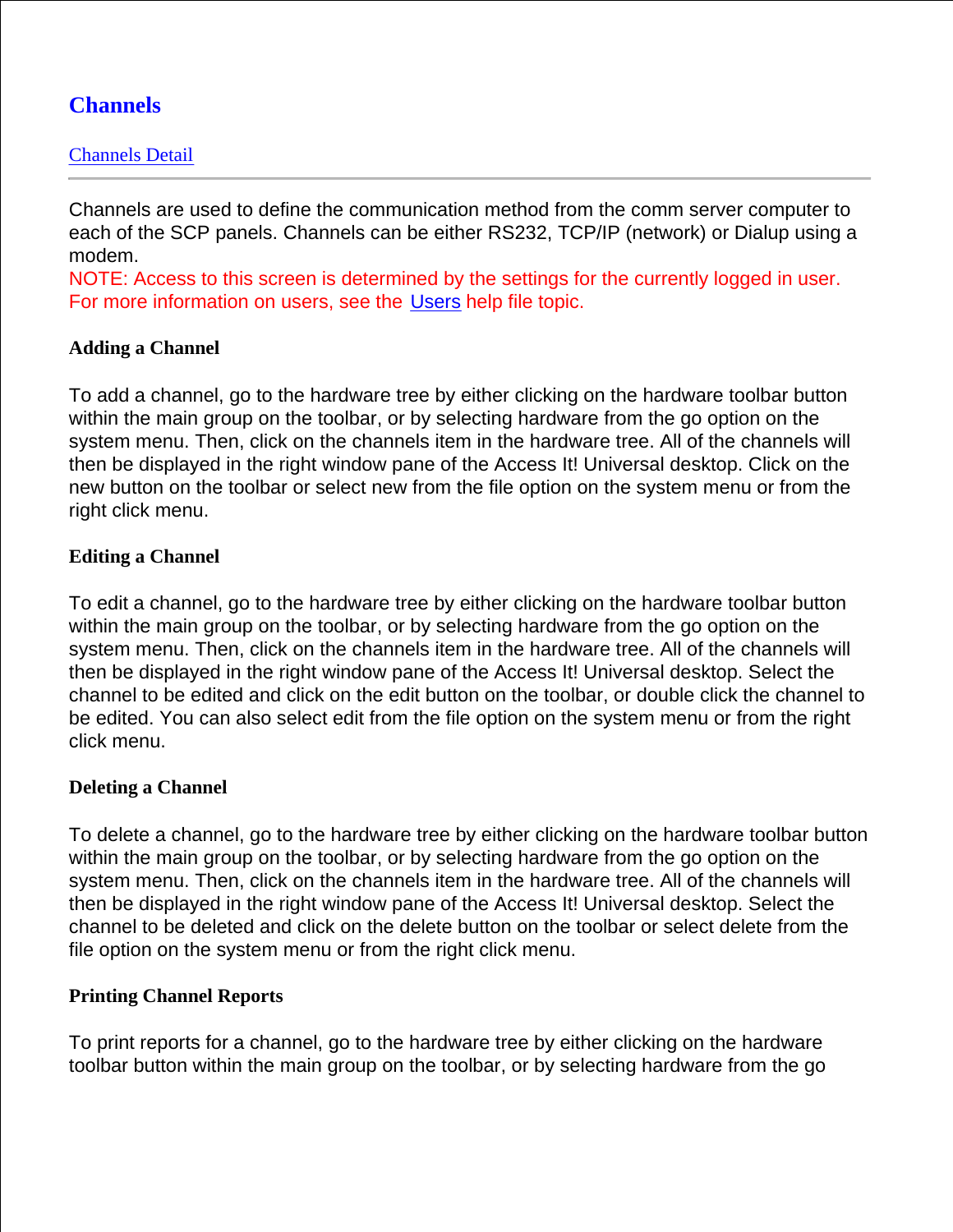option on the system menu. Then, click on the channels item in the hardware tree. All of the channels will then be displayed in the right window pane of the Access It! Universal desktop. Select the channels to print reports for and click on the print button on the toolbar or select print from the file option on the system menu or from the right click menu. The following reports are available:

- *Channel History* This report provides a list of all database updates for the selected channels.
- *Channel Listing* This report provides a list of the selected channels and their various properties.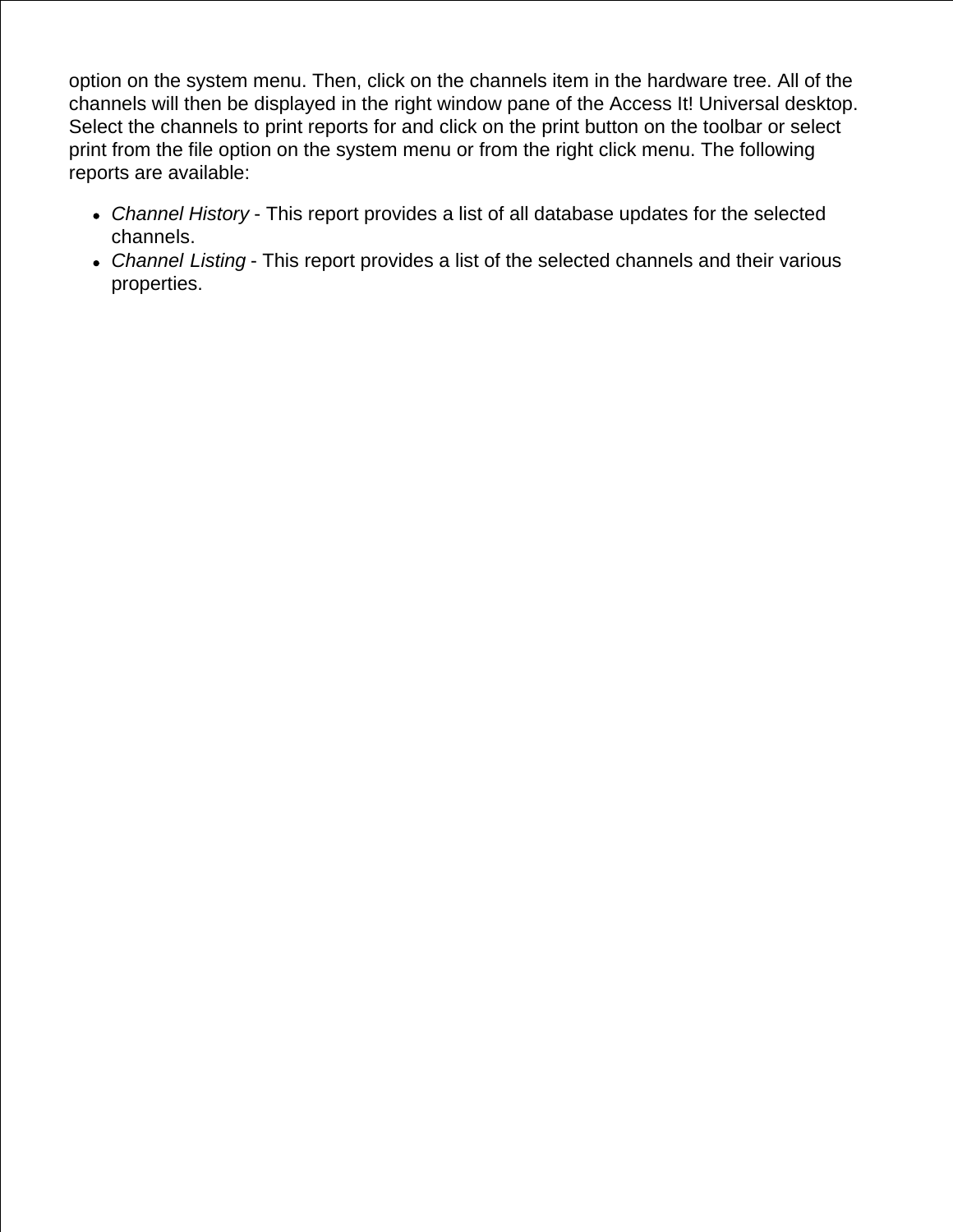# **SCP's**

## SCP's Detail

SCP's are used to define the model and operational parameters for each of the SCP panels in the system. If the main SCP item is selected in the hardware tree, live status information is displayed in the right window pane of the Access It! Universal desktop for each of the SCP panels. The SCP icon will also display the current alarm state for each of the SCP panels. NOTE: Access to this screen is determined by the settings for the currently logged in user. For more information on users, see the Users help file topic.

## **Adding an SCP**

To add an SCP, go to the hardware tree by either clicking on the hardware toolbar button within the main group on the toolbar, or by selecting hardware from the go option on the system menu. Then, click on the SCP's item in the hardware tree. All of the SCP's will then be displayed in the right window pane of the Access It! Universal desktop. Click on the new button on the toolbar or select new from the file option on the system menu or from the right click menu.

## **Editing an SCP**

To edit an SCP, go to the hardware tree by either clicking on the hardware toolbar button within the main group on the toolbar, or by selecting hardware from the go option on the system menu. Then, click on the SCP's item in the hardware tree. All of the SCP's will then be displayed in the right window pane of the Access It! Universal desktop. Select the SCP to be edited and click on the edit button on the toolbar, or double click the SCP to be edited. You can also select edit from the file option on the system menu or from the right click menu.

## **Deleting an SCP**

To delete an SCP, go to the hardware tree by either clicking on the hardware toolbar button within the main group on the toolbar, or by selecting hardware from the go option on the system menu. Then, click on the SCP's item in the hardware tree. All of the SCP's will then be displayed in the right window pane of the Access It! Universal desktop. Select the SCP to be deleted and click on the delete button on the toolbar or select delete from the file option on the system menu or from the right click menu.

## **Printing SCP Reports**

To print reports for an SCP, go to the hardware tree by either clicking on the hardware toolbar button within the main group on the toolbar, or by selecting hardware from the go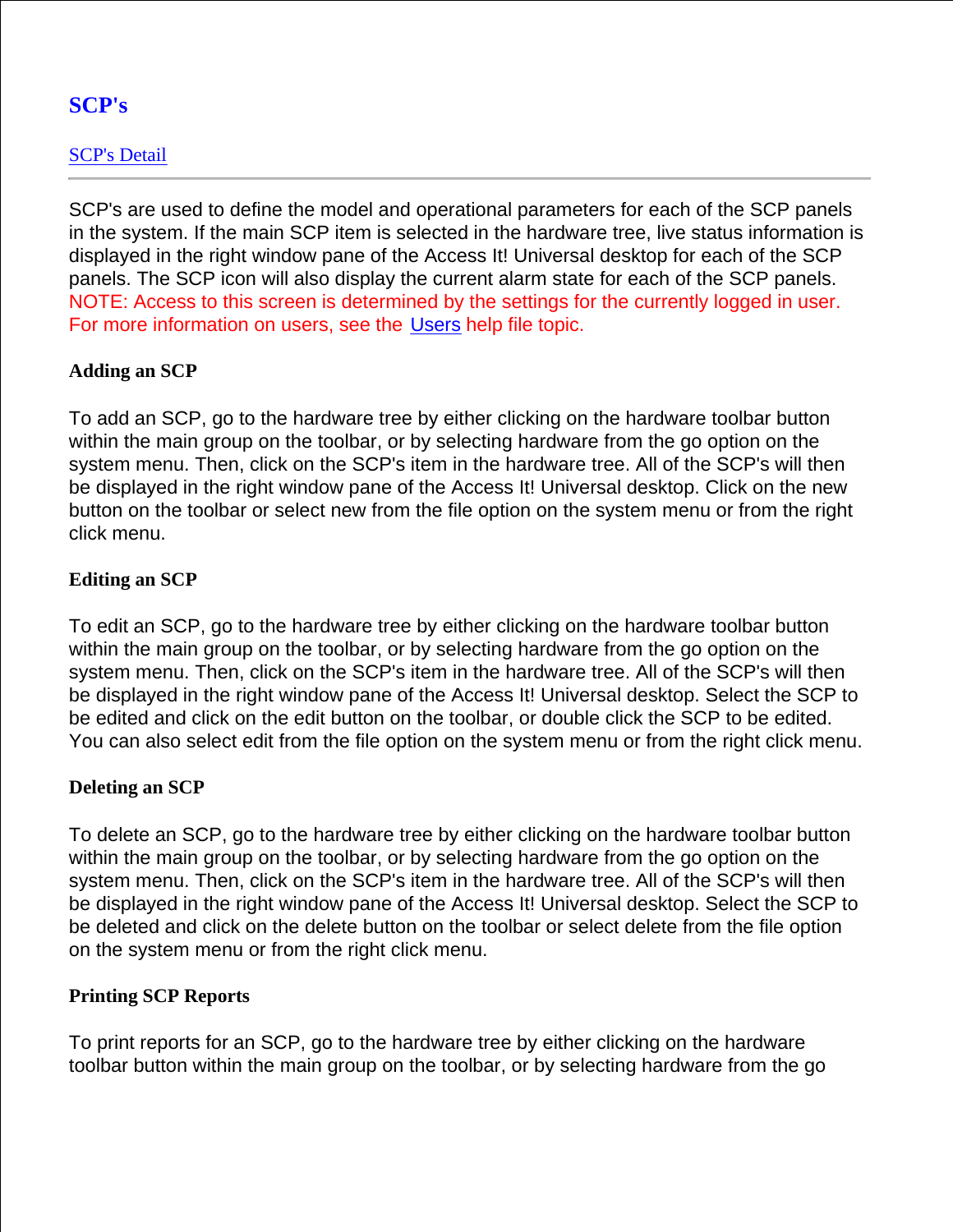option on the system menu. Then, click on the SCP's item in the hardware tree. All of the SCP's will then be displayed in the right window pane of the Access It! Universal desktop. Select the SCP's to print reports for and click on the print button on the toolbar or select print from the file option on the system menu or from the right click menu. The following reports are available:

- *Alarm Zone Listing* This report provides a list of all alarm zones for the selected SCPs. This report includes all points and point types as well as tasks for available events and SIA device codes.
- *Hardware Map* This report provides a hierarchical listing of all hardware attached to the selected SCPs. This report includes SCPs, SIOs, readers, inputs and outputs.
- *SCP History* This report provides a list of all history for the selected SCPs. This report includes all database updates as well as all hardware activity.
- *SCP Listing* This report provides a list of the selected SCPs and their various properties.
- *Task Listing* This report provides a list of all tasks for the selected SCPs. This report includes execute conditions as well as task steps.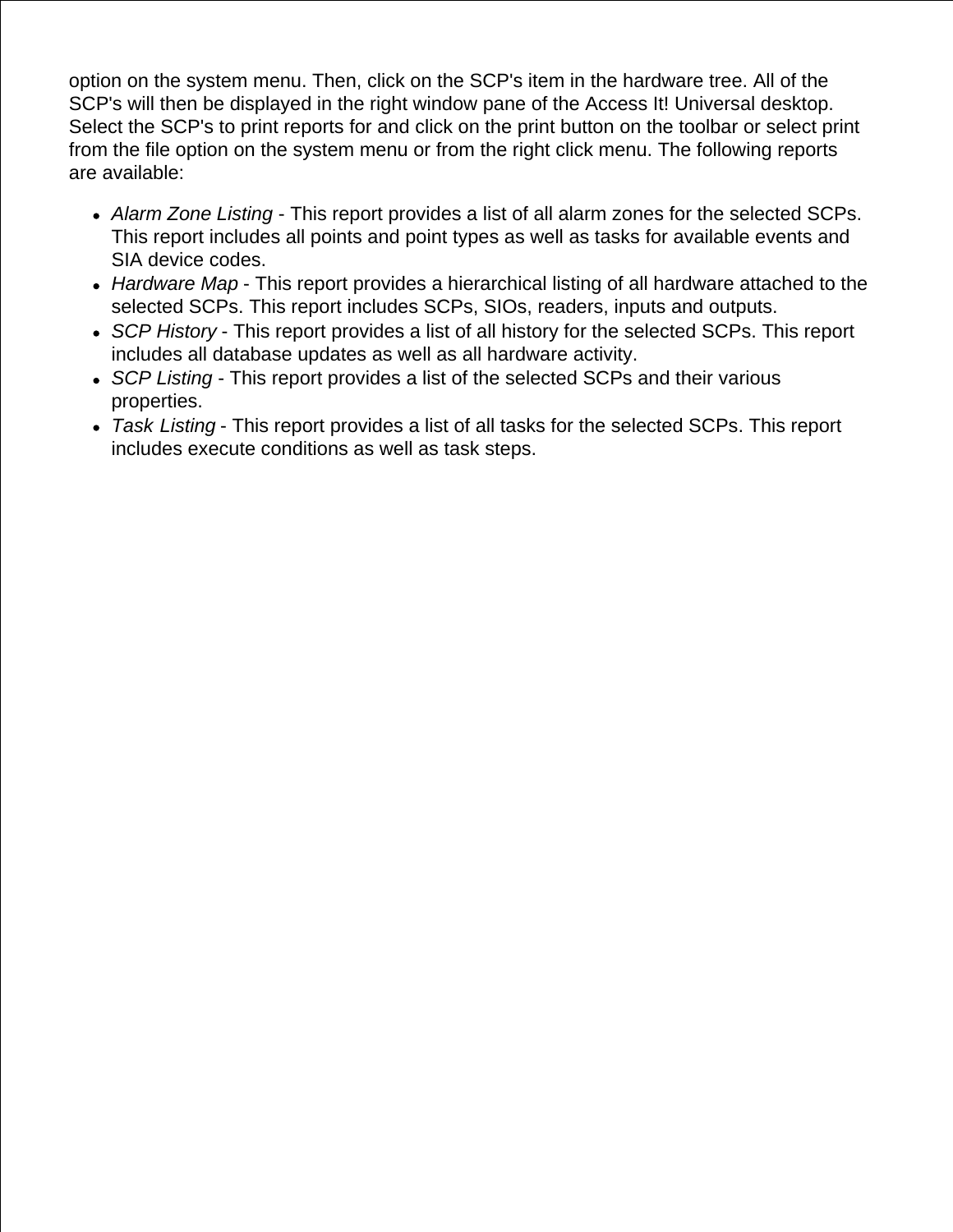# **SCP Commands**

To send a command to an SCP, go to the hardware tree by either clicking on the hardware toolbar button within the main group on the toolbar, or by selecting hardware from the go option on the system menu. Then, click on the SCP's item in the hardware tree. All of the SCP's will then be displayed in the right window pane of the Access It! Universal desktop. Select the SCP to send a command to and click on the SCP commands drop down next to the edit button on the toolbar or select commands from the right click menu. Select the command to be issued from the list and click on the command to be sent to the SCP panel. You can also send a command by selecting commands from the file option on the system menu and selecting the command to be sent.

The following SCP commands are supported:

### **Request SCP Status**

The request SCP status command is used to view current status information for the SCP panel. This tool can be useful in troubleshooting system problems and is also used for informational purposes. The following information is displayed:

- *SCP Name* Display the name of the SCP panel.
- *Device ID* Displays the device ID or SCP number of the SCP panel.
- *Device Version* Displays the hardware version of the SCP panel.
- *Software Revision* Displays the current firmware revision number of the SCP panel.
- *Serial #* Displays the serial number of the SCP panel.
- *RAM Size* Displays the total amount of on board memory for the SCP panel.
- *RAM Free* Displays the amount of available on board memory for the SCP panel.
- *SCP Time* Displays the current date and time stored in the SCP panel's internal clock.
- *Max Cards* Displays the maximum card capacity of the SCP panel.
- *Cards Active* Displays the current number of cards stored in the SCP panel.
- *DIP Switch at Powerup* Displays the DIP switch settings when power was applied to the SCP panel.
- *DIP Switch Current* Displays the current DIP switch settings for the SCP panel.
- *Power State* Displays the current state of the power failure input.
- *Tamper State* Displays the current state of the tamper input.
- *OEM Code* Displays the current OEM code number of the SCP panel.

## **Transaction Buffer Status Request**

The transaction buffer status request command is used to view current transaction (event) buffer status information for the SCP panel. This tool can be useful in troubleshooting system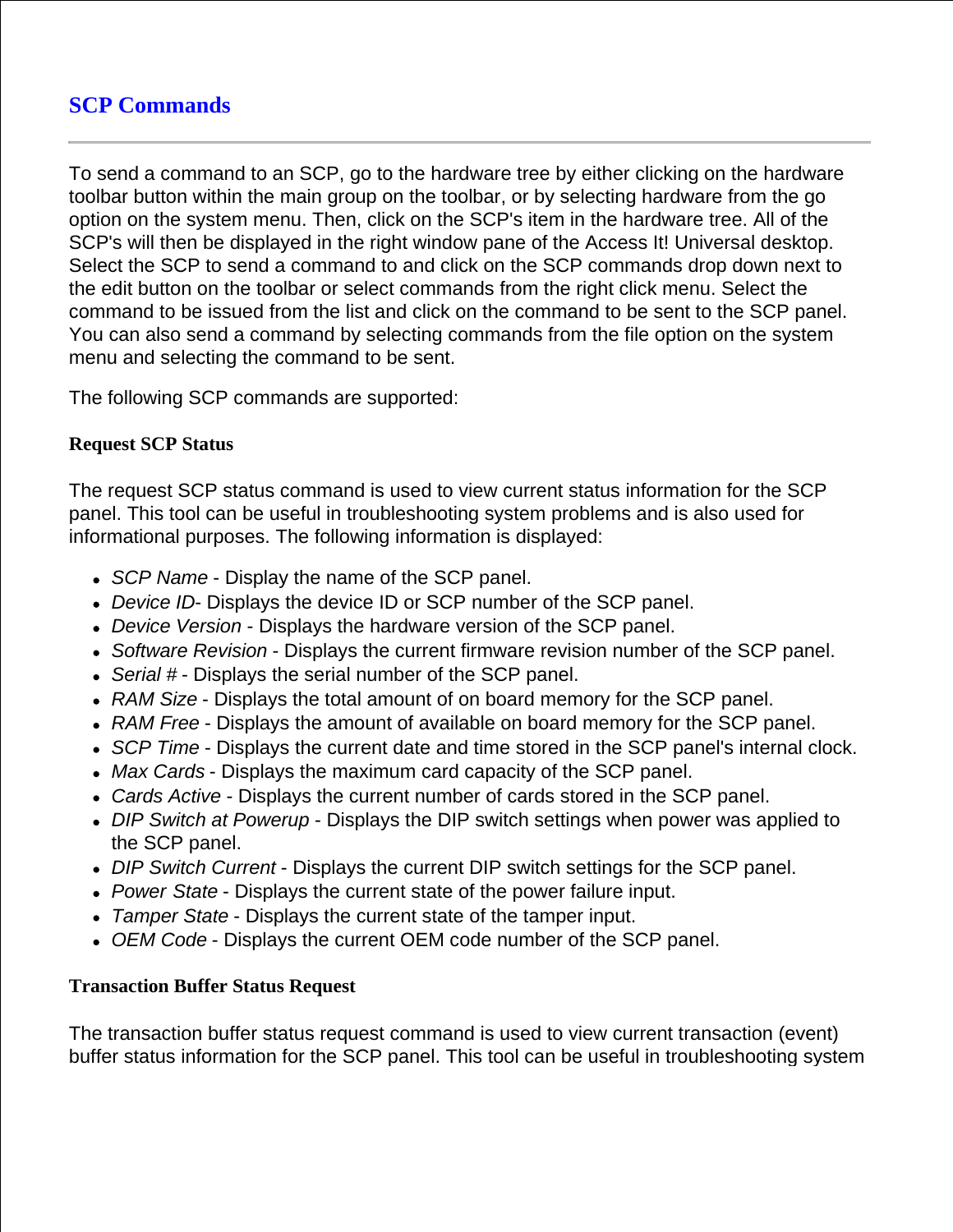problems and is also used for informational purposes. The following information is displayed:

- *SCP Name* Display the name of the SCP panel.
- *Capacity* Displays the total number of transactions the SCP panel can store when the panel is off-line (not being communicated to by the comm server computer).
- *Oldest* Displays the transaction number of the oldest transaction in the SCP panel buffer. This number should always be one when the SCP panel transaction buffer is empty.
- *Last Reported* Displays the transaction number of the last transaction that was sent to the comm server computer from the SCP panel.
- *Last Logged* Displays the transaction number of the last transaction that was logged in the SCP panel. The last reported and last logged numbers will be equal when the SCP panel transaction buffer is empty.

## **Request Biometric Database Status**

The request biometric database status command is used to view current biometric database status information for the SCP panel. This tool can be useful in troubleshooting system problems and is also used for informational purposes. The following information is displayed:

- *Biometric Reader Type* Displays the currently selected biometric reader type for the system.
- *Max Records* Displays the maximum number of biometric templates that can be stored in the SCP panel.
- *Record Size* Displays the memory size in bytes that each biometric template requires in the SCP panel.
- *Active Records* Displays the number of biometric templates currently stored in the SCP panel.

## **Download All Files**

The download all files command is used to download all of the data files from the comm server computer to the SCP panel.

## **Download Firmware**

The download firmware command is used to download firmware to the selected SCP panel.

NOTE: Downloading firmware can be very complex and is only recommended to be used by advanced users with the assistance of the Access It! Universal technical support staff. Sending an invalid firmware file can compromise the security and functionality of the system.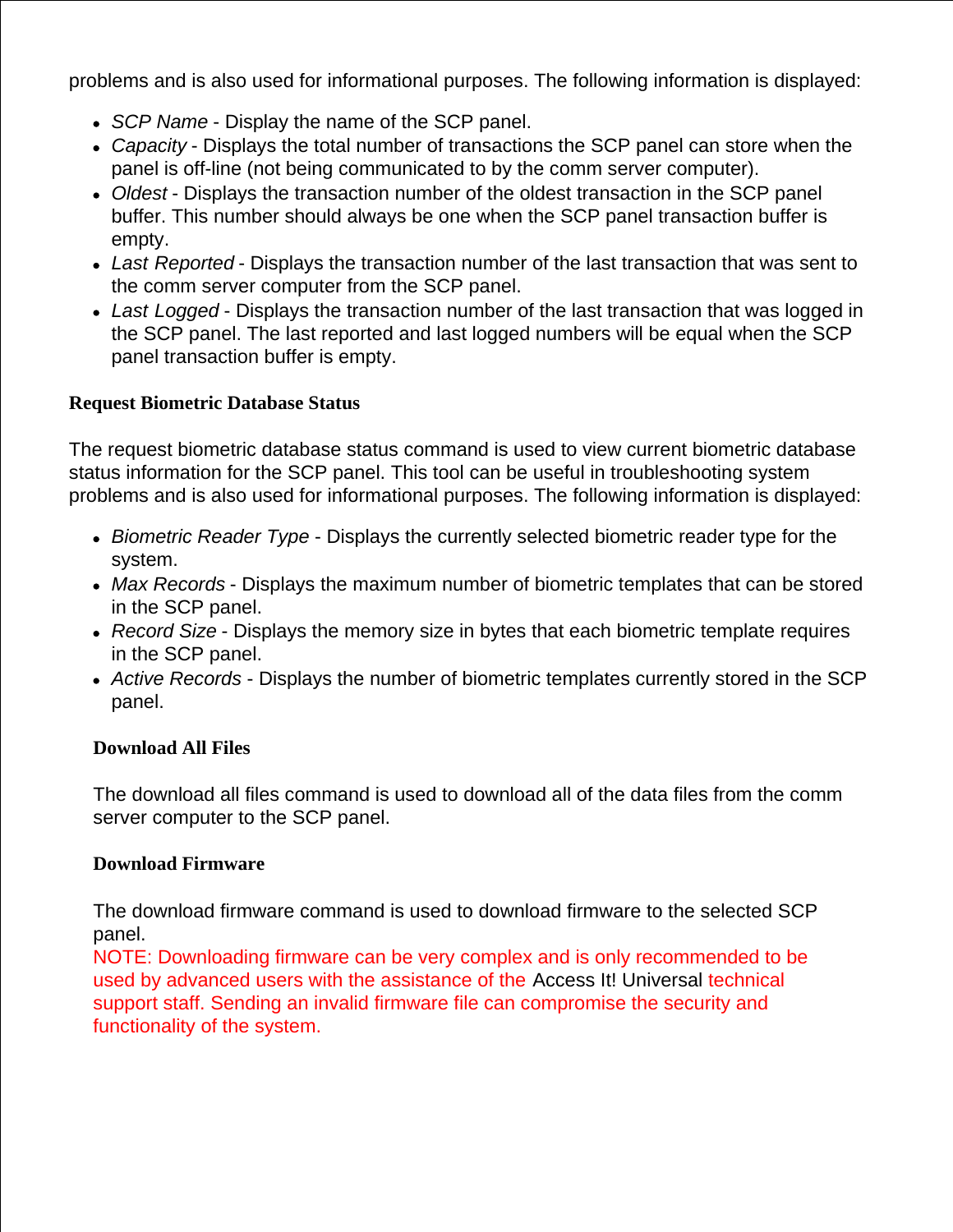## **Reset SCP**

The reset SCP command will cause the SCP panel to reset and will re-initialize the SCP panel's on board database. All of the data files will then automatically be downloaded from the comm server computer to the SCP panel.

## **Load AES Keys**

Sends 128 bit AES keys to the SCP in order to encrypt the communication between SCP and host.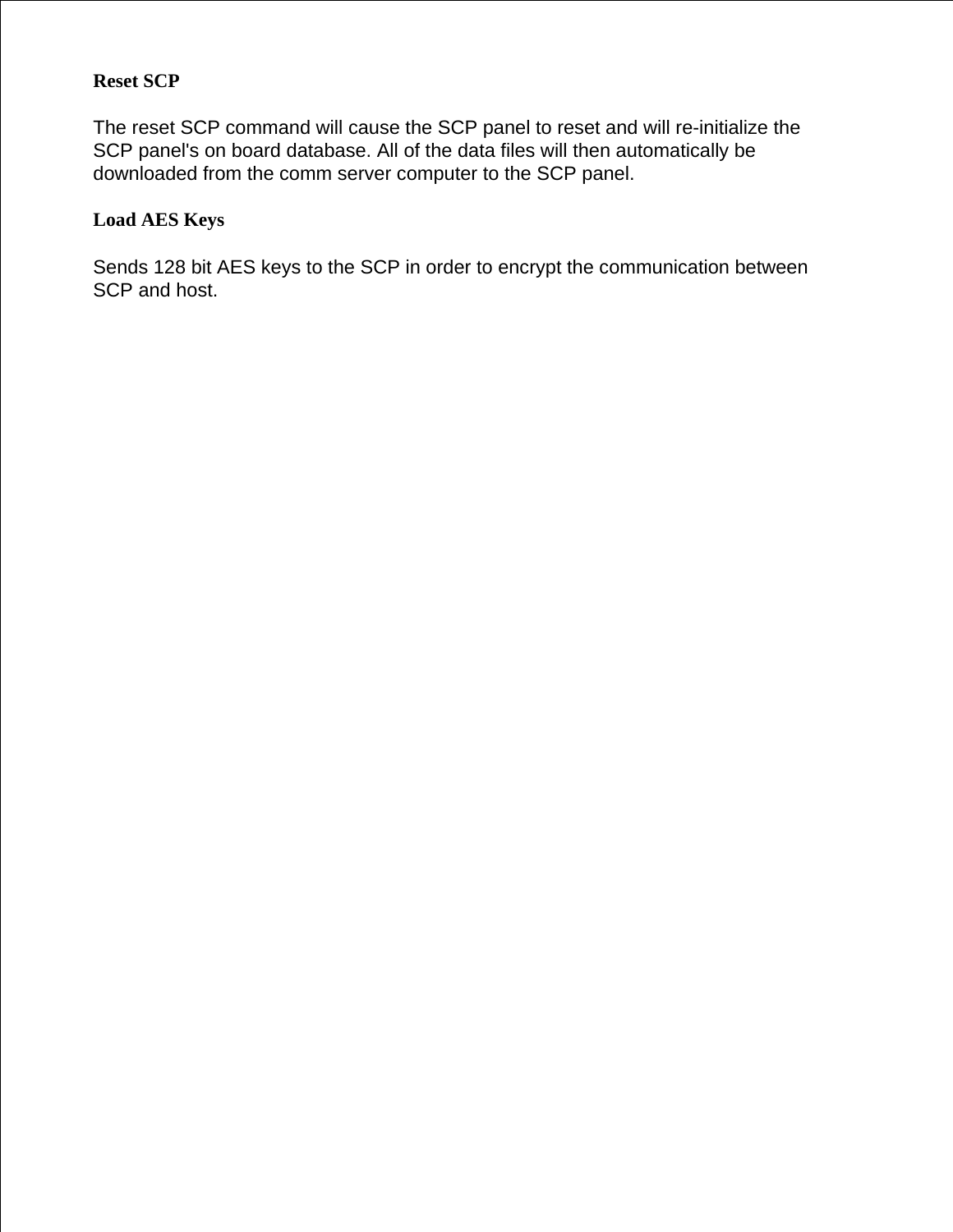## **Access Areas**

#### Access Areas Detail

Access areas are physical or virtual areas used to control the number of cardholders within an area. Access areas can be used to control the minimum number of carholders required in an area, the maximum number of cardholders allowed in an area or to disable access to an area all together. Access It! Universal supports up to 32 access areas for each SCP panel. NOTE: Access areas must be used in conjunction with anti-passback. For more information about anti-passback readers, see the Readers help file topic. Access to this screen is determined by the settings for the currently logged in user. For more information on users, see the Users help file topic.

#### **Editing an Access Area**

To edit an access area, go to the hardware tree by either clicking on the hardware toolbar button within the main group on the toolbar, or by selecting hardware from the go option on the system menu. Then, expand the SCP panel that contains the access area to be edited by clicking on the plus sign next to the desired SCP. Next, click on the access areas item within the SCP. All of the access areas associated with the selected SCP will then be displayed in the right window pane of the Access It! Universal desktop. Select the access area to be edited and click on the edit button on the toolbar, or double click the access area to be edited. You can also select edit from the file option on the system menu or from the right click menu.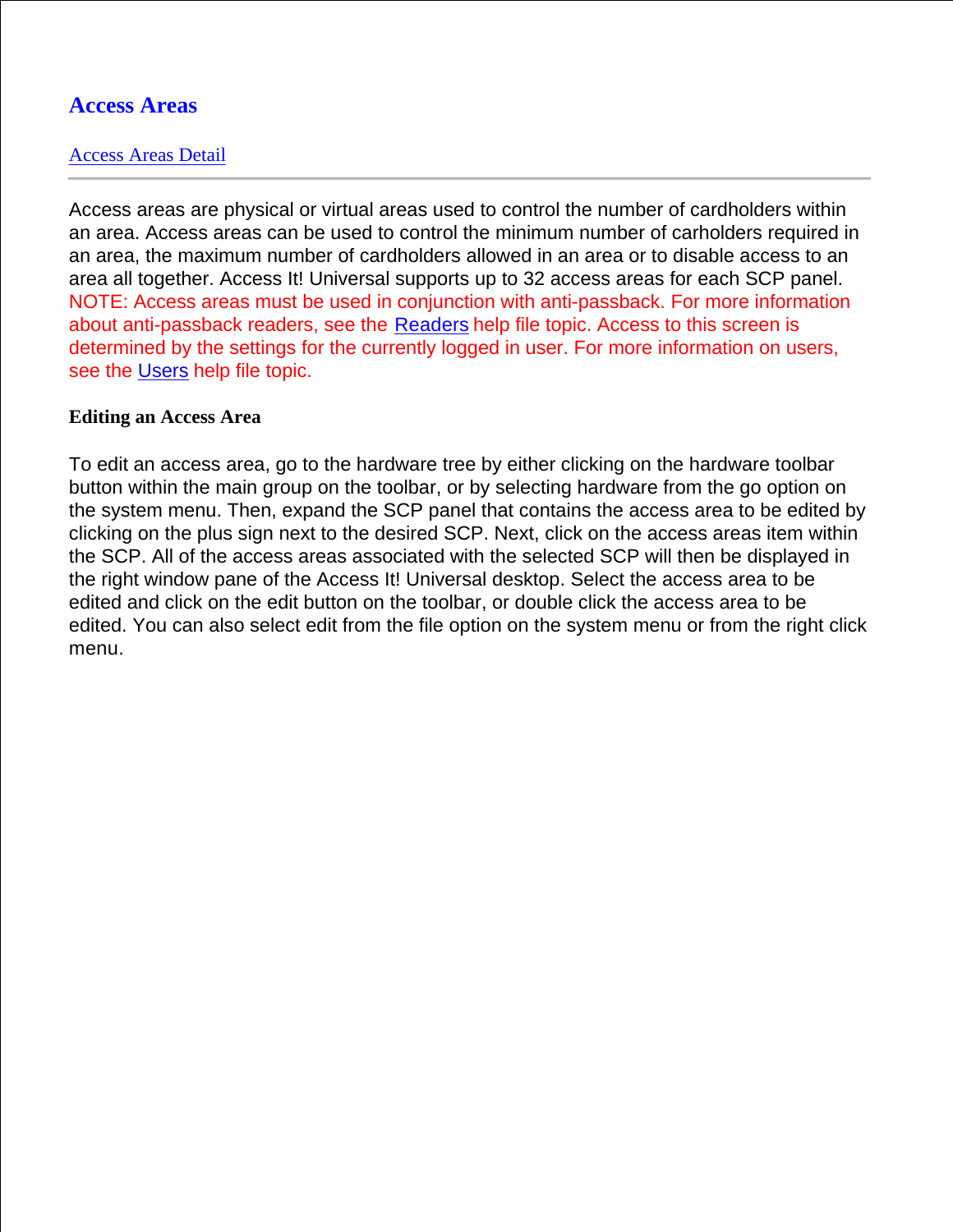To send a command to an access area, go to the hardware tree by either clicking on the hardware toolbar button within the main group on the toolbar, or by selecting hardware from the go option on the system menu. Then, click on the access areas item in the hardware tree. All of the access areas will then be displayed in the right window pane of the Access It! Universal desktop. Select the access area to send a command to and click on the access areas command drop down next to the edit button on the toolbar or select commands from the right click menu. Select the command to be issued from the list and click on the command to be sent. You can also send a command by selecting commands from the file option on the system menu and selecting the command to be sent.

The following access area commands are supported:

## **Disable**

The access area will be disabled and access will not be allowed to any cardholders.

## **Enable**

The access area will be enabled and access will be granted to authorized cardholders as long as the area is not full.

## **Set Occupancy Count**

The occupancy count will be set to the value entered.

#### **Request Area Status**

The request area status command is used to view current status information for the access area. This tool can be useful in troubleshooting system problems and is also used for informational purposes. The following information is displayed:

- *Area Name* Displays the name of the access area.
- *Area State* Displays wether or not the area is enabled.
- *Multiple Occupancy Required* Displays wether or not two or more cardholders are required to be in the area.
- *Occupancy Count* Displays the current occupancy count of the area.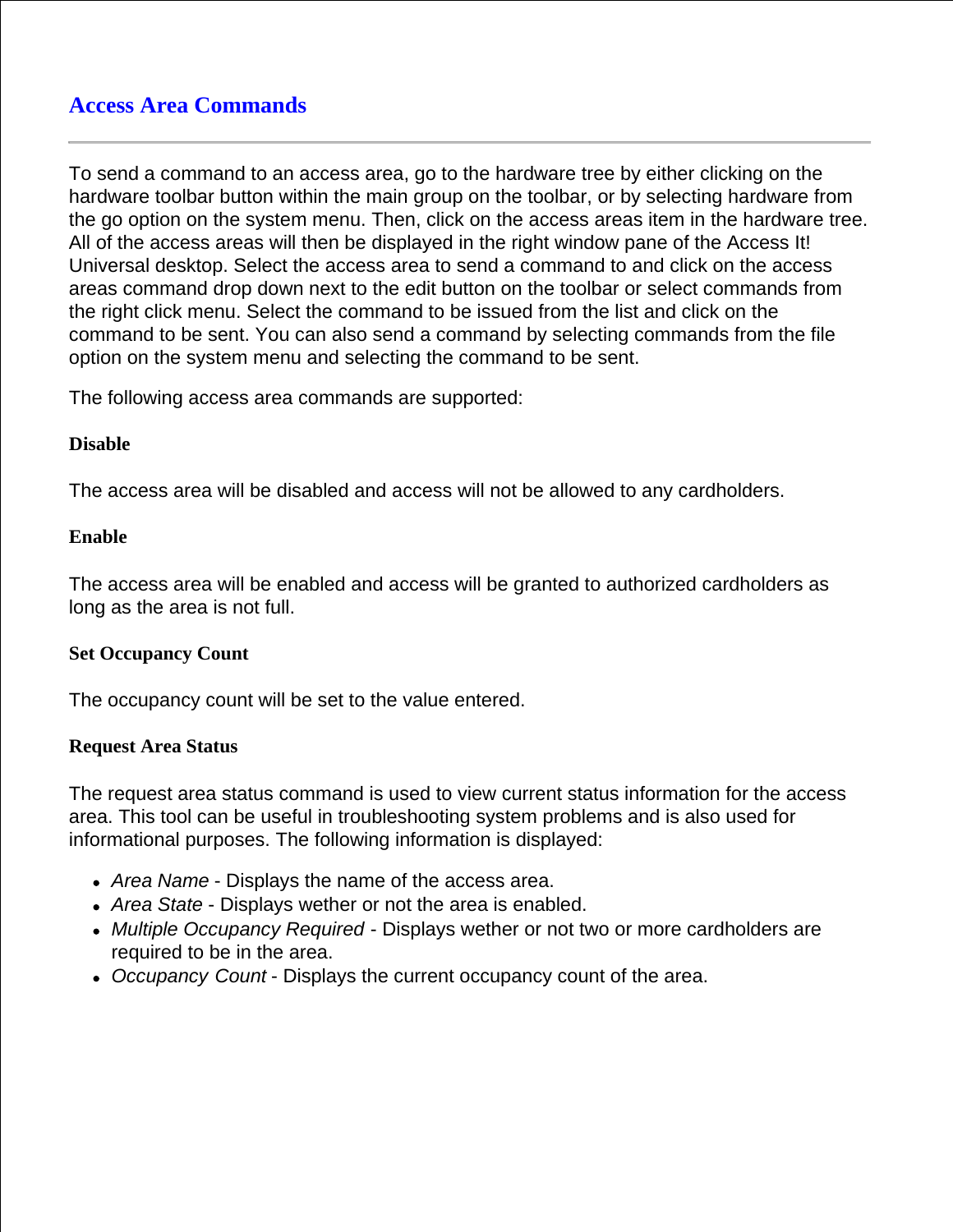# **Alarm Zones**

## Alarm Zones Detail

Alarm zones are groups of input and reader alarm events (conditions) which can be armed and disarmed producing various events. These events can then be acted upon by tasks and macros. Access It! Universal supports up to 64 alarm zones for each SCP panel. All of the default alarm zones have no devices assigned to them.

NOTE: Alarm zones cannot be deleted from the database. To "delete" or disable an alarm zone, simply remove all of the assigned conditions within the alarm zone. Access to this screen is determined by the settings for the currently logged in user. For more information on users, see the Users help file topic.

#### **Editing an Alarm Zone**

To edit an alarm zone, go to the hardware tree by either clicking on the hardware toolbar button within the main group on the toolbar, or by selecting hardware from the go option on the system menu. Then, expand the SCP panel that contains the alarm zone to be edited by clicking on the plus sign next to the desired SCP. Next, click on the alarm zones item within the SCP. All of the alarm zones associated with the selected SCP will then be displayed in the right window pane of the Access It! Universal desktop. Select the alarm zone to be edited and click on the edit button on the toolbar, or double click the alarm zone to be edited. You can also select edit from the file option on the system menu or the right click menu.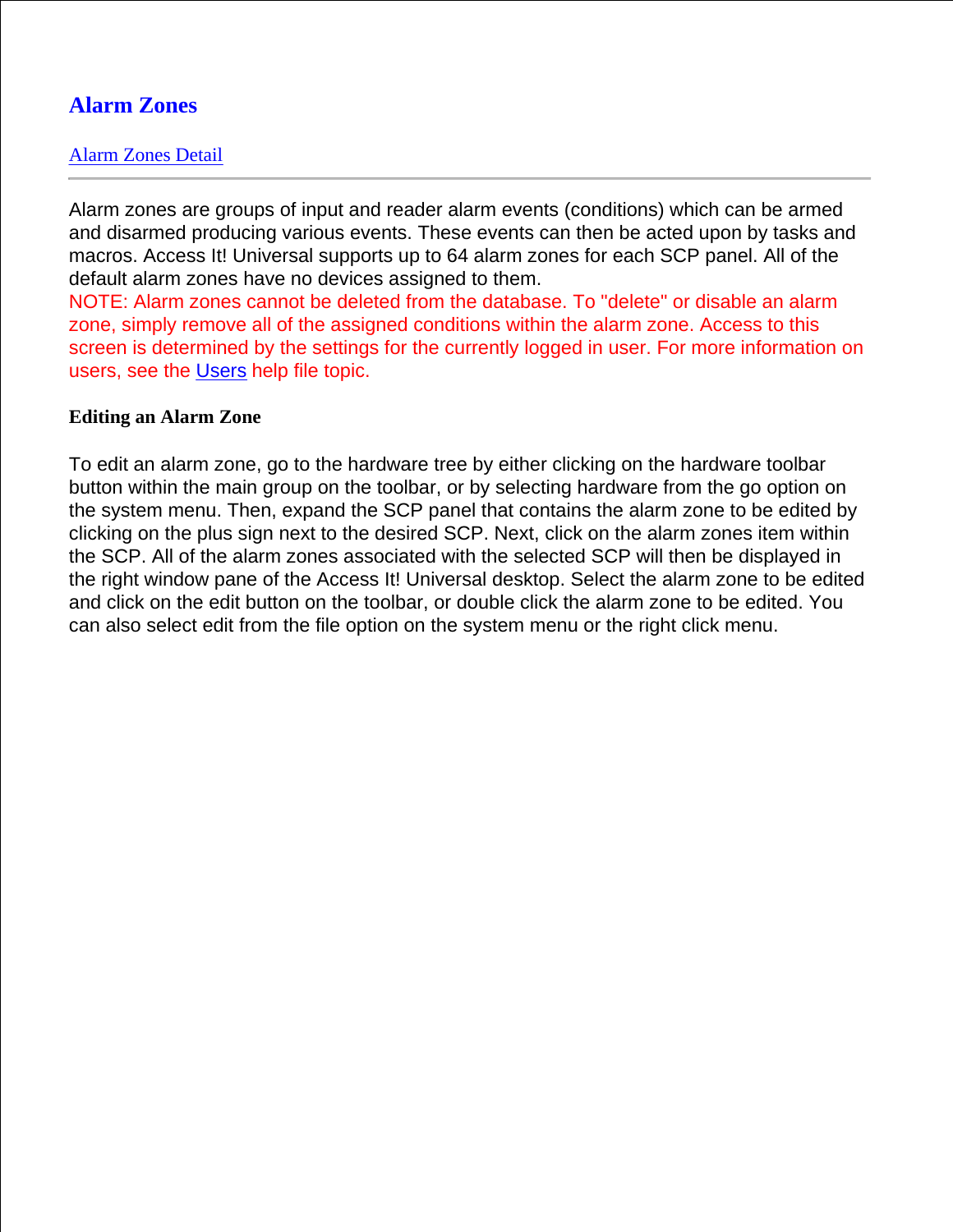# **Alarm Zone Commands**

To send a command to an alarm zone, go to the hardware tree by either clicking on the hardware toolbar button within the main group on the toolbar, or by selecting hardware from the go option on the system menu. Then, click on the alarm zones item in the hardware tree. All of the alarm zones will then be displayed in the right window pane of the Access It! Universal desktop. Select the alarm zone to send a command to and click on the alarm zones command drop down next to the edit button on the toolbar or select commands from the right click menu. Select the command to be issued from the list to send the command. You can also send a command by selecting commands from the file option on the system menu and selecting the command to be sent.

The following alarm zone commands are supported:

#### **Disarm**

The disarm alarm zone command is used to disarm the currently selected alarm zone or to increment the disarm count if the alarm zone is already disarmed.

#### **Override**

The override alarm zone command is used to set the disarm count to the value entered for the currently selected alarm zone.

#### **Force Arm**

The force arm alarm zone command is used to arm the alarm zone or to decrement the disarm count while there are active alarm conditions for the currently selected alarm zone.

#### **Arm**

The arm alarm zone command is used to arm the alarm zone or to decrement the disarm count while there are no active alarm conditions for the currently selected alarm zone.

## **Override Arm**

The override arm alarm zone command is used to arm the alarm zone or to decrement the disarm count while there are active alarm conditions for the currently selected alarm zone.

#### **Request Alarm Zone Status**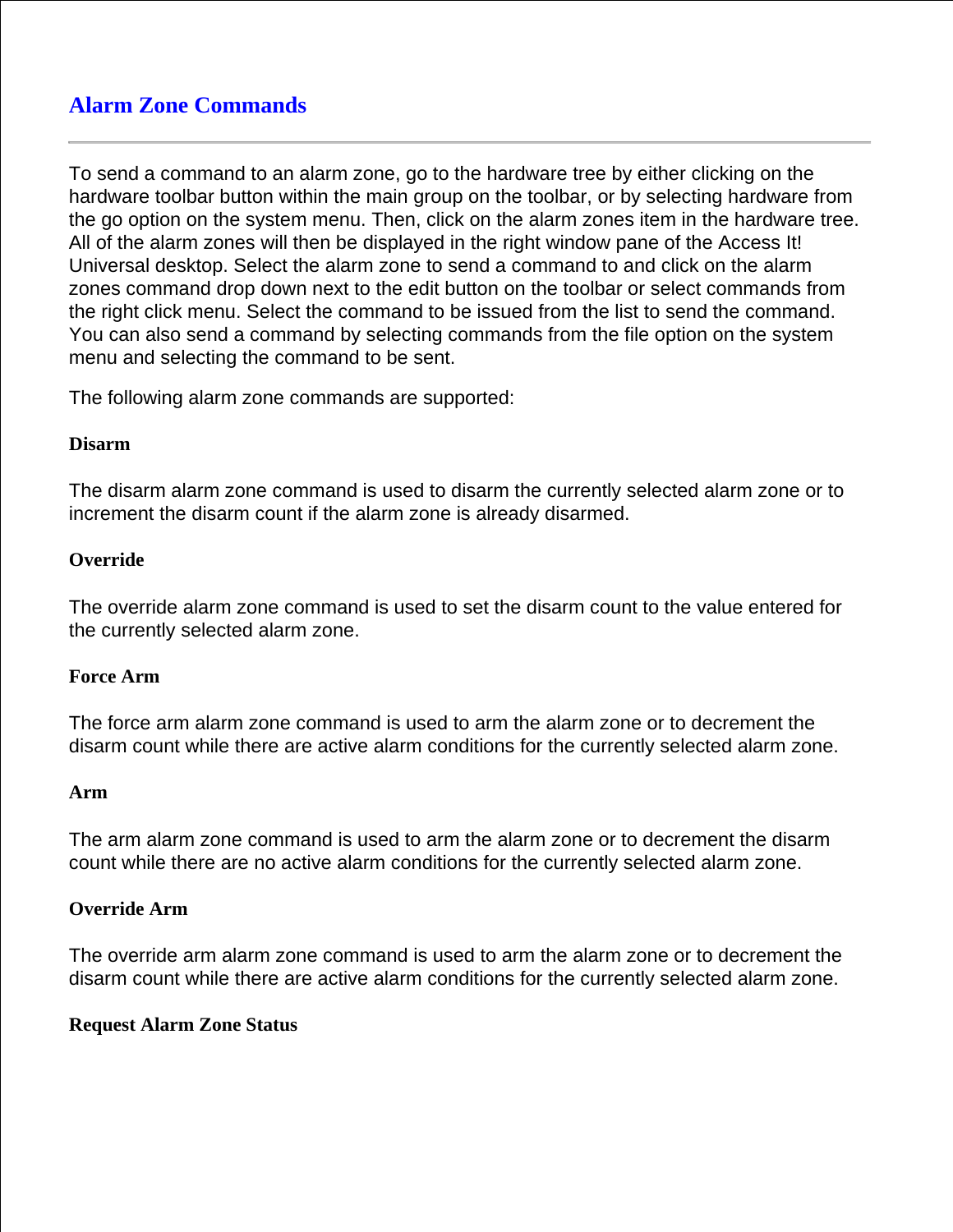The request alarm zone status command is used to view current status information for the alarm zone. This tool can be useful in troubleshooting system problems and is also used for informational purposes. The following information is displayed:

- *Alarm Zone Name* Displays the name of the alarm zone.
- *Disarm Count* Displays the disarm count of the alarm zone.
- *Active Alarm Conditions* Displays the number of active alarm conditions in the alarm zone.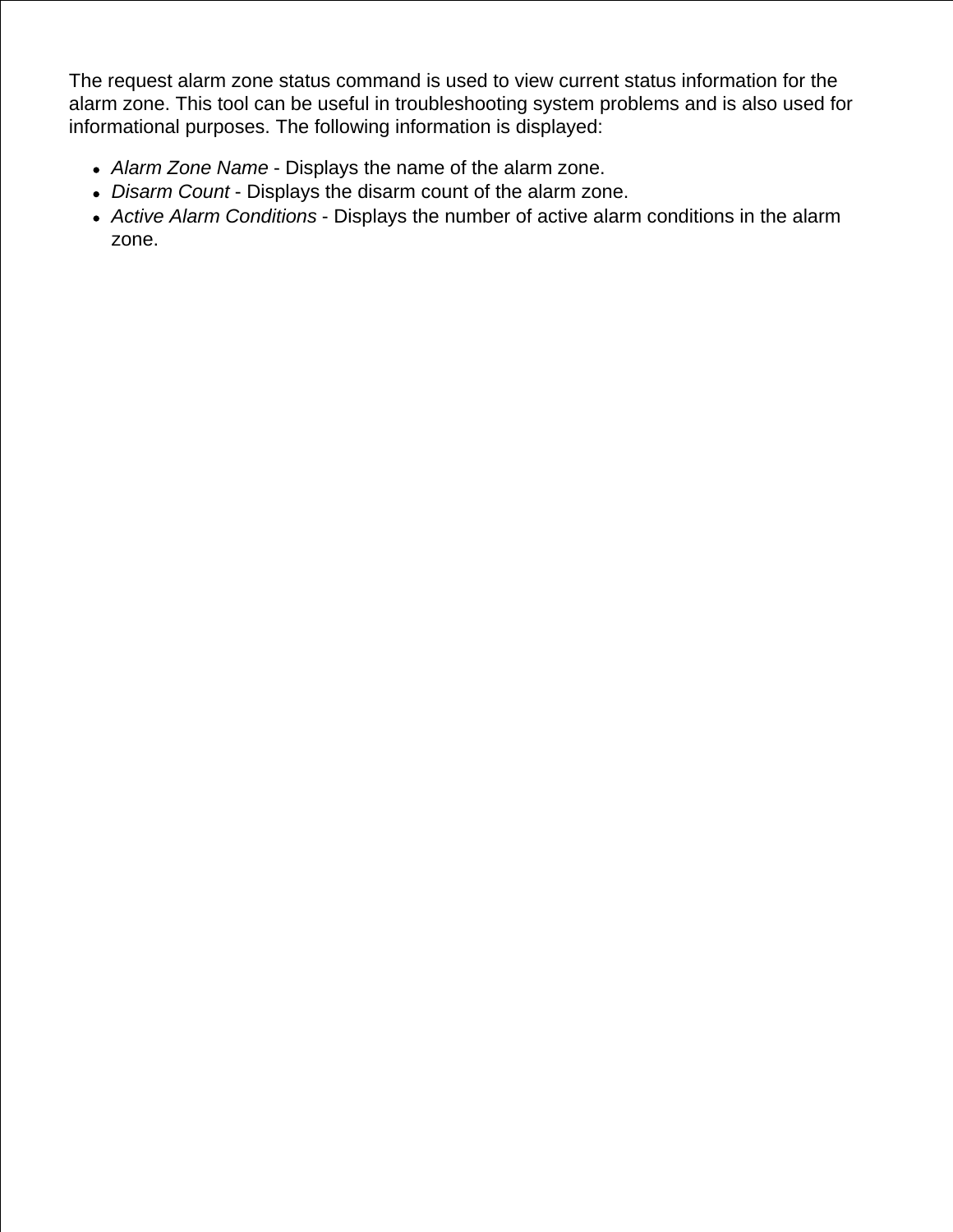# **Tasks**

## Tasks Detail

Tasks are used to perform automated actions within the system. Tasks can perform a wide variety of actions, such as, disabling a point during a timezone, changing a reader mode during a timezone and pulsing an output when an input is activated. Tasks can contain multiple steps and perform more than one action at a time. Task execution can either be automatically or manually executed.

NOTE: Tasks are stored in the SCP panel and will execute regardless of wether or not the SCP panel is being communicated to with the Access It! Universal software. Tasks can only perform actions on devices installed within the selected SCP panel. Tasks cannot perform actions on devices located on other SCP panels in the system. To perform global actions across multiple SCP panels use a Macro to perform the action. For more information on macros, see the Macros help file topic. Access to this screen is determined by the settings for the currently logged in user. For more information on users, see the Users help file topic.

## **Editing a Task**

To edit a task, go to the hardware tree by either clicking on the hardware toolbar button within the main group on the toolbar, or by selecting hardware from the go option on the system menu. Then, expand the SCP panel that contains the task to be edited by clicking on the plus sign next to the desired SCP. Next, click on the tasks item within the SCP. All of the tasks associated with the selected SCP will then be displayed in the right window pane of the Access It! Universal desktop. Select the task to be edited and click on the edit button on the toolbar, or double click the task to be edited. You can also select edit from the file option on the system menu or from the right click menu.

NOTE: Tasks cannot be deleted from the system database. To disable or "delete" a task, either switch the execute mode form automatic to manual or delete all of the task steps from the task.

## **Printing Task Reports**

To print reports for a task, go to the hardware tree by either clicking on the hardware toolbar button within the main group on the toolbar, or by selecting hardware from the go option on the system menu. Then, expand the SCP panel that contains the task to print reports for by clicking on the plus sign next to the desired SCP. Next, click on the tasks item within the SCP. All of the tasks associated with the selected SCP will then be displayed in the right window pane of the Access It! Universal desktop. Select the tasks to print reports for and click on the print button on the toolbar. You can also select print from the file option on the system menu or from the right click menu. The following reports are available: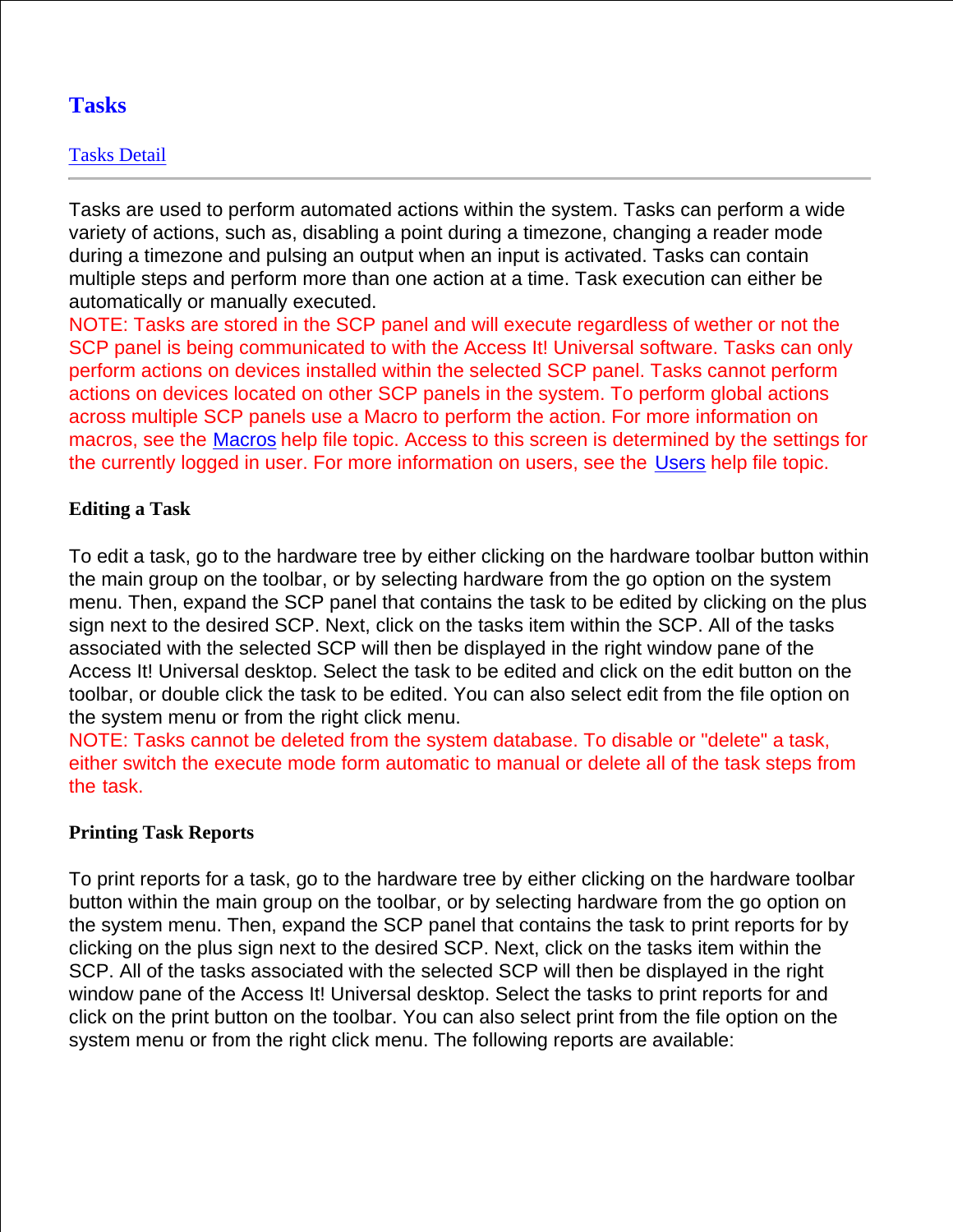- *Hardware Map* This report provides a hierarchical listing of all hardware attached to the selected SCPs. This report includes SCPs, SIOs, readers, inputs and outputs.
- *SCP History* This report provides a list of all history for the selected SCPs. This report includes all database updates as well as all hardware activity.
- *SCP Listing* This report provides a list of the selected SCPs and their various properties.
- *Task Listing* This report provides a list of all tasks for the selected SCPs. This report includes execute conditions as well as task steps.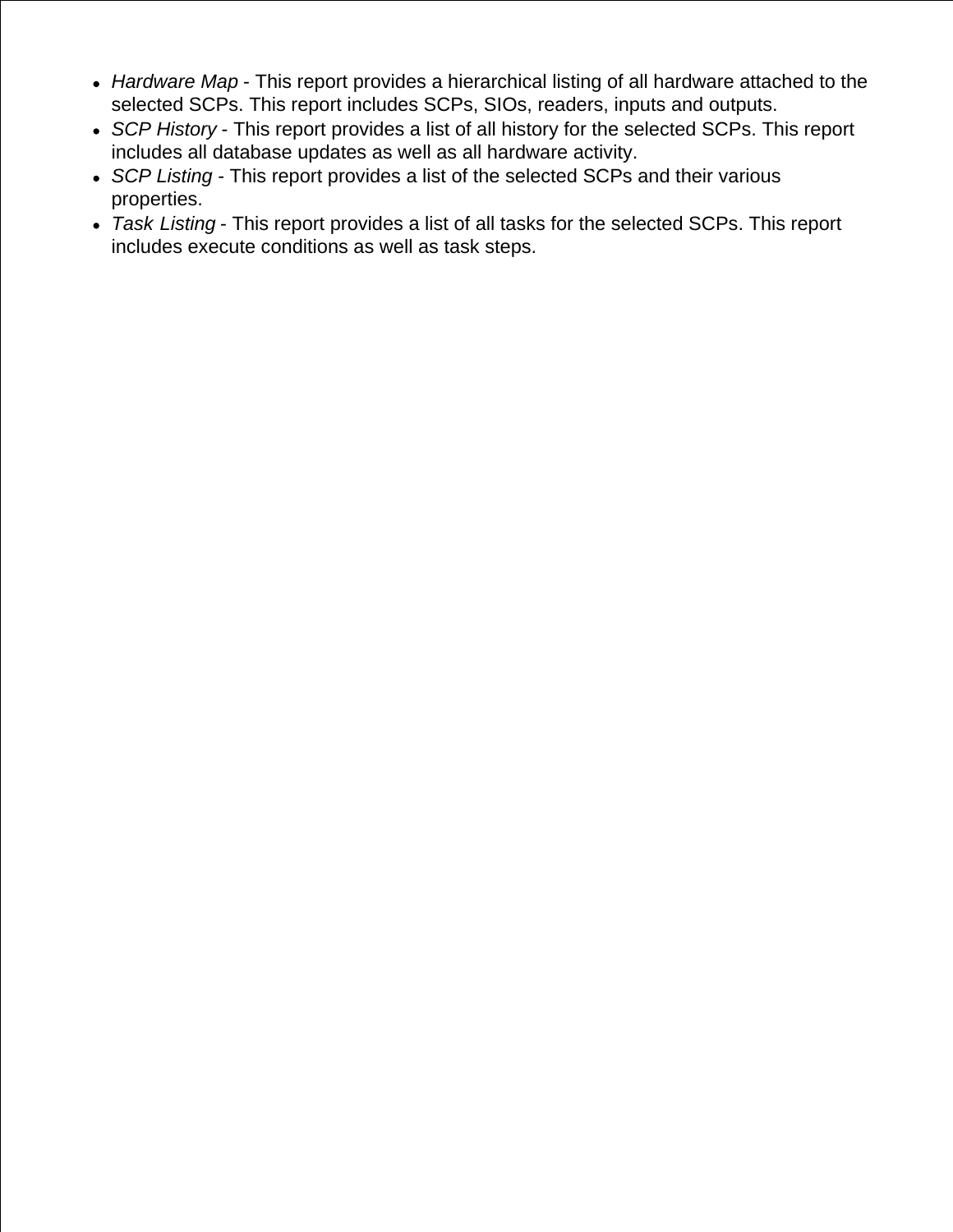## **Manual Task Execution**

To manually execute a task, go to the hardware tree by either clicking on the hardware toolbar button within the main group on the toolbar, or by selecting hardware from the go option on the system menu. Then, expand the SCP panel that contains the task to execute by clicking on the plus sign next to the desired SCP. Next, click on the tasks item within the SCP. All of the tasks associated with the selected SCP will then be displayed in the right window pane of the Access It! Universal desktop. Select the task to execute and click on the execute task drop down next to the refresh button on the toolbar. You can also manually execute a task by selecting execute task from the file option on the system menu or from the right click menu.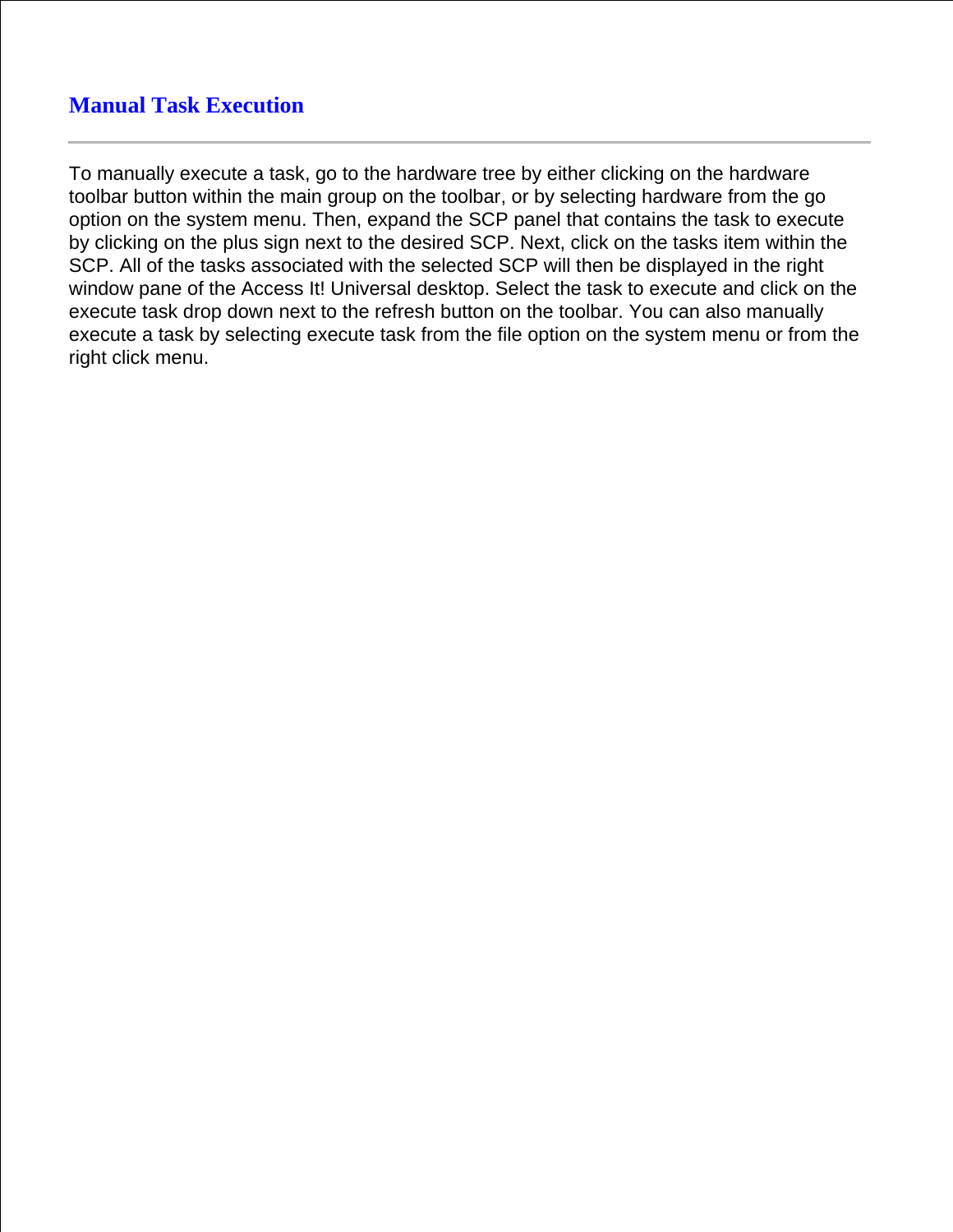# **SIO's**

## SIO's Detail

SIO's are used to define the model and operational parameters for each of the SIO panels in the system. If the main SIO item is selected in the hardware tree, live status information is displayed in the right window pane of the Access It! Universal desktop for each of the SIO panels. The SIO icon will also display the current alarm state for each of the SIO panels.

NOTE: SIO's cannot be deleted from, or added to the database. To delete or disable an SIO, simply de-select (uncheck) the device installed check box within the desired SIO. Access to this screen is determined by the settings for the currently logged in user. For more information on users, see the Users help file topic.

## **Editing an SIO**

To edit an SIO, go to the hardware tree by either clicking on the hardware toolbar button within the main group on the toolbar, or by selecting hardware from the go option on the system menu. Then, expand the SCP panel that contains the SIO to be edited by clicking on the plus sign next to the desired SCP. Next, click on the SIO's item within the SCP. All of the SIO's associated with the selected SCP will then be displayed in the right window pane of the Access It! Universal desktop. Select the SIO to be edited and click on the edit button on the toolbar, or double click the SIO to be edited. You can also select edit from the file option on the system menu or from the right click menu.

## **Printing SIO Reports**

To print reports for an SIO, go to the hardware tree by either clicking on the hardware toolbar button within the main group on the toolbar, or by selecting hardware from the go option on the system menu. Then, click on the SIO's item in the hardware tree. All of the SIO's will then be displayed in the right window pane of the Access It! Universal desktop. Select the SIO's to print reports for and click on the print button on the toolbar or select print from the file option on the system menu or from the right click menu. The following reports are available:

- *SIO History* This report provides a list of all history for the selected SIOs. This report includes all database updates as well as all hardware activity.
- *SIO Listing* This report provides a list of the selected SIOs and their various properties.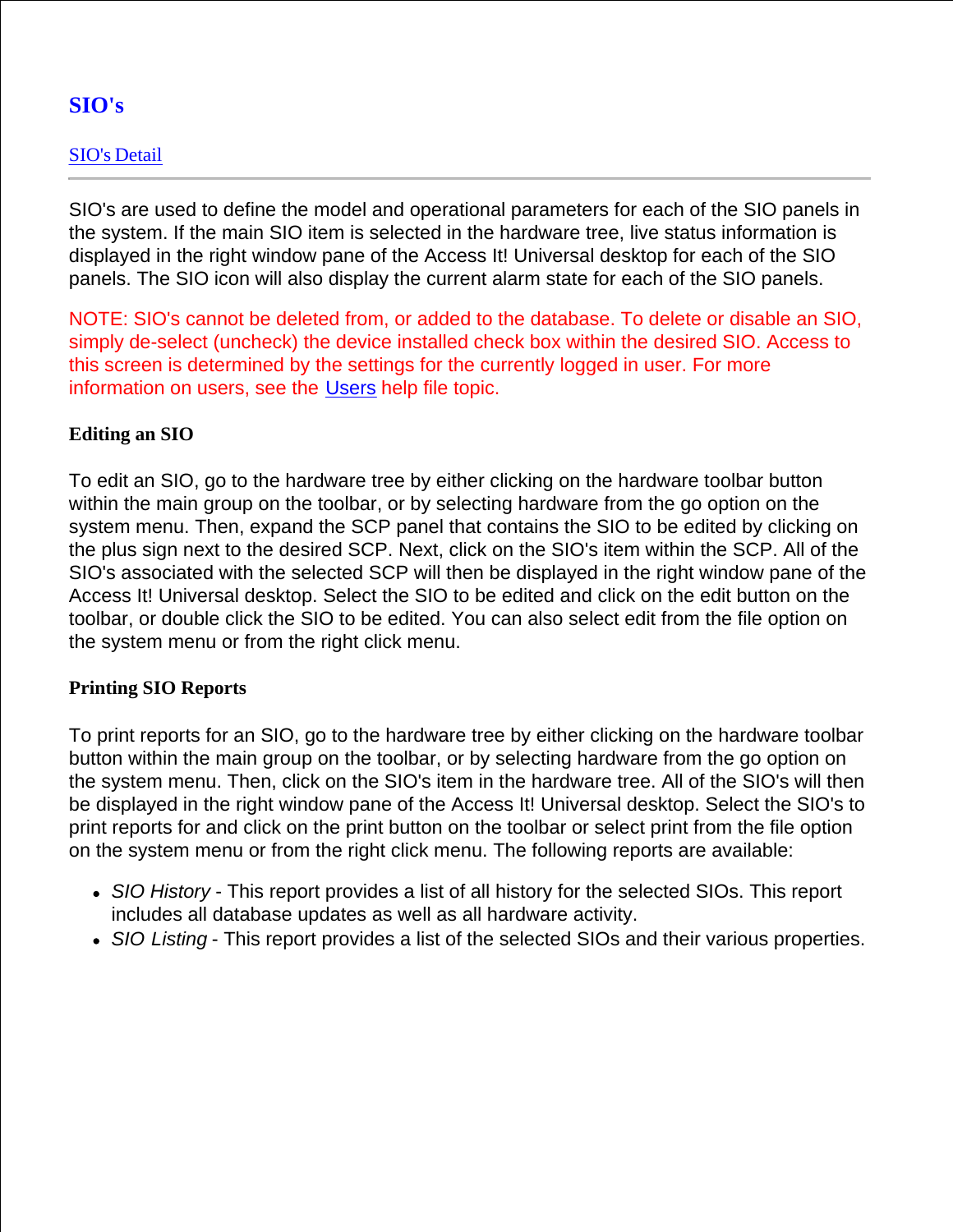# **SIO Commands**

To send a command to an SIO, go to the hardware tree by either clicking on the hardware toolbar button within the main group on the toolbar, or by selecting hardware from the go option on the system menu. Then, expand the SCP panel that contains the SIO to send a command to by clicking on the plus sign next to the desired SCP. Next, click on the SIO's item within the SCP. All of the SIO's associated with the selected SCP will then be displayed in the right window pane of the Access It! Universal desktop. Select the SIO to send a command to and click on the SIO commands drop down next to the edit button on the toolbar or select commands from the right click menu. Select the command to be issued from the list and click on the command to be sent to the SIO panel. You can also send a command by selecting commands from the file option on the system menu and selecting the command to be sent.

The following SIO commands are supported:

## **Request SIO Status**

The request SIO status command is used to view current status information for the SIO panel. This tool can be useful in troubleshooting system problems and is also used for informational purposes. The following information is displayed:

- *SIO Name* Displays the name of the SIO Panel.
- *Comm Status* Displays the communication status of the SIO panel. This is the status of the communication between the SCP and the SIO panel.
- *Retry Count* Displays the communication retry count. A high number here could indicate a wiring problem between the SCP and the SIO panel.
- *Tamper Status* Displays the status of the tamper device for the SIO panel.
- *Power Status* Displays the status of the power monitoring device for the SIO panel.
- *Model* Displays the model number of the SIO panel.
- *Firmware* Displays the current firmware revision number of the SIO panel.
- *Serial #* Displays the serial number of the SIO panel.
- *Device Status* Displays the current status of all of the devices attached to the SIO panel. These fields will vary based on the type of SIO panel installed.
- *OEM Code* Displays the current OEM code number of the SIO panel.

#### **Download Firmware**

The download firmware command is used to download firmware to the selected SIO panel. NOTE: Downloading firmware can be very complex and is only recommended to be used by advanced users with the assistance of the Access It! Universal technical support staff.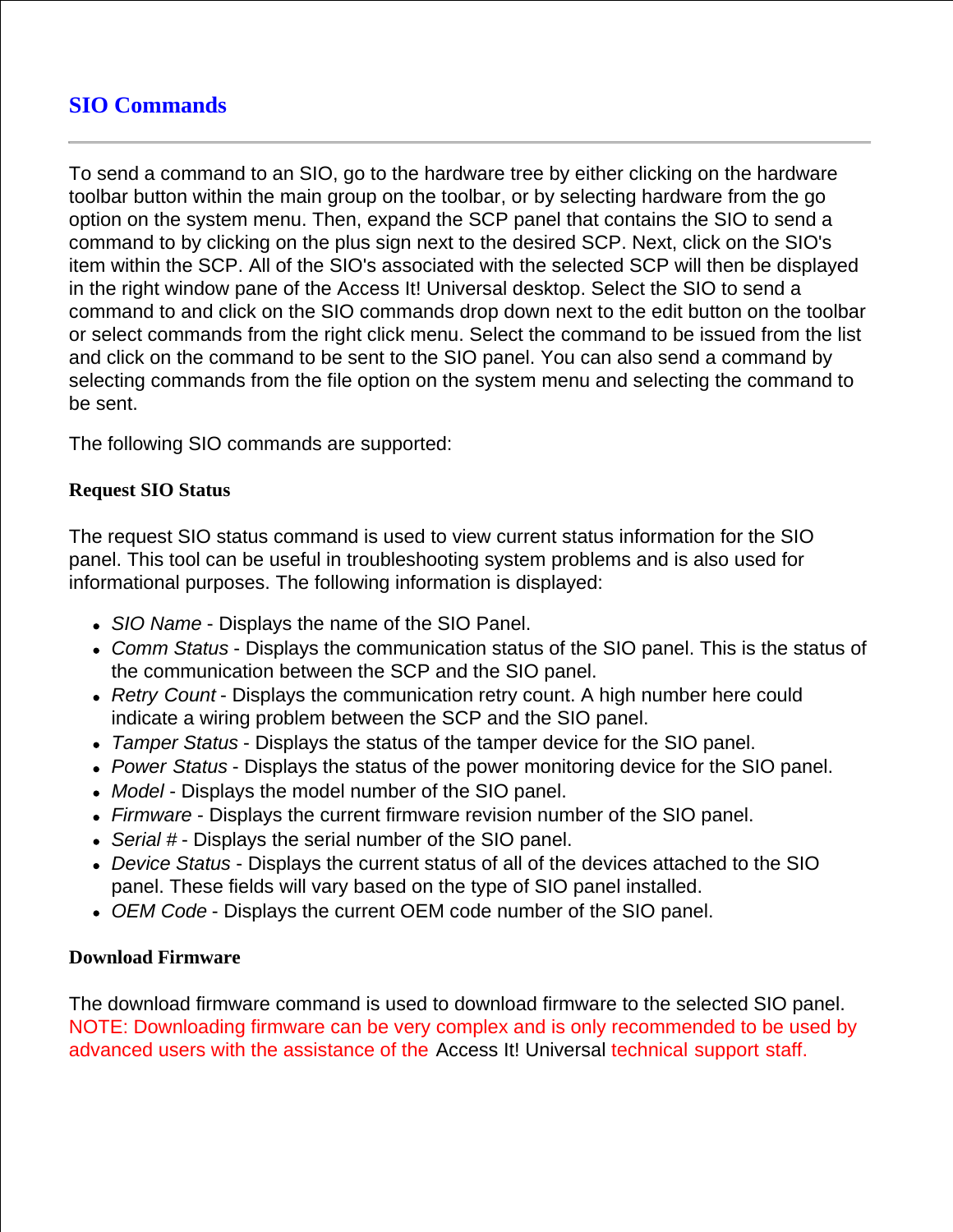Sending an invalid firmware file can compromise the security and functionality of the system.

## **Load AES Keys**

Sends 128 bit AE kesy to the SIO in order to encrypt the communication between SCP and SIO.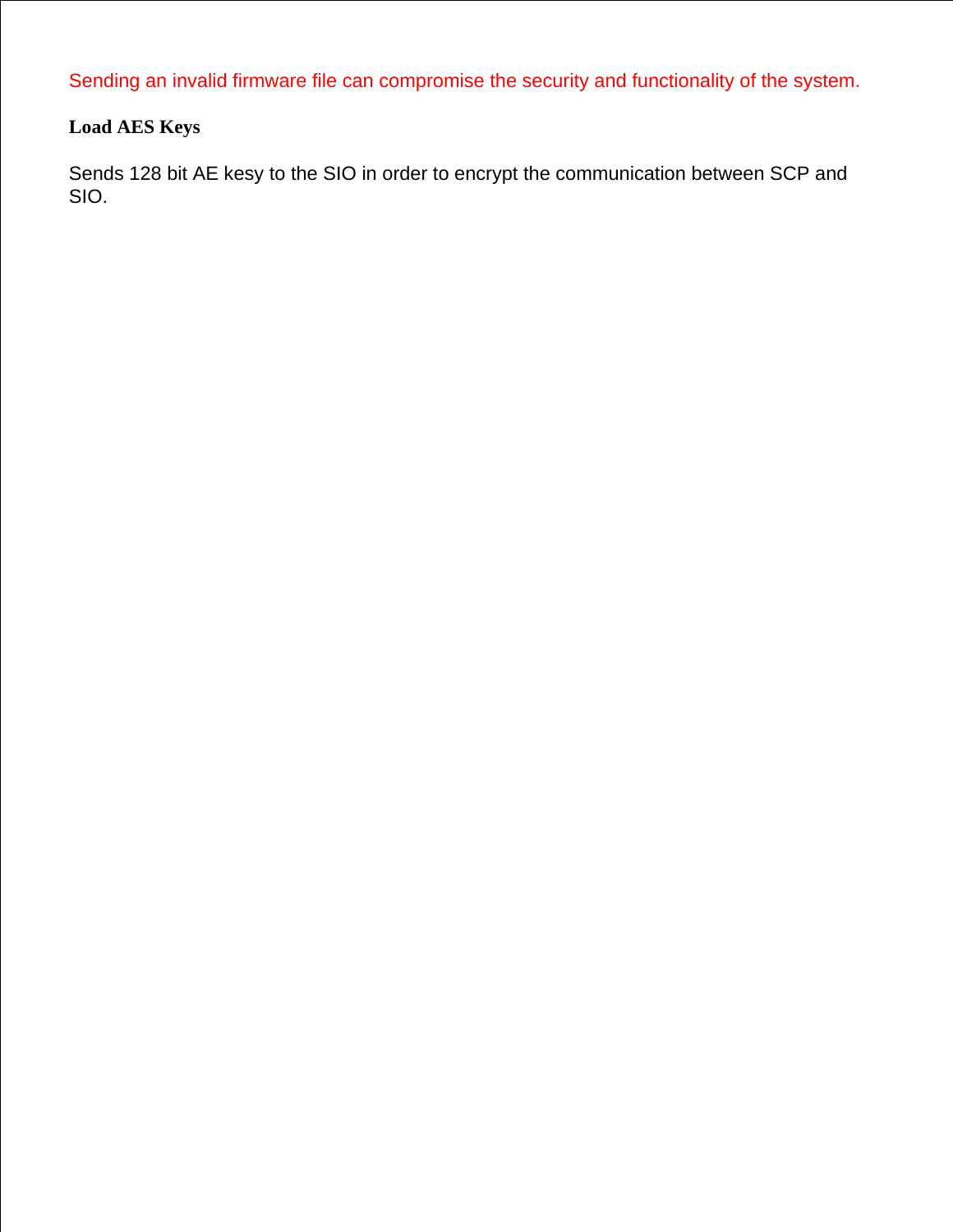# **Readers**

Readers are used to define the model, type and operational parameters for the readers attached to each of the SIO panels in the system. If the main reader item is selected in the hardware tree, live status information is displayed in the right window pane of the Access It! Universal desktop for each of the attached readers. The reader icon will also display the current alarm state for each of the readers.

NOTE: Access to this screen is determined by the settings for the currently logged in user. For more information on users, see the Users help file topic.

## **Editing a Reader**

To edit a reader, go to the hardware tree by either clicking on the hardware toolbar button within the main group on the toolbar, or by selecting hardware from the go option on the system menu. Then, expand the SCP panel that contains the SIO with the attached reader by clicking on the plus sign next to the desired SCP. Next, expand the SIO panel that contains the reader to be edited by clicking on the plus sign next to the desired SIO. Next, click on the readers item within the SIO. All of the readers associated with the selected SIO will then be displayed in the right window pane of the Access It! Universal desktop. Select the reader to be edited and click on the edit button on the toolbar, or double click the reader to be edited. You can also select edit from the file option on the system menu or from the right click menu.

NOTE: You can also view all of the enabled (installed) readers, sorted by name, by clicking on the installed readers item in the hardware tree. This view is the quickest and easiest way to interact with the readers in the system once the installation of the system hardware has been completed. Readers can be edited and commands can be sent to readers from this view as well.

## **Printing Reader Reports**

To print reports for a reader, go to the hardware tree by either clicking on the hardware toolbar button within the main group on the toolbar, or by selecting hardware from the go option on the system menu. Then, expand the SCP panel that contains the SIO with the attached reader by clicking on the plus sign next to the desired SCP. Next, expand the SIO panel that contains the reader to print reports for by clicking on the plus sign next to the desired SIO. Next, click on the readers item within the SIO. All of the readers associated with the selected SIO will then be displayed in the right window pane of the Access It! Universal desktop. Select the readers to print reports for and click on the print button on the toolbar or select print from the file option on the system menu or from the right click menu. The following reports are available: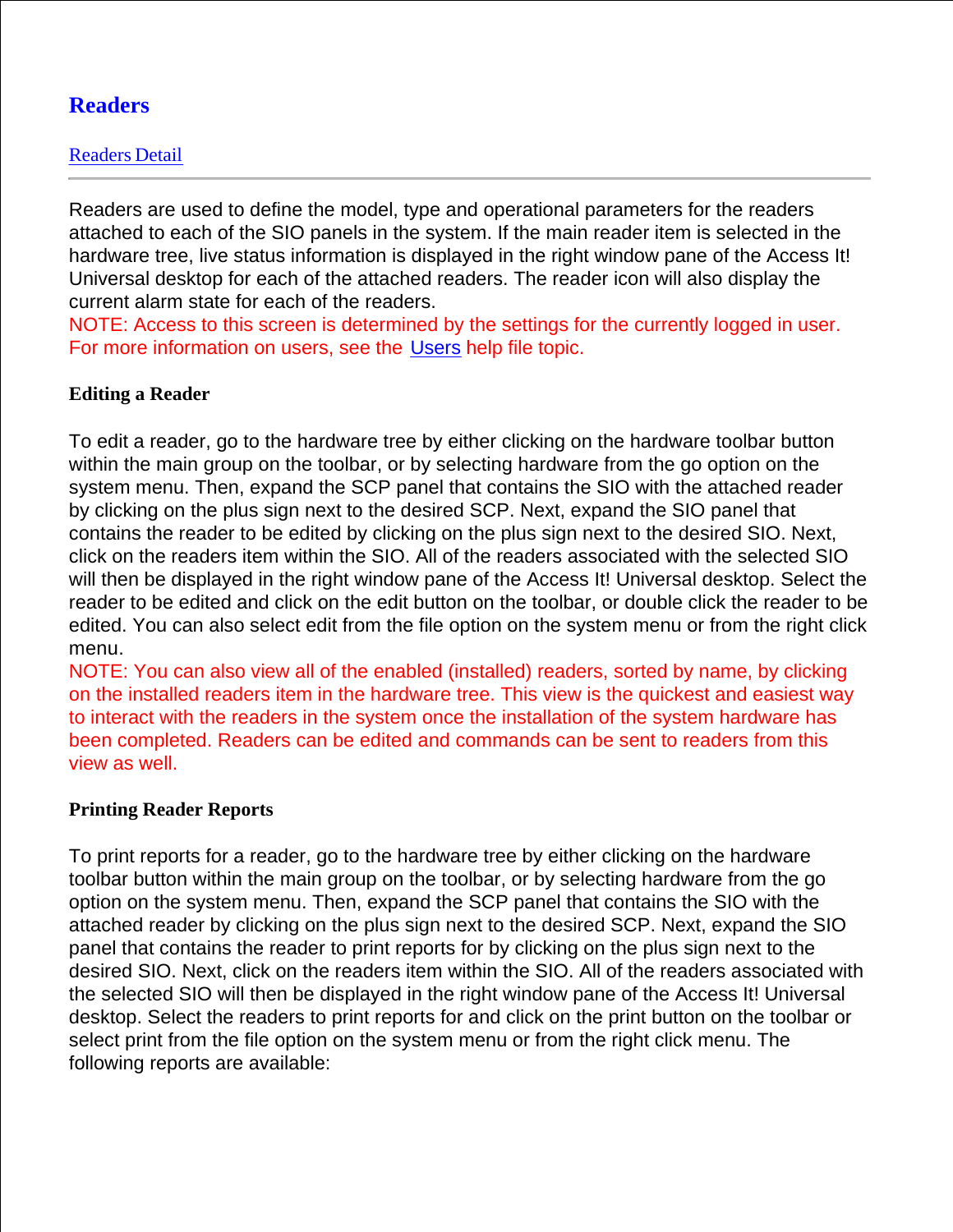- *Access By Reader* This report provides a list of cardholders and cards that have access to the selected readers. This report includes the timezone/floor code that corresponds to the selected readers.
- *Access Levels By Reader* This report provides a list of all access levels that contain the selected readers. This report includes the timezone/floor code that corresponds to the selected reader.
- *Reader Access Denied Events* This report provides a list of all access denied card usage events for the selected readers.
- *Reader Access Events* This report provides a list of all access card usage events for the selected readers.
- *Reader Access Granted Events* This report provides a list of all access granted card usage events for the selected readers.
- *Reader Activity* This report provides a list of all reader activity for the selected readers.
- *Reader Antipassback Events* This report provides a list of all antipassback events for the selected readers. The report includes both access grants and access denies.
- *Reader Audit History* This report provides a list of all database updates and user issued commands for the selected readers.
- *Reader History* This report provides a list of all database updates, user issued commands and reader activity for the selected readers.
- *Reader Listing* This report provides a list of the selected readers and their various properties.
- *Reader Listing with Event Information* This report provides a list of the selected readers and their various properties along with a listing of event information.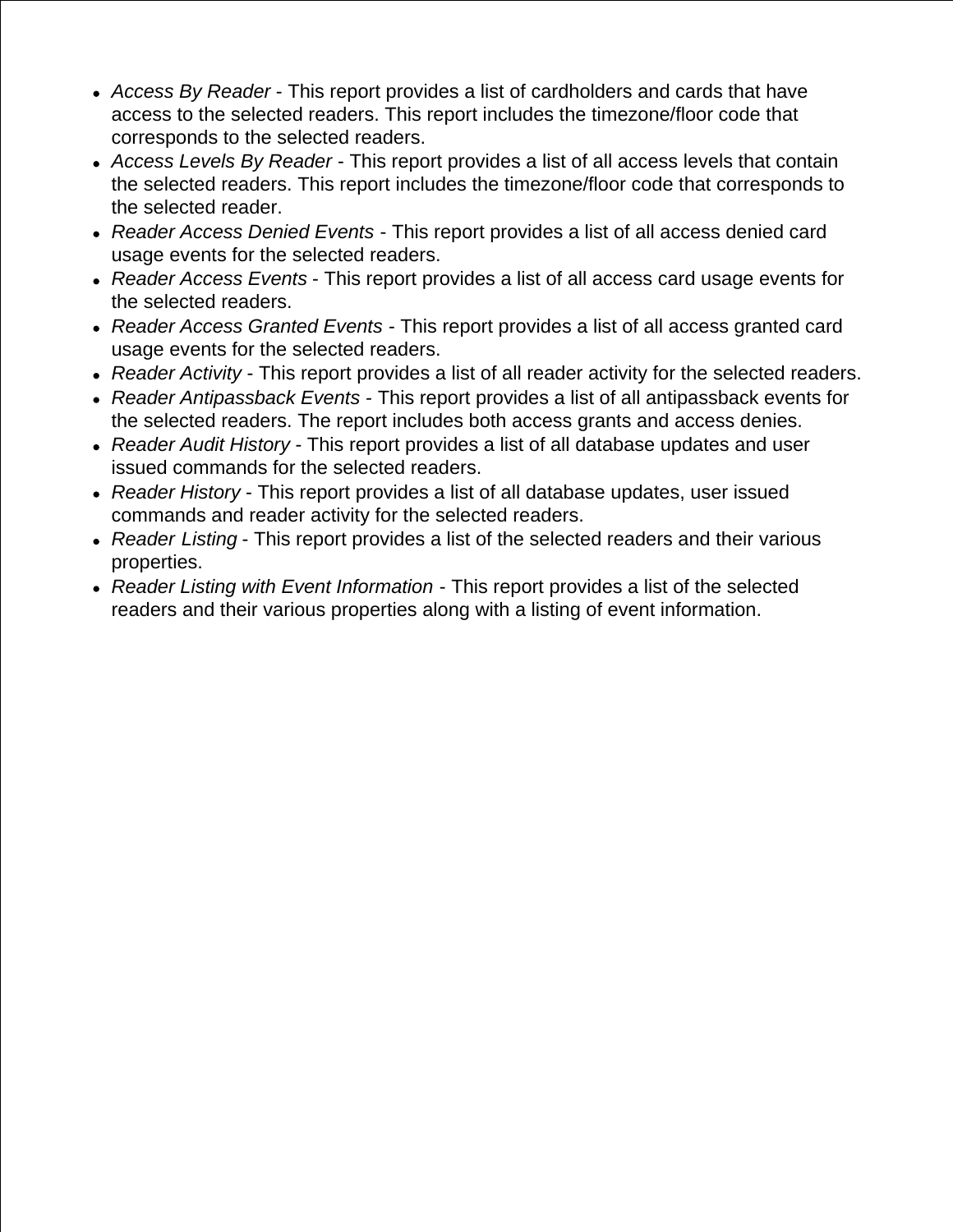## **Reader Commands**

To send commands to a reader, go to the hardware tree by either clicking on the hardware toolbar button within the main group on the toolbar, or by selecting hardware from the go option on the system menu. Then, expand the SCP panel that contains the SIO with the attached reader by clicking on the plus sign next to the desired SCP. Next, expand the SIO panel that contains the reader to send a command to by clicking on the plus sign next to the desired SIO. Next, click on the readers item within the SIO. All of the readers associated with the selected SIO will then be displayed in the right window pane of the Access It! Universal desktop. Select the reader to send a command to and click on the reader commands drop down next to the refresh button on the toolbar. Select the command to be issued from the list and click on the command text button on the toolbar to send the command. You can also send a command by selecting commands from the file option on the system menu or from the right click menu and selecting the command to be sent.

The following reader commands are supported:

NOTE: Temporary commands are only supported when the reader is installed under an EP series controller and will not work if using a legacy SCP controller.

#### **Grant Access**

The door will be unlocked for the amount of time specified in the standard unlock time field for this reader.

#### **Disable Reader**

The door will be locked and the reader will not grant access to any cards, even if they have a valid access level or facility code for this door. This mode is generally used when access to an area is not desired due to construction hazards, etc.

#### **Unlock Reader/Door**

The door will be unlocked.

#### **Lock Reader/Door**

The door will be locked. When locked no cards presented will be able to obtain access to the reader. Request to exit functionality will continue to function.

#### **Set Mode to Facility Code Only**

The door will be locked and any card with a valid facility code will be granted access to the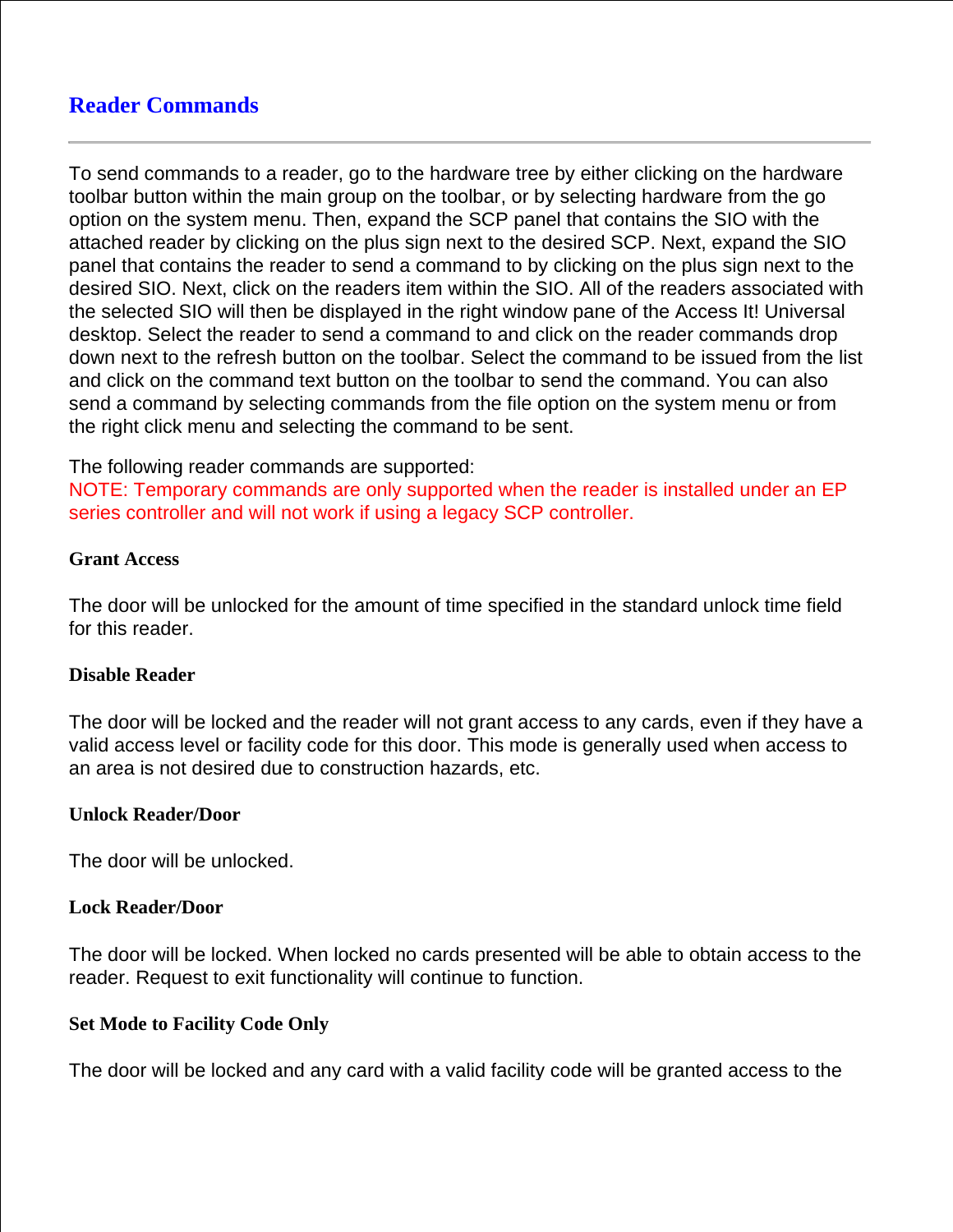door at any time. The card does not require a valid access level to be granted access in this mode.

## **Set Mode to Card Only**

The door will be locked and only cards with valid facility codes and access levels will be granted access in this mode.

## **Set Mode to PIN Only**

The door will be locked and any valid PIN number entered will be granted access in this mode.

## **Set Mode to Card And Pin**

The door will be locked and only cards with valid facility codes and access levels will be granted access in this mode. A pin number entry that matches the card number's PIN number field will also be required at the reader's keypad. This option is supported for readers with keypads only.

## **Set Mode to Card Or PIN**

The door will be locked and only cards with valid facility codes and access levels or valid PIN numbers will be granted access in this mode.

## **Enable 2 Card Mode**

The door will be locked and will require two valid cards to be presented at this reader in order for access to be granted to the door.

## **Disable 2 Card Mode**

The door will be locked and will require a single card to be presented at this reader in order for access to be granted to the door.

## **Enable Biometric Verify Mode**

The door will be locked and biometric verification will be required in addition to either a valid card or PIN (depending on reader mode) for access to be granted to the door.

## **Disable Biometric Verify Mode**

The door will be locked and biometric verification will not be required in addition to either a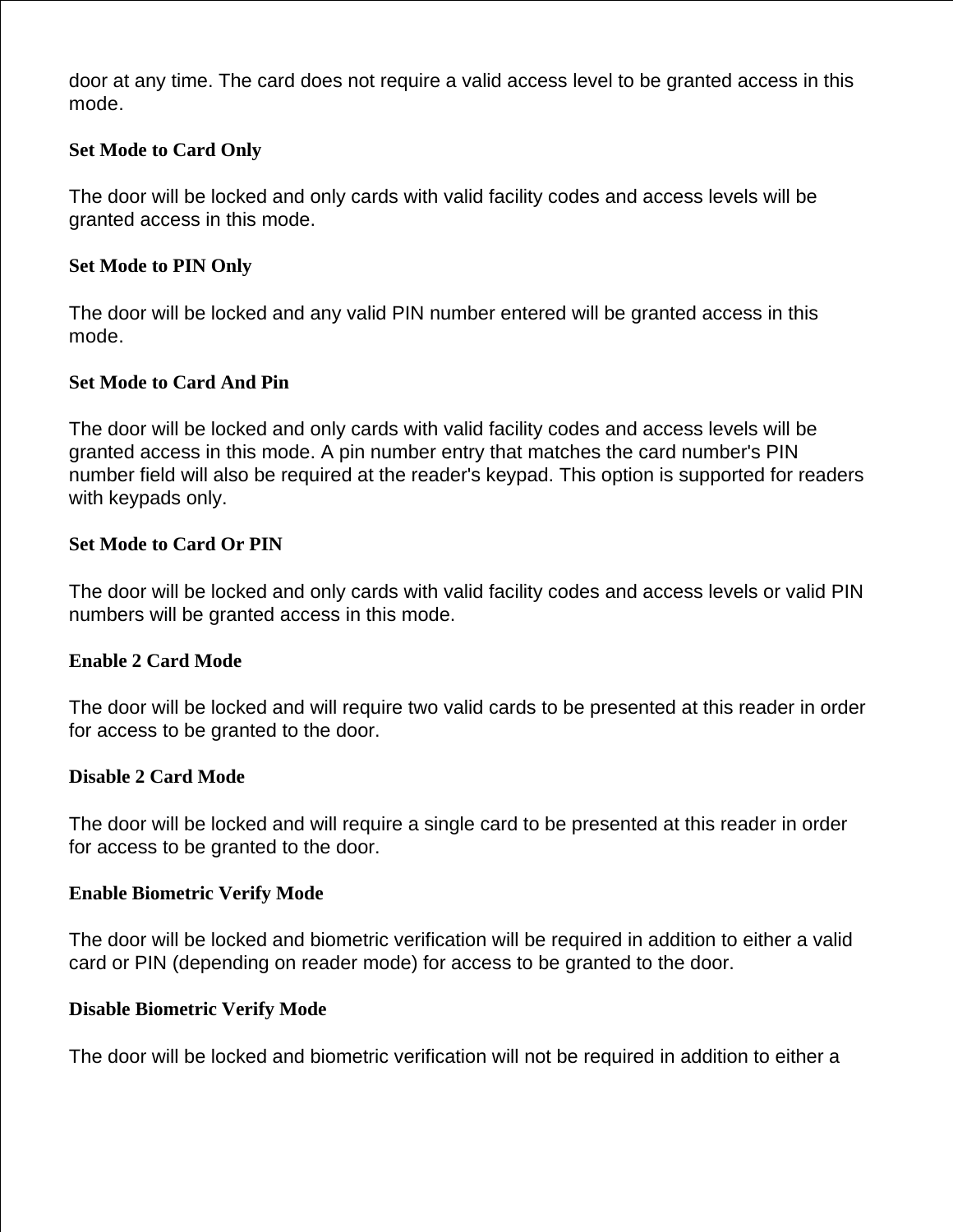valid card or PIN (depending on reader mode) for access to be granted to the door.

## **Enable Cipher Mode**

The door will be locked and the ability to enter a facility code and card number instead of presenting a card at this reader for access to be granted to the door will be enabled.

## **Disable Cipher Mode**

The door will be locked and the ability to enter a facility code and card number instead of presenting a card at this reader for access to be granted to the door will be disabled.

## **Disable Forced Open**

The door forced open event (transaction) WILL NOT be reported while the door forced open is disabled.

NOTE: This differs greatly from setting the annunciation type in the reader properties events screen. Disabling the forced open event with this command will cause the SCP panel to NOT report the event at all. This means that not only will the forced open event not be reported, it will also not be logged as an event in the system event log.

## **Enable Forced Open**

The door forced open event (transaction) WILL be reported while the door forced open is enabled.

## **Disable Held Open**

The door held open event (transaction) WILL NOT be reported while the door held open is disabled.

NOTE: This differs greatly from setting the annunciation type in the reader properties events screen. Disabling the held open event with this command will cause the SCP panel to NOT report the event at all. This means that not only will the held open event not be reported, it will also not be logged as an event in the system event log.

## **Enable Held Open**

The door held open event (transaction) WILL be reported while the door held open is enabled.

## **Request Reader Status**

The request reader status command is used to view current status information for the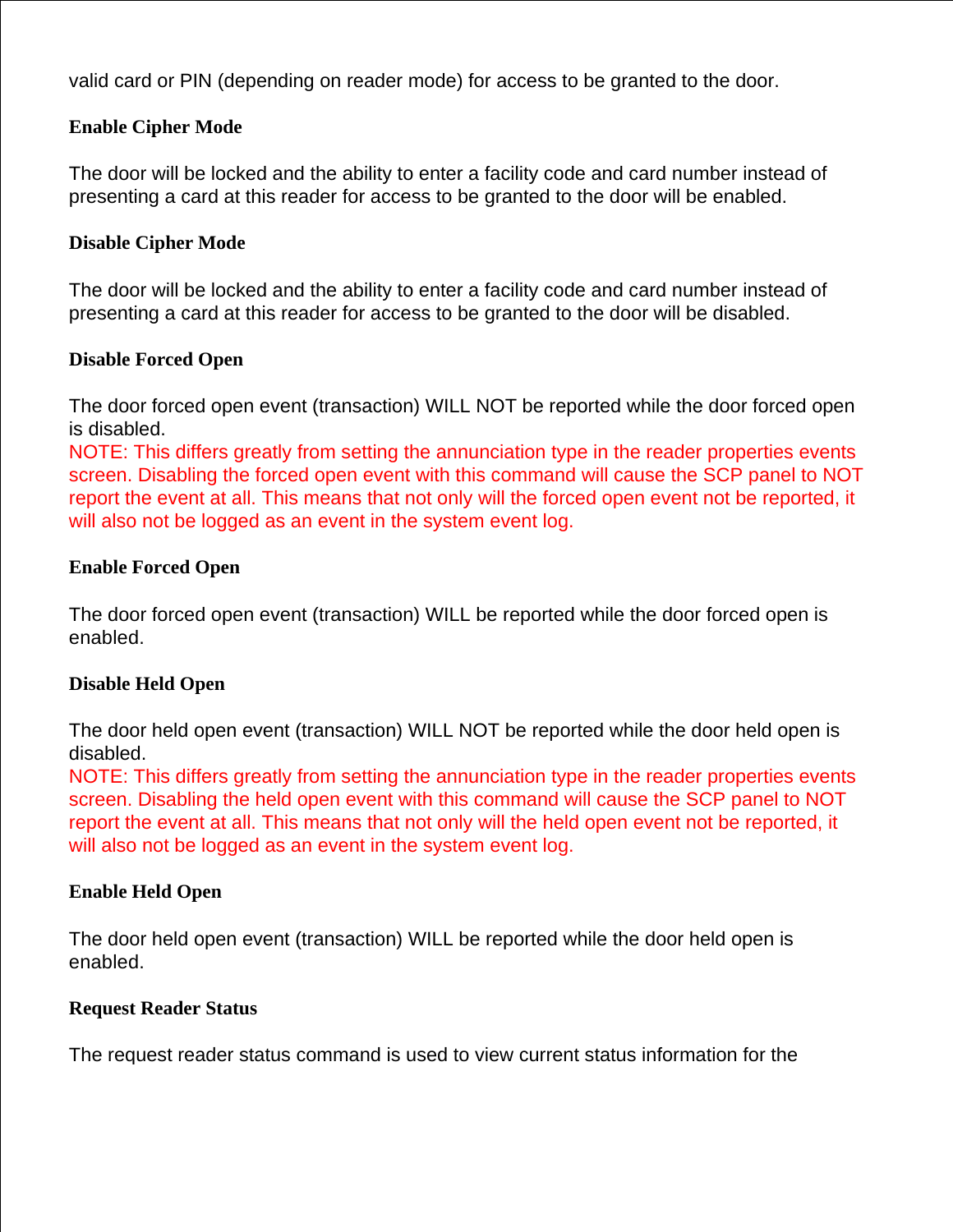reader/door. This tool can be useful in troubleshooting system problems and is also used for informational purposes. The following information is displayed:

- *Reader Name* Displays the name for this reader.
- *Reader Mode* Displays the current reader mode for this reader.
- *Reader Status* Displays the current state of the tamper input for this reader.
- *Strike Status* Displays the current state of the door strike output for this reader.
- *Door Status* Displays the current state of the door contact input for this reader.
- *Request to Exit Status* Displays the current state of the door request to exit input for this reader.
- *Forced Open Status* Displays the current state of the door and wether or not door forced open is enabled or disabled for reporting.
- *Forced Open Reporting Status* Displays the current reporting state for the door forced open status. If this is disabled no door forced open events will be processed or displayed for this reader.
- *Held Open Status* Displays the current state of the door and wether or not door held open is enabled or disabled for reporting.
- *Held Open Reporting Status* Displays the current reporting state for the door held open status. If this is disabled no door held open events will be processed or displayed for this reader.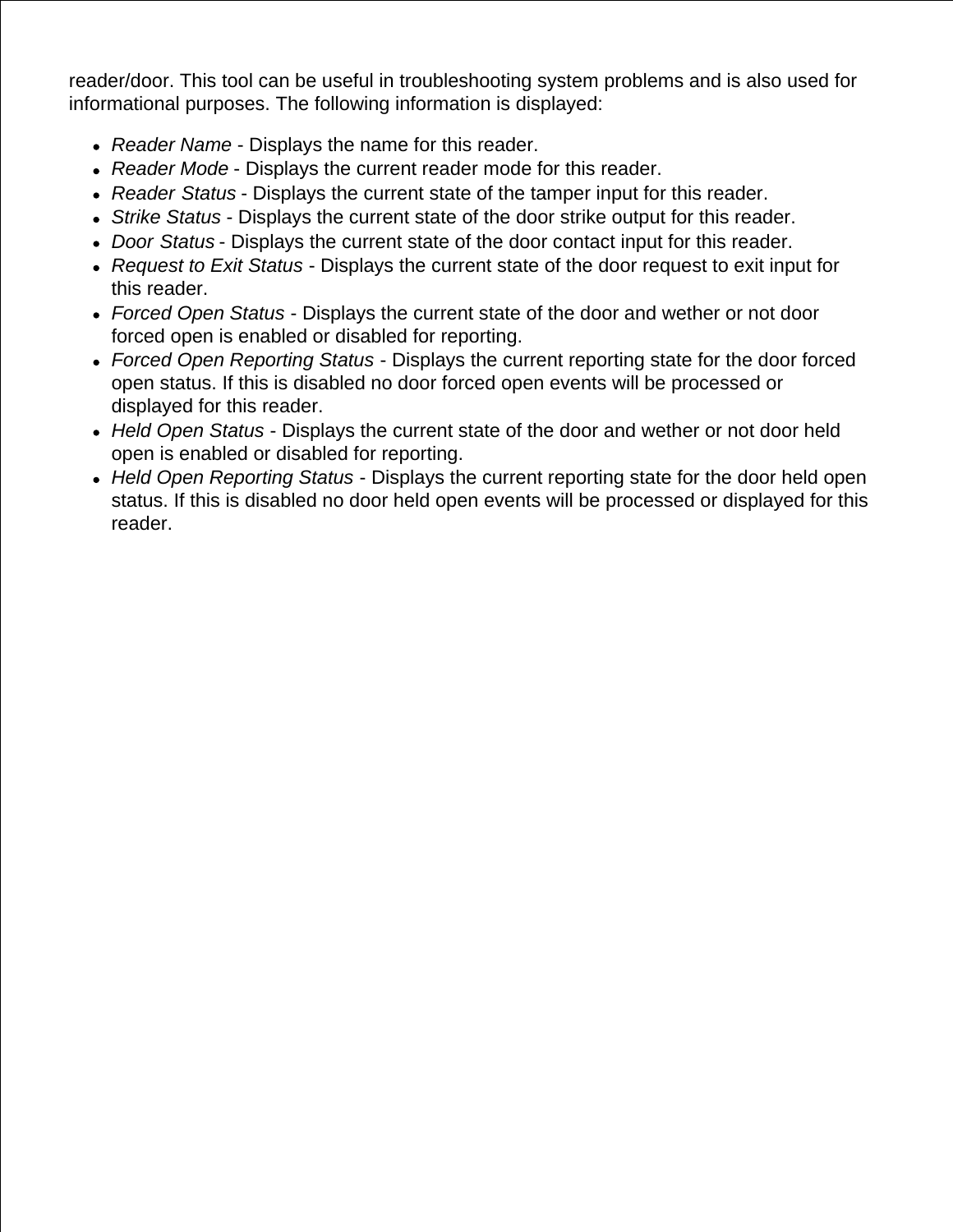# **Inputs**

## Inputs Detail

Inputs are used to define the type and operational parameters for the inputs attached to each of the SIO panels in the system. If the main input item is selected in the hardware tree, live status information is displayed in the right window pane of the Access It! Universal desktop for each of the attached inputs. The input icon will also display the current alarm state for each of the inputs.

NOTE: Only inputs which are available for general use are displayed. Some of the inputs on the SIO panels are pre-programmed for the door contact, request to exit button, etc. These inputs will not be displayed as they cannot be used for any other purpose. Access to this screen is determined by the settings for the currently logged in user. For more information on users, see the Users help file topic.

## **Editing an Input**

To edit an input, go to the hardware tree by either clicking on the hardware toolbar button within the main group on the toolbar, or by selecting hardware from the go option on the system menu. Then, expand the SCP panel that contains the SIO with the attached input by clicking on the plus sign next to the desired SCP. Next, expand the SIO panel that contains the input to be edited by clicking on the plus sign next to the desired SIO. Next, click on the inputs item within the SIO. All of the inputs associated with the selected SIO will then be displayed in the right window pane of the Access It! Universal desktop. Select the input to be edited and click on the edit button on the toolbar, or double click the input to be edited. You can also select edit from the file option on the system menu or from the right click menu. NOTE: You can also view all of the enabled (installed) inputs, sorted by name, by clicking on the installed inputs item in the hardware tree. This view is the quickest and easiest way to interact with the inputs in the system once the installation of the system hardware has been completed. Inputs can be edited and commands can be sent to inputs from this view as well.

## **Printing Input Reports**

To print reports for an input, go to the hardware tree by either clicking on the hardware toolbar button within the main group on the toolbar, or by selecting hardware from the go option on the system menu. Then, expand the SCP panel that contains the SIO with the attached input by clicking on the plus sign next to the desired SCP. Next, expand the SIO panel that contains the input to print reports for by clicking on the plus sign next to the desired SIO. Next, click on the inputs item within the SIO. All of the inputs associated with the selected SIO will then be displayed in the right window pane of the Access It! Universal desktop. Select the input to print reports for and click on the print button on the toolbar. You can also select print from the file option on the system menu or from the right click menu. The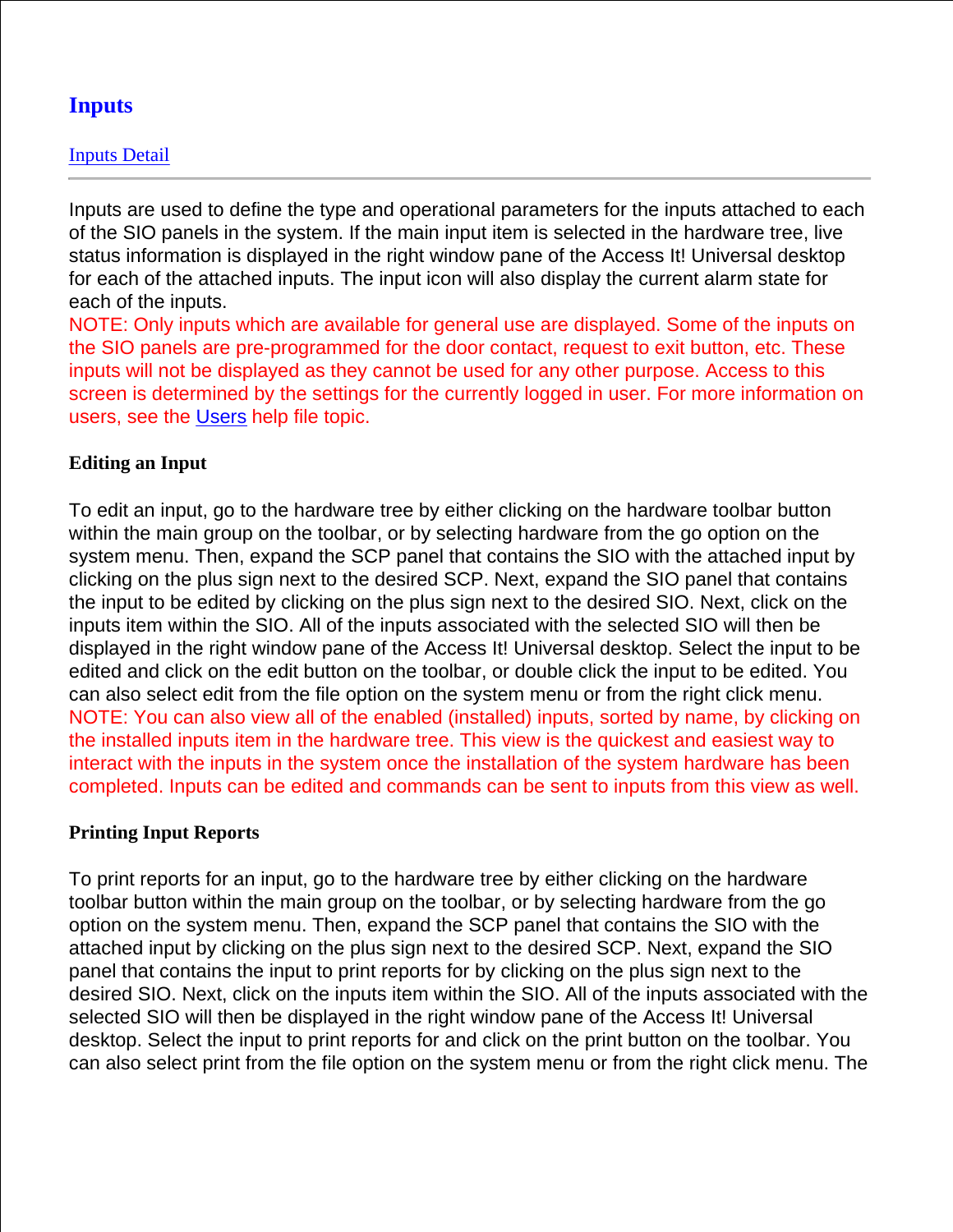following reports are available:

- *Input Activity* This report provides a list of all input activity for the selected inputs.
- *Input Audit History* This report provides a list of all database updates and user issued commands for the selected inputs.
- *Input History* This report provides a list of all database updates, user issued commands and input activity for the selected inputs.
- *Input Listing* This report provides a list of the selected inputs and their various properties.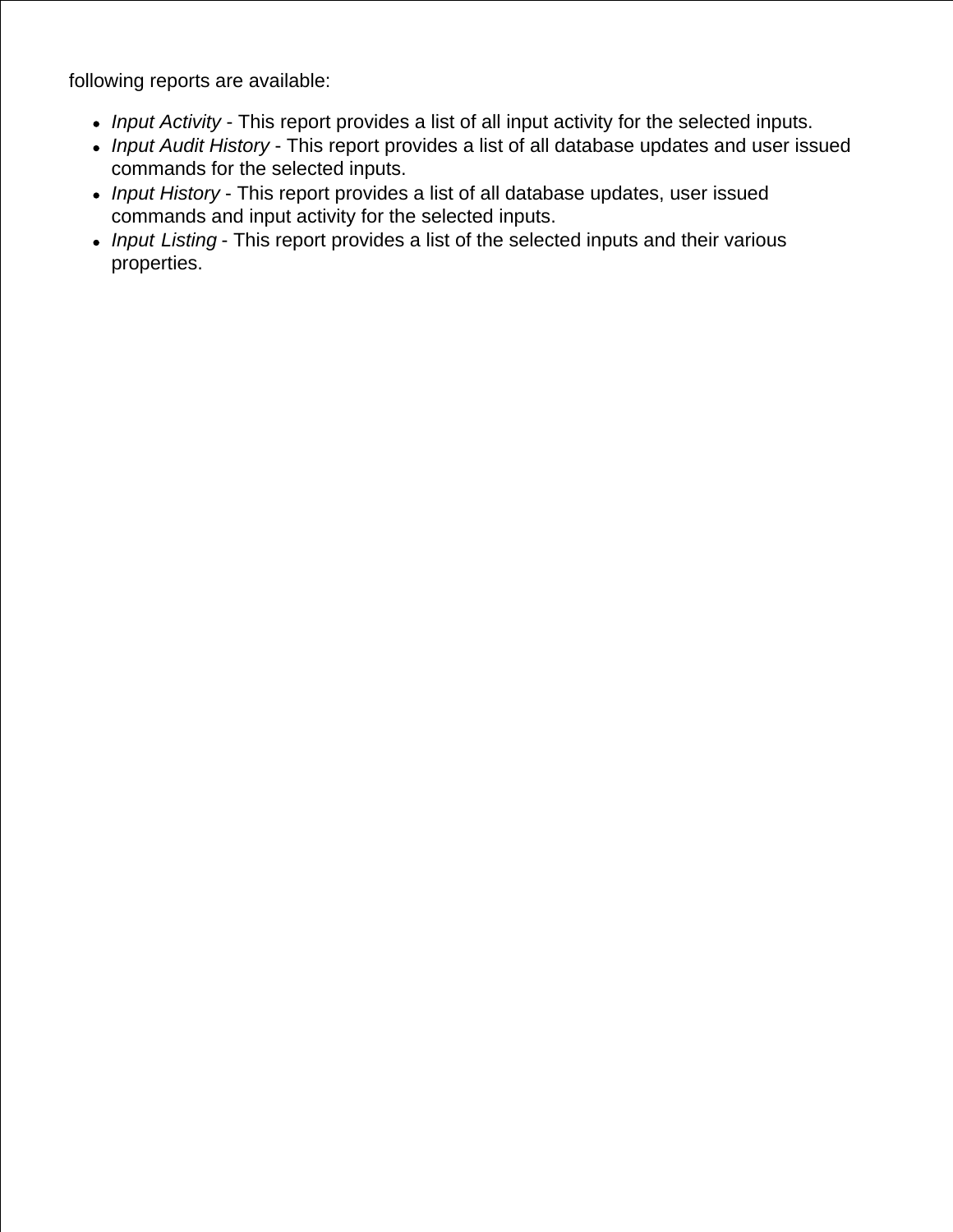# **Input Commands**

To send commands to an input, go to the hardware tree by either clicking on the hardware toolbar button within the main group on the toolbar, or by selecting hardware from the go option on the system menu. Then, expand the SCP panel that contains the SIO with the attached input by clicking on the plus sign next to the desired SCP. Next, expand the SIO panel that contains the input to send a command to by clicking on the plus sign next to the desired SIO. Next, click on the inputs item within the SIO. All of the inputs associated with the selected SIO will then be displayed in the right window pane of the Access It! Universal desktop. Select the input to send a command to and click on the input commands drop down next to the refresh button on the toolbar. Select the command to be issued from the list and click on the command text button on the toolbar to send the command. You can also send a command by selecting commands from the file option on the system menu or from the right click menu and selecting the command to be sent.

The following input commands are supported:

NOTE: Temporary commands are only supported when the input is installed under an EP series controller and will not work if using a legacy SCP controller.

#### **Enable Input**

The input will be enabled and reporting of events (transactions) will occur from the device attached to the input.

## **Disable Input**

The input will be disabled and no reporting of events (transactions) will occur from the device attached to the input.

## **Request Input Status**

The request input status command is used to view current status information for the input. This tool can be useful in troubleshooting system problems and is also used for informational purposes. The following information is displayed:

- *Input Name* Displays the name of the input.
- *Input State* Displays wether the input is in an alarm (unsecured) or secured state.
- *Input Reporting Status*  Displays the current reporting state for the input. If this is disabled no input events will be processed or displayed for this input.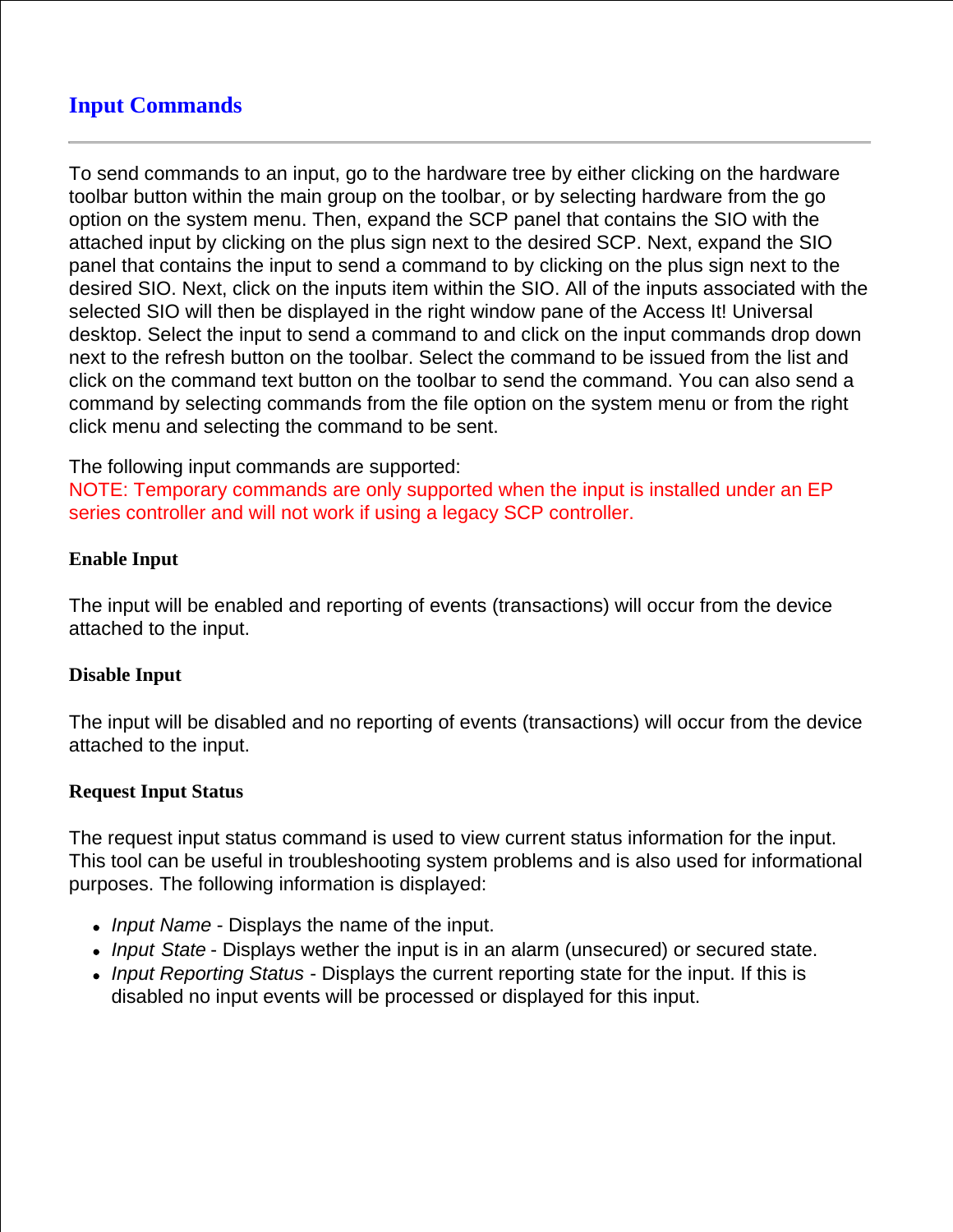# **Outputs**

Outputs are used to define the type and operational parameters for the outputs attached to each of the SIO panels in the system. If the main output item is selected in the hardware tree, live status information is displayed in the right window pane of the Access It! Universal desktop for each of the attached outputs. The output icon will also display the current alarm state for each of the outputs.

NOTE: Only outputs which are available for general use are displayed. Some of the outputs on the SIO panels are pre-programmed for the door strike, etc. These outputs will not be displayed as they cannot be used for any other purpose. Access to this screen is determined by the settings for the currently logged in user. For more information on users, see the Users help file topic.

## **Editing an Output**

To edit an output, go to the hardware tree by either clicking on the hardware toolbar button within the main group on the toolbar, or by selecting hardware from the go option on the system menu. Then, expand the SCP panel that contains the SIO with the attached output by clicking on the plus sign next to the desired SCP. Next, expand the SIO panel that contains the output to be edited by clicking on the plus sign next to the desired SIO. Next, click on the outputs item within the SIO. All of the outputs associated with the selected SIO will then be displayed in the right window pane of the Access It! Universal desktop. Select the output to be edited and click on the edit button on the toolbar, or double click the output to be edited. You can also select edit from the file option on the system menu or from the right click menu. NOTE: You can also view all of the enabled (installed) outputs, sorted by name, by clicking on the installed outputs item in the hardware tree. This view is the quickest and easiest way to interact with the outputs in the system once the installation of the system hardware has been completed. Outputs can be edited and commands can be sent to outputs from this view as well.

## **Printing Output Reports**

To print reports for an output, go to the hardware tree by either clicking on the hardware toolbar button within the main group on the toolbar, or by selecting hardware from the go option on the system menu. Then, expand the SCP panel that contains the SIO with the attached output by clicking on the plus sign next to the desired SCP. Next, expand the SIO panel that contains the output to print reports for by clicking on the plus sign next to the desired SIO. Next, click on the outputs item within the SIO. All of the outputs associated with the selected SIO will then be displayed in the right window pane of the Access It! Universal desktop. Select the output to print reports for and click on the print button on the toolbar. You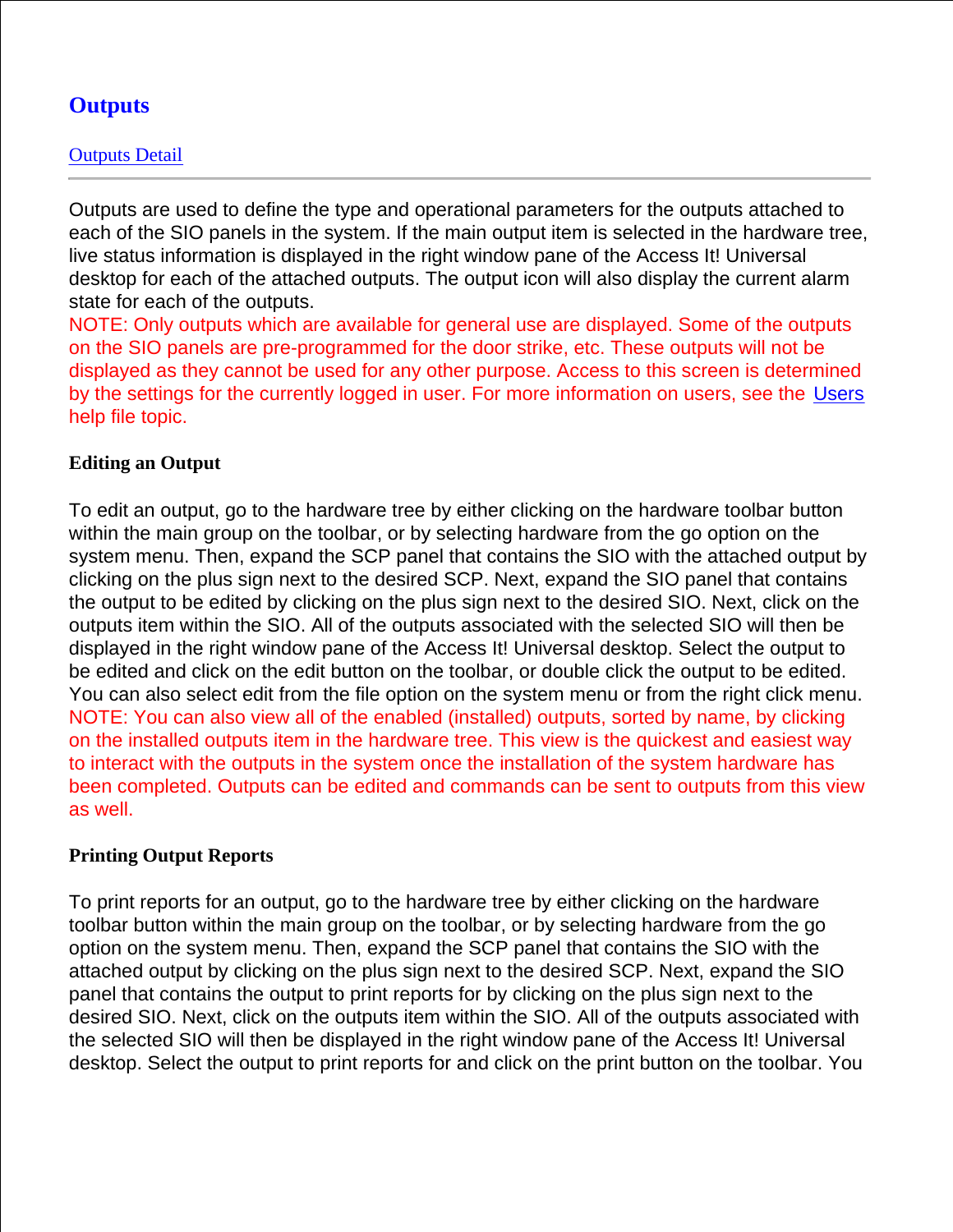can also select print from the file option on the system menu or from the right click menu. The following reports are available:

- *Output Activity* This report provides a list of all output activity for the selected outputs.
- *Output Audit History* This report provides a list of all database updates and user issued commands for the selected outputs.
- *Output History* This report provides a list of all database updates, user issued commands and output activity for the selected outputs.
- *Output Listing* This report provides a list of the selected outputs and their various properties.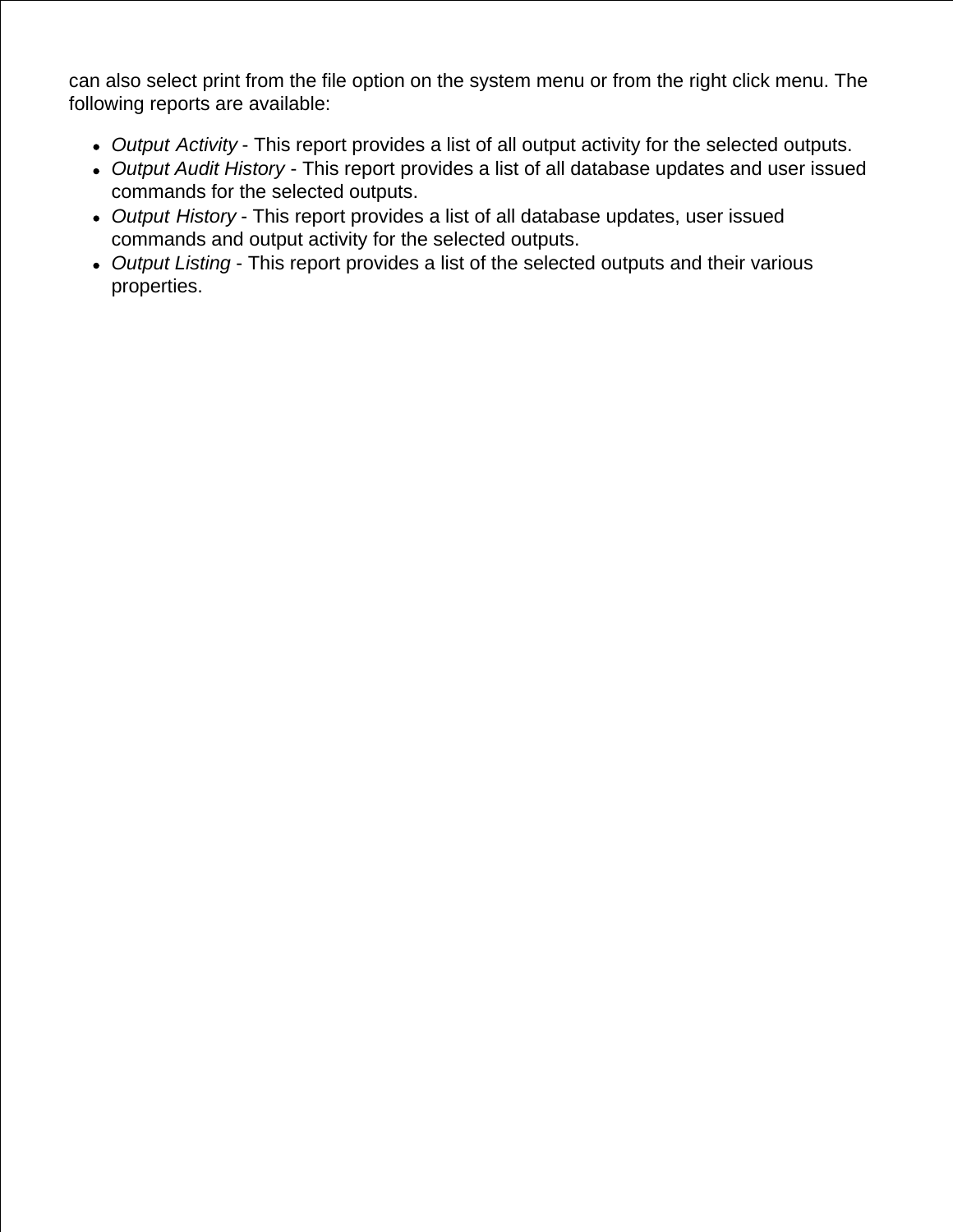# **Output Commands**

To send commands to an output, go to the hardware tree by either clicking on the hardware toolbar button within the main group on the toolbar, or by selecting hardware from the go option on the system menu. Then, expand the SCP panel that contains the SIO with the attached output by clicking on the plus sign next to the desired SCP. Next, expand the SIO panel that contains the output to send a command to by clicking on the plus sign next to the desired SIO. Next, click on the outputs item within the SIO. All of the outputs associated with the selected SIO will then be displayed in the right window pane of the Access It! Universal desktop. Select the output to send a command to and click on the output commands drop down next to the refresh button on the toolbar. Select the command to be issued from the list and click on the command text button on the toolbar to send the command. You can also send a command by selecting commands from the file option on the system menu or from the right click menu and selecting the command to be sent.

#### The following output commands are supported:

NOTE: Temporary commands are only supported when the output is installed under an EP series controller and will not work if using a legacy SCP controller.

#### **Activate Output**

The output will be activated (energized).

## **Deactivate Output**

The output will be deactivated (de-energized).

#### **Pulse Output**

The output will be pulsed (activated, then deactivated) for the amount of time specified in the pulse time setting for this output.

#### **Request Output Status**

The request output status command is used to view current status information for the output. This tool can be useful in troubleshooting system problems and is also used for informational purposes. The following information is displayed:

- *Output Name* Displays the name of the output.
- *Output State* Displays wether the output is in an active or inactive state.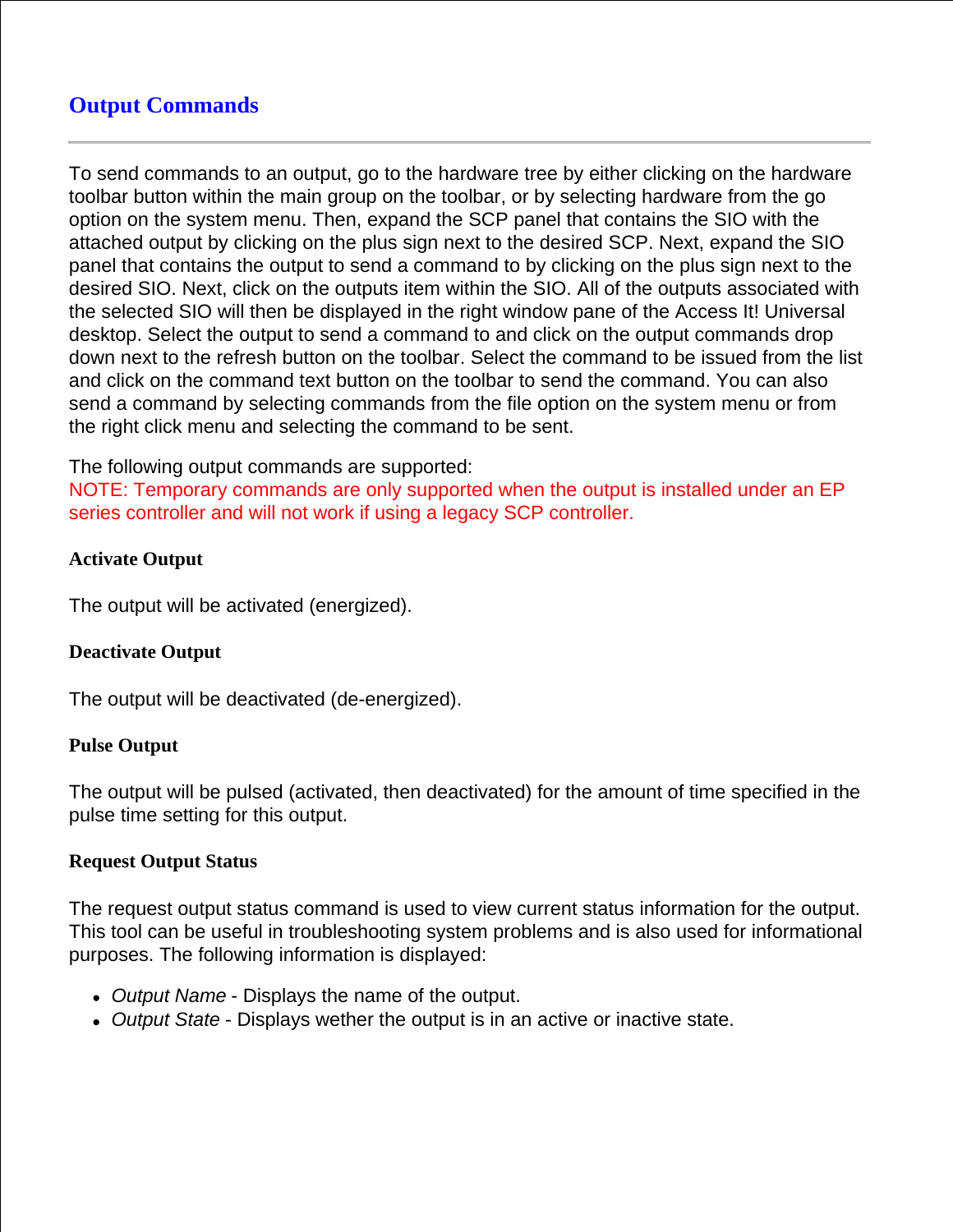# **IP Locksets**

IP locksets are used to define the serial number and operational parameters for each of the IP locksets in the system. If the main IP lockset item is selected in the hardware tree, live status information is displayed in the right window pane of the Access It! Universal desktop for each of the IP locksets. The IP lockset icon will also display the current alarm state for each of the IP locksets.

NOTE: Access to this screen is determined by the settings for the currently logged in user. IP lockset permissions inherit their settings from the reader settings for the user group. For more information on users, see the Users help file topic.

#### **Adding an IP Lockset**

To add an IP lockset, go to the hardware tree by either clicking on the hardware toolbar button within the main group on the toolbar, or by selecting hardware from the go option on the system menu. Then, click on the IP locksets item in the hardware tree. All of the IP locksets will then be displayed in the right window pane of the Access It! Universal desktop. Click on the new button on the toolbar or select new from the file option on the system menu or from the right click menu.

#### **Editing an IP Lockset**

To edit an IP lockset, go to the hardware tree by either clicking on the hardware toolbar button within the main group on the toolbar, or by selecting hardware from the go option on the system menu. Then, click on the IP locksets item in the hardware tree. All of the IP locksets will then be displayed in the right window pane of the Access It! Universal desktop. Select the IP lockset to be edited and click on the edit button on the toolbar, or double click the IP lockset to be edited. You can also select edit from the file option on the system menu or from the right click menu.

#### **Deleting an IP Lockset**

To delete an IP lockset, go to the hardware tree by either clicking on the hardware toolbar button within the main group on the toolbar, or by selecting hardware from the go option on the system menu. Then, click on the IP locksets item in the hardware tree. All of the IP locksets will then be displayed in the right window pane of the Access It! Universal desktop. Select the IP lockset to be deleted and click on the delete button on the toolbar or select delete from the file option on the system menu or from the right click menu.

#### **Printing IP Lockset Reports**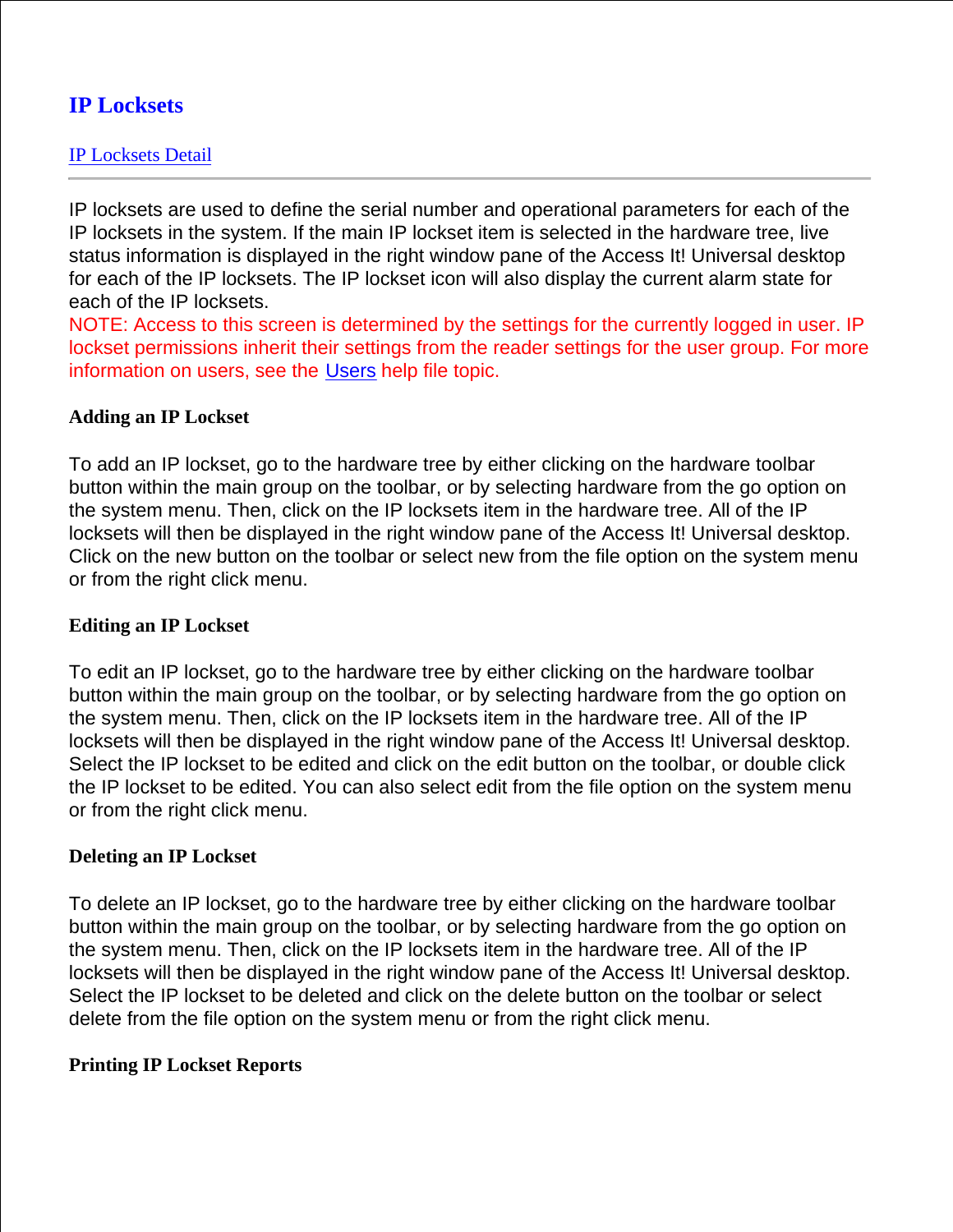To print reports for IP locksets, go to the hardware tree by either clicking on the hardware toolbar button within the main group on the toolbar, or by selecting hardware from the go option on the system menu. Then, click on the IP locksets item in the hardware tree. All of the IP locksets will then be displayed in the right window pane of the Access It! Universal desktop. Select the IP locksets to print reports for and click on the print button on the toolbar or select print from the file option on the system menu or from the right click menu. The following reports are available:

- *Access By IP Lockset* This report provides a list of cardholders and cards that have access to the selected IP locksets. This report includes the timezone that corresponds to the selected IP locksets.
- *Access Levels By IP Lockset* This report provides a list of all access levels that contain the selected IP locksets. This report includes the timezone that corresponds to the selected IP lockset.
- *IP Lockset Access Denied Events* This report provides a list of all access denied card usage events for the selected IP locksets.
- *IP Lockset Access Events* This report provides a list of all access card usage events for the selected IP locksets.
- *IP Lockset Access Granted Events* This report provides a list of all access granted card usage events for the selected IP locksets.
- *IP Lockset Activity* This report provides a list of all access granted card usage events for the selected IP locksets.
- *IP Lockset Audit History* This report provides a list of all database updates and user issued commands for the selected IP locksets.
- *IP Lockset Listing* This report provides a list of the selected IP Locksets and their various properties.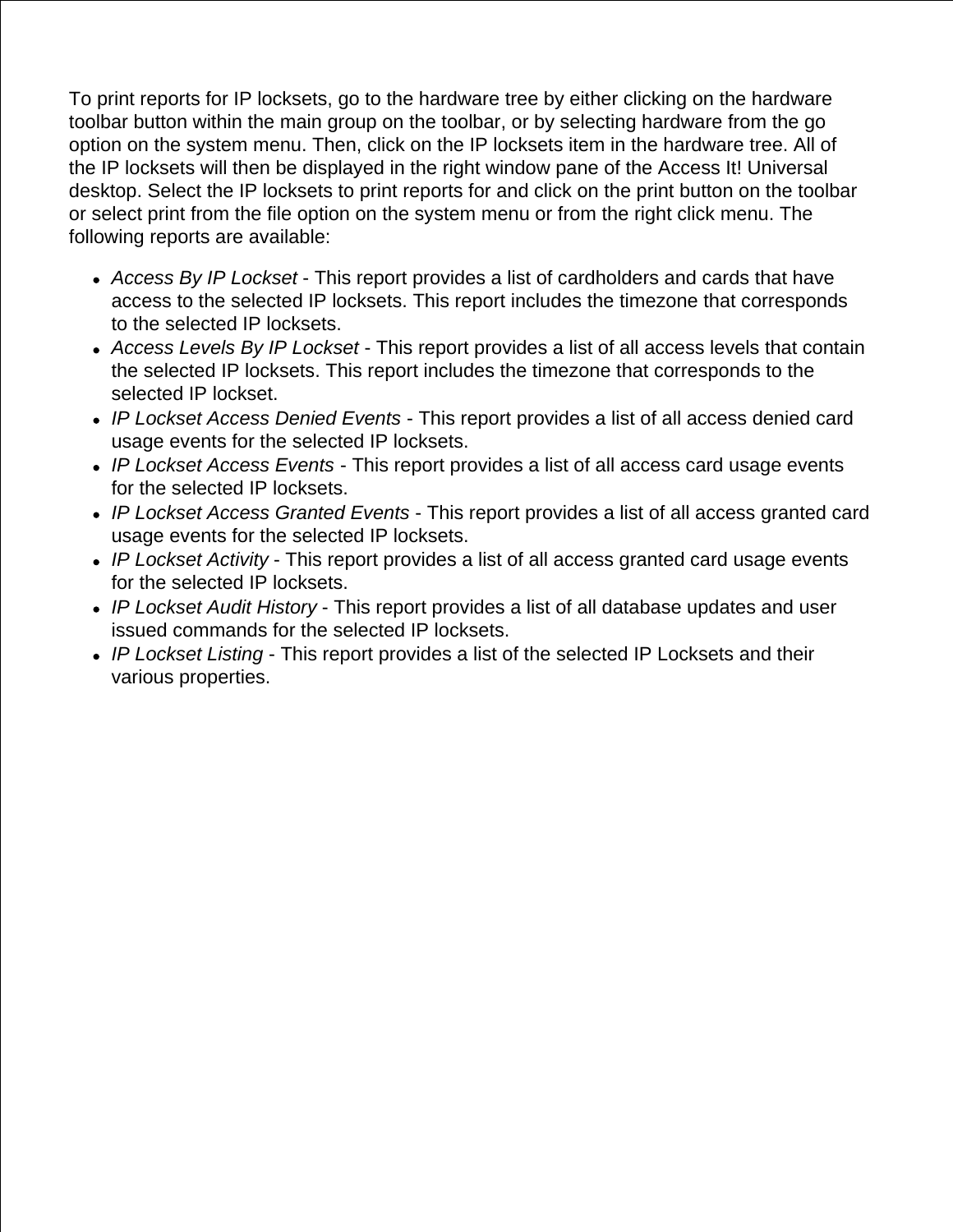# **IP Lockset Commands**

To send a command to an IP lockset, go to the hardware tree by either clicking on the hardware toolbar button within the main group on the toolbar, or by selecting hardware from the go option on the system menu. Then, click on the IP locksets item in the hardware tree. All of the IP locksets will then be displayed in the right window pane of the Access It! Universal desktop. Select the IP lockset to send a command to and click on the IP locksets command drop down next to the refresh button on the toolbar or select commands from the right click menu. Select the command to be issued from the list and click on the command to be sent to the IP lockset. You can also send a command by selecting commands from the file option on the system menu and selecting the command to be sent.

The following IP lockset commands are supported:

#### **Unlock**

The door will be unlocked if the IP lockset is currently online.

#### **Lock**

The door will be locked if the IP lockset is currently online.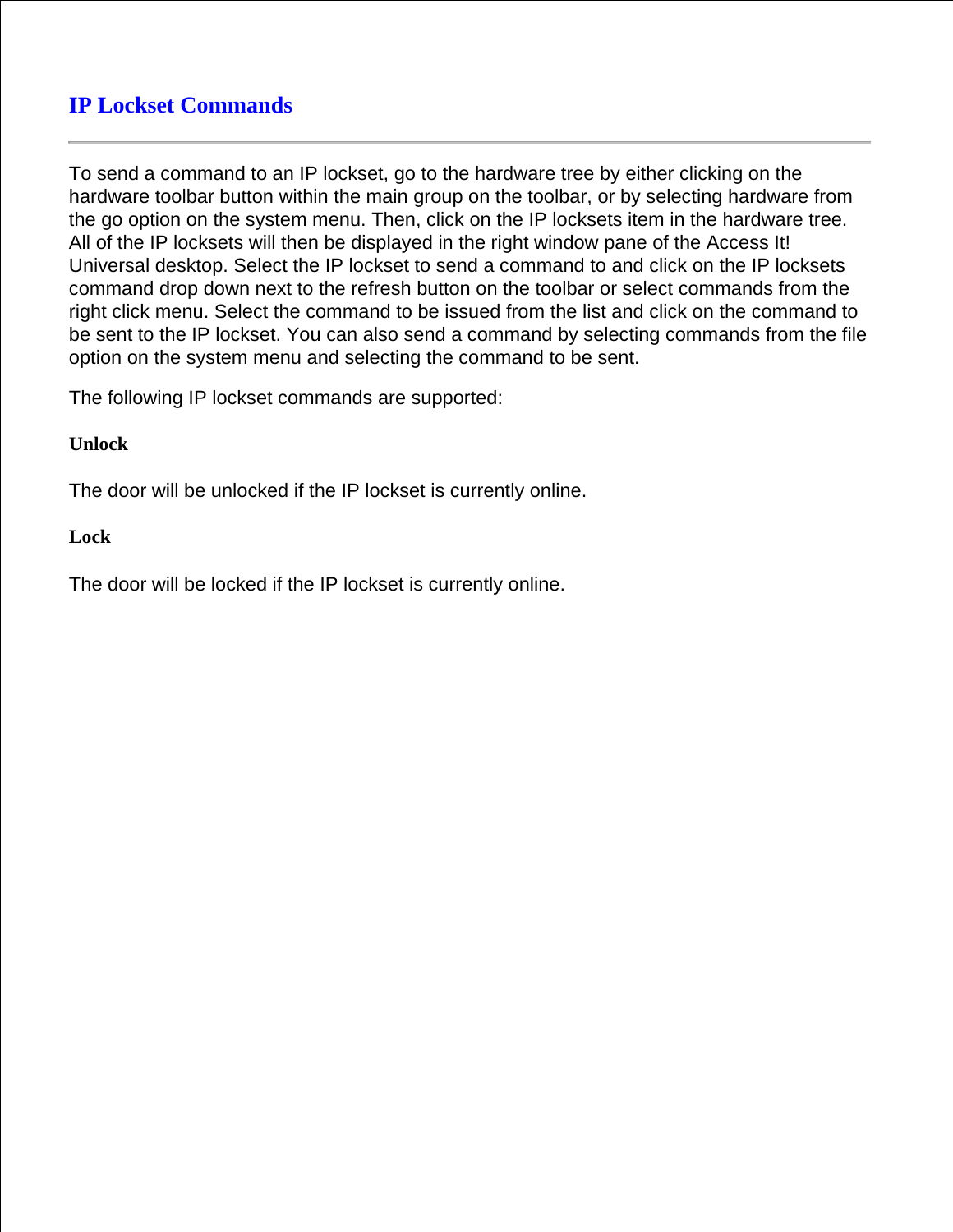# **Macros**

## Macros Detail

Macros are used to execute tasks, send email and paging notifications, print/email reports and run external programs from within the system. Macros can execute multiple tasks at the same time and execute tasks from different SCP panels, providing a way to execute tasks globally across all of the SCP panels within the system. Macros can also execute any command line program or utility that can be run from the operating system command prompt. NOTE: Macros are stored in the server computer's database and will only execute while the SCP panel(s) is being communicated to with the Access It! Universal software. Access to this screen is determined by the settings for the currently logged in user. For more information on users, see the Users help file topic.

## **Adding a Macro**

To add a macro, go to the macros data entry screen by either clicking on the macros toolbar button within the main group on the toolbar, or by selecting macros from the go option on the system menu. All of the macros in the database will then be displayed in the right window pane of the Access It! Universal desktop. Click on the new button on the toolbar or select new from the file option on the system menu or from the right click menu.

## **Editing a Macro**

To edit a macro, go to the macros data entry screen by either clicking on the macros toolbar button within the main group on the toolbar, or by selecting macros from the go option on the system menu. All of the macros in the database will then be displayed in the right window pane of the Access It! Universal desktop. Select the macro to be edited and click on the edit button on the toolbar, or double click the macro to be edited. You can also select edit from the file option on the system menu or from the right click menu.

## **Deleting a Macro**

To delete a macro, go to the macros data entry screen by either clicking on the macros toolbar button within the main group on the toolbar, or by selecting macros from the go option on the system menu. All of the macros in the database will then be displayed in the right window pane of the Access It! Universal desktop. Select the macro to be deleted and click on the delete button on the toolbar. You can also select delete from the file option on the system menu or from the right click menu.

## **Printing Macro Reports**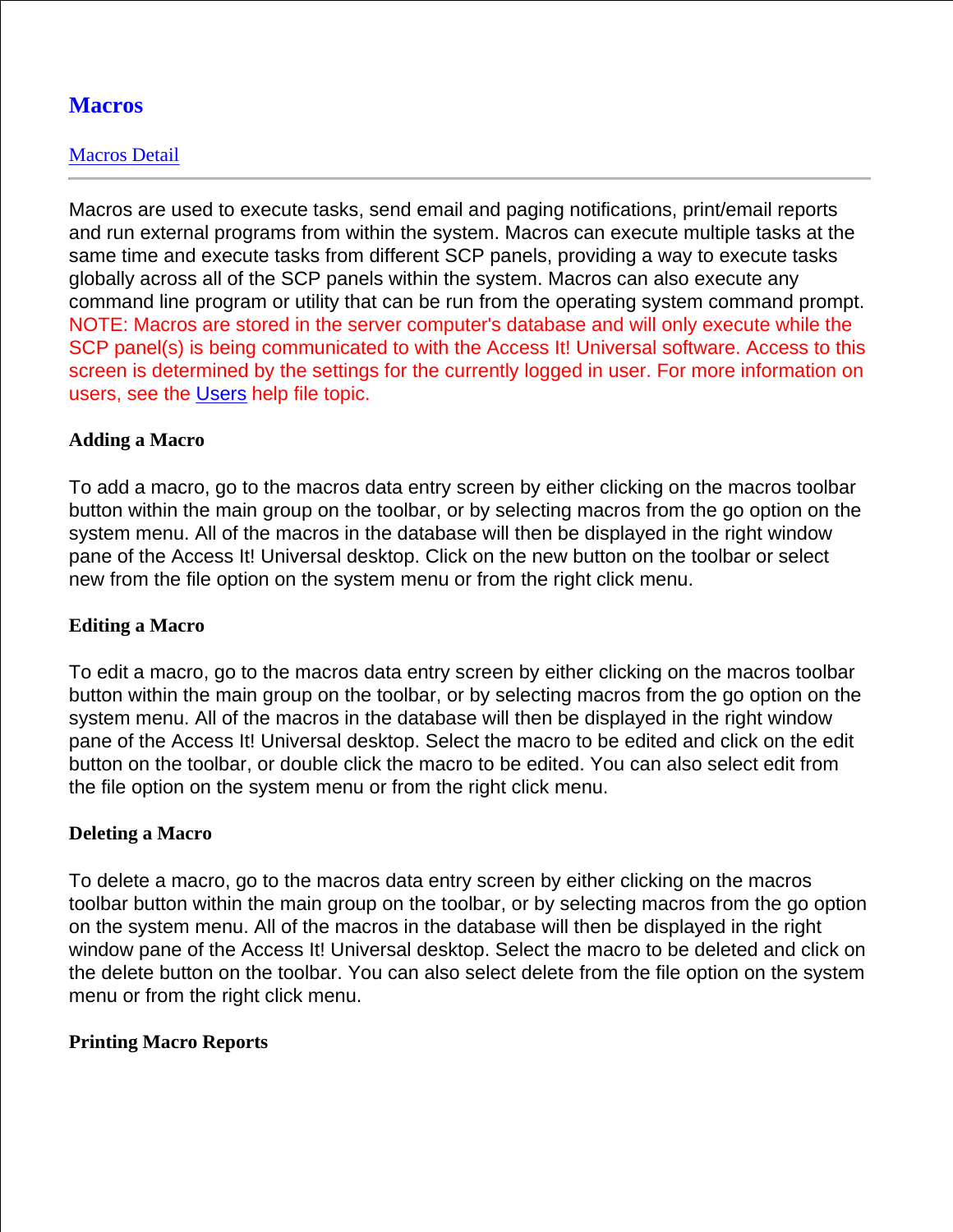To print reports for a macro, go to the macros data entry screen by either clicking on the macros toolbar button within the main group on the toolbar, or by selecting macros from the go option on the system menu. All of the macros in the database will then be displayed in the right window pane of the Access It! Universal desktop. Select the macros to print reports for and click on the print button on the toolbar or select print from the file option on the system menu or from the right click menu. The following reports are available:

- *Macro History* This report provides a list of all database updates to the selected macros as well as macro execution history.
- *Macro Listing* This report provides a list of the selected macros and their various properties.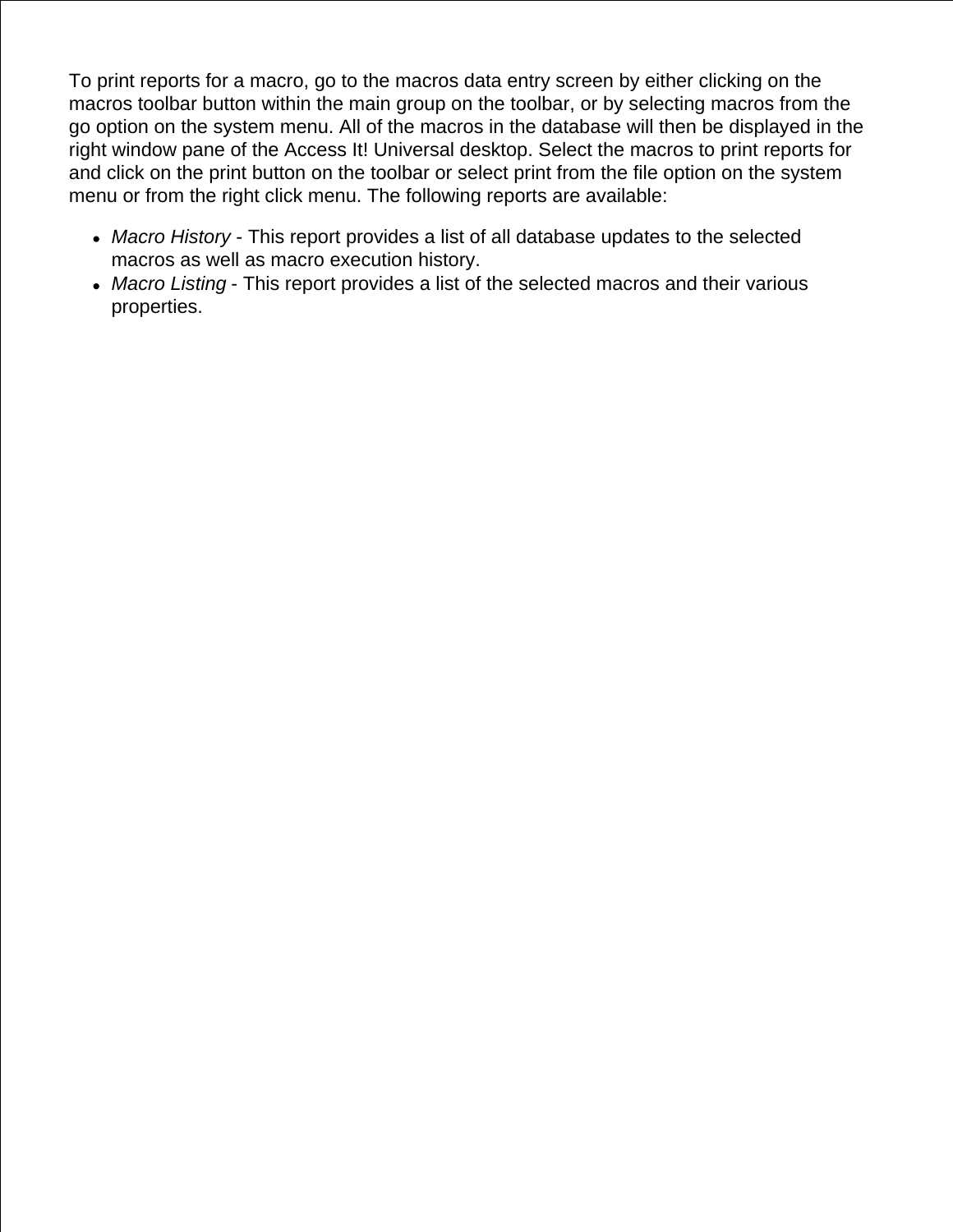# **Macro Execution**

To manually execute a macro, go to the macros data entry screen by either clicking on the macros toolbar button within the main group on the toolbar, or by selecting macros from the go option on the system menu. All of the macros in the database will then be displayed in the right window pane of the Access It! Universal desktop. Select the macro to execute and click on the execute macro drop down next to the refresh button on the toolbar. You can also manually execute a macro by selecting execute macro from the file option on the system menu or from the right click menu.

To automatically execute a macro, select the macro to be executed for any of the event types in the following screens: cards, SCP's, SIO's, readers, inputs or outputs. For more information on executing macros from any of these screens, see the associated help file topic.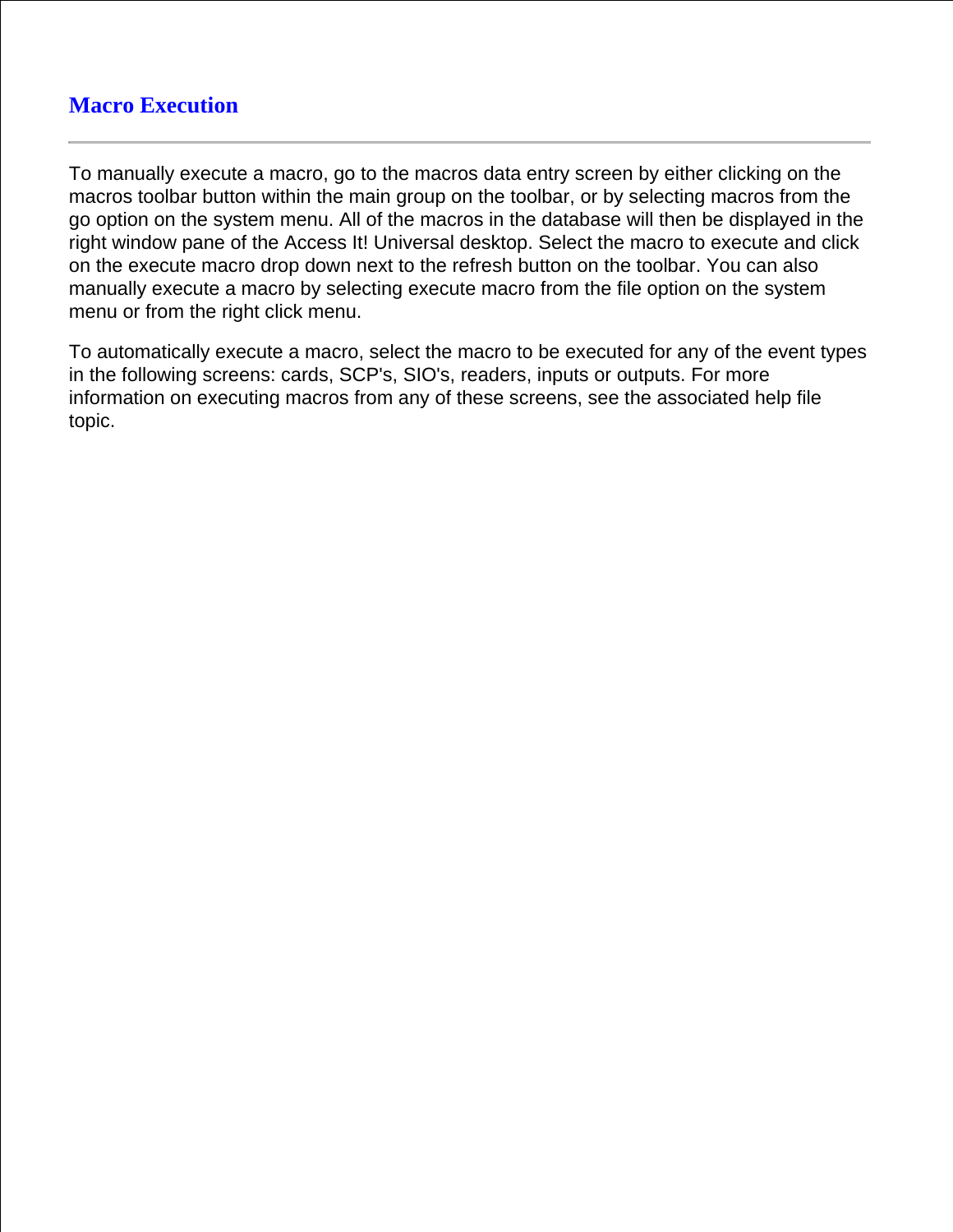# **Card Groups**

## Card Groups Detail

Card groups are used to group a single card or many cards together. The card group will group together cards with the same card group assigned to them. The card group can then be used to have a single card or a group of cards perform tasks when a card number from a certain card group is presented at a reader. The card group can also be used to set up mandatory or default card activation and expiration dates. The task to be performed by the card group and the conditions under which to perform the task are defined in the tasks screen. For more information on tasks, see the Tasks help file topic.

NOTE: Card groups must be enabled in the sites screen in order to function. For more information on sites, see the Sites help file topic. Access to this screen is determined by the settings for the currently logged in user. For more information on users, see the Users help file topic.

#### **Adding a Card Group**

To add a card group, go to the card groups data entry screen by either clicking on the card groups toolbar button within the configuration group on the toolbar, or by selecting card groups from the go option on the system menu. All of the card groups in the database will then be displayed in the right window pane of the Access It! Universal desktop. Click on the new button on the toolbar or select new from the file option on the system menu or from the right click menu.

## **Editing a Card Group**

To edit a card group, go to the card groups data entry screen by either clicking on the card groups toolbar button within the configuration group on the toolbar, or by selecting card groups from the go option on the system menu. All of the card groups in the database will then be displayed in the right window pane of the Access It! Universal desktop. Select the card group to be edited and click on the edit button on the toolbar, or double click the card group to be edited. You can also select edit from the file option on the system menu or from the right click menu.

#### **Deleting a Card Group**

To delete a card group, go to the card groups data entry screen by either clicking on the card groups toolbar button within the configuration group on the toolbar, or by selecting card groups from the go option on the system menu. All of the card groups in the database will then be displayed in the right window pane of the Access It! Universal desktop. Select the card group to be deleted and click on the delete button on the toolbar or select delete from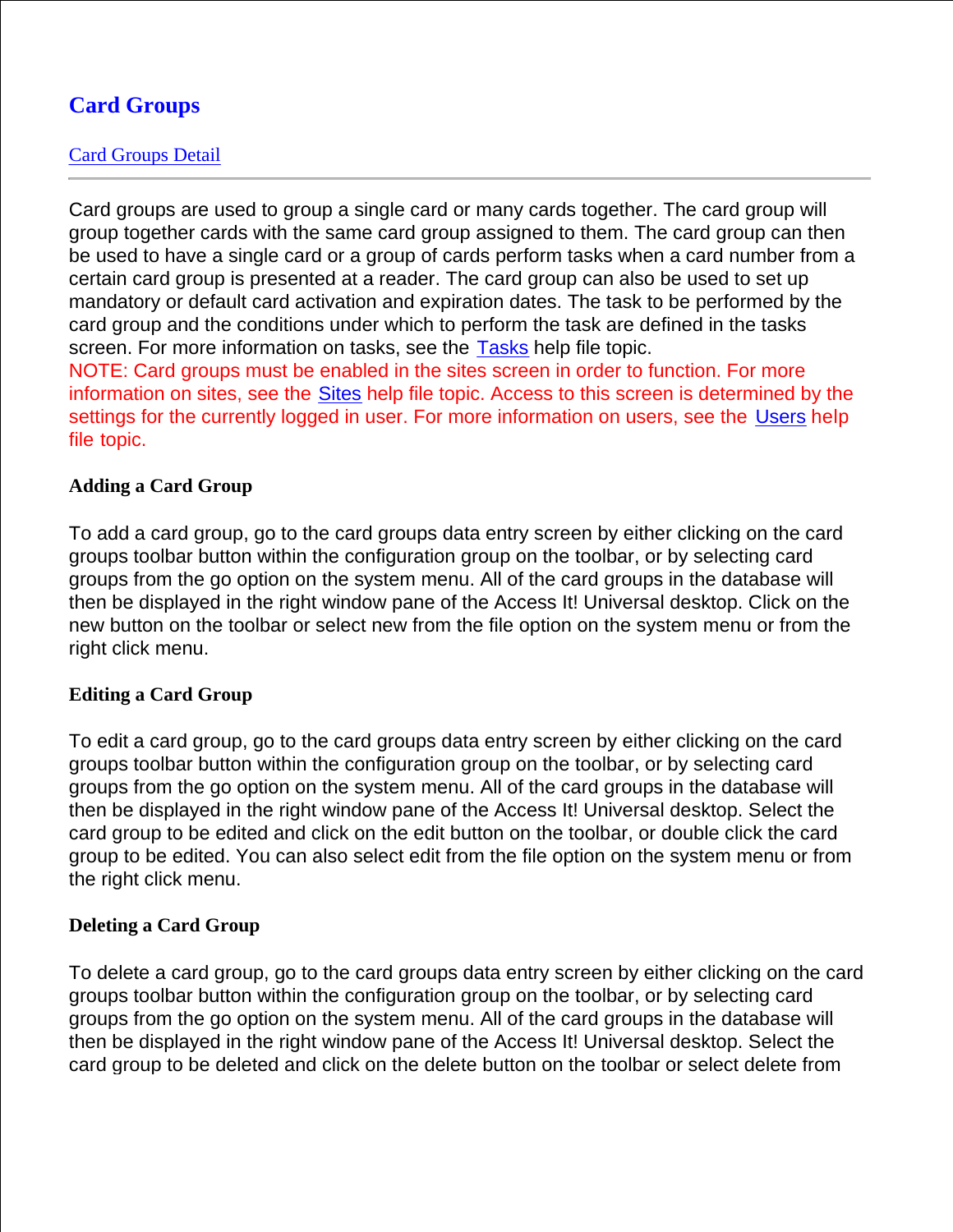the file option on the system menu or from the right click menu.

## **Printing Card Group Reports**

To print reports for a card group, go to the card groups data entry screen by either clicking on the card groups toolbar button within the configuration group on the toolbar, or by selecting card groups from the go option on the system menu. All of the card groups in the database will then be displayed in the right window pane of the Access It! Universal desktop. Select the card groups to print reports for and click on the print button on the toolbar or select print from the file option on the system menu or from the right click menu. The following reports are available:

- *Card Group History* This report provides a list of all database update events for the selected card groups.
- *Card Group Listing* This report provides a list of the selected card groups and their various properties.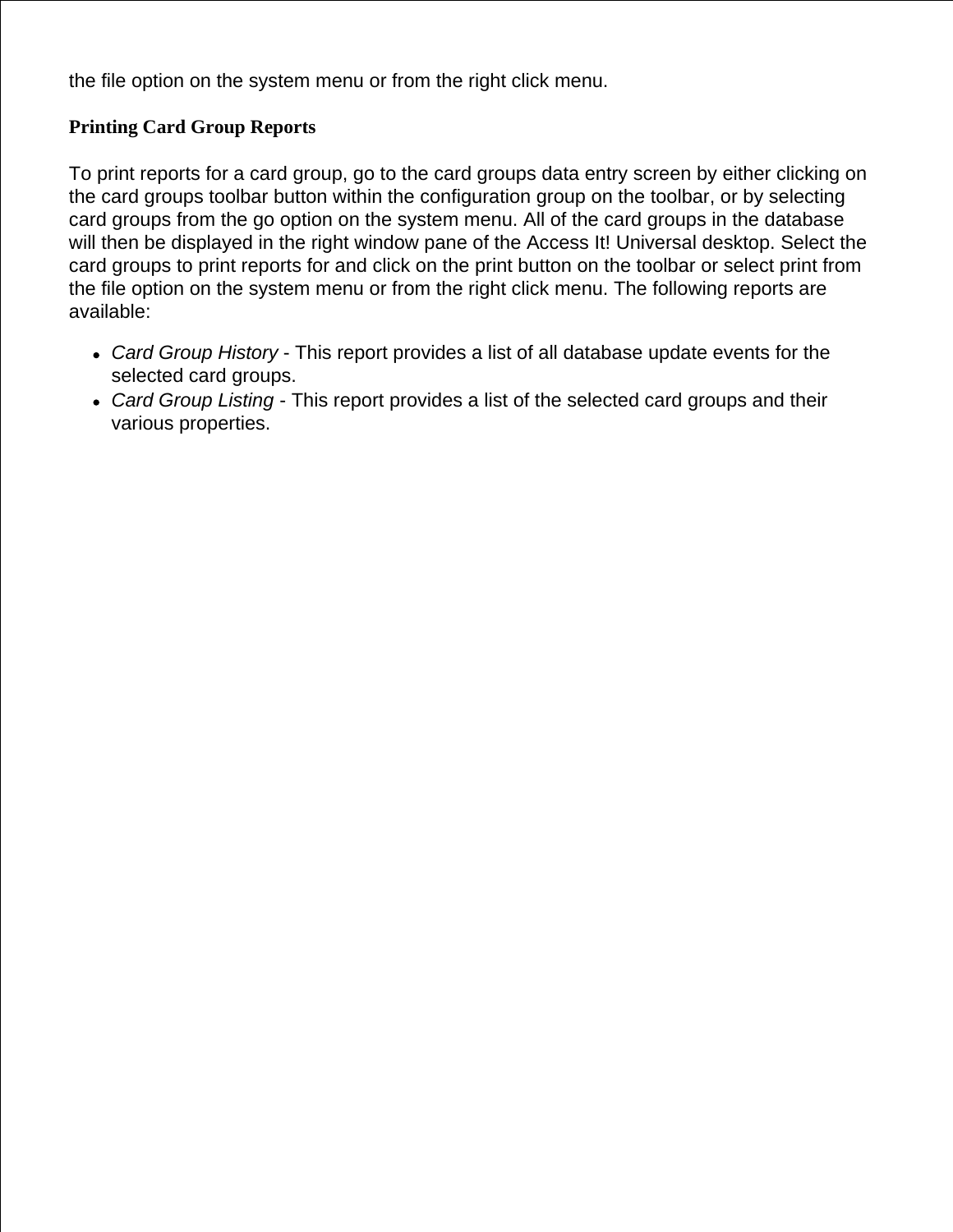# **Access Levels**

## Access Levels Detail

Access levels are combinations of timezones, floor codes and readers (doors/elevators) that are used to give a cardholder access to a door, elevator or a group of doors or elevators during a certain time. Access It! Universal supports up to 32,767 access levels for each site. NOTE: Access to this screen is determined by the settings for the currently logged in user. For more information on users, see the Users help file topic.

#### **Adding an Access Level**

To add an access level, go to the access levels data entry screen by either clicking on the access levels toolbar button within the configuration group on the toolbar, or by selecting access levels from the Go | Configuration option on the file menu. Click on the new button on the toolbar or select new from the file option on the system menu or from the right click menu.

#### **Editing an Access Level**

To edit an access level, go to the access levels data entry screen by either clicking on the access levels toolbar button within the configuration group on the toolbar, or by selecting access levels from the go option on the system menu. If the name of the access level is known, enter the name is the search box and then click the find now button. To display all access levels, click the find now button without entering search criteria. Select the access level to be edited and click on the edit button on the toolbar, or double click the access level to be edited. You can also select edit from the file option on the system menu or from the right click menu.

#### **Deleting an Access Level**

To delete an access level, go to the access levels data entry screen by either clicking on the access levels toolbar button within the configuration group on the toolbar, or by selecting access levels from the go option on the system menu. All of the access levels in the database will then be displayed in the right window pane of the Access It! Universal desktop. Select the access level to be deleted and click on the delete button on the toolbar or select delete from the file option on the system menu or from the right click menu.

## **Printing Access Level Reports**

To print reports for an access level, go to the access levels data entry screen by either clicking on the access levels toolbar button within the configuration group on the toolbar, or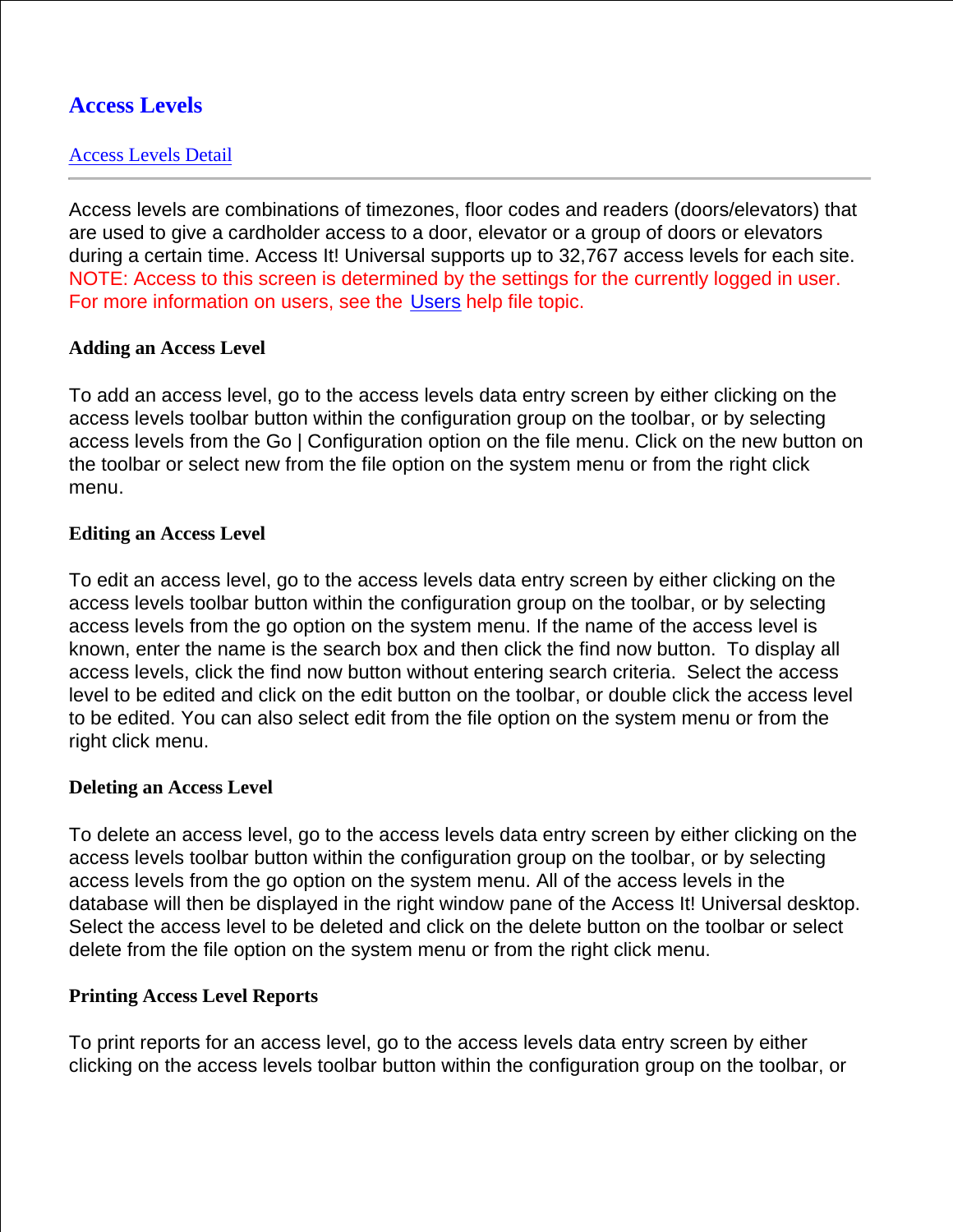by selecting access levels from the go option on the system menu. All of the access levels in the database will then be displayed in the right window pane of the Access It! Universal desktop. Select the access levels to print reports for and click on the print button on the toolbar or select print from the file option on the system menu or from the right click menu. The following reports are available:

- *Access By Access Level* This report provides a list of all card holders and cards that have been assigned the selected access levels.
- *Access Level History* This report provides a list of all database updates for the selected access levels.
- *Access Level Listing* This report provides a list of the selected access levels and their various properties.
- *Temporary Access By Access Level* This report provides a list of all cardholders and cards that have been assigned the selected temporary access levels.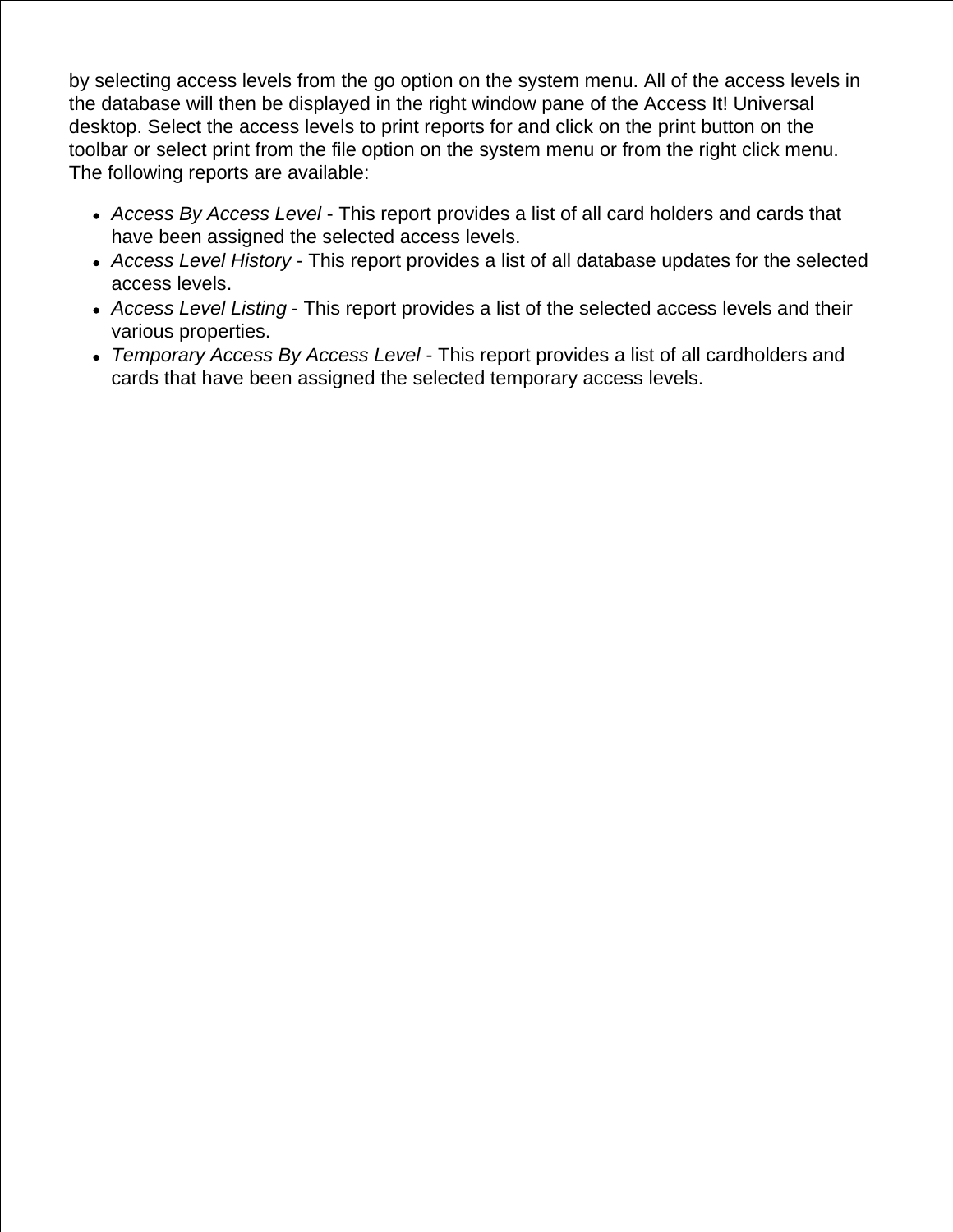# **Floor Codes**

## Floor Codes Detail

Floor Codes are combinations of timezones and outputs (floors) that are used to give a card holder access to an elevator or a group of elevators. Access It! Universal supports up to 255 floor codes per site. Each of the floor codes can support up to 64 outputs (floors). NOTE: The name of the No Floor Access floor code can be changed but the data cannot be edited. Access to this screen is determined by the settings for the currently logged in user. For more information on users, see the Users help file topic.

#### **Adding a Floor Code**

To add a floor code, go to the floor codes data entry screen by either clicking on the floor codes toolbar button within the configuration group on the toolbar, or by selecting floor codes from the go option on the system menu. All of the floor codes in the database will then be displayed in the right window pane of the Access It! Universal desktop. Click on the new button on the toolbar or select new from the file option on the system menu or from the right click menu.

#### **Editing a Floor Code**

To edit a floor code, go to the floor codes data entry screen by either clicking on the floor codes toolbar button within the configuration group on the toolbar, or by selecting floor codes from the go option on the system menu. All of the floor codes in the database will then be displayed in the right window pane of the Access It! Universal desktop. Select the floor code to be edited and click on the edit button on the toolbar, or double click the floor code to be edited. You can also select edit from the file option on the system menu or from the right click menu.

#### **Deleting a Floor Code**

To delete a floor code, go to the floor codes data entry screen by either clicking on the floor codes toolbar button within the configuration group on the toolbar, or by selecting floor codes from the go option on the system menu. All of the floor codes in the database will then be displayed in the right window pane of the Access It! Universal desktop. Select the floor code to be deleted and click on the delete button on the toolbar or select delete from the file option on the system menu or from the right click menu.

#### **Printing Floor Code Reports**

To print reports for a floor code, go to the floor codes data entry screen by either clicking on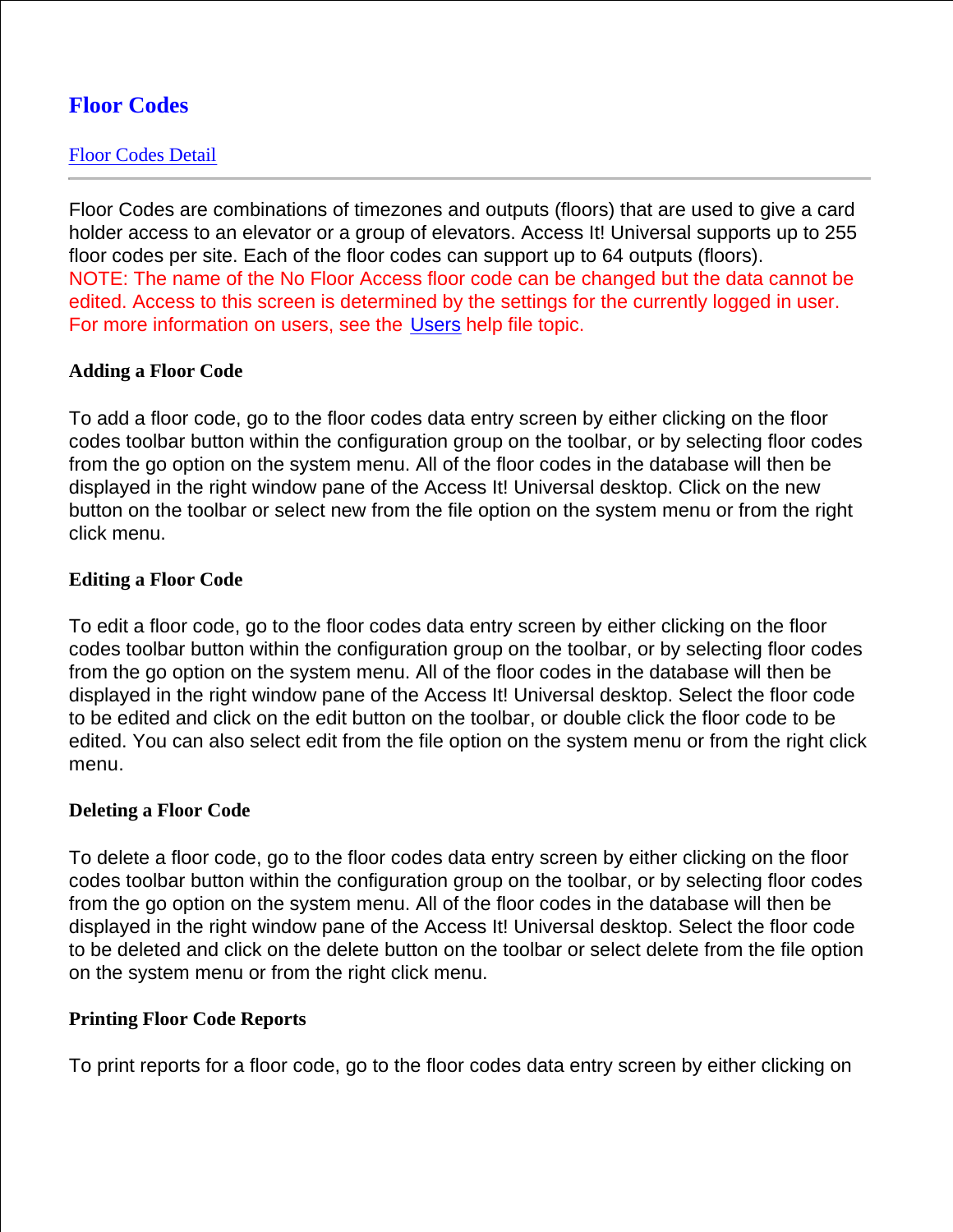the floor codes toolbar button within the configuration group on the toolbar, or by selecting floor codes from the go option on the system menu. All of the floor codes in the database will then be displayed in the right window pane of the Access It! Universal desktop. Select the floor codes to print reports for and click on the print button on the toolbar or select print from the file option on the system menu or from the right click menu. The following reports are available:

- *Floor Code History* This report provides a list of all database updates for the selected floor codes.
- *Floor Code Listing* This report provides a list of the selected floor codes and their various properties.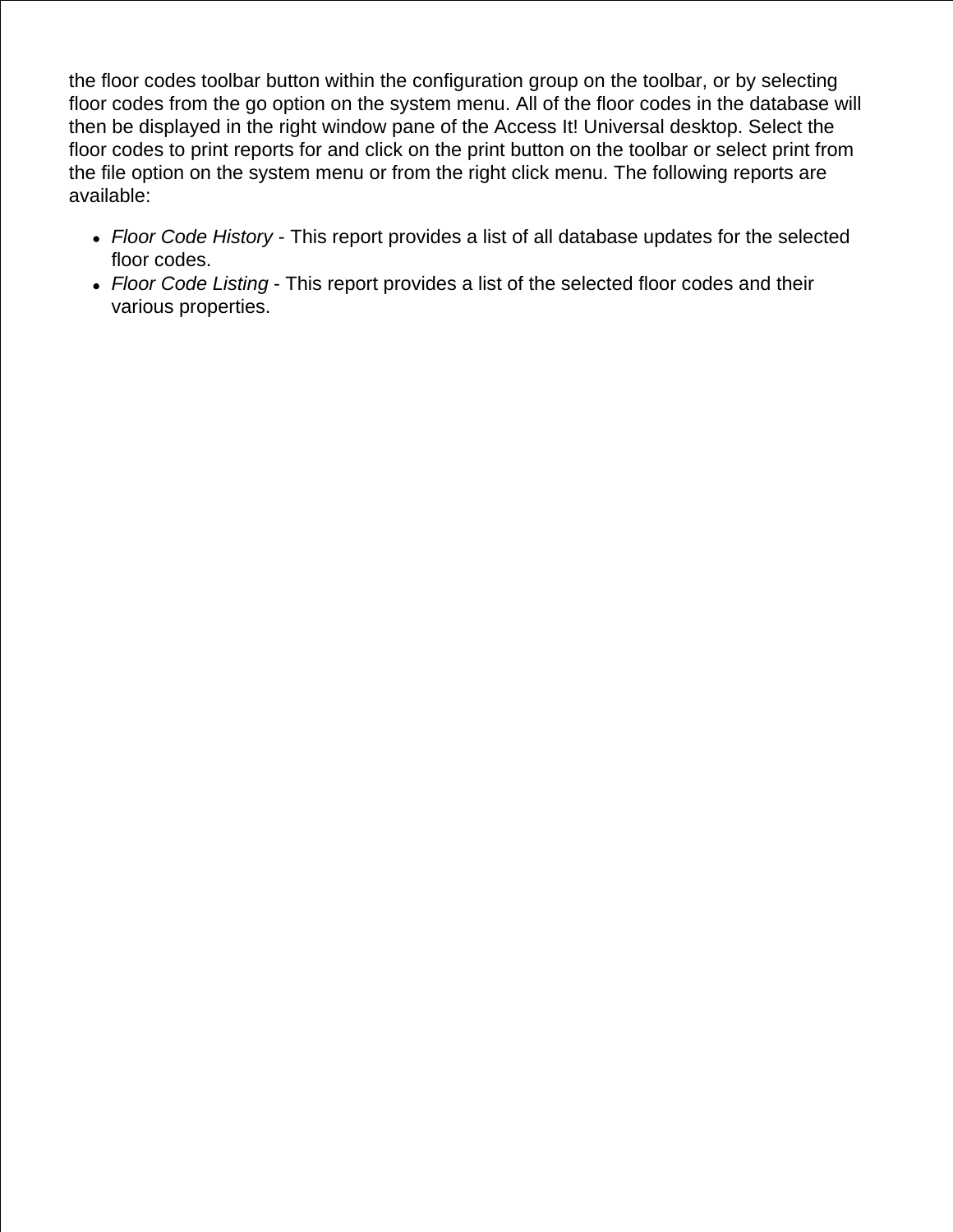# **Intervals**

## Intervals Detail

Intervals are used to determine when timezones will be active or inactive. All intervals can be set up to accommodate varying time schedules on different days of the week and during holidays. Access It! Universal supports an unlimited number of intervals per site. The Always interval is pre-defined and assigns 24 hours a day to all days of the week including holidays. NOTE: The name of the "Always" interval can be changed but the data cannot be edited and it cannot be deleted. Access to this screen is determined by the settings for the currently logged in user. For more information on users, see the Users help file topic. For more information on timezones, see the Timezones help file topic.

## **Adding an Interval**

To add an interval, go to the intervals data entry screen by either clicking on the intervals toolbar button within the configuration group on the toolbar, or by selecting intervals from the go option on the system menu. All of the intervals in the database will then be displayed in the right window pane of the Access It! Universal desktop. Click on the new button on the toolbar or select new from the file option on the system menu or from the right click menu.

## **Editing an Interval**

To edit an interval, go to the intervals data entry screen by either clicking on the intervals toolbar button within the configuration group on the toolbar, or by selecting intervals from the go option on the system menu. All of the intervals in the database will then be displayed in the right window pane of the Access It! Universal desktop. Select the interval to be edited and click on the edit button on the toolbar, or double click the interval to be edited. You can also select edit from the file option on the system menu or from the right click menu.

#### **Deleting an Interval**

To delete an interval, go to the intervals data entry screen by either clicking on the intervals toolbar button within the configuration group on the toolbar, or by selecting intervals from the go option on the system menu. All of the intervals in the database will then be displayed in the right window pane of the Access It! Universal desktop. Select the interval to be deleted and click on the delete button on the toolbar or select delete from the file option on the system menu or from the right click menu.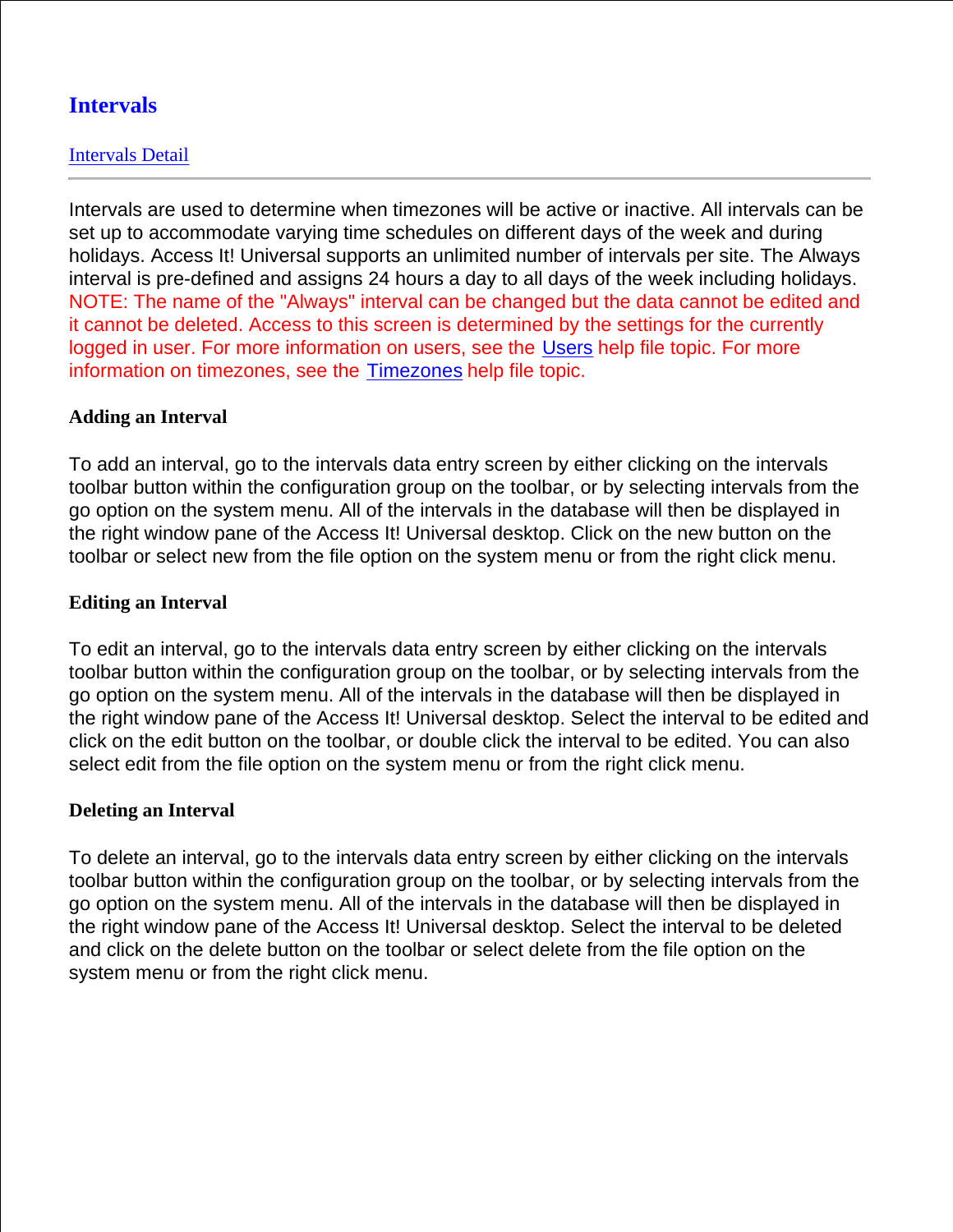# **Timezones**

## Timezones Detail

Timezones are used to determine when a card holder has access to a door, or when a door is to be unlocked. All timezones can have up to twelve intervals that can be set up to accommodate varying time schedules on different days of the week. Access It! Universal supports up to 255 timezones per site. The Always timezone has the pre-defined interval named "Always", which assigns 24 hours a day to all days of the week including holidays. The Never timezone has no pre-defined intervals and will never allow access to, or unlock any doors during any days of the week. The calendar and graph at the bottom of the timezones window determines wether a timezone is active or inactive during a specific day and time. Green sections on the graph display when the selected timezone will be active. Red sections on the graph display when the selected timezone will be inactive. NOTE: The name of the "Always" and "Never" timezones can be changed but the data cannot be edited and they cannot be deleted. Access to this screen is determined by the settings for the currently logged in user. For more information on intervals, see the Intervals help file topic. For more information on users, see the Users help file topic.

## **Adding a Timezone**

To add a timezone, go to the timezones data entry screen by either clicking on the timezones toolbar button within the configuration group on the toolbar, or by selecting timezones from the go option on the system menu. All of the timezones in the database will then be displayed in the right window pane of the Access It! Universal desktop. Click on the new button on the toolbar or select new from the file option on the system menu or from the right click menu.

## **Editing a Timezone**

To edit a timezone, go to the timezones data entry screen by either clicking on the timezones toolbar button within the configuration group on the toolbar, or by selecting timezones from the go option on the system menu. All of the timezones in the database will then be displayed in the right window pane of the Access It! Universal desktop. Select the timezone to be edited and click on the edit button on the toolbar, or double click the timezone to be edited. You can also select edit from the file option on the system menu or from the right click menu.

## **Deleting a Timezone**

To delete a timezone, go to the timezones data entry screen by either clicking on the timezones toolbar button within the configuration group on the toolbar, or by selecting timezones from the go option on the system menu. All of the timezones in the database will then be displayed in the right window pane of the Access It! Universal desktop. Select the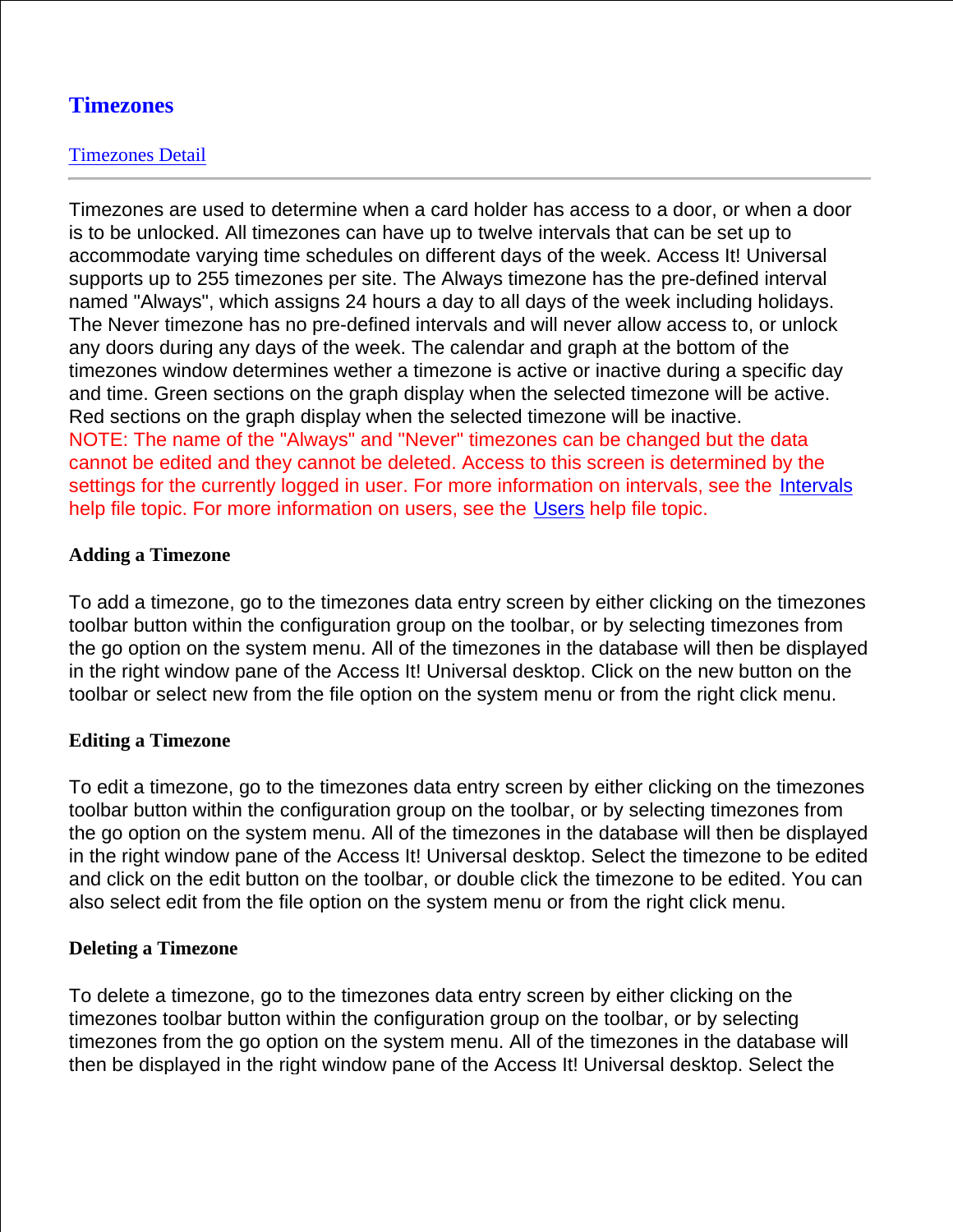timezone to be deleted and click on the delete button on the toolbar or select delete from the file option on the system menu or from the right click menu.

## **Printing Timezone Reports**

To print reports for a timezone, go to the timezones data entry screen by either clicking on the timezones toolbar button within the configuration group on the toolbar, or by selecting timezones from the go option on the system menu. All of the timezones in the database will then be displayed in the right window pane of the Access It! Universal desktop. Select the timezones to print reports for and click on the print button on the toolbar or select print from the file option on the system menu or from the right click menu. The following reports are available:

- *Timezone History* This report provides a list of all database updates for the selected timezones.
- *Timezone Listing* This report provides a list of the selected timezones and their various properties.
- *Timezone Utilization Listing* This report provides a list of the selected timezones as well as where the timezones are being used.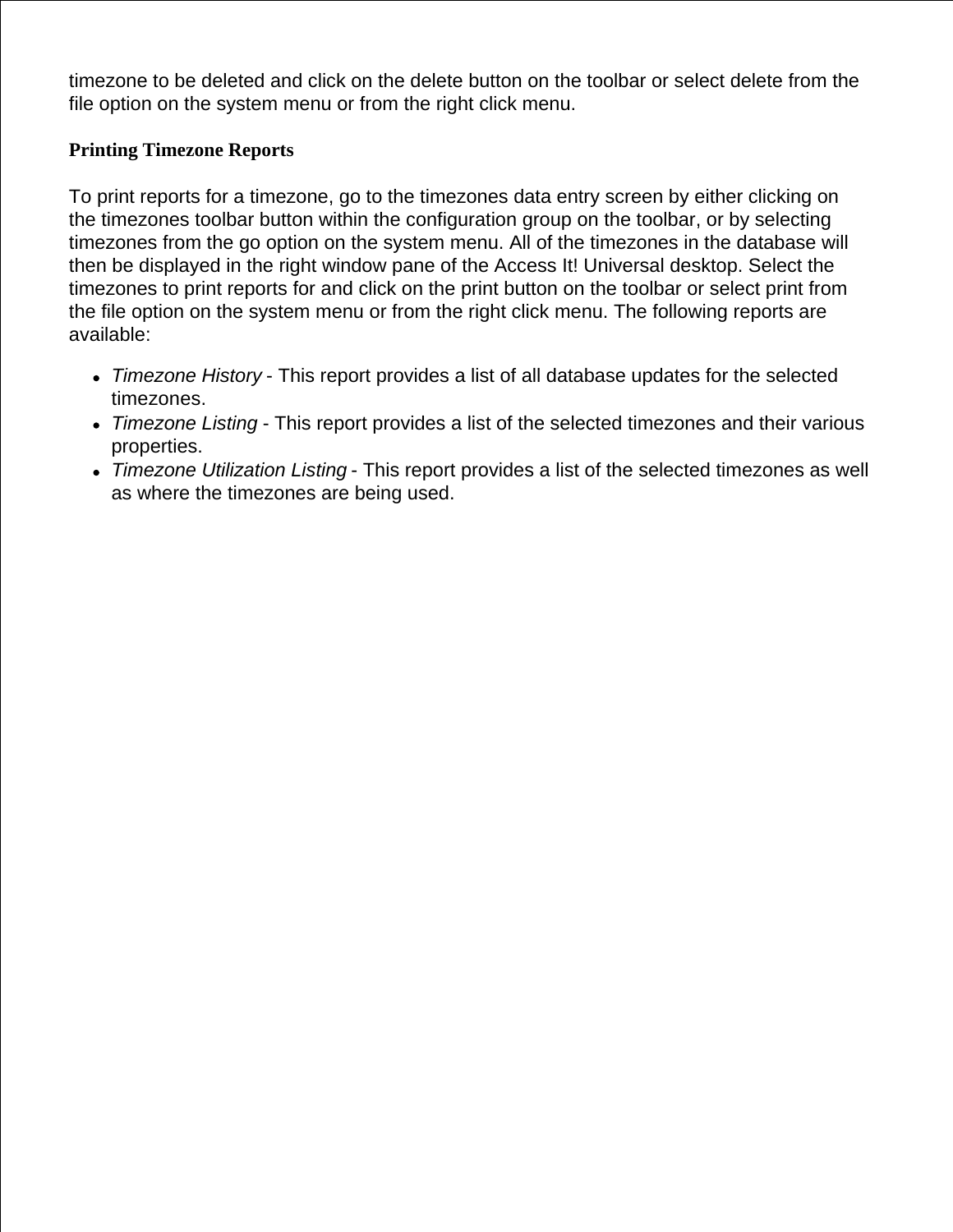# **Holidays**

## Holidays Detail

Holidays are used to define specified dates as holidays. Dates defined as holidays can be used within timezone intervals to be controlled by a timezone. A day becomes a holiday instead of the day of the week in a timezone interval when the specified holiday date matches the current system date. Access It! Universal supports up to 255 holidays per site. NOTE: Access to this screen is determined by the settings for the currently logged in user. For more information on users, see the Users help file topic.

## **Adding a Holiday**

To add a holiday, go to the holidays data entry screen by either clicking on the holidays toolbar button within the configuration group on the toolbar, or by selecting holidays from the go option on the system menu. All of the holidays in the database will then be displayed in the right window pane of the Access It! Universal desktop. Click on the new button on the toolbar or select new from the file option on the system menu or from the right click menu.

## **Editing a Holiday**

To edit a holiday, go to the holidays data entry screen by either clicking on the holidays toolbar button within the configuration group on the toolbar, or by selecting holidays from the go option on the system menu. All of the holidays in the database will then be displayed in the right window pane of the Access It! Universal desktop. Select the holiday to be edited and click on the edit button on the toolbar, or double click the holiday to be edited. You can also select edit from the file option on the system menu or from the right click menu.

## **Deleting a Holiday**

To delete a holiday, go to the holidays data entry screen by either clicking on the holidays toolbar button within the configuration group on the toolbar, or by selecting holidays from the go option on the system menu. All of the holidays in the database will then be displayed in the right window pane of the Access It! Universal desktop. Select the holiday to be deleted and click on the delete button on the toolbar or select delete from the file option on the system menu or from the right click menu.

## **Printing Holiday Reports**

To print reports for a holiday, go to the holidays data entry screen by either clicking on the holidays toolbar button within the configuration group on the toolbar, or by selecting holidays from the go option on the system menu. All of the holidays in the database will then be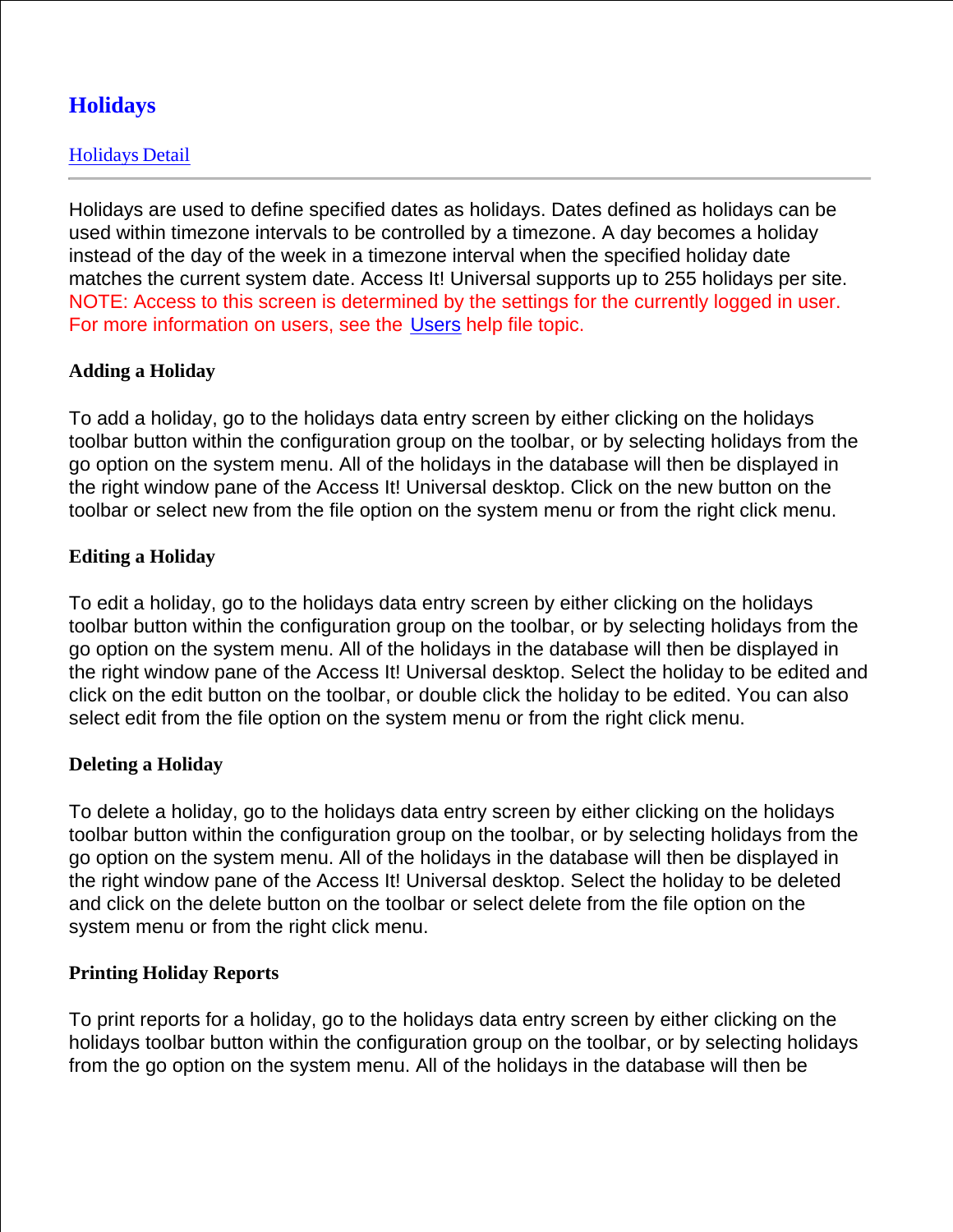displayed in the right window pane of the Access It! Universal desktop. Select the holidays to print reports for and click on the print button on the toolbar or select print from the file option on the system menu or from the right click menu. The following reports are available:

- *Holiday History* This report provides a list of all database updates for the selected holidays.
- *Holiday Listing* This report provides a list of the selected holidays and their various properties.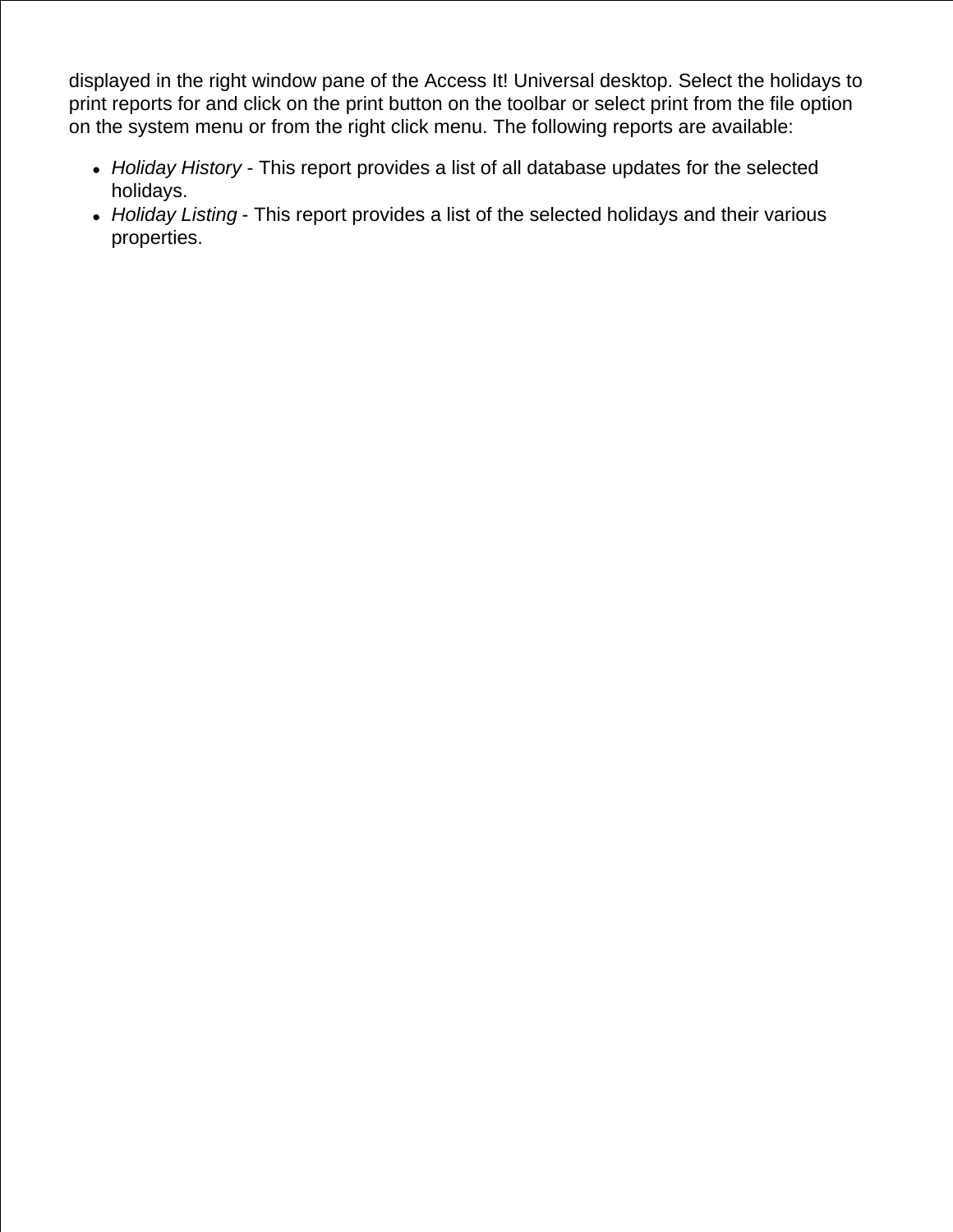# **Badge Types**

Badge types are used to determine the physical layout, appearance and contents of a card when it is printed or previewed. Badge types can range from simple visitor cards with static text, to complex card designs with corporate logos, pictures and signatures. Badge types are designed with the badge designer, for more information on the badge designer, see the Badge Designer help file topic.

NOTE: Access to this screen is determined by the settings for the currently logged in user. For more information on users, see the Users help file topic.

## **Adding a Badge Type**

To add a badge type, go to the badge types screen by either clicking on the badge types toolbar button within the configuration group on the toolbar, or by selecting badge types from the go option on the system menu. All of the badge types in the database will then be displayed in the right window pane of the Access It! Universal desktop. Click on the new button on the toolbar or select new from the file option on the system menu or from the right click menu. The following options are available for creating a new badge:

### **Editing a Badge Type**

To edit a badge type, go to the badge types screen by either clicking on the badge types toolbar button within the configuration group on the toolbar, or by selecting badge types from the go option on the system menu. All of the badge types will then be displayed in the right window pane of the Access It! Universal desktop. Select the badge type to be edited and click on the edit button on the toolbar, or double click the badge type to be edited. You can also select edit from the file option on the system menu or from the right click menu.

#### **Deleting a Badge Type**

To delete a badge type, go to the badge types data entry screen by either clicking on the badge types toolbar button within the configuration group on the toolbar, or by selecting badge types from the go option on the system menu. All of the badge types will then be displayed in the right window pane of the Access It! Universal desktop. Select the badge type to be deleted and click on the delete button on the toolbar, or hit the delete key on the keyboard. You can also select delete from the file option on the system menu or from the right click menu.

The next step is to use the badge designer to edit the design of the badge type. For more information on using the badge designer, see the Badge Designer help file topic.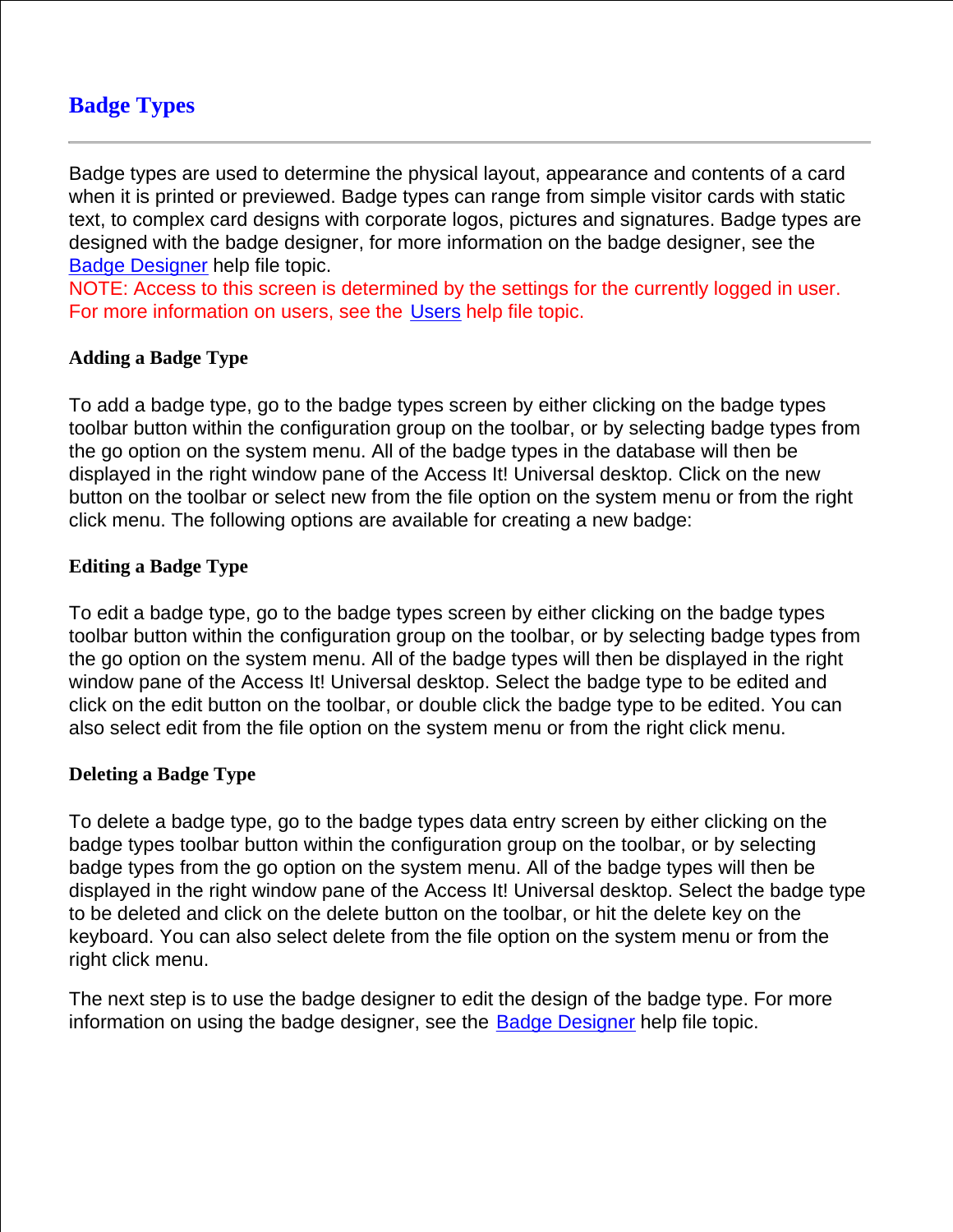# **Badge Designer**

The badge designer is used to create new or modify existing badge type designs. Badge types can be designed with many different styles and functions. For more information on badge types, see the Badge Types help file topic.

The badge designer is similar in function to a paintbrush style application. Objects are added to the badge type design and properties are set to determine the functionality of these objects. Single or dual sided badge types are fully supported.

The first step when designing a badge type is to set the overall badge properties. These properties control the way the card is formatted and printed. For more information on badge properties, see the Badge Properties help file topic.

The second step when designing a badge type is to add objects to the badge type design and set their properties. For more information on badge designer objects see any of the badge designer object help file topic.

The third step when designing a badge type is to save the changes to the badge type and preview the card to see the results. For more information on previewing cards, see the Previewing Cards help file topic.

The following formatting functions are supported in the badge designer:

## **Align**

The align function is used to align a single object or multiple objects with either each other or the badge designer grid. To access the align functions, either click on one of the align function toolbar buttons , or by selecting align from the format...align option on the system menu. The following align functions are supported:

- *Lefts* This function will left align multiple objects to the same left badge location. To select multiple objects to align, hold down the <Ctrl> key while clicking on each of the objects to be selected. If only one object is selected, this function will not be available.
- *Centers* This function will center align multiple objects to the same center badge location. To select multiple objects to align, hold down the <Ctrl> key while clicking on each of the objects to be selected. If only one object is selected, this function will not be available.
- *Rights* This function will right align multiple objects to the same right badge location. To select multiple objects to align, hold down the <Ctrl> key while clicking on each of the objects to be selected. If only one object is selected, this function will not be available.
- *Tops* This function will top align multiple objects to the same top badge location. To select multiple objects to align, hold down the <Ctrl> key while clicking on each of the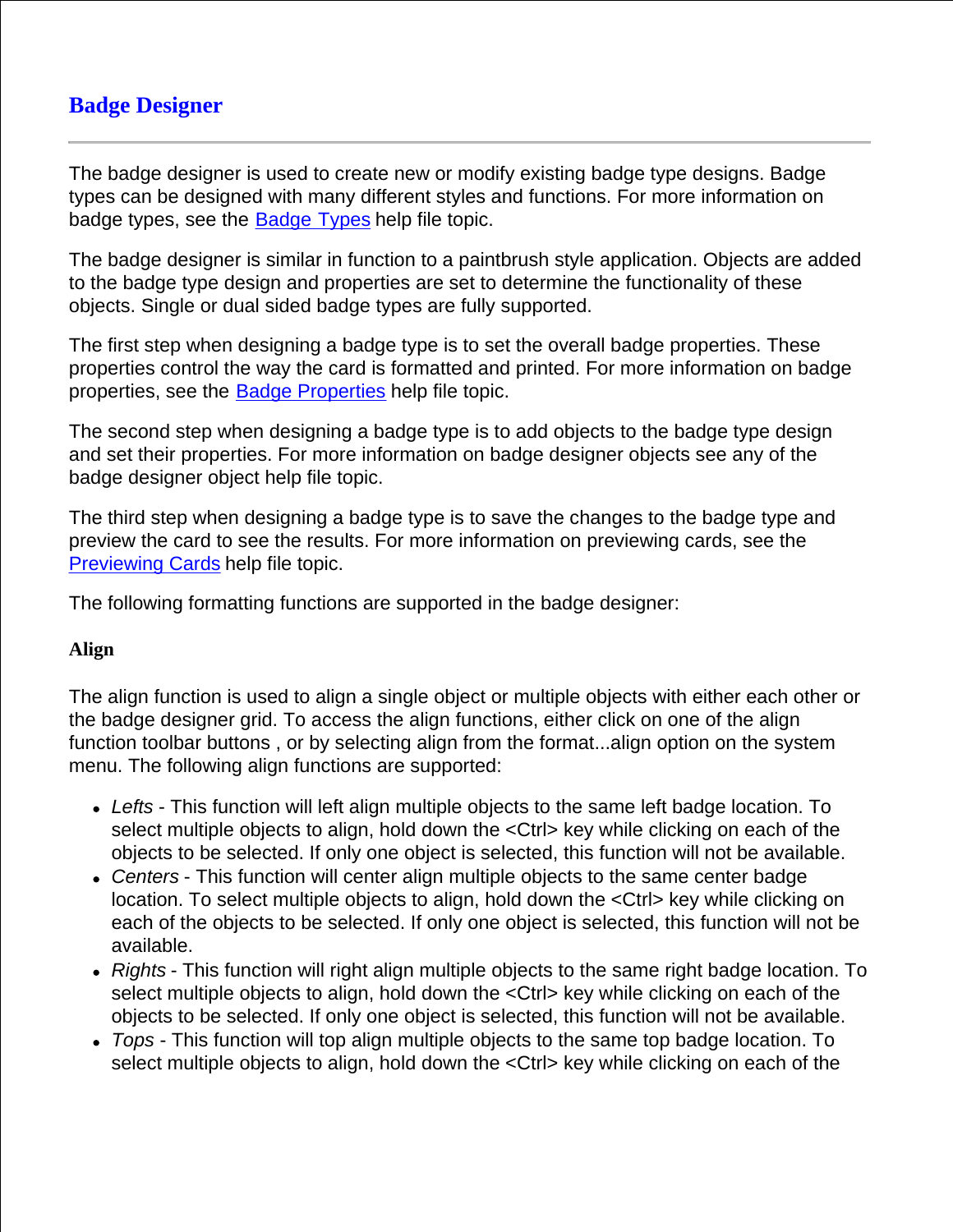objects to be selected. If only one object is selected, this function will not be available.

- *Middles* This function will middle align multiple objects to the same middle badge location. To select multiple objects to align, hold down the <Ctrl> key while clicking on each of the objects to be selected. If only one object is selected, this function will not be available.
- *Bottoms* This function will bottom align multiple objects to the same bottom badge location. To select multiple objects to align, hold down the <Ctrl> key while clicking on each of the objects to be selected. If only one object is selected, this function will not be available.
- *To Grid* This function will align a single or multiple objects to the closest grid snap location. To select multiple objects to align, hold down the <Ctrl> key while clicking on each of the objects to be selected.

## **Make Same Size**

The make same size function is used to make multiple objects the same physical size. To access the make same size functions, either click on one of the make same size function toolbar buttons , or by selecting make same size from the format...make same size option on the system menu. The following make same size functions are supported:

- *Widths* This function will make the widths of multiple objects the same physical size. To select multiple objects to make the same size, hold down the <Ctrl> key while clicking on each of the objects to be selected. If only one object is selected, this function will not be available.
- *Heights* This function will make the heights of multiple objects the same physical size. To select multiple objects to make the same size, hold down the <Ctrl> key while clicking on each of the objects to be selected. If only one object is selected, this function will not be available.
- *Both* This function will make both the widths and the heights of multiple objects the same physical size. To select multiple objects to make the same size, hold down the <Ctrl> key while clicking on each of the objects to be selected. If only one object is selected, this function will not be available.

## **Horizontal Spacing**

The make horizontal spacing equal function is used to make multiple objects spaced out evenly across a horizontal plane. To access the make horizontal spacing equal function, select the make horizontal spacing equal function from the horizontal spacing...make equal option on the system menu. If two or fewer objects are selected, this function will not be available.

## **Vertical Spacing**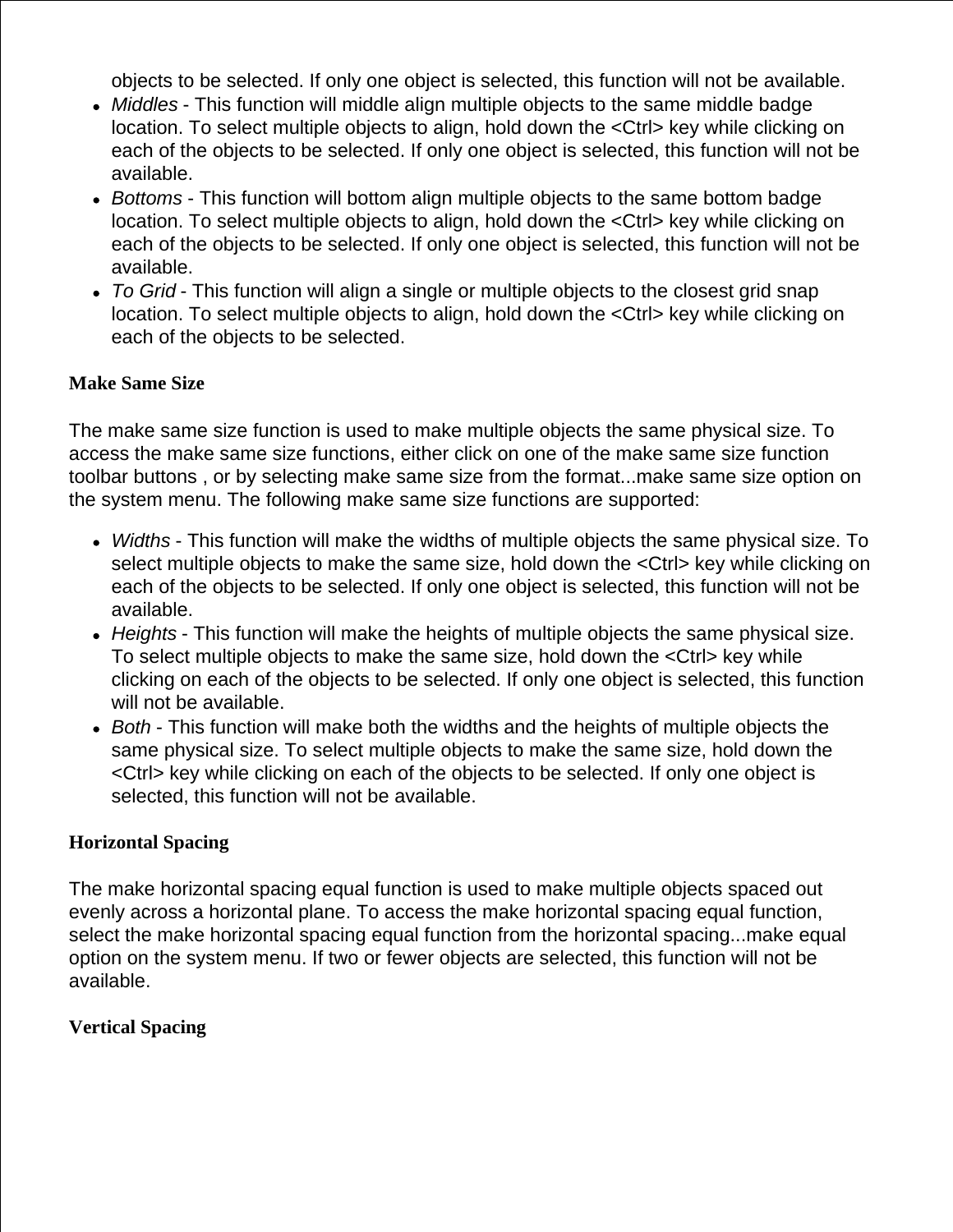The make vertical spacing equal function is used to make multiple objects spaced out evenly across a vertical plane. To access the make vertical spacing equal function, select the make vertical spacing equal function from the vertical spacing...make equal option on the system menu. If two or fewer objects are selected, this function will not be available.

## **Center In Form**

The center in form function is used to make a single object or multiple objects centered either horizontally or vertically within the overall badge type design. To access the center in form functions, select the center in form functions from the center in form option on the system menu.

## **Order**

The order function is used to set the front to back (top to bottom) order of a single object or multiple objects. To access the order functions, select the order functions from the order option on the system menu.

## **Grid**

The grid functions are used to control the display and sizing of the formatting grid. To access the grid functions, select grid from the format option on the system menu. The following grid functions are supported:

- *Show Grid* This function turns on and off the display of the formatting grid.
- *Snap To Grid* This function turns on and off the snap to grid option of the formatting grid. It is recommended that this option be left on to make it easier to line up objects within the badge type design.
- *Grid Size* This function sets the horizontal and vertical size of the grid.

## **Lock Controls**

The lock controls function is used to lock or freeze the movement and property settings for all of the objects on the badge type design. This function is useful to prevent the accidental movement of objects on a complex badge type design. To access the lock controls function either click on the lock controls toolbar button, or select lock controls from the format option on the system menu.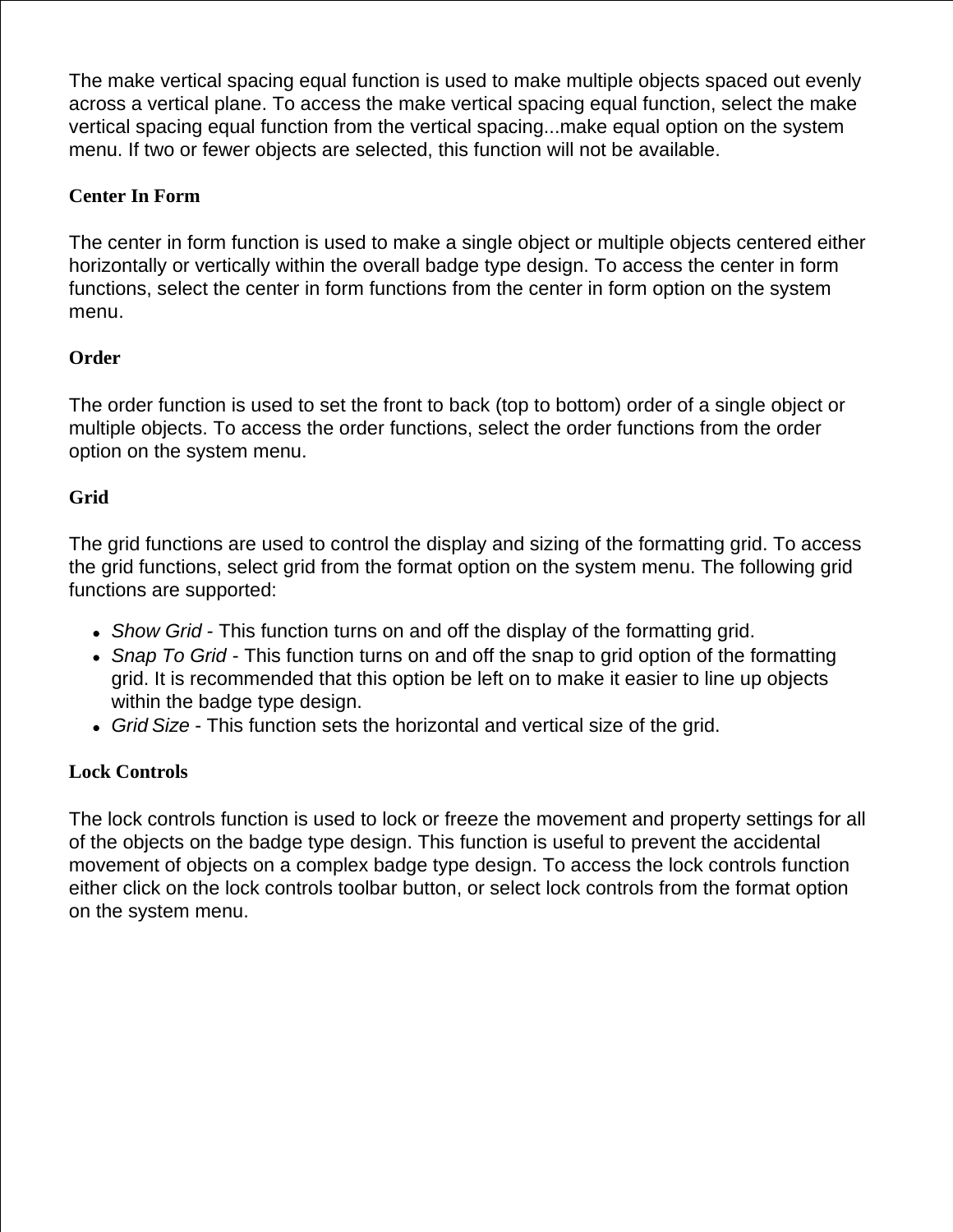# **Badge Properties**

The badge properties control the way a badge type design is formatted and printed. To access the badge properties, either click on the properties toolbar button with no objects selected, or by selecting properties from the file option on the system menu.

The following badge properties are supported:

### **Printer**

Select the printer for the badge type design. The printer selected will determine the physical size and possible orientations for the badge type design.

NOTE: Only the printers installed through the local operating system will be available for selection. For information on installing printers, see the operating system documentation.

### **Card Size**

Select the card size for the badge type design. On some printers, this option may be referred to as the paper size. The card size selected will determine the physical size and possible orientations for the badge type design.

NOTE: The card sizes available will vary depending on the type and model of printer selected.

## **Card Bin**

Select the card bin for the badge type design. On some printers, this option may be referred to as the paper tray. The card bin selected will determine the printer media source for the badge type design.

NOTE: The card bins available will vary depending on the type and model of printer selected.

#### **Orientation**

Select the orientation for the badge type design. Select portrait for top to bottom orientation or landscape for left to right orientation.

## **Duplex Printing**

Select the duplex options for the badge type design. The following duplex options are supported:

NOTE: Verify that the printer selected supports duplex printing before using this option.

*Simplex* - This option will set up the badge type design for single sided printing.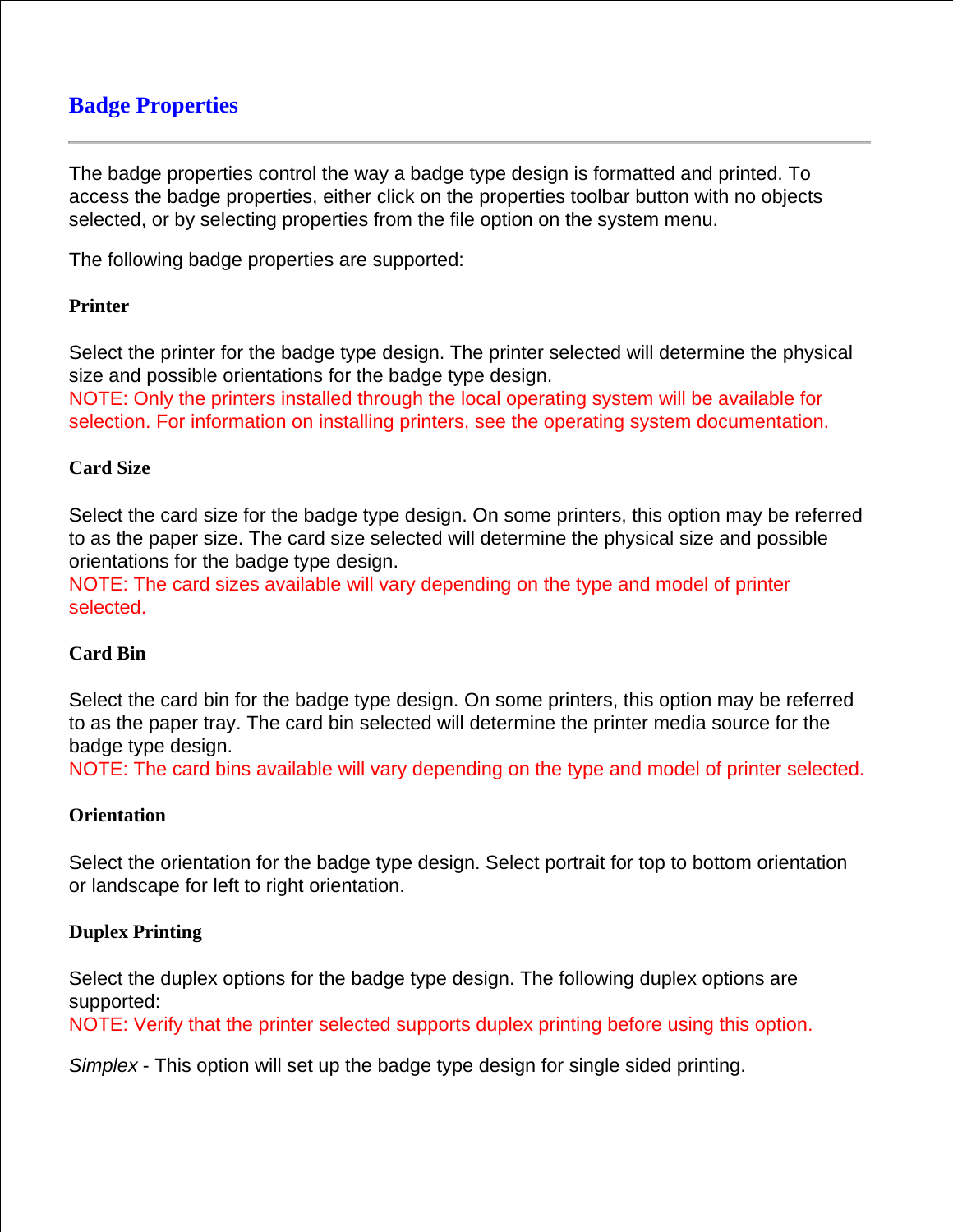*Horizontal Page Turn* - This option will set up the badge type design for dual sided printing. The card will be flipped from left to right (horizontally) when printed.

*Vertical Page Turn* - This option will set up the badge type design for dual sided printing. The card will be flipped from top to bottom (vertically) when printed.

## **Prompt For Alternate Printer When Printing**

Select (check) this option to have a window displayed each time the card is printed. This window will allow a different printer to be selected for printing than was originally assigned to the badge type design. This option is useful for systems that have more than one card printer in use.

NOTE: If the new printer selected does not have the capabilities of the original printer assigned to the badge type design, unpredictable results may occur.

## **Page Layout**

Select or create a page layout for the badge type design. Page layouts are used when more than one card per page needs to be printed. This is option is generally used for printing visitor cards and temporary use cards on adhesive labels. For more information on page layouts, see the Page Layouts help file topic.

## **Background**

Select the background for the badge type design. Either a color or a picture file can be used as a badge type background. Select the background color by either clicking on one of the standard colors or by clicking on the edit custom color button and selecting a custom color from the palette. Select a picture by either entering the full path to the file or clicking on the "..." button and browsing for and selecting the picture file.

## **Code**

Enter any desired optional code for the badge type design. Code can be used for things such as mag stripe encoding when a card is being printed. For more information on entering expressions in the code window, see the Expression Builder help file topic. NOTE: Badge type code can be very complex and is only recommended for advanced users. Improper use of the code function can result in erratic card printing and application malfunction.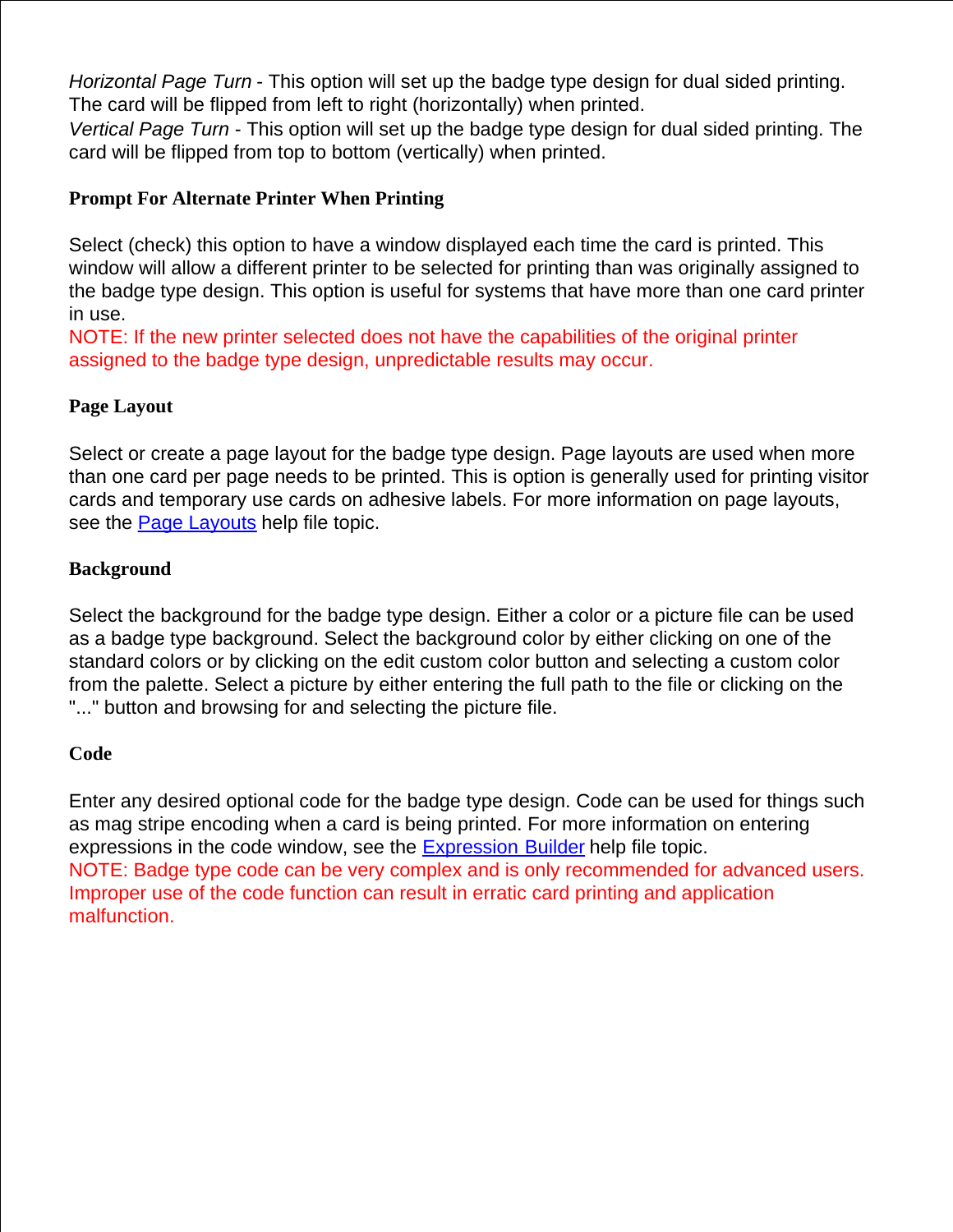# **Picture**

The picture object is used to add a badge holder picture to the badge type design. To add a picture object to the badge type design, expand the images branch by clicking on the plus sign, then click on the picture icon and drag it to the desired location on the badge type design. A picture object will then be placed on the badge type design at the default size. The picture object should then be moved to the correct location on the badge type design by clicking anywhere inside the picture object and dragging it to the desired location. The picture object should then be resized by clicking on any of the handles on the picture object and dragging it to the desired size. The picture object properties should then be set by either double clicking anywhere inside the picture object, or by clicking the object properties button on the badge designer toolbar. The picture object properties can also be accessed by selecting properties from the edit option on the badge designer menu.

The following properties are supported for the picture object:

## **Stretch Mode**

- *Fill Frame* This option adjusts the size of the picture to fill the entire size of the picture object frame. This option may result in some aspect ratio distortion of the picture.
- *Retain Shape* This option retains the original aspect ratio of the picture. This option may result in some blank space within the picture object if the size of the picture does not exactly match the size of the picture object frame.
- Clip This option clips any part of the picture that does not fit within the picture object frame. This option may result in only part of the picture being displayed.

#### **Transparency Tolerance**

This option determines how "transparent" the picture will be. Valid entries are from 0 (not transparent) to 100 (completely transparent). This option is generally used to obtain "floating head" or "security badges", making the badge more difficult to duplicate. This option is most useful when the pictures are taken against a solid colored background.

#### **Rotation**

- *0 Degrees* This option will not rotate the picture.
- *90 Degrees* This option rotates the picture by 90 degrees or 1/4 turn
- *180 Degrees* This option rotates the picture by 180 degrees or 1/2 turn.
- *270 Degrees* This option rotates the picture by 270 degrees or 3/4 turn.

## **Keep Aspect Ratio**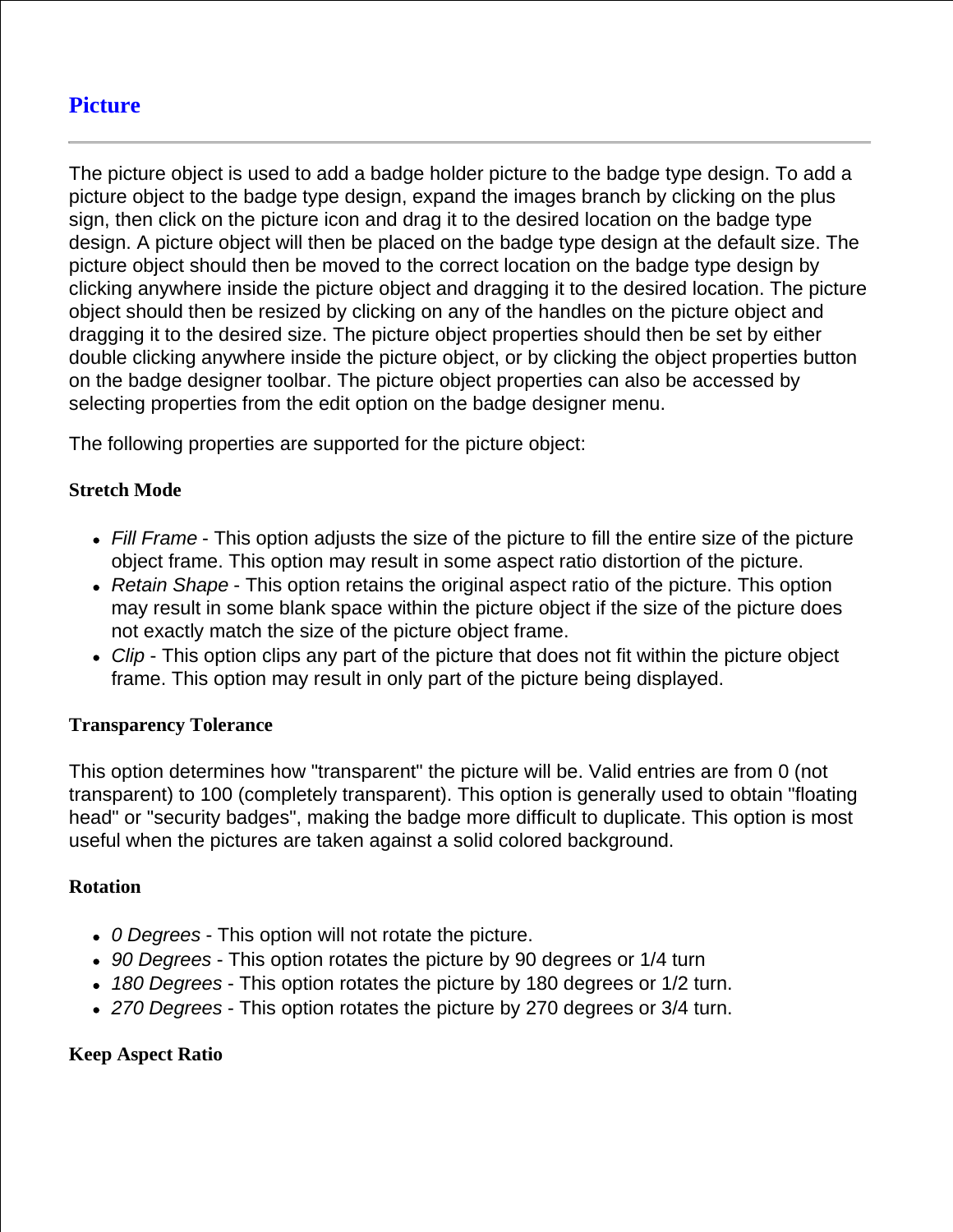This option determines wether or not the picture object frame is forced to keep it's aspect ratio when being resized. Check (select) this option to force the aspect ratio of the picture object frame to be retained. Uncheck (de-select) this option to allow the picture object frame to be resized without maintaining the aspect ratio.

## **Print When The Following Expression Is True**

This option determines wether or not the picture will print or preview based on the result of an expression. If the expression entered returns a true result, then the picture will be printed. If the expression entered returns a false result, then the picture will not be printed. An expression can either be typed in manually or built using the expression builder by clicking on the "..." button. For more information on the expression builder, see the Expression Builder help file topic.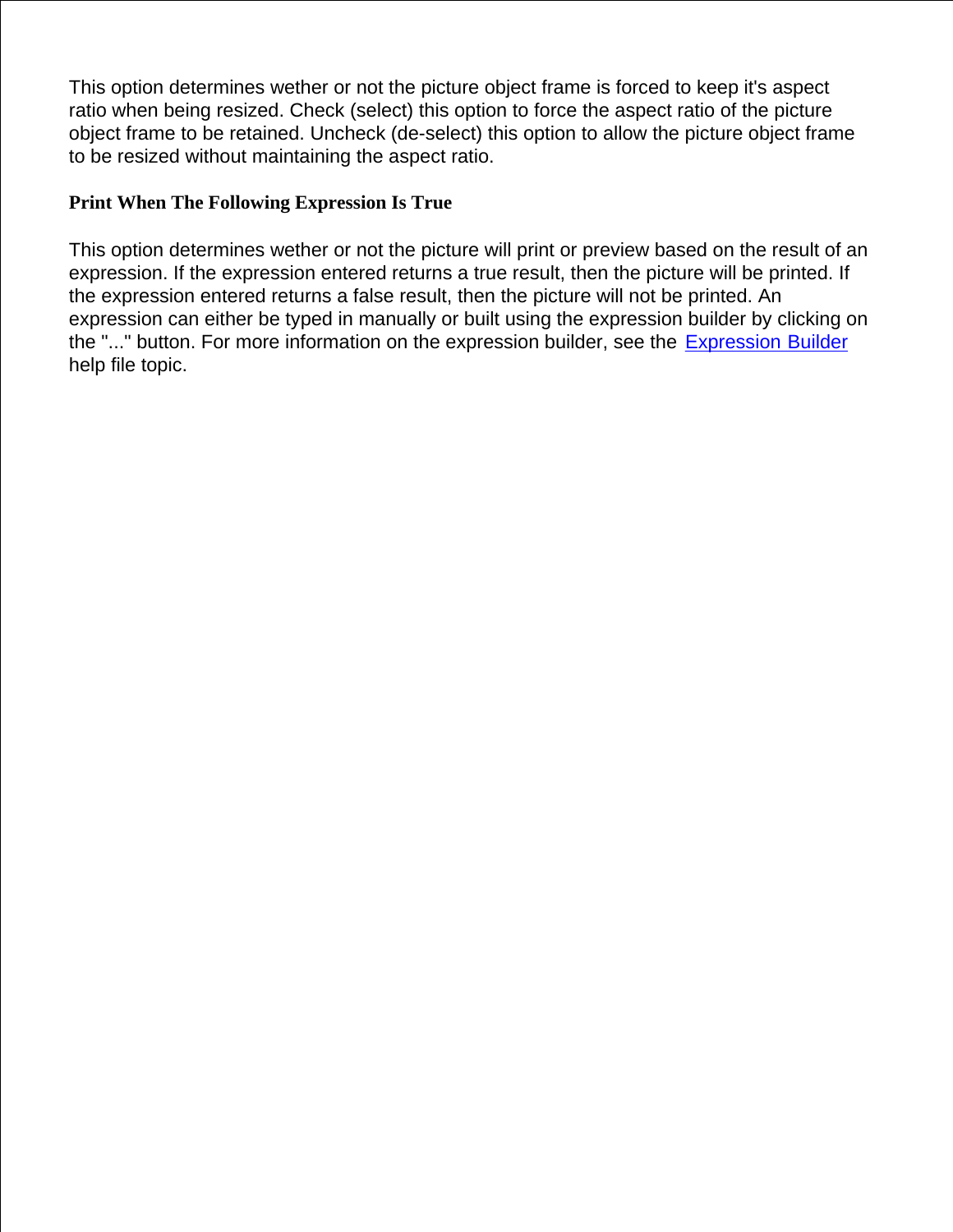# **Signature**

The signature object is used to add a badge holder signature to the badge type design. To add a signature object to the badge type design, expand the images branch by clicking on the plus sign, then click on the signature icon and drag it to the desired location on the badge type design. A signature object will then be placed on the badge type design at the default size. The signature object should then be moved to the correct location on the badge type design by clicking anywhere inside the signature object and dragging it to the desired location. The signature object should then be resized by clicking on any of the handles on the signature object and dragging it to the desired size. The signature object properties should then be set by either double clicking anywhere inside the signature object, or by clicking the object properties button on the badge designer toolbar. The signature object properties can also be accessed by selecting properties from the edit option on the badge designer menu.

The following properties are supported for the signature object:

## **Stretch Mode**

- *Fill Frame* This option adjusts the size of the signature to fill the entire size of the signature object frame. This option may result in some aspect ratio distortion of the signature.
- *Retain Shape* This option retains the original aspect ratio of the signature. This option may result in some blank space within the signature object if the size of the signature does not exactly match the size of the signature object frame.
- *Clip* This option clips any part of the signature that does not fit within the signature object frame. This option may result in only part of the signature being displayed.

#### **Transparency Tolerance**

This option determines how "transparent" the signature will be. Valid entries are from 0 (not transparent) to 100 (completely transparent). This option is generally used to obtain a "floating signature" making the badge more difficult to duplicate.

#### **Rotation**

- *0 Degrees* This option will not rotate the signature.
- *90 Degrees* This option rotates the signature by 90 degrees or 1/4 turn.
- *180 Degrees* This option rotates the signature by 180 degrees or 1/2 turn.
- *270 Degrees* This option rotates the signature by 270 degrees or 3/4 turn.

## **Keep Aspect Ratio**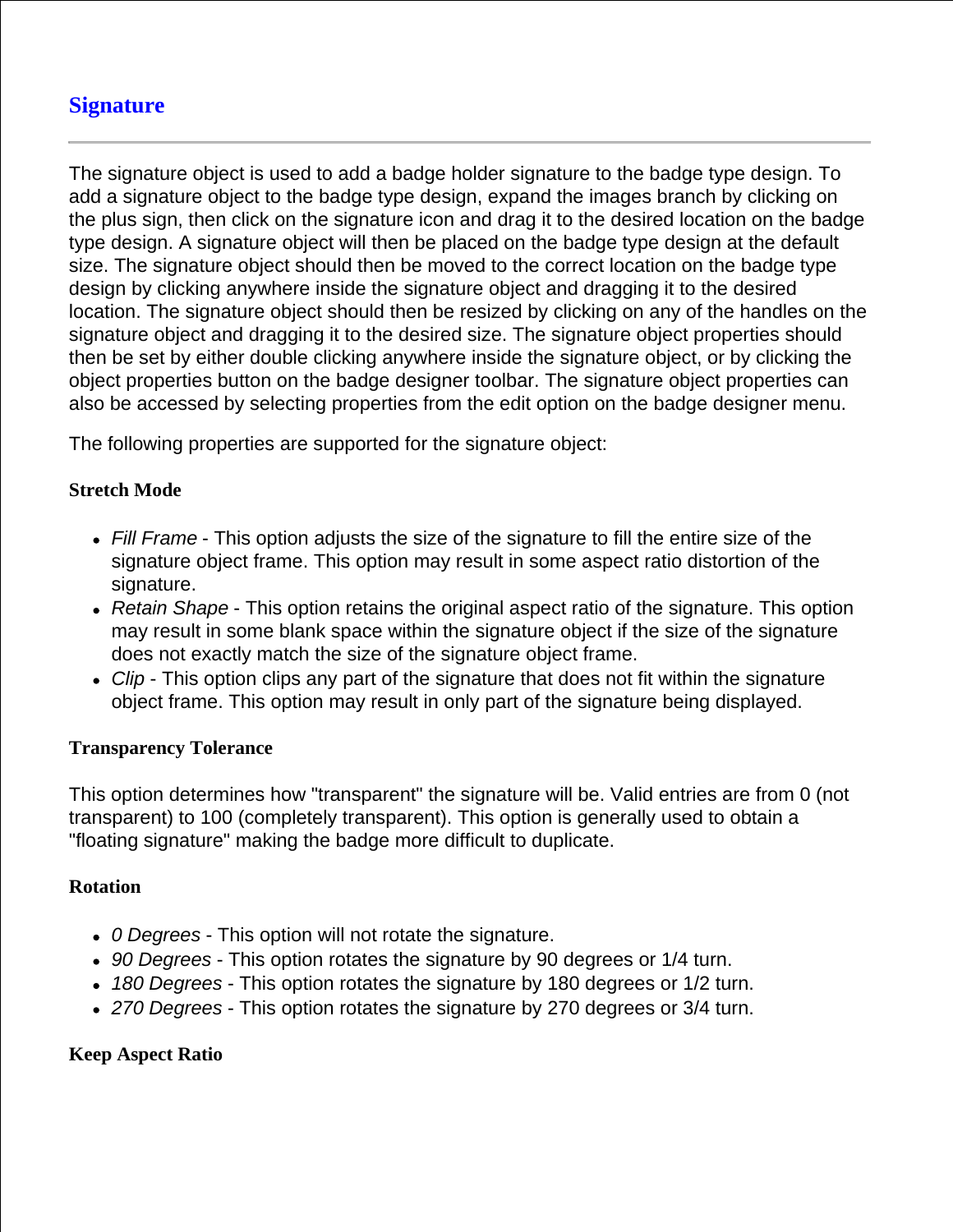This option determines wether or not the signature object frame is forced to keep it's aspect ratio when being resized. Check (select) this option to force the aspect ratio of the signature object frame to be retained. Uncheck (de-select) this option to allow the signature object frame to be resized without maintaining the aspect ratio.

## **Print When The Following Expression Is True**

This option determines wether or not the signature will print or preview based on the result of an expression. If the expression entered returns a true result, then the signature will be printed. If the expression entered returns a false result, then the signature will not be printed. An expression can either be typed in manually or built using the expression builder by clicking on the "..." button. For more information on the expression builder, see the Expression Builder help file topic.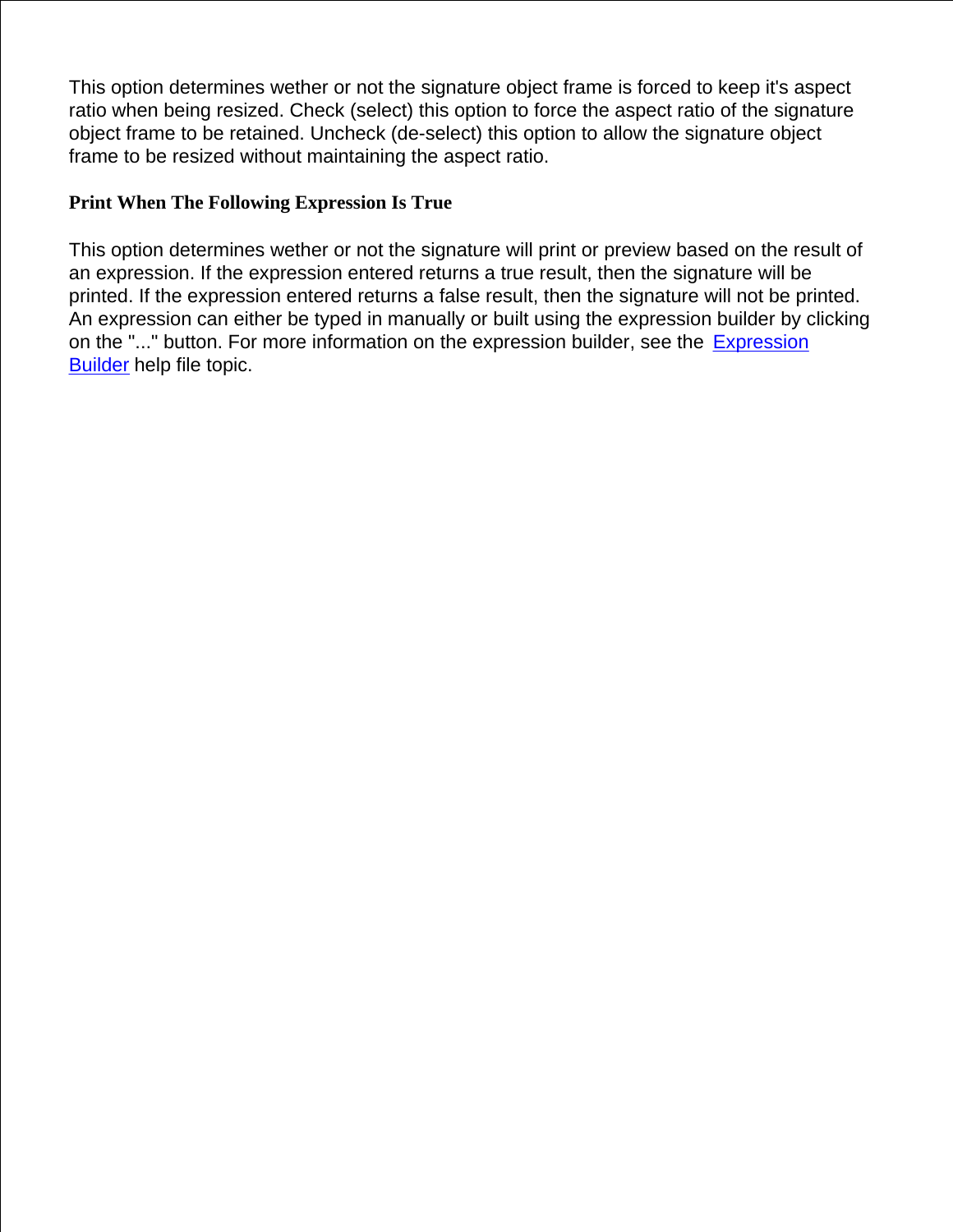# **Static Image**

The static image object is used to add an image (graphic) file to the badge type design. To add a static image object to the badge type design, expand the images branch by clicking on the plus sign, then click on the static image icon and drag it to the desired location on the badge type design. A browse window will then be displayed to select or enter the image file name to be added to the badge type design. The JPEG (.JPG) and Windows Bitmap (.BMP) file formats are supported. A static image object will then be placed on the badge type design. The static image object should then be moved to the correct location on the badge type design by clicking anywhere inside the static image object and dragging it to the desired location. The static image object should then be resized by clicking on any of the handles on the static image object and dragging it to the desired size. The static image object properties should then be set by either double clicking anywhere inside the static image object, or by clicking the object properties button on the badge designer toolbar. The static image object properties can also be accessed by selecting properties from the edit option on the badge designer menu.

The following properties are supported for the static image object:

## **Picture**

This displays the image that is currently assigned to the static image object. To select a new image file, click on the change button and browse for and select the image file.

## **Stretch Mode**

- *Fill Frame* This option adjusts the size of the image to fill the entire size of the static image object frame. This option may result in some aspect ratio distortion of the image.
- *Retain Shape* This option retains the original aspect ratio of the image. This option may result in some blank space within the static image object frame if the size of the image does not exactly match the size of the static image object frame.
- *Clip Image* This option clips any part of the image that does not fit within the static image object frame. This option may result in only part of the image being displayed.

## **Print When The Following Expression Is True**

This option determines wether or not the image will print or preview based on the result of an expression. If the expression entered returns a true result, then the image will be printed. If the expression entered returns a false result, then the image will not be printed. An expression can either be typed in manually or built using the expression builder by clicking on the "..." button. For more information on the expression builder, see the Expression Builder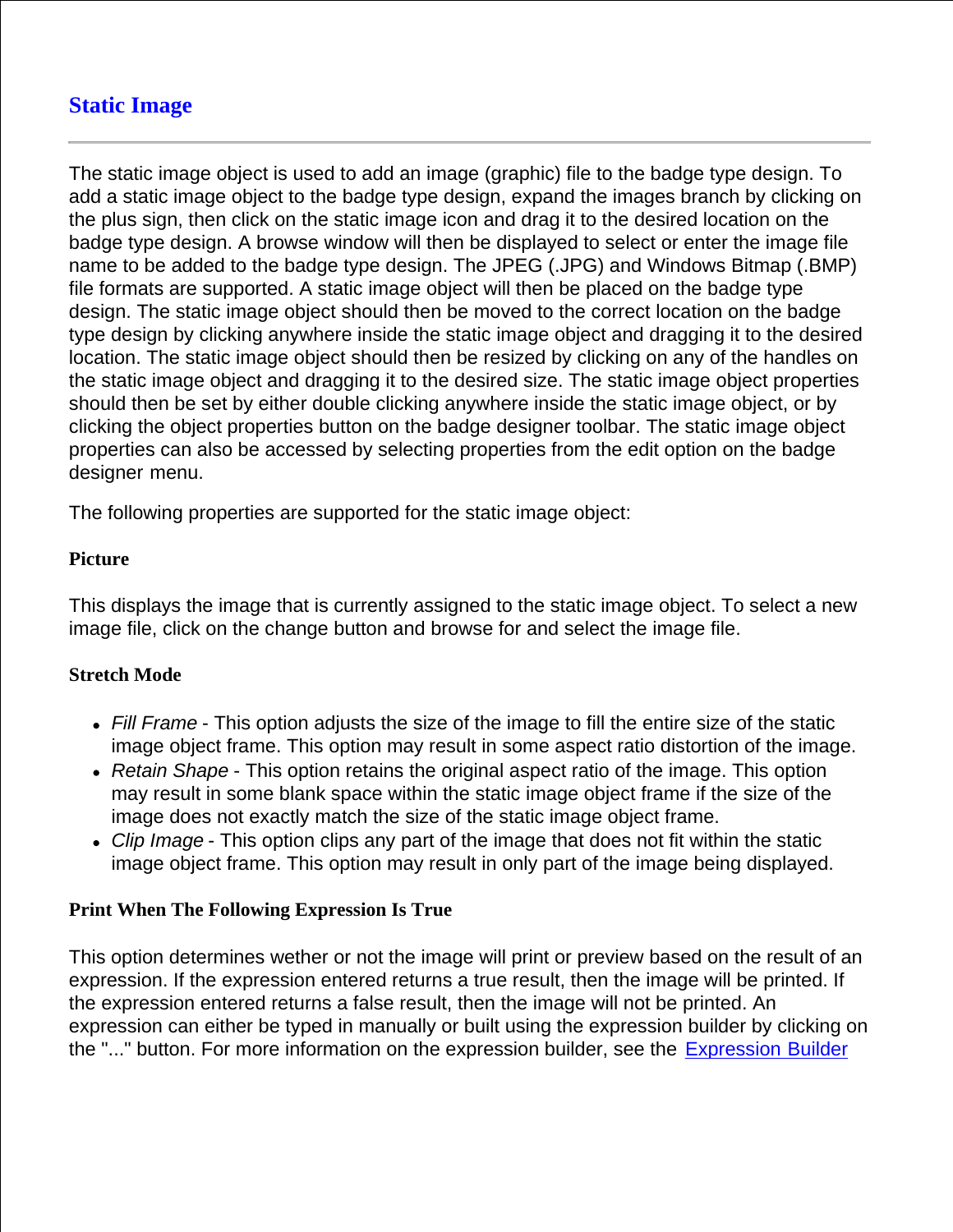help file topic.

## **Transparent Color**

This option determines what color will be "transparent" within the image. This option is generally used to make an image "float" on the badge type design rather than be within a square frame. Select the color to be made transparent by either clicking on one of the standard colors or by clicking on the edit custom color button and selecting a custom color from the palette.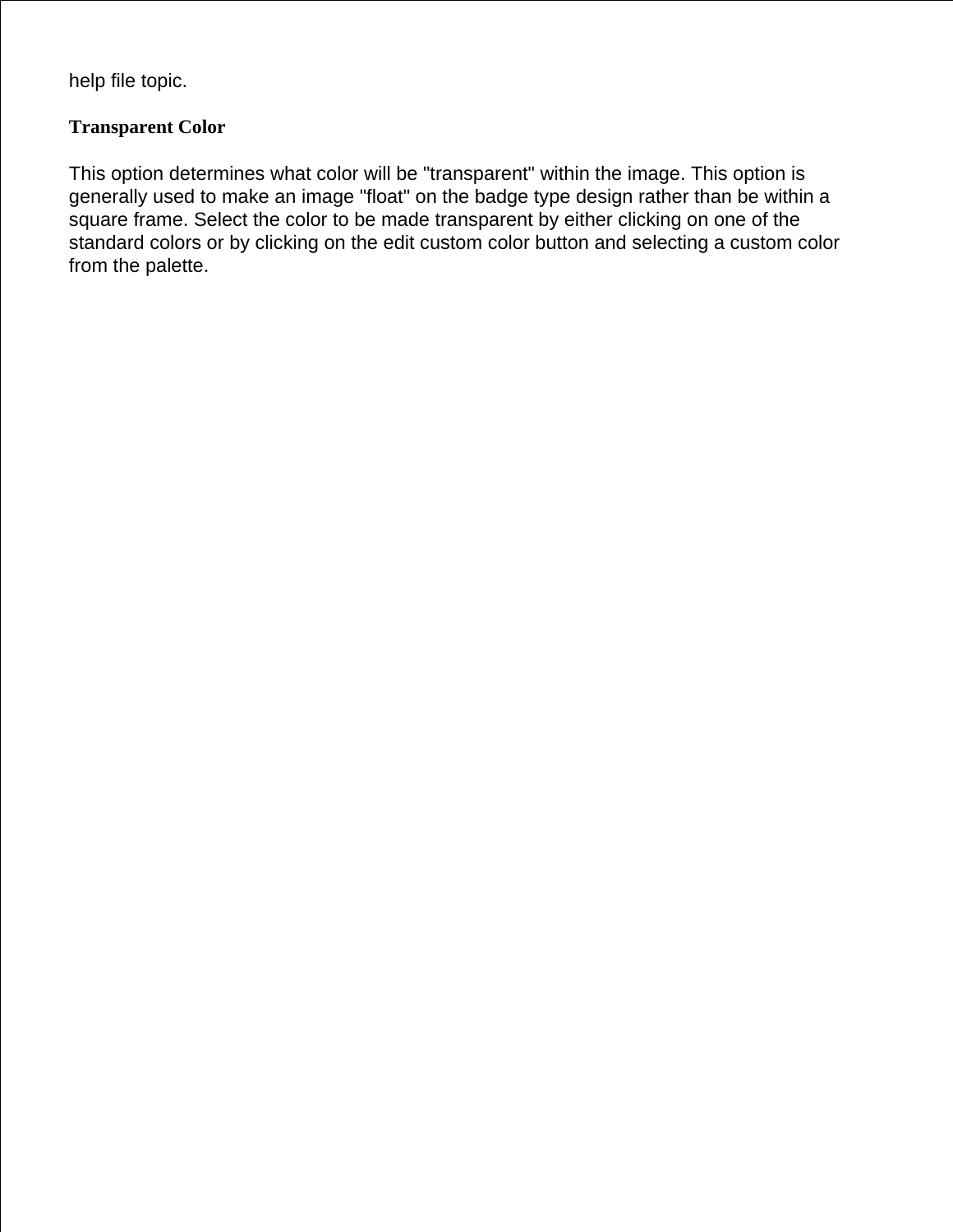# **Horizontal Line**

The horizontal line object is used to add a horizontal line to the badge type design. To add a horizontal line object to the badge type design, expand the shapes branch by clicking on the plus sign, then click on the horizontal line icon and drag it to the desired location on the badge type design. A horizontal line object will then be placed on the badge type design at the default size. The horizontal line object should then be moved to the correct location on the badge type design by clicking anywhere inside the horizontal line object and dragging it to the desired location. The horizontal line object should then be resized by clicking on any of the handles on the horizontal line object and dragging it to the desired size. The horizontal line object properties should then be set by either double clicking anywhere inside the horizontal line object, or by clicking the object properties button on the badge designer toolbar. The horizontal line object properties can also be accessed by selecting properties from the edit option on the badge designer menu.

The following properties are supported for the horizontal line object:

## **Border Style**

- *Solid* This option will set the horizontal line border style to produce a solid line.
- *Dash* This option will set the horizontal line border style to produce a dashed line.
- *Dot* This option will set the horizontal line border style to produce a dotted line.
- *Dash Dot* This option will set the horizontal line border style to produce a dashed and dotted line.
- *Dash Dot Dot* This option will set the horizontal line border style to produce a dashed and dotted line.
- *Invisible* This option will set the horizontal line border style to produce an invisible line.

#### **Border Width**

This option sets the width or thickness of the horizontal line. The horizontal line can range from hairline which is the smallest, to 6 pt which is the largest.

#### **Line Slant**

This option sets the horizontal line orientation to either vertical or horizontal.

#### **Print When The Following Expression Is True**

This option determines wether or not the horizontal line will print or preview based on the result of an expression. If the expression entered returns a true result, then the horizontal line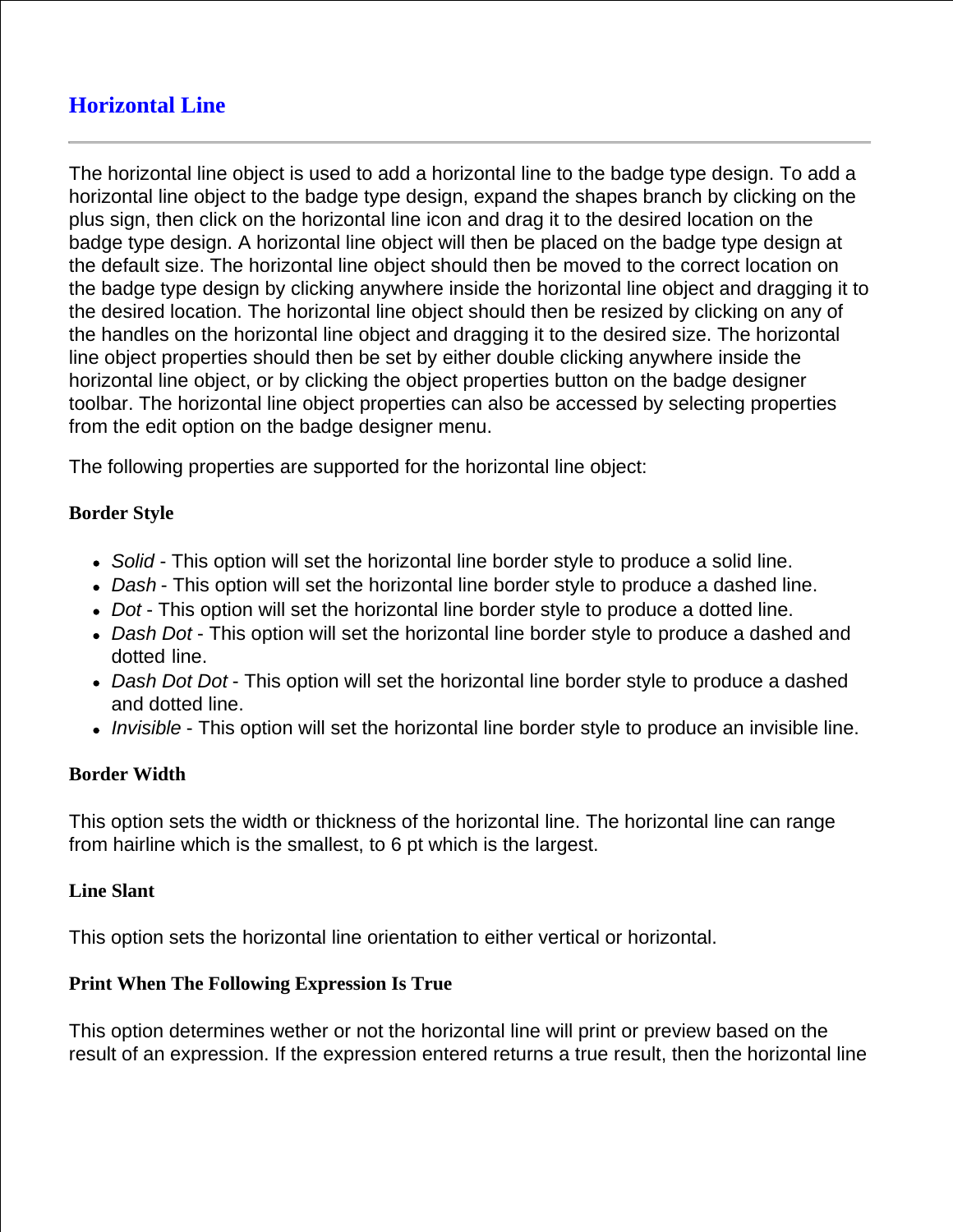will be printed. If the expression entered returns a false result, then the horizontal line will not be printed. An expression can either be typed in manually or built using the expression builder by clicking on the "..." button. For more information on the expression builder, see the Expression Builder help file topic.

## **Border Color**

This option sets the color of the horizontal line. Select the horizontal line color by either clicking on one of the standard colors or by clicking on the edit custom color button and selecting a custom color from the palette.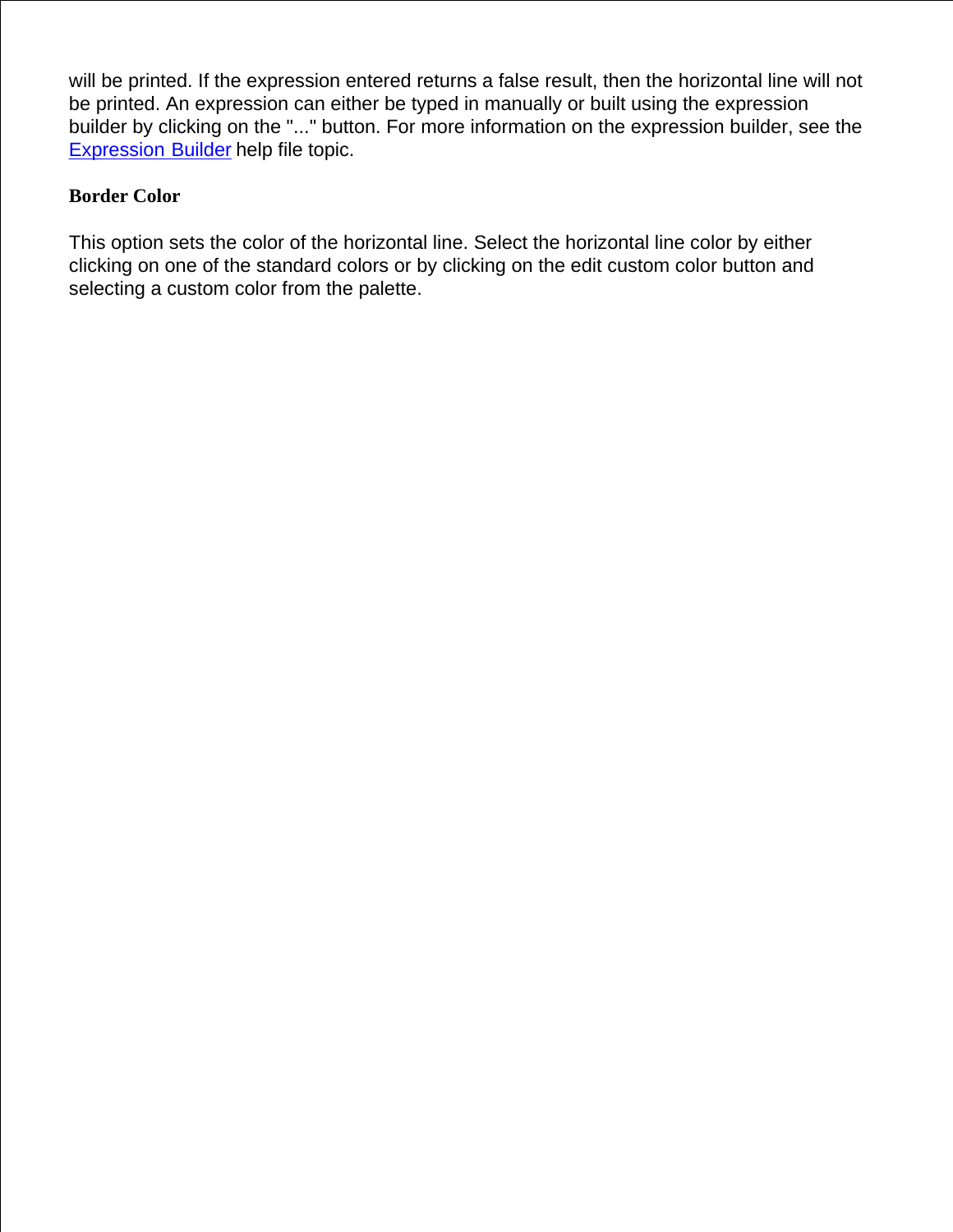# **Vertical Line**

The vertical line object is used to add a vertical line to the badge type design. To add a vertical line object to the badge type design, expand the shapes branch by clicking on the plus sign, then click on the vertical line icon and drag it to the desired location on the badge type design. A vertical line object will then be placed on the badge type design at the default size. The vertical line object should then be moved to the correct location on the badge type design by clicking anywhere inside the vertical line object and dragging it to the desired location. The vertical line object should then be resized by clicking on any of the handles on the vertical line object and dragging it to the desired size. The vertical line object properties should then be set by either double clicking anywhere inside the vertical line object, or by clicking the object properties button on the badge designer toolbar. The vertical line object properties can also be accessed by selecting properties from the edit option on the badge designer menu.

The following properties are supported for the vertical line object:

## **Border Style**

- *Solid* This option sets the vertical line border style to produce a solid line.
- *Dash* This option sets the vertical line border style to produce a dashed line.
- *Dot* This option sets the vertical line border style to produce a dotted line.
- *Dash Dot* This option sets the vertical line border style to produce a dashed and dotted line.
- *Dash Dot Dot* This option sets the vertical line border style to produce a dashed and dotted line.
- *Invisible* This option sets the vertical line border style to produce an invisible line.

#### **Border Width**

This option sets the width or thickness of the vertical line. The vertical line can range from hairline which is the smallest, to 6 pt which is the largest.

#### **Line Slant**

This option sets the vertical line orientation to either vertical or horizontal.

#### **Print When The Following Expression Is True**

This option determines wether or not the vertical line will print or preview based on the result of an expression. If the expression entered returns a true result, then the vertical line will be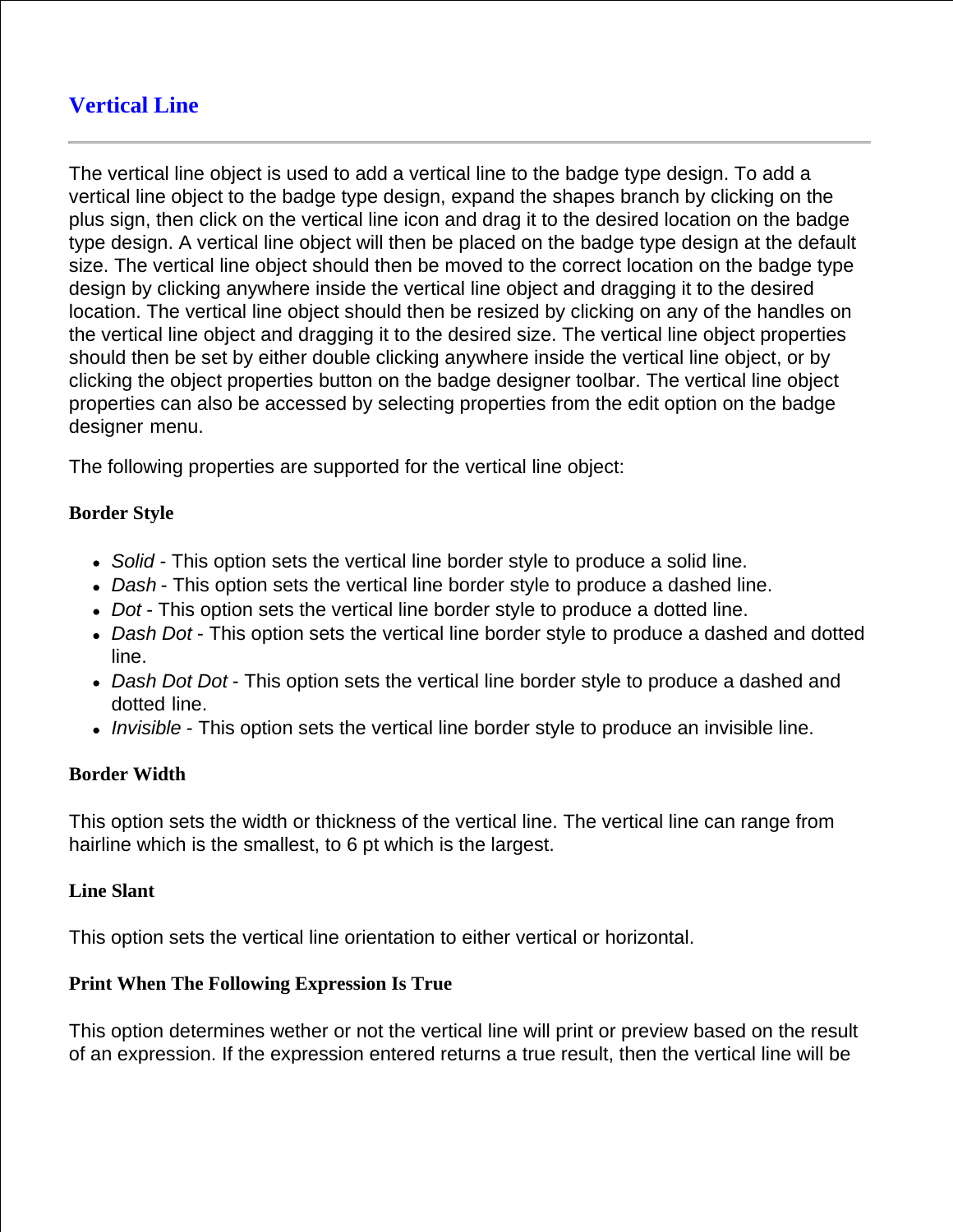printed. If the expression entered returns a false result, then the vertical line will not be printed. An expression can either be typed in manually or built using the expression builder by clicking on the "..." button. For more information on the expression builder, see the Expression Builder help file topic.

## **Border Color**

This option sets the color of the vertical line. Select the vertical line color by either clicking on one of the standard colors or by clicking on the edit custom color button and selecting a custom color from the palette.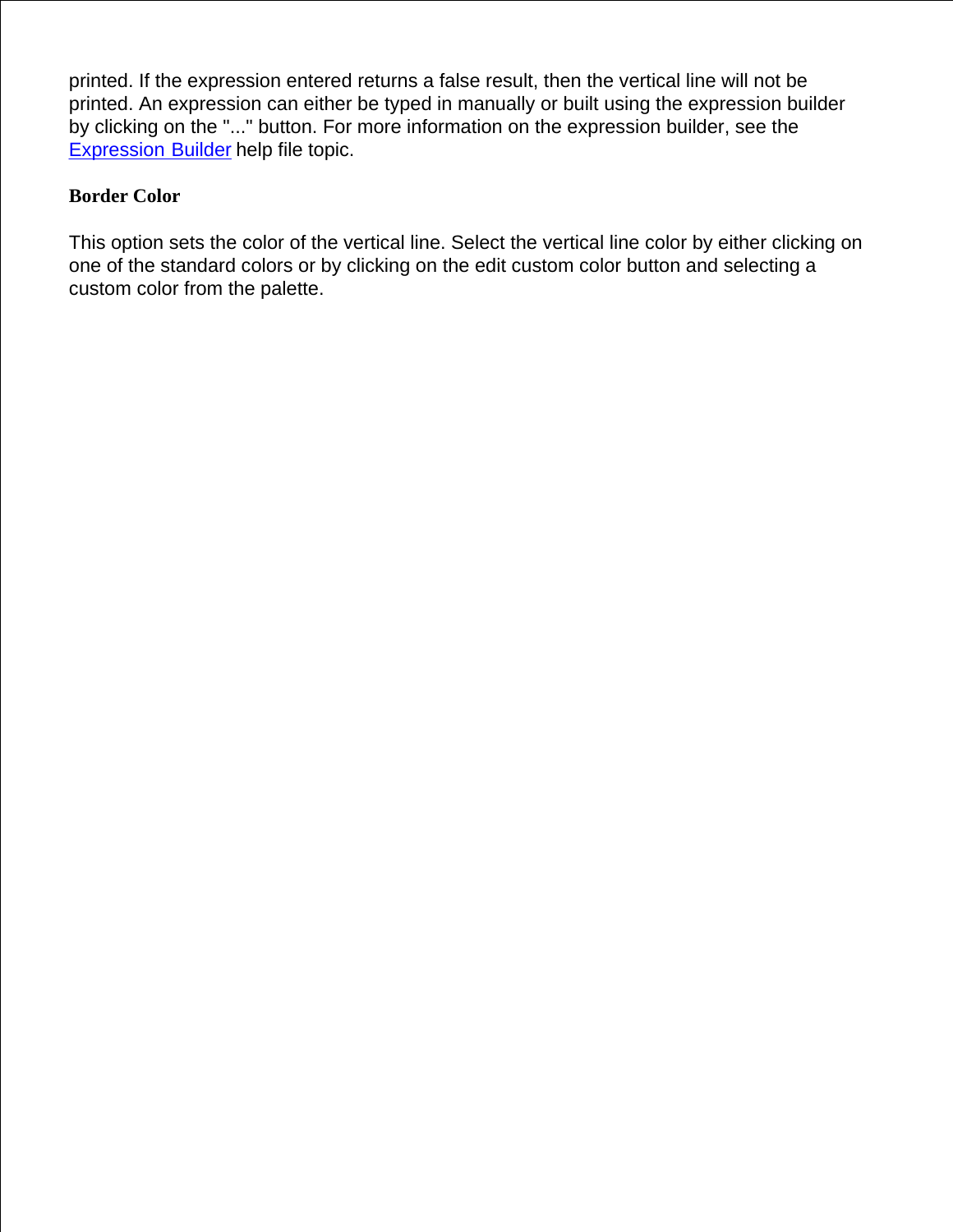# **Rectangle**

The rectangle object is used to add a rectangle to the badge type design. To add a rectangle object to the badge type design, expand the shapes branch by clicking on the plus sign, then click on the rectangle icon and drag it to the desired location on the badge type design. A rectangle object will then be placed on the badge type design at the default size. The rectangle object should then be moved to the correct location on the badge type design by clicking anywhere inside the rectangle object and dragging it to the desired location. The rectangle object should then be resized by clicking on any of the handles on the rectangle object and dragging it to the desired size. The rectangle object properties should then be set by either double clicking anywhere inside the rectangle object, or by clicking the object properties button on the badge designer toolbar. The rectangle object properties can also be accessed by selecting properties from the edit option on the badge designer menu.

The following properties are supported for the rectangle object:

### **Shape**

This option sets the rectangle object shape to either a rectangle, oval or rounded rectangle.

#### **Border Style**

- *Solid* This option sets the rectangle border style to produce a solid border.
- *Dash* This option sets the rectangle border style to produce a dashed border.
- *Dot* This option sets the rectangle border style to produce a dotted border.
- *Dash Dot* This option sets the rectangle border style to produce a dashed and dotted border.
- *Dash Dot Dot* This option sets the rectangle border style to produce a dashed and dotted border.
- *Invisible* This option sets the rectangle border style to produce an invisible border.

## **Border Width**

This option sets the width or thickness of the rectangle border. The rectangle border width can range from hairline which is the smallest, to 6 pt which is the largest.

#### **Fill Style**

- *Solid* This option fills in the rectangle with a solid fill pattern to the edge of each border.
- *Transparent* This option fills in the rectangle with a transparent fill pattern to the edge of each border.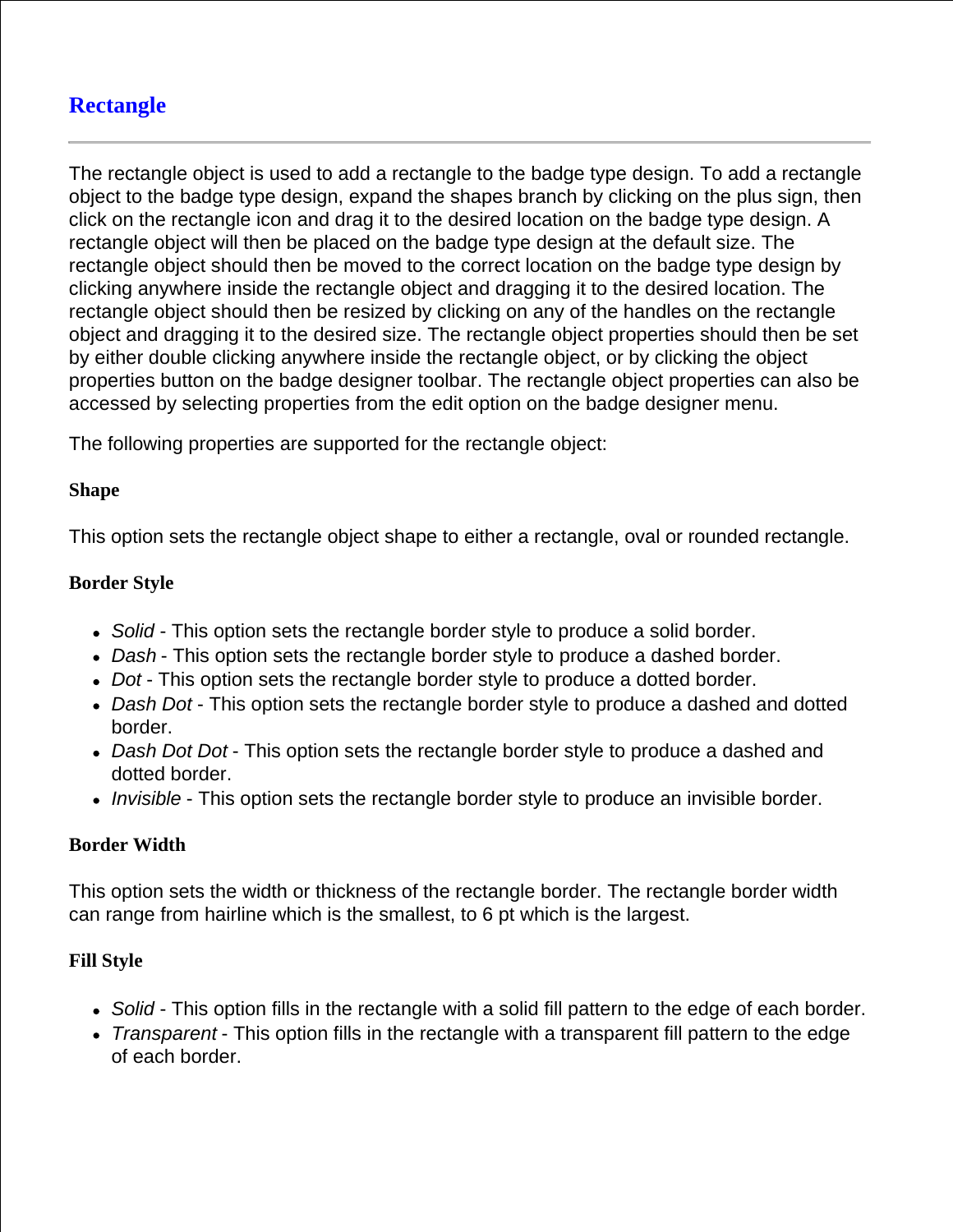- *Line* This option fills in the rectangle with a horizontal line fill pattern to the edge of each border.
- *Vertical* >Line This option fills in the rectangle with a vertical line fill pattern to the edge of each border.
- *Upward Diagonal* This option fills in the rectangle with a upward diagonal fill pattern to the edge of each border.
- *Downward Diagonal* This option fills in the rectangle with a downward diagonal fill pattern to the edge of each border.
- *Cross* This option fills in the rectangle with a cross fill pattern to the edge of each border.
- *Diagonal Cross* This option fills in the rectangle with a diagonal cross fill pattern to the edge of each border.

## **Print When The Following Expression Is True**

This option determines wether or not the rectangle will print or preview based on the result of an expression. If the expression entered returns a true result, then the rectangle will be printed. If the expression entered returns a false result, then the rectangle will not be printed. An expression can either be typed in manually or built using the expression builder by clicking on the "..." button. For more information on the expression builder, see the Expression Builder help file topic.

## **Border Color**

This option sets the color of the rectangle border. Select the rectangle border color by either clicking on one of the standard colors or by clicking on the edit custom color button and selecting a custom color from the palette.

## **Fill Color**

This option sets the color of the rectangle fill pattern. Select the rectangle fill pattern color by either clicking on one of the standard colors or by clicking on the edit custom color button and selecting a custom color from the palette.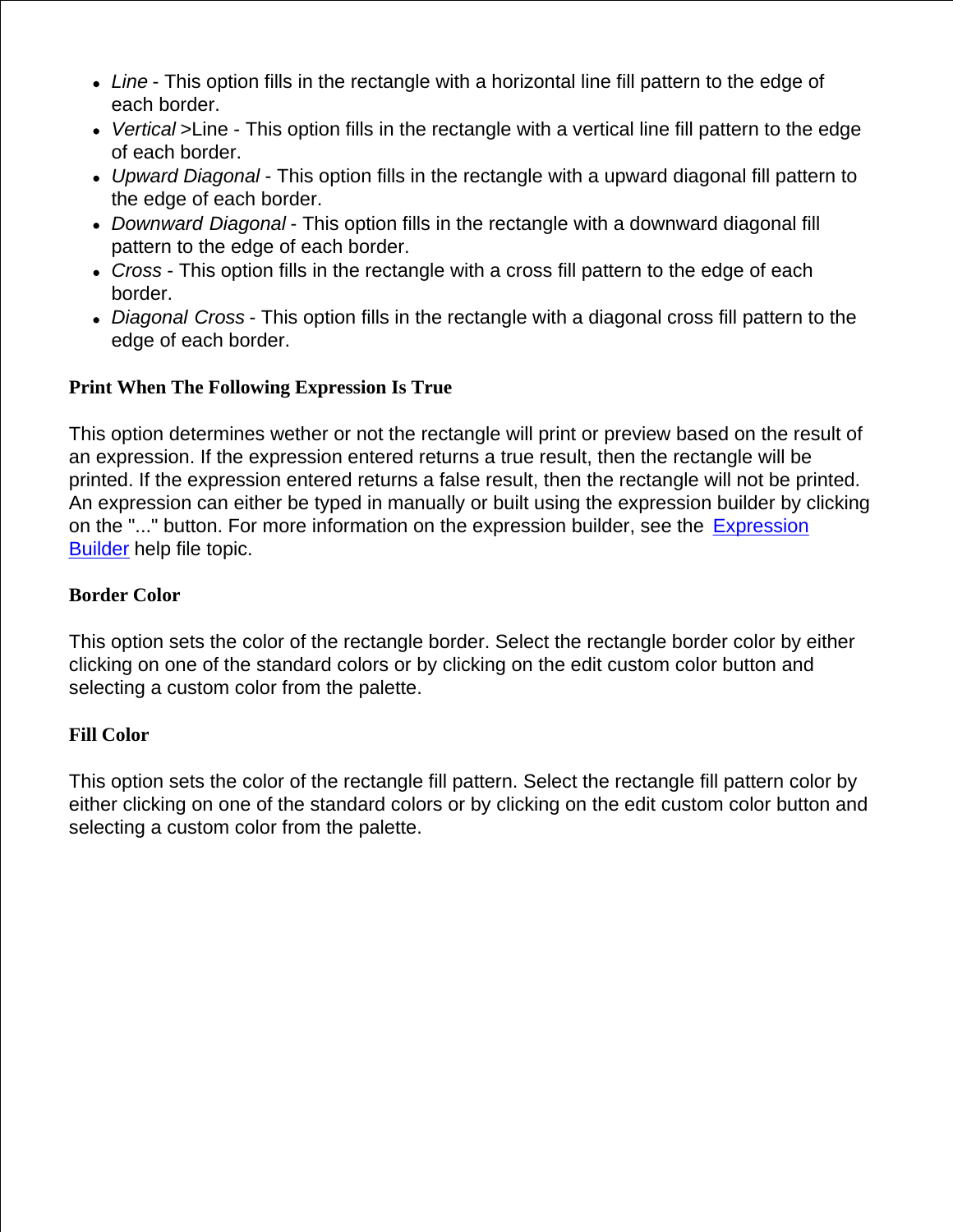# **Rounded Rectangle**

The rounded rectangle object is used to add a rounded rectangle to the badge type design. To add a rounded rectangle object to the badge type design, expand the shapes branch by clicking on the plus sign, then click on the rounded rectangle icon and drag it to the desired location on the badge type design. A rounded rectangle object will then be placed on the badge type design at the default size. The rounded rectangle object should then be moved to the correct location on the badge type design by clicking anywhere inside the rounded rectangle object and dragging it to the desired location. The rounded rectangle object should then be resized by clicking on any of the handles on the rounded rectangle object and dragging it to the desired size. The rounded rectangle object properties should then be set by either double clicking anywhere inside the rounded rectangle object, or by clicking the object properties button on the badge designer toolbar. The rounded rectangle object properties can also be accessed by selecting properties from the edit option on the badge designer menu.

The following properties are supported for the rounded rectangle object:

## **Shape**

This option sets the rounded rectangle object shape to either a rectangle, oval or rounded rectangle.

## **Border Style**

- *Solid* This option sets the rounded rectangle border style to produce a solid border.
- *Dash* This option sets the rounded rectangle border style to produce a dashed border.
- *Dot* This option sets the rounded rectangle border style to produce a dotted border.
- *Dash Dot* This option sets the rounded rectangle border style to produce a dashed and dotted border.
- *Dash Dot Dot* This option sets the rounded rectangle border style to produce a dashed and dotted border.
- *Invisible* This option sets the rounded rectangle border style to produce an invisible border.

## **Border Width**

This option sets the width or thickness of the rounded rectangle border. The rounded rectangle border width can range from hairline which is the smallest, to 6 pt which is the largest.

## **Fill Style**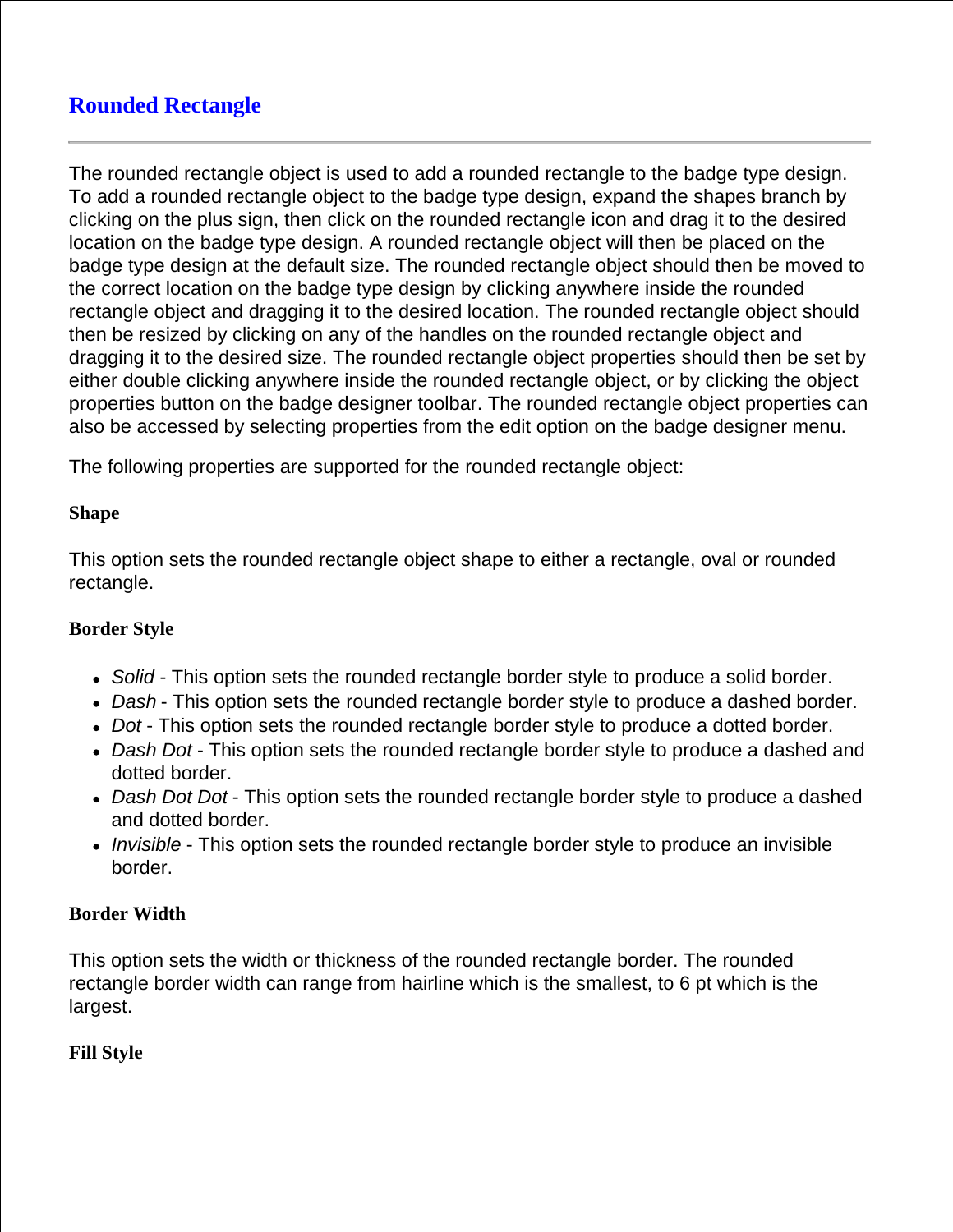- *Solid* This option fills in the rounded rectangle with a solid fill pattern to the edge of each border.
- *Transparent* This option fills in the rounded rectangle with a transparent fill pattern to the edge of each border.
- *Horizontal Line* This option fills in the rounded rectangle with a horizontal line fill pattern to the edge of each border.
- *Vertical Line* This option fills in the rounded rectangle with a vertical line fill pattern to the edge of each border.
- *Upward Diagonal* This option fills in the rounded rectangle with a upward diagonal fill pattern to the edge of each border.
- *Downward Diagonal* This option fills in the rounded rectangle with a downward diagonal fill pattern to the edge of each border.
- *Cross* This option will fill in the rounded rectangle with a cross fill pattern to the edge of each border.
- *Diagonal Cross* This option fills in the rounded rectangle with a diagonal cross fill pattern to the edge of each border.

## **Print When The Following Expression Is True**

This option determines wether or not the rounded rectangle will print or preview based on the result of an expression. If the expression entered returns a true result, then the rounded rectangle will be printed. If the expression entered returns a false result, then the rounded rectangle will not be printed. An expression can either be typed in manually or built using the expression builder by clicking on the "..." button. For more information on the expression builder, see the Expression Builder help file topic.

## **Border Color**

This option sets the color of the rounded rectangle border. Select the rounded rectangle border color by either clicking on one of the standard colors or by clicking on the edit custom color button and selecting a custom color from the palette.

## **Fill Color**

This option sets the color of the rounded rectangle fill pattern. Select the rounded rectangle fill pattern color by either clicking on one of the standard colors or by clicking on the edit custom color button and selecting a custom color from the palette.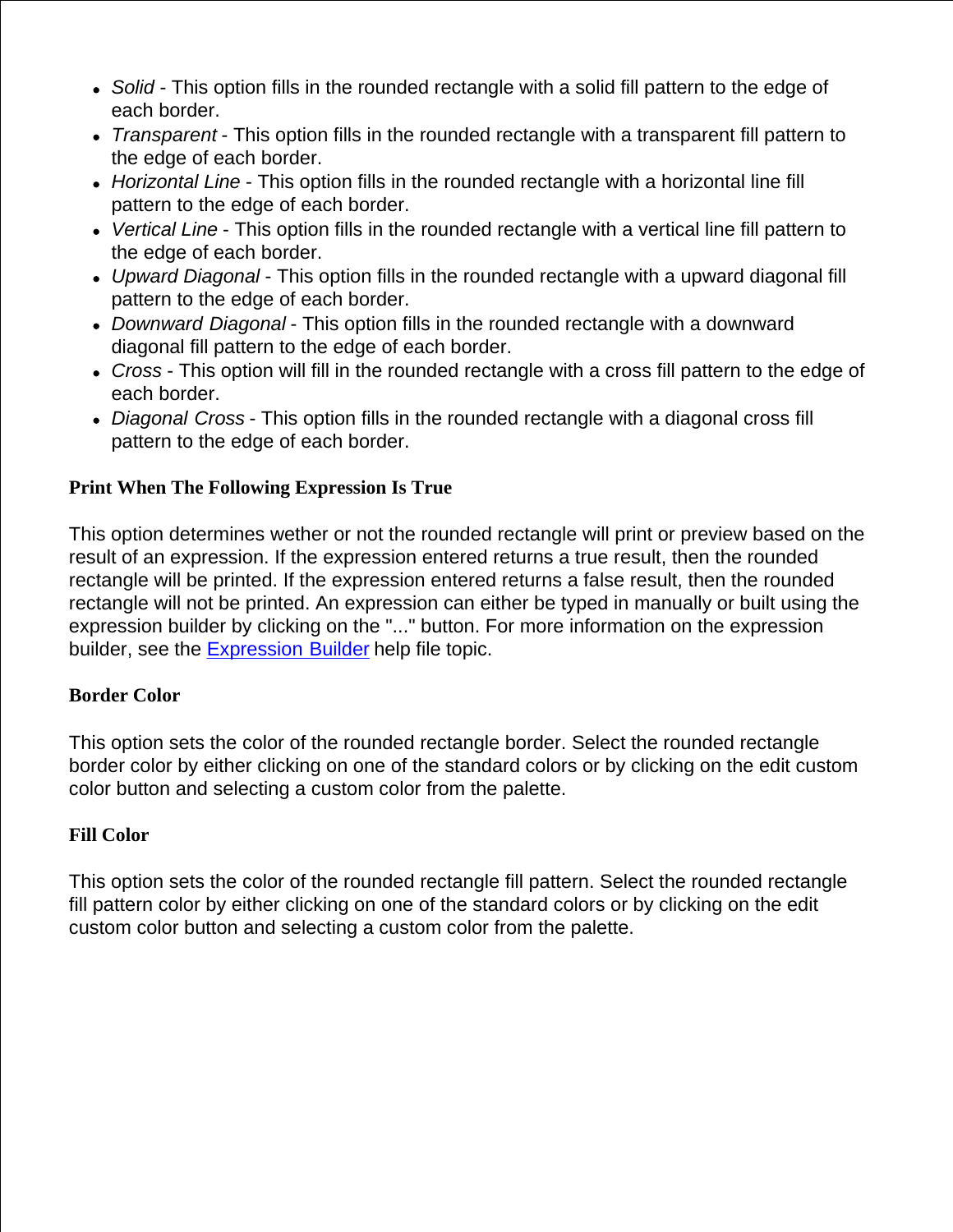# **Oval**

The oval object is used to add an oval to the badge type design. To add an oval object to the badge type design, expand the shapes branch by clicking on the plus sign, then click on the oval icon and drag it to the desired location on the badge type design. An oval object will then be placed on the badge type design at the default size. The oval object should then be moved to the correct location on the badge type design by clicking anywhere inside the oval object and dragging it to the desired location. The oval object should then be resized by clicking on any of the handles on the oval object and dragging it to the desired size. The oval object properties should then be set by either double clicking anywhere inside the oval object, or by clicking the object properties button on the badge designer toolbar. The oval object properties can also be accessed by selecting properties from the edit option on the badge designer menu.

The following properties are supported for the oval object:

### **Shape**

This option sets the oval object shape to either a rectangle, oval or rounded rectangle.

### **Border Style**

- *Solid* This option sets the oval border style to produce a solid border.
- *Dash* This option sets the oval border style to produce a dashed border.
- *Dot* This option sets the oval border style to produce a dotted border.
- *Dash Dot* This option sets the oval border style to produce a dashed and dotted border.
- *Dash Dot Dot* This option sets the oval border style to produce a dashed and dotted border.
- *Invisible* This option sets the oval border style to produce an invisible border.

## **Border Width**

This option sets the width or thickness of the oval border. The oval border width can range from hairline which is the smallest, to 6 pt which is the largest.

#### **Fill Style**

- *Solid* This option fills in the oval with a solid fill pattern to the edge of each border.
- *Transparent* This option fills in the oval with a transparent fill pattern to the edge of each border.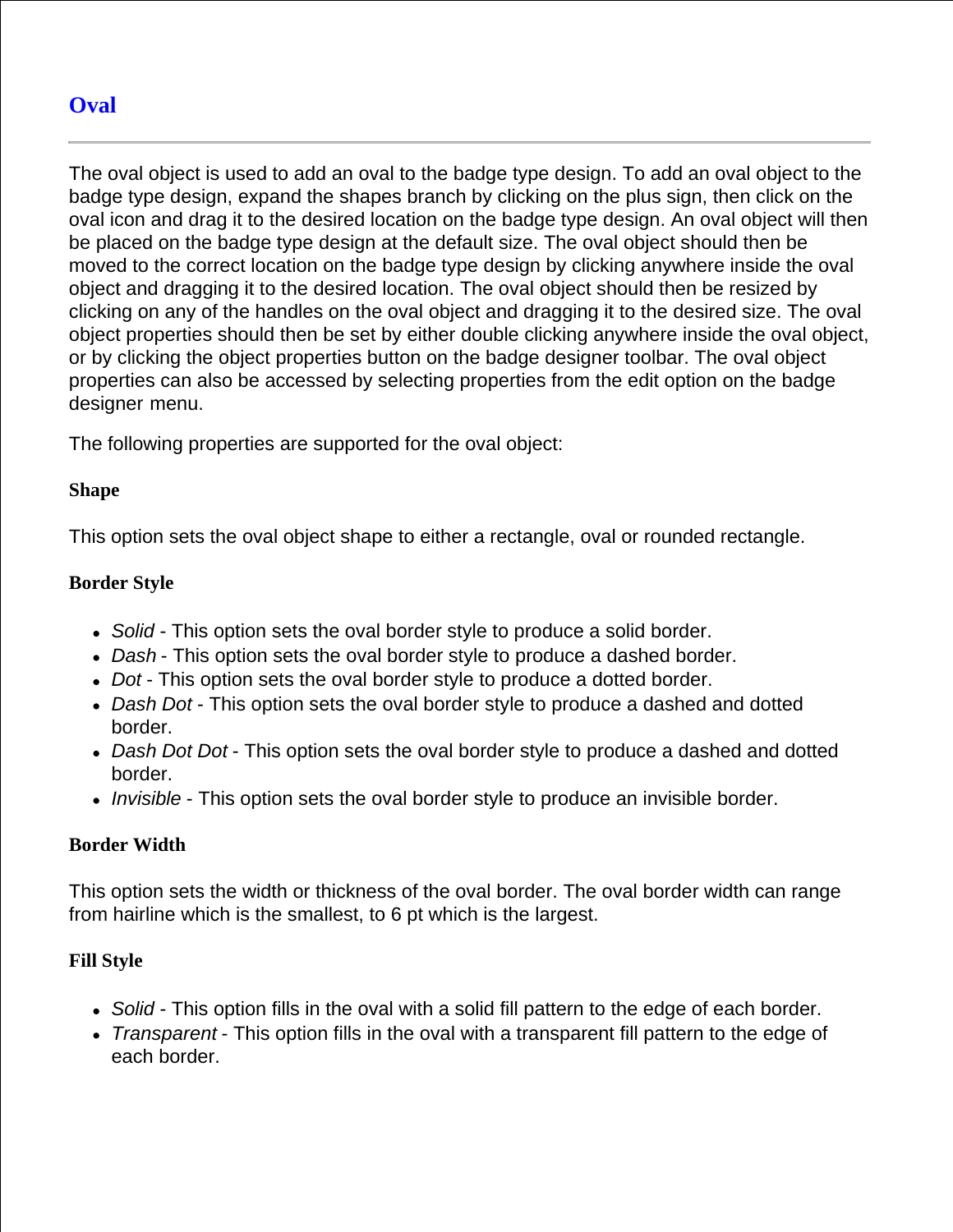- *Horizontal Line* This option fills in the oval with a horizontal line fill pattern to the edge of each border.
- *Vertical Line* This option fills in the oval with a vertical line fill pattern to the edge of each border.
- *Upward Diagonal* This option fills in the oval with a upward diagonal fill pattern to the edge of each border.
- *Downward Diagonal* This option fills in the oval with a downward diagonal fill pattern to the edge of each border.
- *Cross* This option fills in the oval with a cross fill pattern to the edge of each border.
- *Diagonal Cross* This option fills in the oval with a diagonal cross fill pattern to the edge of each border.

### **Print When The Following Expression Is True**

This option determines wether or not the oval will print or preview based on the result of an expression. If the expression entered returns a true result, then the oval will be printed. If the expression entered returns a false result, then the oval will not be printed. An expression can either be typed in manually or built using the expression builder by clicking on the "..." button. For more information on the expression builder, see the Expression Builder help file topic.

#### **Border Color**

This option sets the color of the oval border. Select the oval border color by either clicking on one of the standard colors or by clicking on the edit custom color button and selecting a custom color from the palette.

#### **Fill Color**

This option sets the color of the oval fill pattern. Select the oval fill pattern color by either clicking on one of the standard colors or by clicking on the edit custom color button and selecting a custom color from the palette.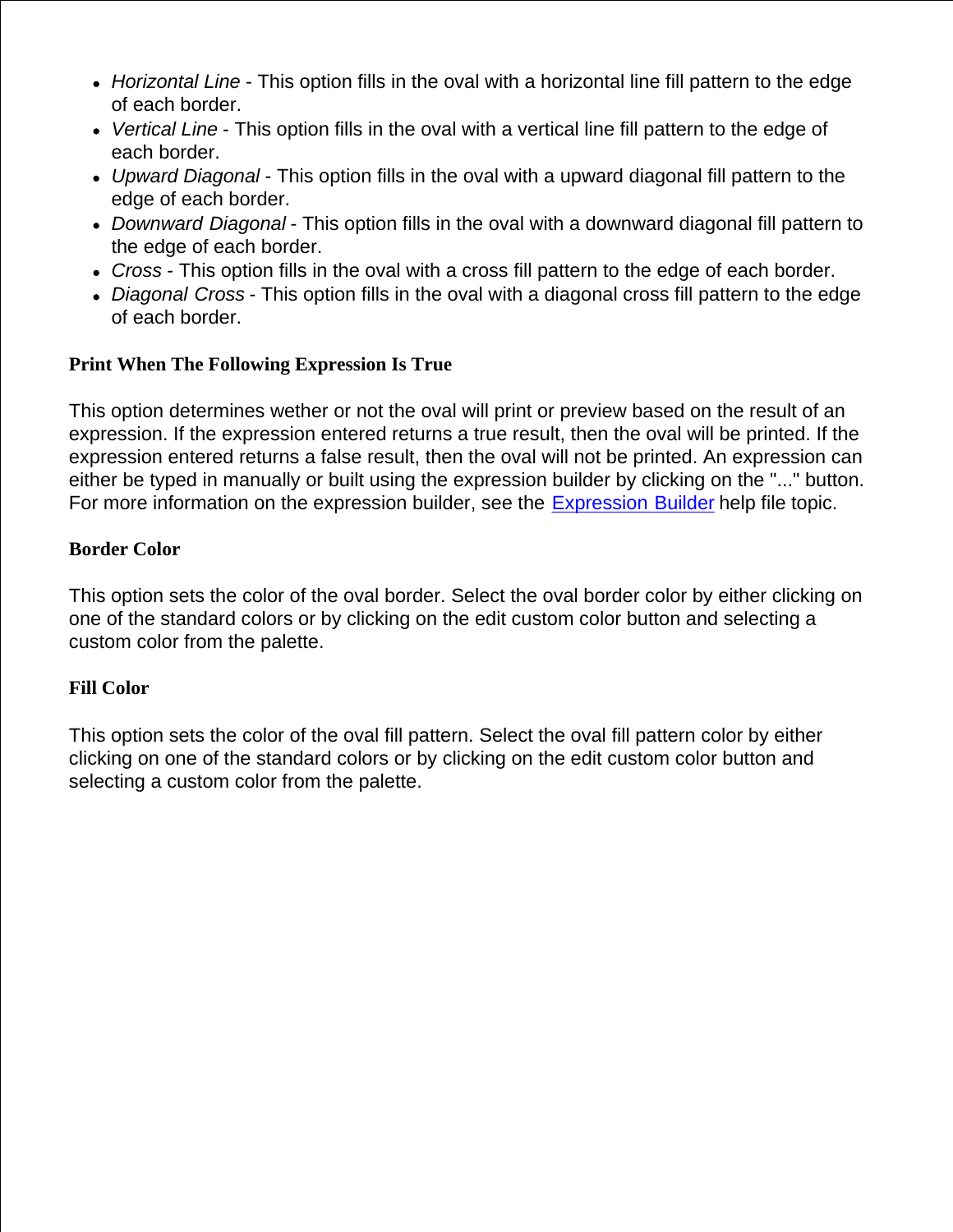# **Static Text**

The static text object is used to add static text, conditional text or labels to the badge type design. To add a static text object to the badge type design, expand the text branch by clicking on the plus sign, then click on the static text icon and drag it to the desired location on the badge type design. A window will then be displayed to enter the text to be added to the badge type design. The text can be up to 255 characters in length. A static text object will then be placed on the badge type design at the default size. The static text object should then be moved to the correct location on the badge type design by clicking anywhere inside the static text object and dragging it to the desired location. The static text object should then be resized by clicking on any of the handles on the static text object and dragging it to the desired size. The static text object properties should then be set by either double clicking anywhere inside the static text object, or by clicking the object properties button on the badge designer toolbar. The static text object properties can also be accessed by selecting properties from the edit option on the badge designer menu.

The following properties are supported for the static text object:

## **Text Alignment**

This option sets the horizontal text alignment within the static text object frame. Select either left for left justified text, center for centered text or right for right justified text.

## **Text Angle**

- *0 Degrees* This option will not rotate the text.
- *90 Degrees* This option will rotate the text by 90 degrees or 1/4 turn
- *180 Degrees* This option will rotate the text by 180 degrees or 1/2 turn.
- *270 Degrees* This option will rotate the text by 270 degrees or 3/4 turn.

## **Back Style**

This option sets the back style of the static text object frame. Select either transparent for a "see through" static text object frame or opaque for a solid colored static text object frame. This option is almost always set to transparent unless text is being printed on a colored background or a picture background.

#### **Expression**

This option determines what will be printed within the static text object frame. By default, the text entered when the static text object is initially added to the badge is entered here.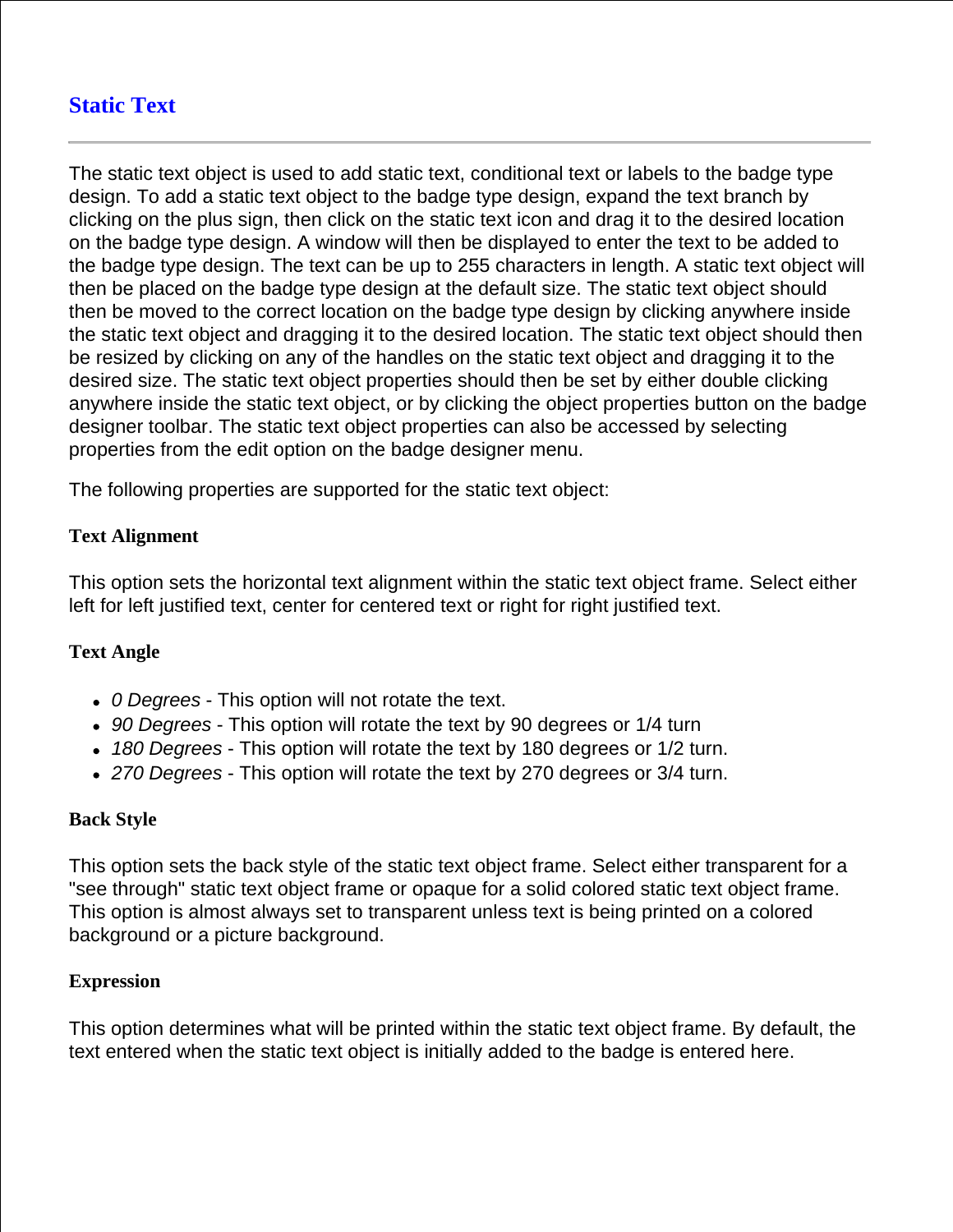Optionally, an expression could be entered here to conditionally print text based on a set of conditions. An expression can either be typed in manually or built using the expression builder by clicking on the "..." button. For more information on the expression builder, see the Expression Builder help file topic.

## **Print When The Following Expression Is True**

This option determines wether or not the text will print or preview based on the result of an expression. If the expression entered returns a true result, then the text will be printed. If the expression entered returns a false result, then the text will not be printed. An expression can either be typed in manually or built using the expression builder by clicking on the "..." button. For more information on the expression builder, see the Expression Builder help file topic.

## **Back Color**

This option sets the back color of the text. Select the text back color by either clicking on one of the standard colors or by clicking on the edit custom color button and selecting a custom color from the palette.

## **Fore Color**

This option sets the fore color of the text. Select the text fore color by either clicking on one of the standard colors or by clicking on the edit custom color button and selecting a custom color from the palette.

## **Font**

This option sets the font and any special formatting characters for the text. Choose the desired font, size and any special effects for the text. NOTE: The fonts available are based upon the fonts installed on the local computer.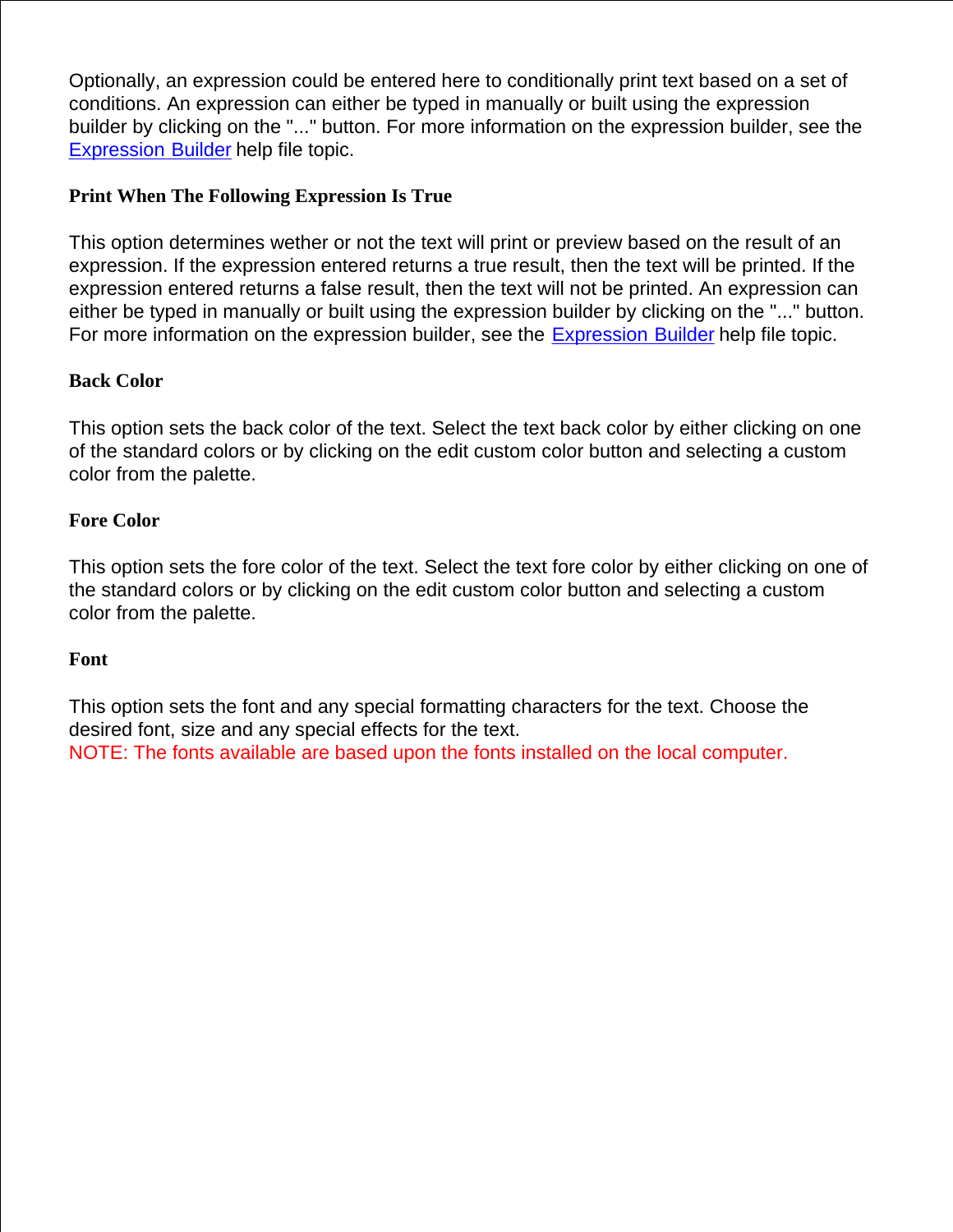# **Badge Data**

The badge data object is used to add badge holder data fields to the badge type design. To add a badge data object to the badge type design, expand the badge data branch by clicking on the plus sign, then click on the badge data field that is to be added and drag it to the desired location on the badge type design. A badge data object will then be placed on the badge type design at the default size. The badge data object should then be moved to the correct location on the badge type design by clicking anywhere inside the badge data object and dragging it to the desired location. The badge data object should then be resized by clicking on any of the handles on the badge data object and dragging it to the desired size. The badge data object properties should then be set by either double clicking anywhere inside the badge data object, or by clicking the object properties button on the badge designer toolbar. The badge data object properties can also be accessed by selecting properties from the edit option on the badge designer menu.

NOTE: The badge data fields that are available will vary based upon the user fields that are being used. Only user fields which have had their user field label name changed from the default will be displayed.

The following properties are supported for the badge data object:

## **Text Alignment**

This option sets the horizontal data alignment within the badge data object frame. Select either left for left justified data, center for centered data or right for right justified data.

## **Text Angle**

- *0 Degrees* This option will not rotate the data.
- *90 Degrees* This option will rotate the data by 90 degrees or 1/4 turn.
- *180 Degrees* This option will rotate the data by 180 degrees or 1/2 turn.
- *270 Degrees* This option will rotate the data by 270 degrees or 3/4 turn.

#### **Back Style**

This option sets the back style of the badge data object frame. Select either transparent for a "see through" badge data object frame or opaque for a solid colored badge data object frame. This option is almost always set to transparent unless data is being printed on a colored background or a picture background.

## **Expression**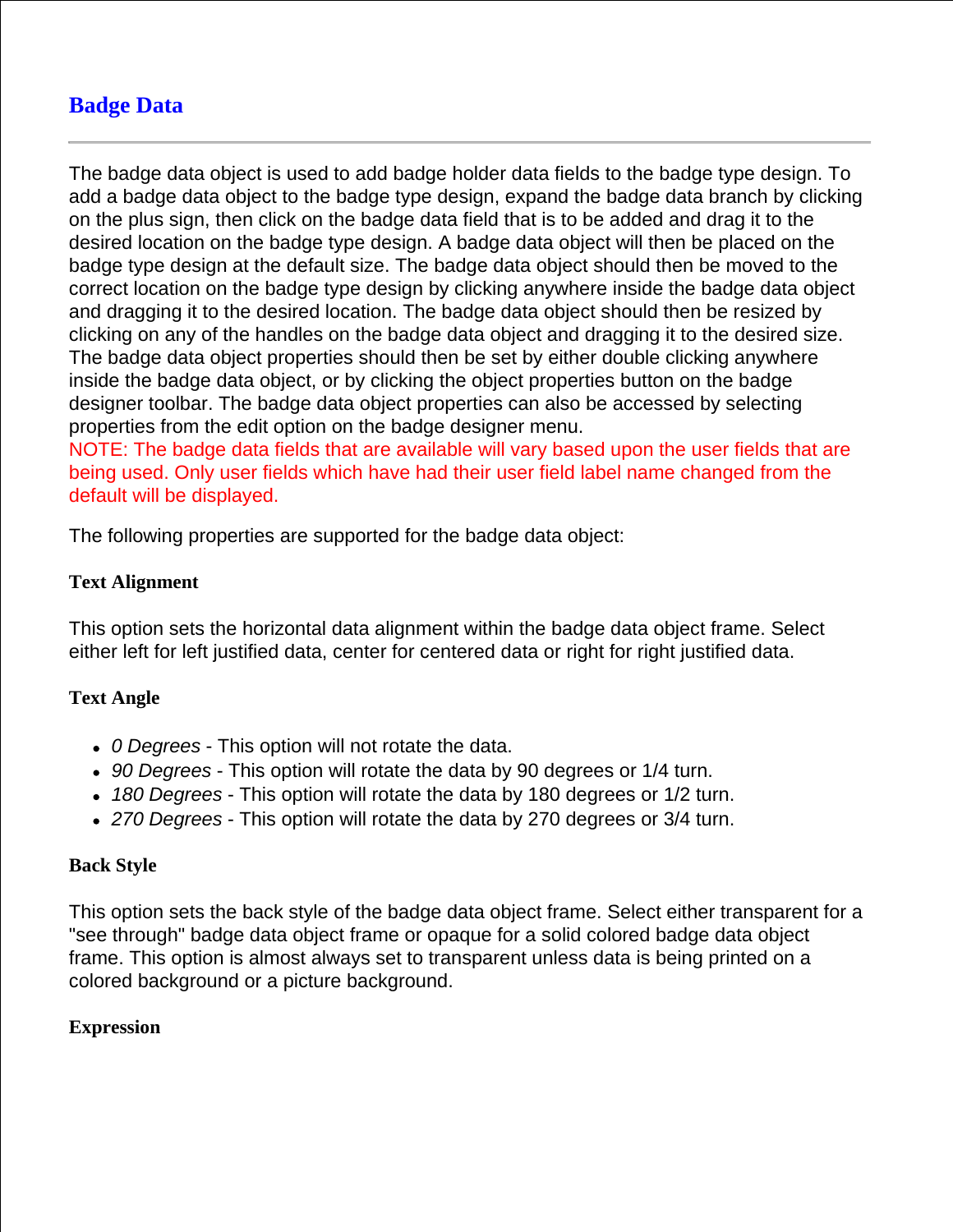This option determines what will be printed within the badge data object frame. By default, the badge field dragged when the badge data object is initially added to the badge is entered here. Optionally, an expression could be entered here to conditionally print data based on a set of conditions. An expression can either be typed in manually or built using the expression builder by clicking on the "..." button. For more information on the expression builder, see the Expression Builder help file topic.

## **Print When The Following Expression Is True**

This option determines wether or not the data will print or preview based on the result of an expression. If the expression entered returns a true result, then the data will be printed. If the expression entered returns a false result, then the data will not be printed. An expression can either be typed in manually or built using the expression builder by clicking on the "..." button. For more information on the expression builder, see the Expression Builder help file topic.

## **Back Color**

This option sets the back color of the data. Select the data back color by either clicking on one of the standard colors or by clicking on the edit custom color button and selecting a custom color from the palette.

## **Fore Color**

This option sets the fore color of the data. Select the data fore color by either clicking on one of the standard colors or by clicking on the edit custom color button and selecting a custom color from the palette.

## **Font**

This option sets the font and any special formatting characters for the data. Choose the desired font, size and any special effects for the data.

NOTE: The fonts available are based upon the fonts installed on the local computer.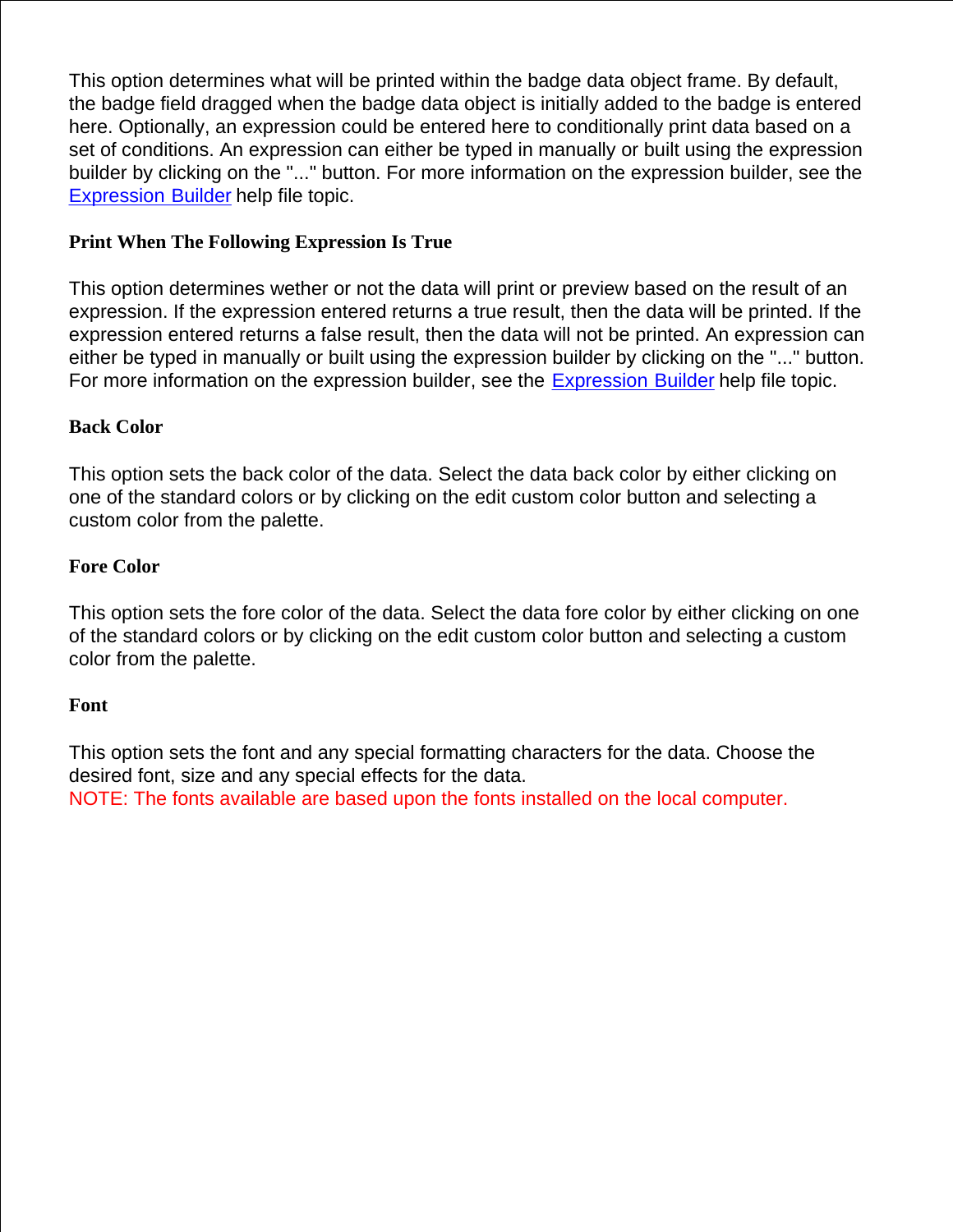# **Badge Data Common Expressions**

The badge data common expressions object is used to add commonly used combinations of badge holder data fields to the badge type design. To add a badge data common expression object to the badge type design, expand the badge data common expressions branch by clicking on the plus sign, then click on the badge data common expression that is to be added and drag it to the desired location on the badge type design. A badge data common expression object will then be placed on the badge type design at the default size. The badge data common expression object should then be moved to the correct location on the badge type design by clicking anywhere inside the badge data common expression object and dragging it to the desired location. The badge data common expression object should then be resized by clicking on any of the handles on the badge data common expression object and dragging it to the desired size. The badge data common expression object properties should then be set by either double clicking anywhere inside the badge data common expression object, or by clicking the object properties button on the badge designer toolbar. The badge data common expressions object properties can also be accessed by selecting properties from the edit option on the badge designer menu.

The following properties are supported for the badge data common expressions object:

### **Text Alignment**

This option sets the horizontal data alignment within the badge data common expressions object frame. Select either left for left justified data, center for centered data or right for right justified data.

## **Text Angle**

- *0 Degrees* This option will not rotate the data.
- *90 Degrees* This option will rotate the data by 90 degrees or 1/4 turn
- *180 Degrees* This option will rotate the data by 180 degrees or 1/2 turn.
- *270 Degrees* This option will rotate the data by 270 degrees or 3/4 turn.

#### **Back Style**

This option sets the back style of the badge data common expressions object frame. Select either transparent for a "see through" badge data common expressions object frame or opaque for a solid colored badge data common expressions object frame. This option is almost always set to transparent unless data is being printed on a colored background or a picture background.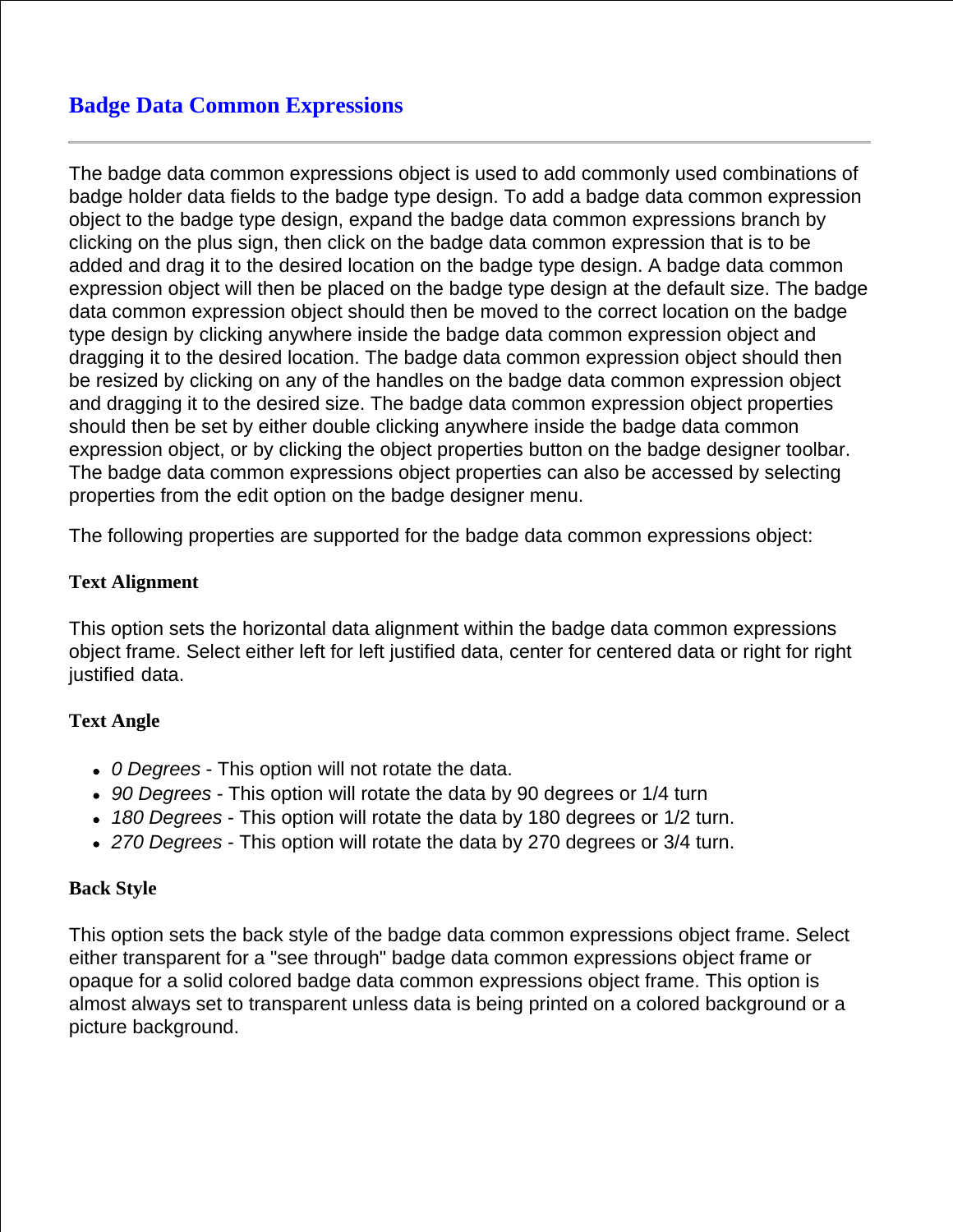## **Expression**

This option determines what will be printed within the badge data common expressions object frame. By default, the common expression field dragged when the badge data common expressions object is initially added to the badge is entered here. The badge data common expression can then be edited manually or by using the expression builder by clicking on the "..." button. For more information on the expression builder, see the Expression Builder help file topic.

## **Print When The Following Expression Is True**

This option determines wether or not the data will print or preview based on the result of an expression. If the expression entered returns a true result, then the data will be printed. If the expression entered returns a false result, then the data will not be printed. An expression can either be typed in manually or built using the expression builder by clicking on the "..." button. For more information on the expression builder, see the Expression Builder help file topic.

## **Back Color**

This option sets the back color of the data. Select the data back color by either clicking on one of the standard colors or by clicking on the edit custom color button and selecting a custom color from the palette.

## **Fore Color**

This option sets the fore color of the data. Select the data fore color by either clicking on one of the standard colors or by clicking on the edit custom color button and selecting a custom color from the palette.

## **Font**

This option sets the font and any special formatting characters for the data. Choose the desired font, size and any special effects for the data. NOTE: The fonts available are based upon the fonts installed on the local computer.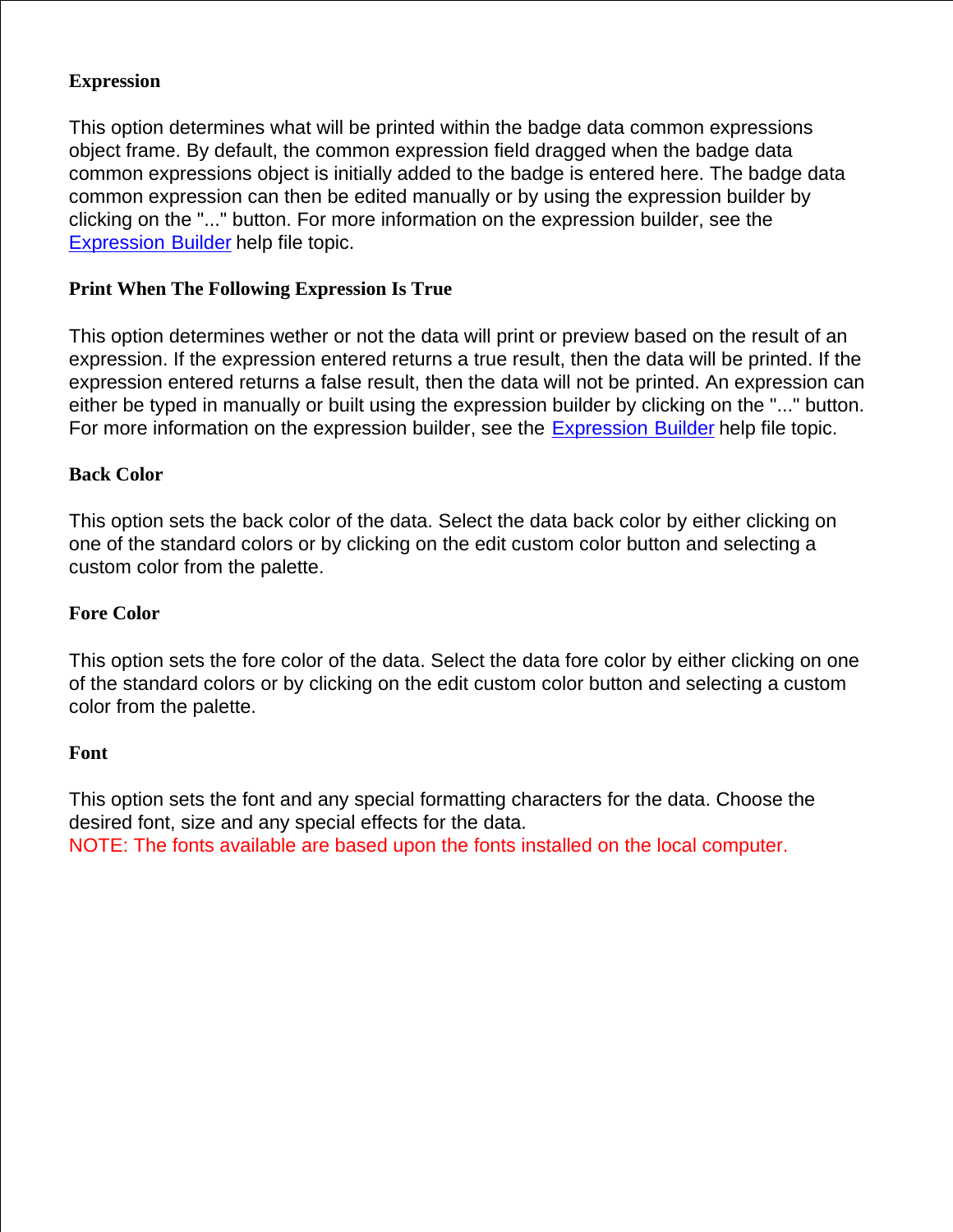# **User Groups**

## User Groups Detail

Users groups are used to define groups of system operators, various operator settings and security levels. Access permissions can be set up that will control the level of access that members of the user group will have to all of the data files, configuration files and utilities. Members can also be given access to a single site (data partition) or a number of sites. In addition, members can be given access to all or none of the cardholder user fields. Cardholder user fields and data entry controls can also be customized for each user group. For more information on editing cardholder user fields, see the Cardholder User Fields help file topic. For more information on sites, see the Sites help file topic. For more information on users, see the Users help file topic.

NOTE: The default user group "Administrators" has access to all areas of the software and should only be assigned to system administrators. Access to this screen is determined by the settings for the currently logged in user. For more information on users, see the Users help file topic.

## **Adding a User Group**

To add a user group, go to the user groups data entry screen by either clicking on the user groups toolbar button within the configuration group on the toolbar, or by selecting user groups from the go option on the system menu. All of the user groups in the database will then be displayed in the right window pane of the Access It! Universal desktop. Click on the new button on the toolbar or select new from the file option on the system menu or from the right click menu.

## **Editing a User Group**

To edit a user group, go to the user groups data entry screen by either clicking on the user groups toolbar button within the configuration group on the toolbar, or by selecting user groups from the go option on the system menu. All of the user groups in the database will then be displayed in the right window pane of the Access It! Universal desktop. Select the user group to be edited and click on the edit button on the toolbar, or double click the user group to be edited. You can also select edit from the file option on the system menu or from the right click menu.

## **Deleting a User Group**

To delete a user group, go to the user groups data entry screen by either clicking on the user groups toolbar button within the configuration group on the toolbar, or by selecting user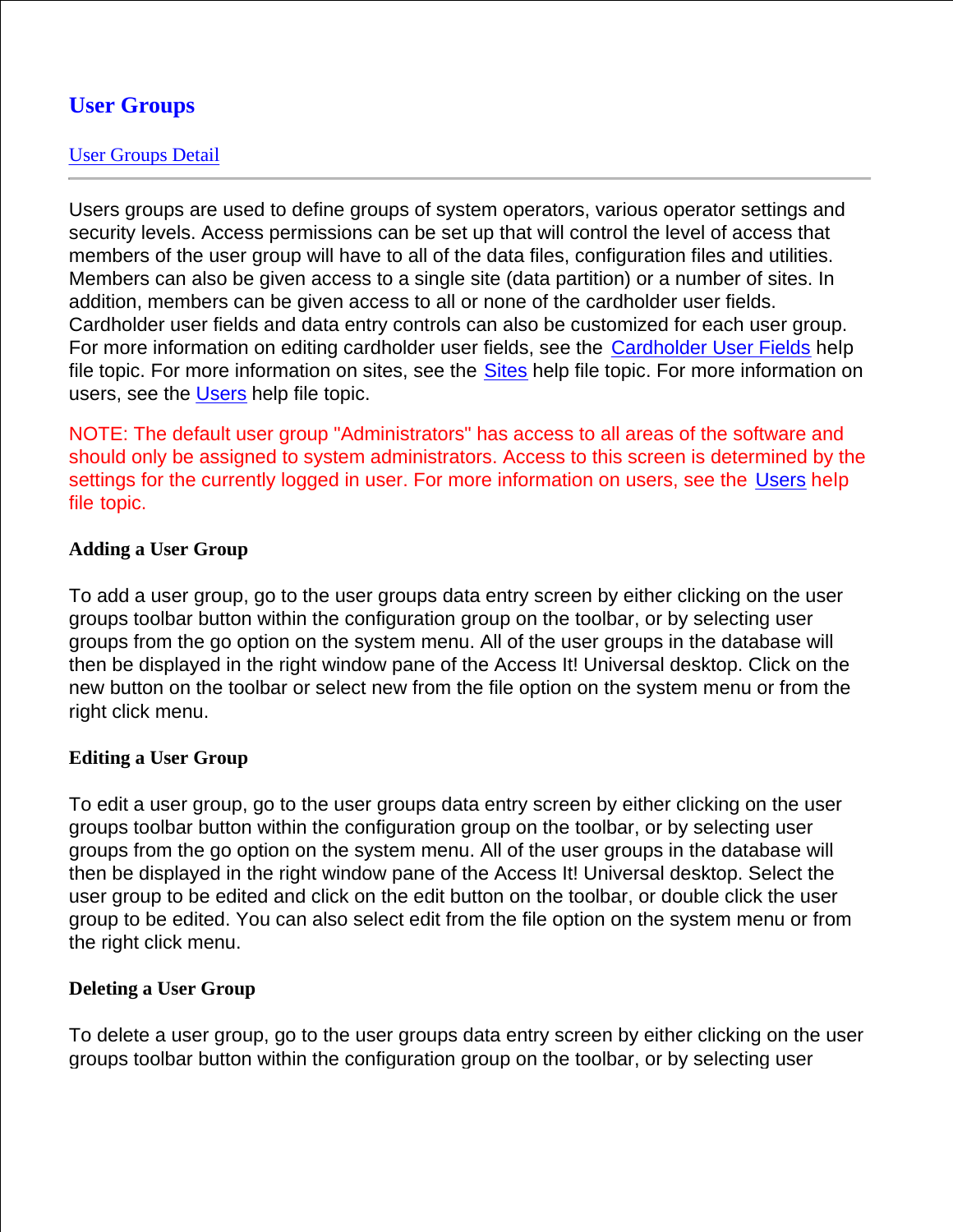groups from the go option on the system menu. All of the user groups in the database will then be displayed in the right window pane of the Access It! Universal desktop. Select the user group to be deleted and click on the delete button on the toolbar or select delete from the file option on the system menu or from the right click menu.

## **Printing User Group Reports**

To print reports for a user group, go to the user groups data entry screen by either clicking on the user groups toolbar button within the configuration group on the toolbar, or by selecting user groups from the go option on the system menu. All of the user groups in the database will then be displayed in the right window pane of the Access It! Universal desktop. Select the user groups to print reports for and click on the print button on the toolbar or select print from the file option on the system menu or from the right click menu. The following reports are available:

- *User Group History* This report provides a list of all database updates for the selected user groups.
- *User Group Listing* This report provides a list of the selected user groups and their various properties.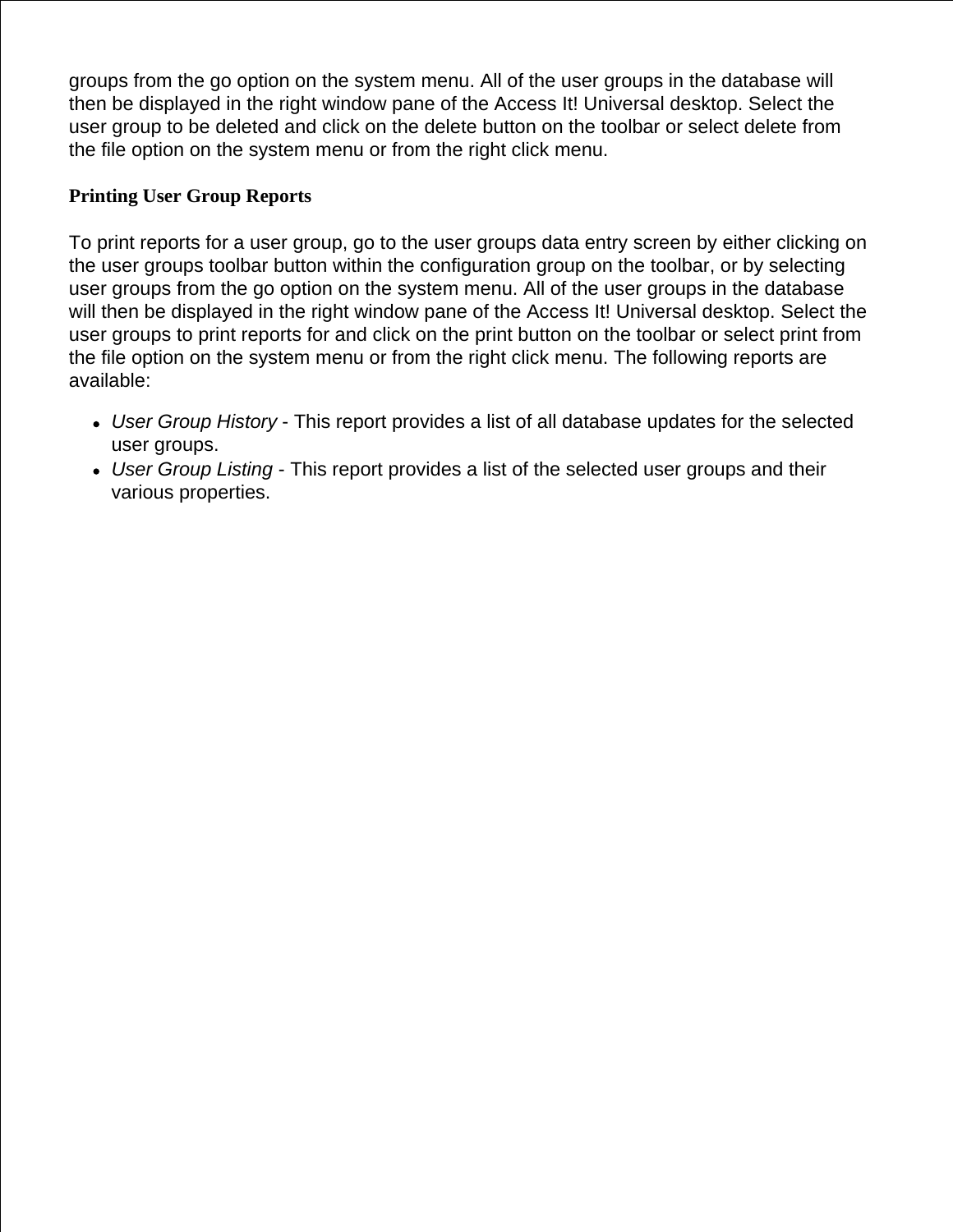# **Users**

# Users Detail

Users are used to define system operators, passwords and their security role or user group. Security levels are determined by the user group that the user is a member of. For more information on user groups, see the User Groups help file topic. Access It! Universal comes with one default user "Admin" which has no password assigned. This user has been granted access to all areas of the system and should only be used by system administrators. It is recommended that a user be set up for each operator that will be using the system. All editing, deleting and adding of data in the system is recorded in the events file along with the name of the user that performed the action. This is useful for tracking data updates within the system and who performed them.

NOTE: It is strongly recommended that a password be assigned to the "Admin" user or the user be removed as soon as the software is installed. The "Admin" user has been assigned to the "Administrators" user group granting them access to all screens and areas in the system and should only be used by system administrators. Access to this screen is determined by the settings for the currently logged in user. All users can change their own passwords wether or not they have access to the users screen.

## **Adding a User**

To add a user, go to the users data entry screen by either clicking on the users toolbar button within the configuration group on the toolbar, or by selecting users from the go option on the system menu. All of the users in the database will then be displayed in the right window pane of the Access It! Universal desktop. Click on the new button on the toolbar or select new from the file option on the system menu or from the right click menu.

## **Editing a User**

To edit a user, go to the users data entry screen by either clicking on the users toolbar button within the configuration group on the toolbar, or by selecting users from the go option on the system menu. All of the users in the database will then be displayed in the right window pane of the Access It! Universal desktop. Select the user to be edited and click on the edit button on the toolbar, or double click the user to be edited. You can also select edit from the file option on the system menu or from the right click menu.

## **Deleting a User**

To delete a user, go to the users data entry screen by either clicking on the users toolbar button within the configuration group on the toolbar, or by selecting users from the go option on the system menu. All of the users in the database will then be displayed in the right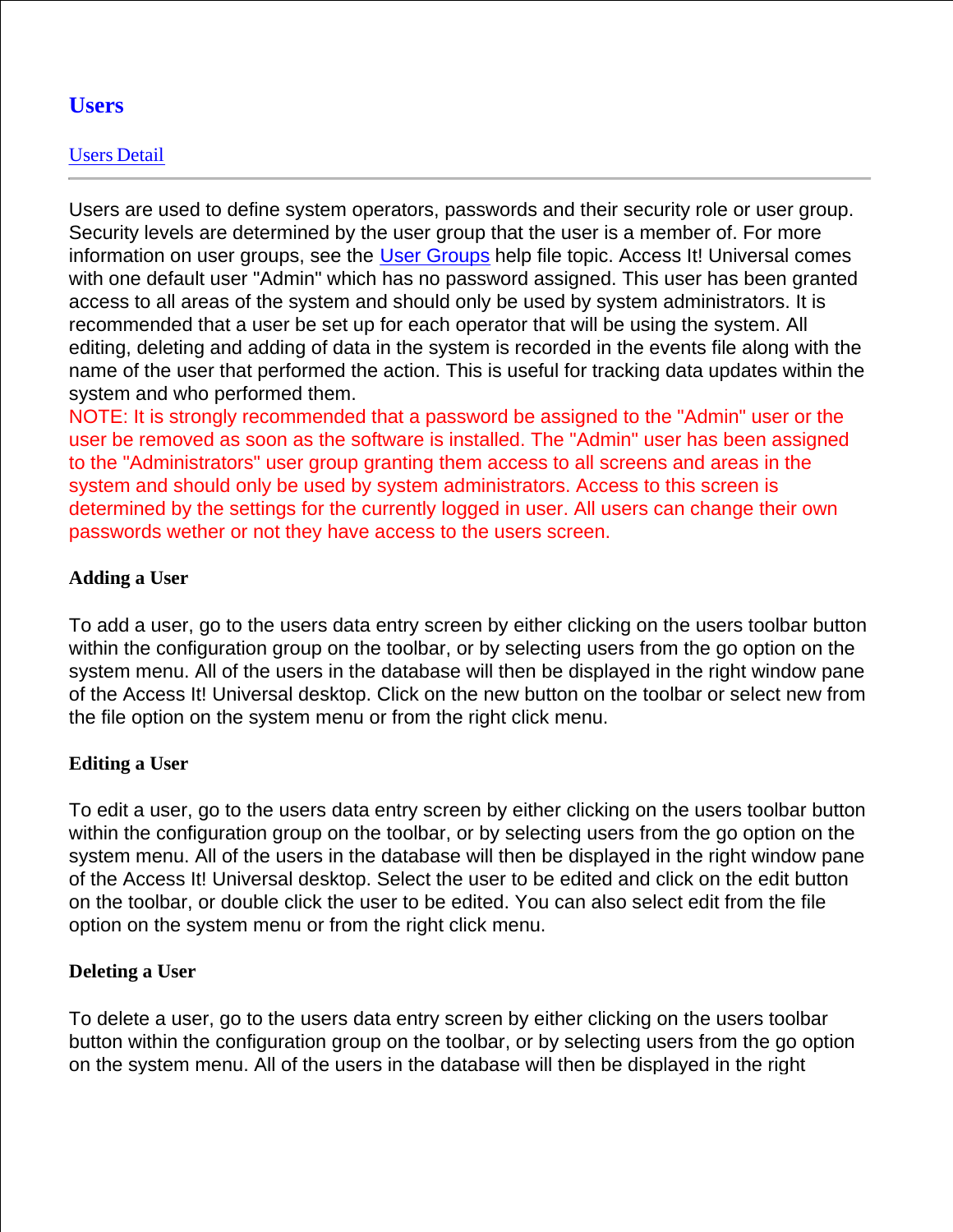window pane of the Access It! Universal desktop. Select the user to be deleted and click on the delete button on the toolbar or select delete from the file option on the system menu or from the right click menu.

## **Setting a Password for a User**

To set a password for a user, select the user then click on the change password for user button on the toolbar and enter the new password and then confirm the new password. You can also select change password from the tools option on the system menu or from the right click menu.

NOTE: Passwords for domain users can only be managed with the operating system administration tools. The ability to change passwords is determined by the user group for the currently logged in user. For more information on user groups, see the User Groups help file topic.

### **Printing User Reports**

To print reports for a user, go to the users data entry screen by either clicking on the users toolbar button within the configuration group on the toolbar, or by selecting users from the go option on the system menu. All of the users in the database will then be displayed in the right window pane of the Access It! Universal desktop. Select the users to print reports for and click on the print button on the toolbar or select print from the file option on the system menu or from the right click menu. The following reports are available:

- *Alarm Acknowledgements And Clears* This report provides a list of all alarm acknowledgements and clears for the selected users.
- *User Listing* This report provides a list of the selected users and their various properties.
- *User Transaction History* This report provides a list of all transactions for the selected users including database updates, commands to devices and alarm processing.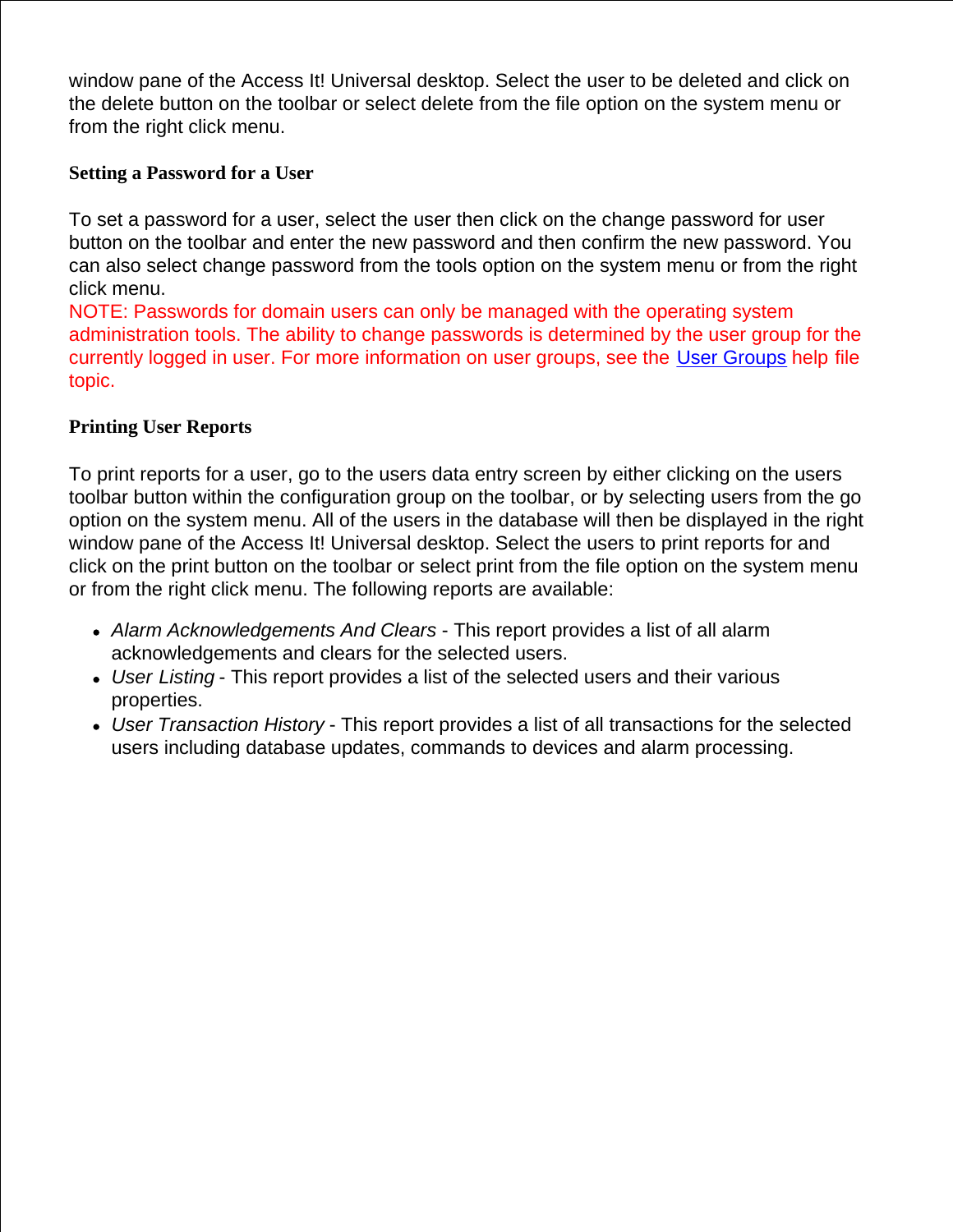## **Reports**

Reports are used to create and edit all reports and to run certain reports that are not related to data entry screens. All reports can be sent to either the screen or a system printer. Most reports should be run from their respective data entry screens. For example a report that contains all of the access granted events for a specific reader would be run from the readers screen with the appropriate readers selected.

NOTE: Access to this screen is determined by the settings for the currently logged in user. For more information on users, see the Users help file topic.

### **Running Reports**

To run a report, either click on the reports toolbar button within the configuration group on the toolbar, or by selecting reports from the go option on the system menu. Next, select the report to be run and click on the print button on the toolbar or select print from the file option on the system menu or from the right click menu.

The following reports can be run from the reports screen (all other reports should be run from their respective data entry screens):

*Alarm Listing* - This report provides a list of alarms for the selected events as well as who acknowledged them and who cleared them.

*Evacuation Report* - This report provides a list of cardholders that are currently IN the selected areas.

*Event Listing* - This report provides a list of all user selectable events.

*Report Listing* - This report provides a list of all reports available, as well as report category and a description.

*Unused Cards* - This report provides a list of all cards that have not been used for a user inputted number of days or have never been used.

#### **Designing Reports**

To create new reports or edit existing reports, from the right click menu select show all reports then click on the new button to create a new report or select a report to modify and click on the edit button on the toolbar to run the report designer. For more information on designing reports, see the Report Designer help file topic.

NOTE: Report designer licenses must be purchased separately.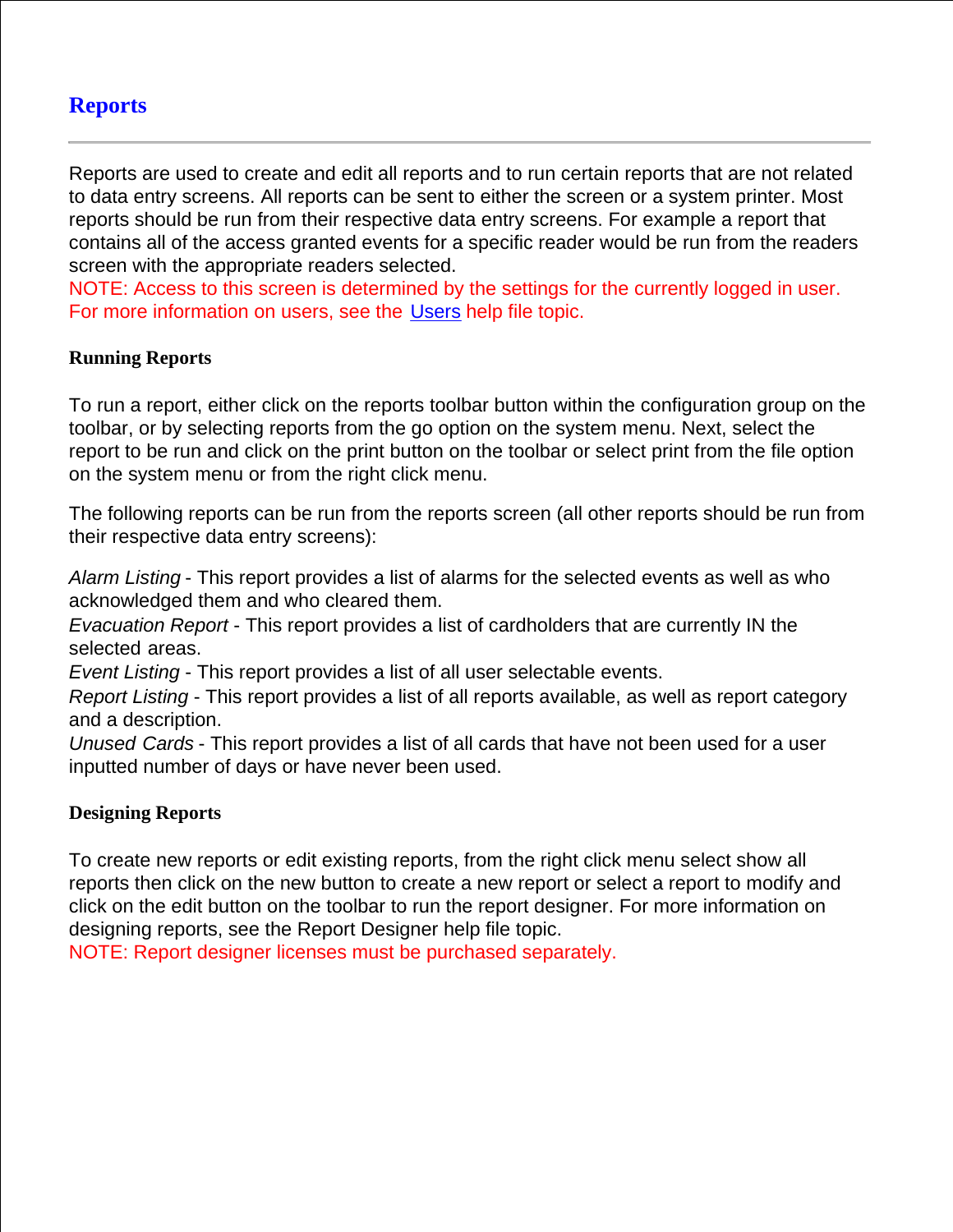# **Maps**

Maps are used to display a graphical interface to the access control system. In some cases, this may be a graphical representation of the facility being controlled by the system including floors, offices, parking lots etc. In other cases it may just be a colored background with all of the often used hardware devices placed upon it for easy access and system control. Maps can be linked to other maps to create a "virtual tour" of the facility being controlled. Real-time hardware device status and single button hardware device control are also provided. Maps are designed with the map designer, for more information on the map designer, see the Map Designer help file topic.

NOTE: Access to this screen is determined by the settings for the currently logged in user. For more information on users, see the Users help file topic.

## **Viewing Maps**

To view maps, go to the maps screen by either clicking on the maps toolbar button within the main group on the toolbar or by selecting maps from the go option on the system menu. All of the maps in the database will then be displayed in the map tree in the left window pane of the Access It! Universal maps window. The maps window can either be docked within the main application window or displayed in a separate window using the view option on the system menu. Displaying the maps in a separate window is useful on systems that use multiple monitors.

Expand the map tree if necessary and select (click) on the map to be displayed. The zoom level can be adjusted by either clicking on the zoom in or zoom out buttons on the maps toolbar or from the right click menu. A certain area of a map can be enlarged by clicking on the zoom to toolbar button or the right click menu and dragging the area to be viewed. If the map being displayed is larger than the display window, use the maps window scroll bars to move left, right, up or down. The entire map can be viewed by clicking on the fit in window button on the maps toolbar or from the right click menu.

Maps can also be displayed form the alarms screen by selecting a pending alarm from the pending alarms window and clicking on the maps button within the main group on the toolbar. The default map for the hardware device associated with the selected alarm will then be displayed in the maps window. The default map for a hardware device is selected on the events tab for each of the hardware devices. Maps can also be set up to be automatically displayed when an alarm is selected in the alarms window from within the associated hardware device. For more information on hardware, see the Hardwaree help file topic. For more information on alarms, see the Alarms help file topic.

NOTE: The hierarchy in which the maps are displayed in the map tree is determined by each map's parent map setting. For more information on setting a map's parent map property, see the Map Properties help file topic.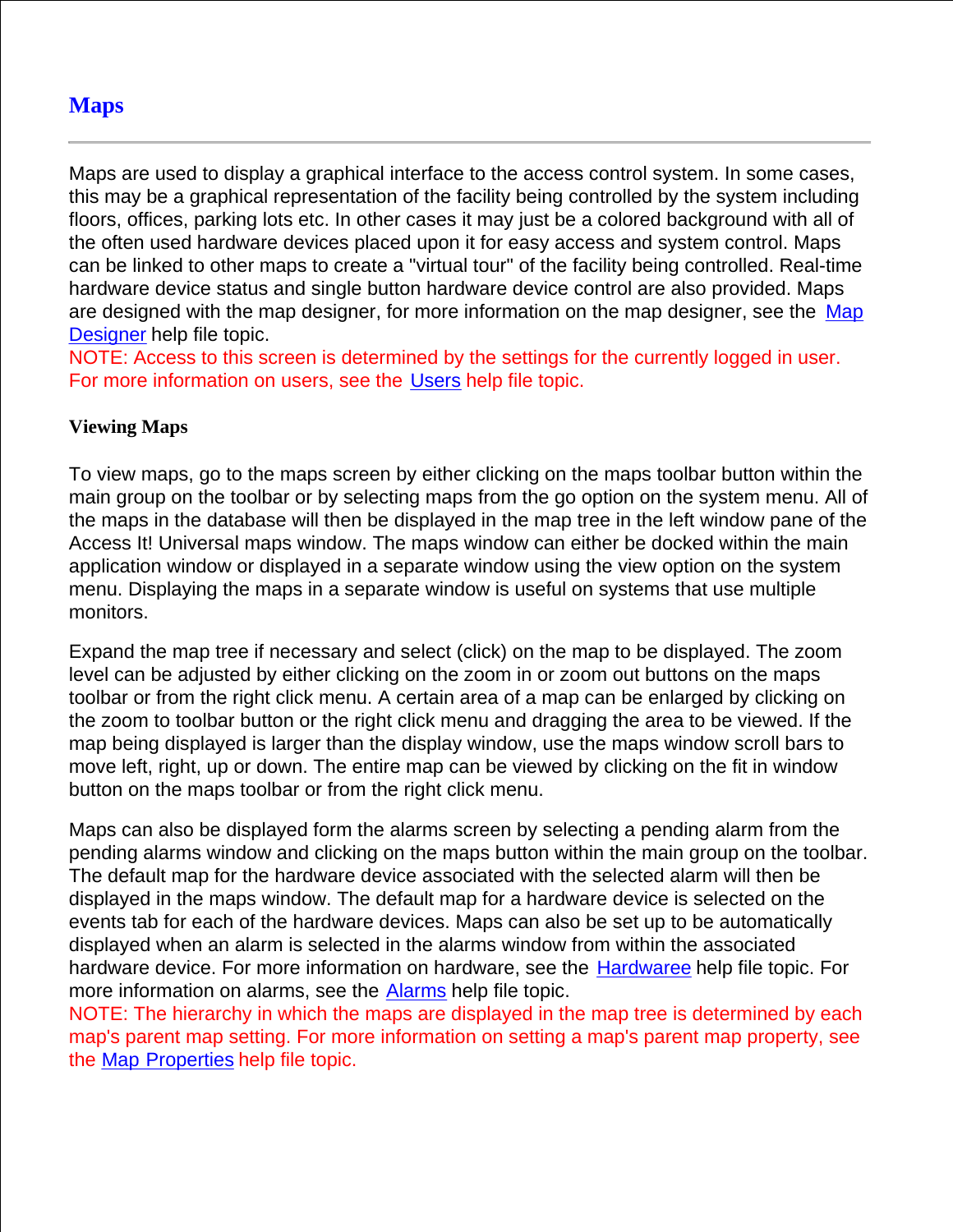## **Map Hardware Devices**

Map hardware devices are used to display the alarm state of a hardware device, to display current status information for a device and to issue commands to a hardware device. Alarms can also be acknowledged and cleared from map hardware devices. When a hardware device is in an alarm state, the hardware device icon will "flash" with a red color indicating an alarm state. When the alarm has been acknowledged, the device icon will stop flashing and display a solid red color. When the alarm has been cleared, the device icon will return to a normal state with no red color. Current status information is displayed when the mouse cursor is positioned anywhere over the hardware device icon. The current status dialog will appear and follow the mouse cursor as long as the mouse is not moved outside of the hardware device's icon border. The status information is provided "real time" and will change regardless of whether or not the mouse is being moved. To issue commands to a hardware device, simply select (click) the desired hardware device and select the appropriate command from the maps toolbar to issue the command. The icon border for a device will animate when selected to identify the currently selected hardware device. For more information on adding hardware devices to a map, see the Map Devices help file topic.

## **Map Links**

Map links are used to link maps together for easy navigation from map to map. Map links are generally used to "zoom in" on a location when viewing a map that covers a large area such as a floor in a building. A map link might be used in this situation for each of the reader locations located on the floor. A map link might also be used to "return" to the overall map of the entire floor from the reader location map. Map links are identified with a picture and with the name of the map being linked to and are activated by clicking on them. For more information on adding map links to a map, see the Map Links help file topic.

## **Map Macros**

Map macros are used to execute system macros to perform various functions. Map macros are identified with a picture and with the name of the macro being executed and are activated by clicking on them. For more information on adding map macros to a map, see the Map Macros help file topic.

#### **Map Text**

The map text object is used to add static text or labels to the map design. For more information on adding map text to a map, see the Map Text help file topic.

#### **Map Alarm Zone**

The map alarm zone object is used to add an alarm zone to the map design. Alarm zones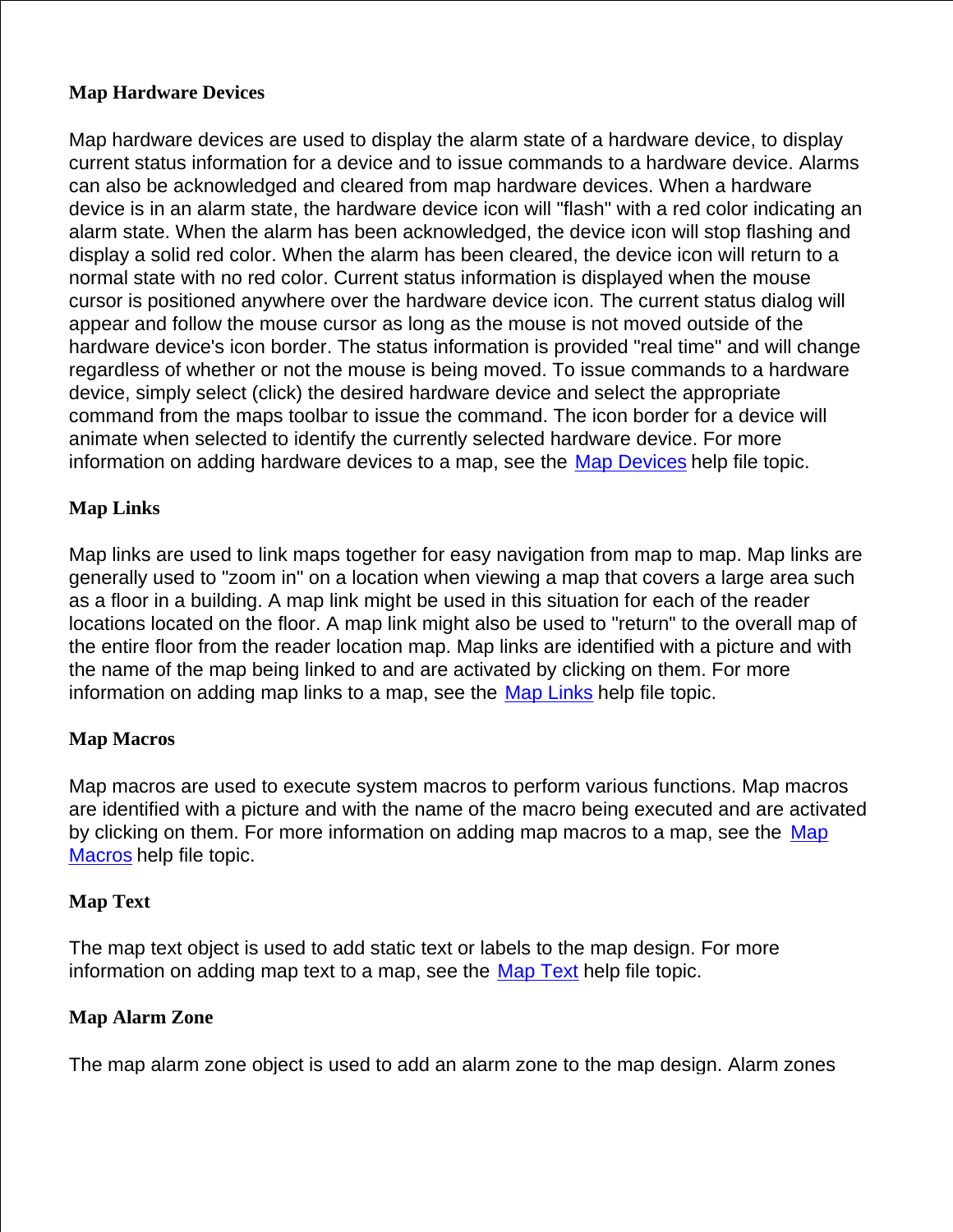are used to group devices together in a zone so that any of the devices that fall within the borders of the alarm zone will cause the entire zone to flash when any of the devices are in an alarm state. For more information on adding alarm zones to a map, see the Map Alarm Zone help file topic.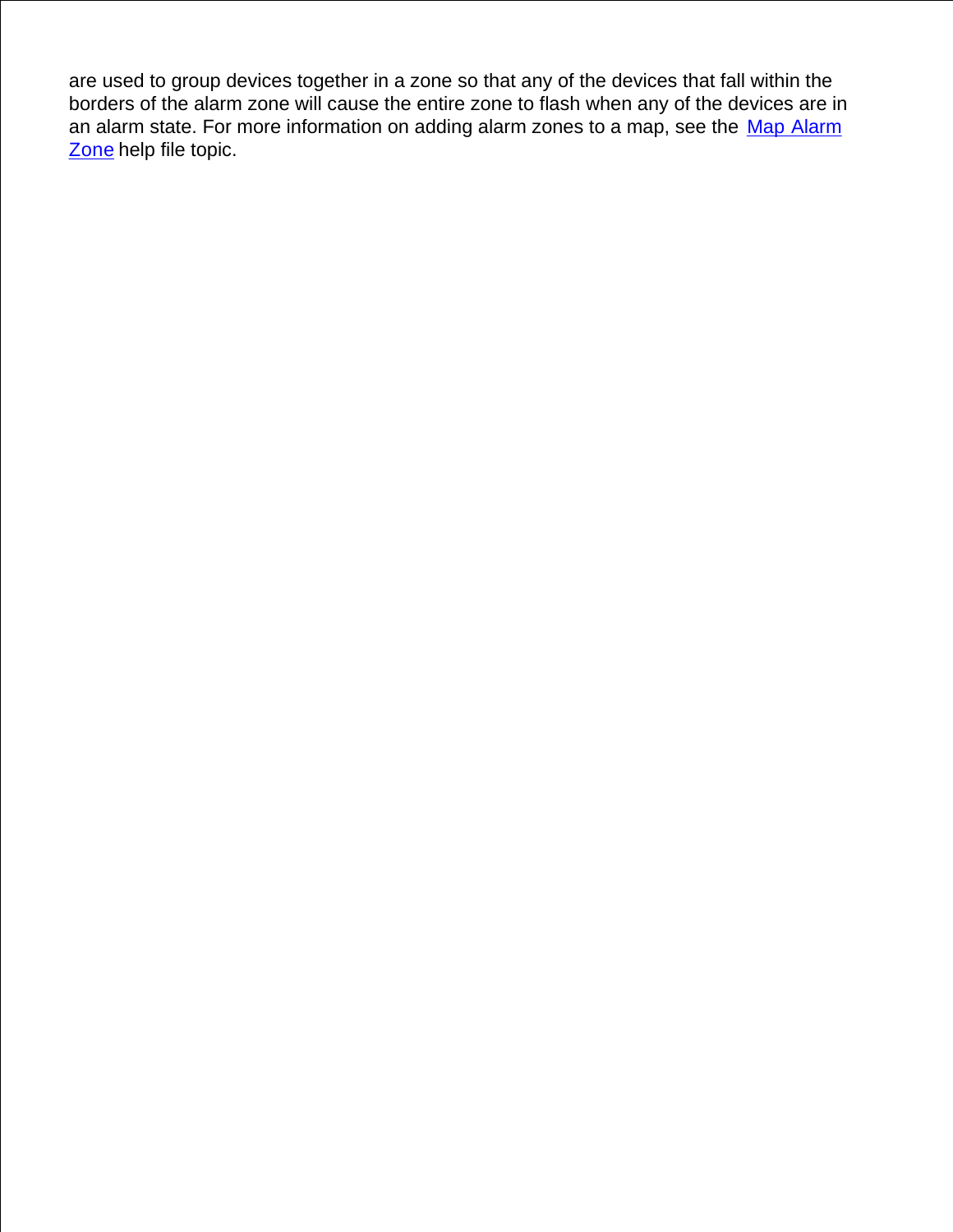# **Map Designer**

The map designer is used to create new or modify existing graphical map designs. Maps can be designed with many different styles and functions. The map designer is similar in function to a paintbrush style application. Objects and hardware devices are added to the map and properties are set to determine the functionality of these objects. For more information on maps, see the Maps help file topic. NOTE: Access to this screen is determined by the settings for the currently logged in user. For more information on users, see the Users help file topic.

## **Adding a Map**

To add a map, go to the map designer data entry screen by either clicking on the map designer toolbar button within the configuration group on the toolbar, or by selecting map designer from the go option on the system menu. All of the maps in the database will then be displayed in the right window pane of the Access It! Universal desktop. Click on the new button on the toolbar or select new from the file option on the system menu or from the right click menu.

## **Editing a Map**

To edit a map, go to the maps data entry screen by either clicking on the maps toolbar button within the configuration group on the toolbar, or by selecting maps from the go option on the system menu. All of the maps in the database will then be displayed in the right window pane of the Access It! Universal desktop. Select the map to be edited and click on the edit button on the toolbar, or double click the map to be edited. You can also select edit from the file option on the system menu or from the right click menu.

## **Deleting a Map**

To delete a map, go to the maps data entry screen by either clicking on the maps toolbar button within the configuration group on the toolbar, or by selecting maps from the go option on the system menu. All of the maps in the database will then be displayed in the right window pane of the Access It! Universal desktop. Select the map to be deleted and click on the delete button on the toolbar or select delete from the file option on the system menu or from the right click menu.

#### **Steps**

The first step when designing a map is to set the overall map properties. These properties control the way the map is linked to other maps in the system and displayed in the map tree.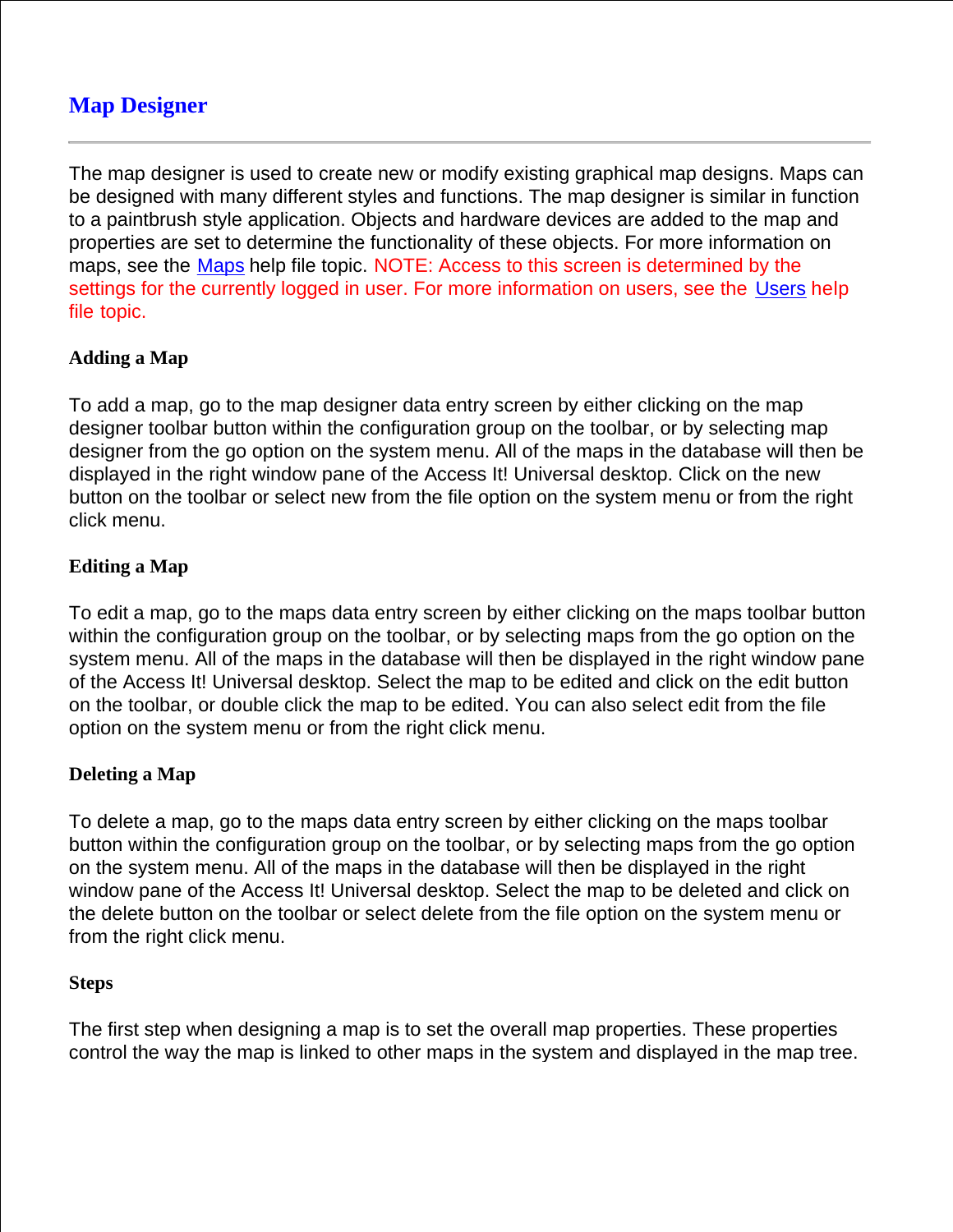For more information on map properties, see the Map Properties help file topic.

The second step when designing a map is to set the background picture or color. These options determine whether the map will use a picture or a solid color as a background. Normally, this option would be set to a drawing of the area that the map is being designed to display. For more information on map backgrounds, see the Map Background help file topic.

The third step when designing a map is to add objects to the map design and set their properties if necessary. For more information on map designer objects see any of the map designer object help file topic.

The following design and formatting functions are supported in the map designer:

## **Font**

These options set the font and any special formatting characters for the map text object. Choose the desired font, size and any special effects for the text. For more information on map text objects, see the Map Text Object help file topic. NOTE: The fonts available are based upon the fonts installed on the local computer.

## **Change Picture**

The change picture function is used to change the picture that is displayed on the map for either the selected map device object or the selected map link object. For more information on the map device object, see the Map Device Object help file topic. For more information on the map link object, see the Map Link Object help file topic.

## **Visible at Runtime**

The visible at runtime function is used to determine whether or not the selected map device object or the selected map link object will be visible when the map is displayed in the maps window. This option is useful when you want to put an "invisible" hot spot on a map that links to either a device or a map link.

## **Bring to Front/Back**

The bring to front/back functions are used to set the front to back (top to bottom) order of a single object or multiple objects.

## **Grid**

The grid functions are used to control the display and sizing of the formatting grid. To access the grid functions, select grid from the format option on the system menu. The following grid functions are supported: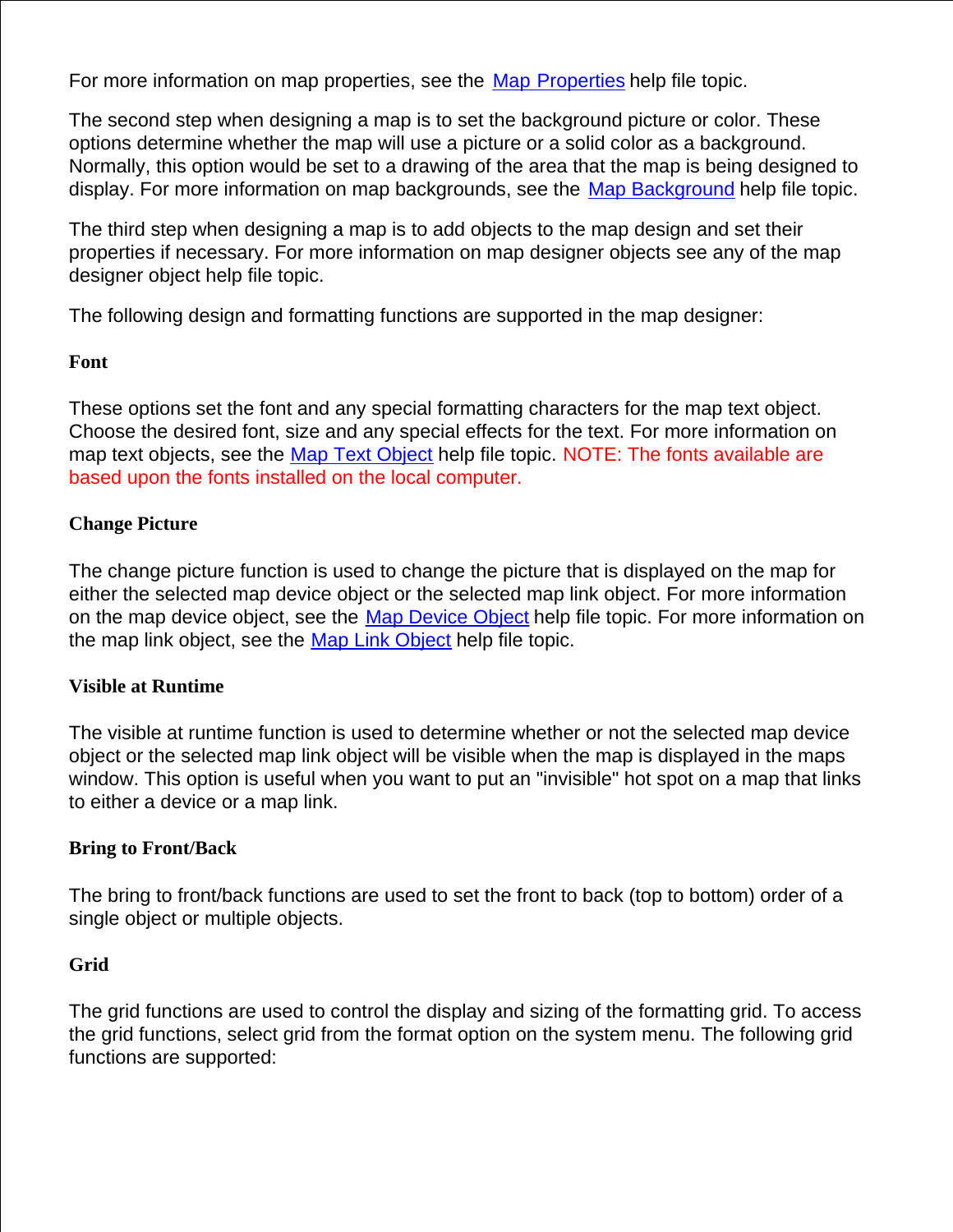- *Show Grid* This function turns on and off the display of the formatting grid.
- *Snap to Grid* This function turns on and off the snap to grid option of the formatting grid. It is recommended that this option be left on to make it easier to line up objects within the map design.
- *Grid Size* This function sets the horizontal and vertical size of the grid.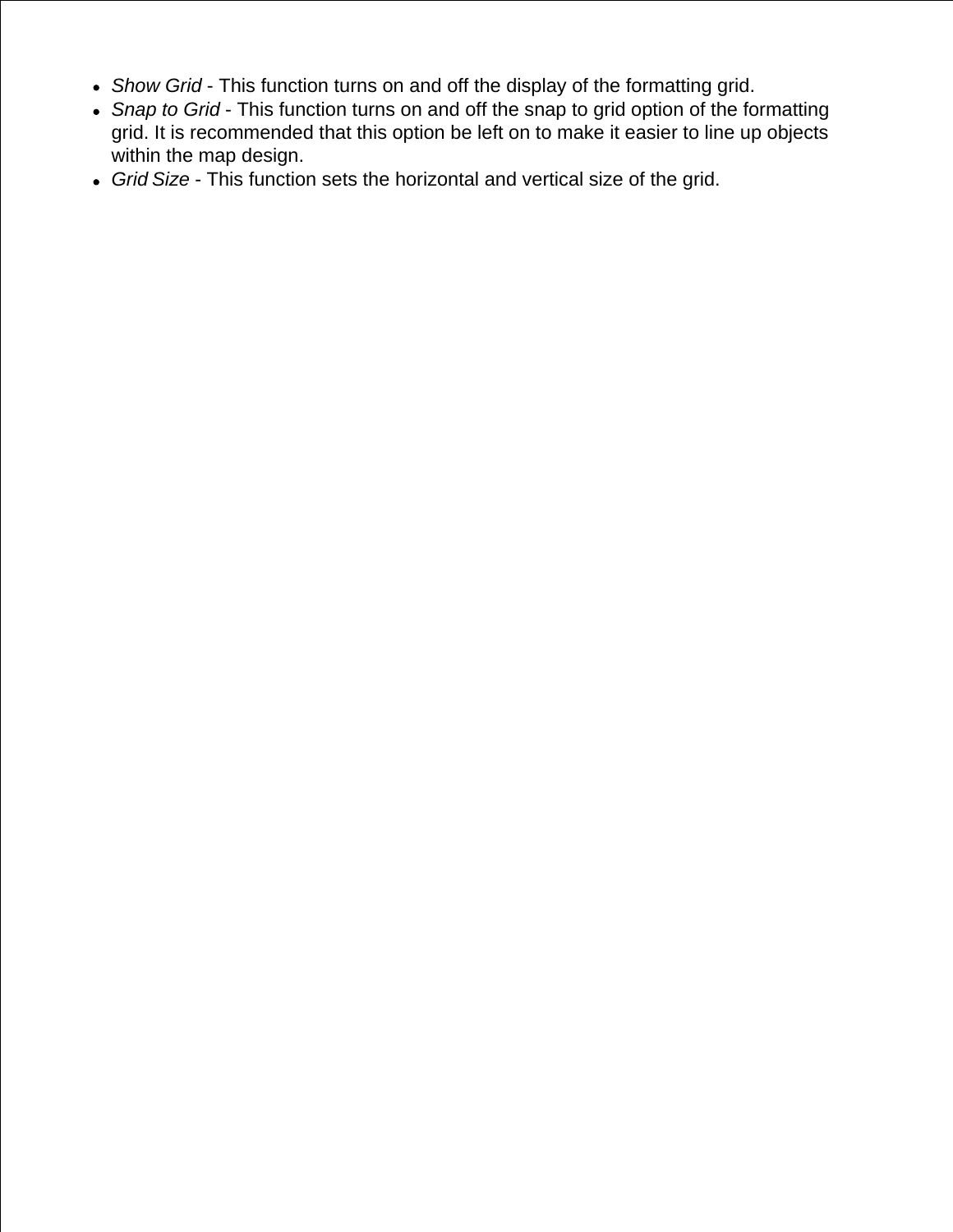# **Map Properties**

The map properties control the way a map is linked to other maps in the system and displayed in the map tree. To access the map properties select map properties from the file option on the system menu.

The following map properties are supported:

### **Map Name**

Enter the map name for the map design. The map name will be displayed in the map tree and should be something to identify the location or purpose of the map. The map name can be up to 128 characters in length.

### **Parent Map**

Select the parent map for the map design. The parent map option is used to organize the maps in the map tree. If a parent map is specified for a map, it will be displayed under the map specified as the parent map. This option is useful for grouping maps that refer to the same location or area together. If a parent map is not specified, the map will be displayed as a master branch (folder) in the map tree.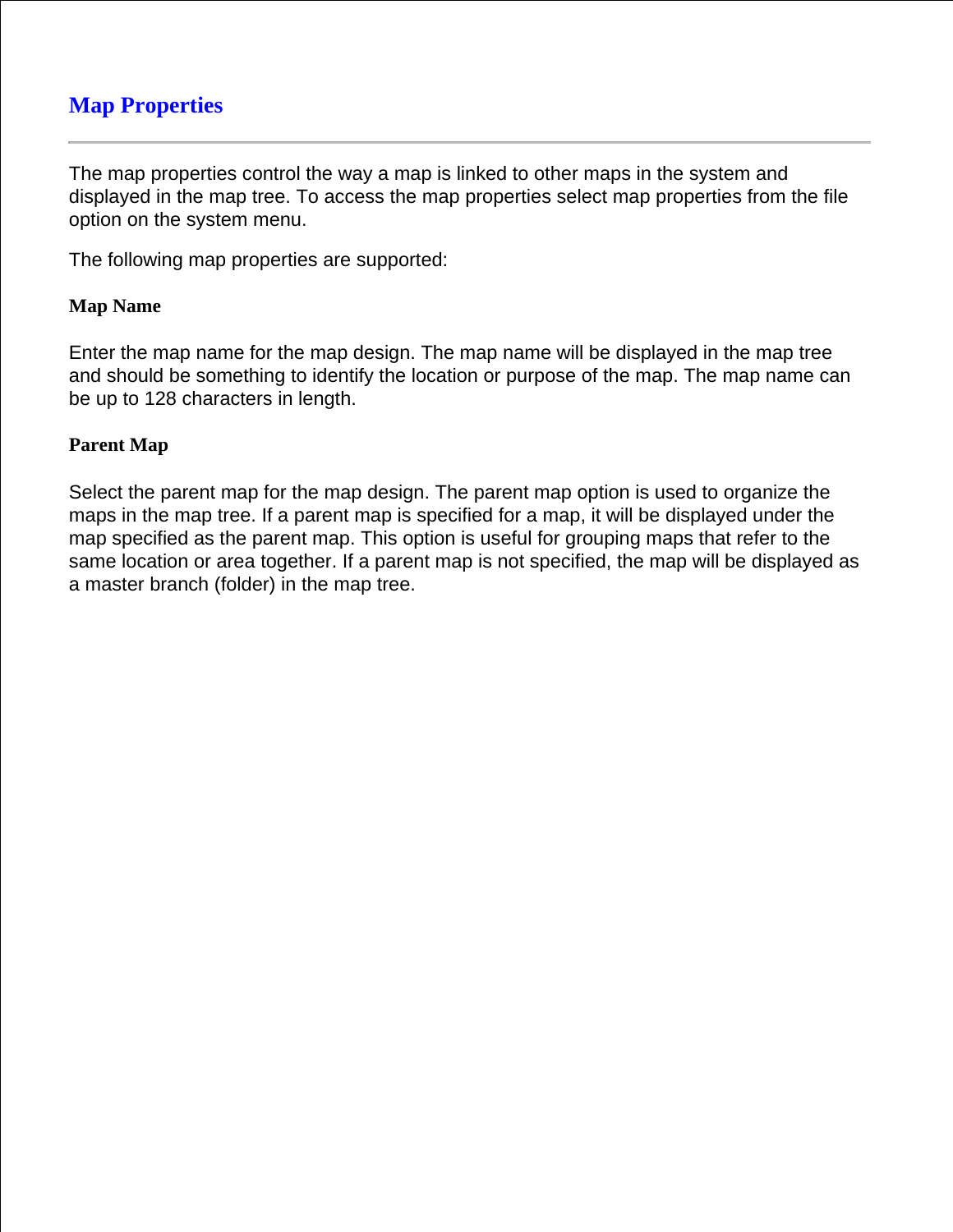# **Map Device Object**

The map device object is used to add system hardware devices to the map design. To add a map device object to the map design, expand the devices branch by clicking on the plus sign, then expand the desired device type and click on the device that is to be added and drag it to the desired location on the map design. A map device object will then be placed on the map design at the default size with the default single state (static) picture. The map device object should then be moved to the correct location on the map design by clicking anywhere inside the map device object and dragging it to the desired location. The map device object should then be resized by clicking on any of the handles on the map device object and dragging it to the desired size. The map device object's picture can then be changed if desired by clicking on the change picture button on the toolbar or by selecting change picture from the format system menu.

The following device object picture types are supported:

- *Default Icon* This option will display the default single state (static) device icon.
- *Default Multi-state Icons* This option will display the default multi-state icons which reflect the state of the device object being placed on the map design in real time.
- *Custom Multi-state icons* This option will display the custom icons specified for each of the available states for the device object being placed on the map design in real time.

NOTE: Only installed hardware devices will be displayed in the devices tree. For more information on installing hardware devices, see the Hardware help file topic. If the map device object's picture is changed to a custom icon, note that only the areas that are colored red on the selected picture will "flash" when the hardware device is in alarm.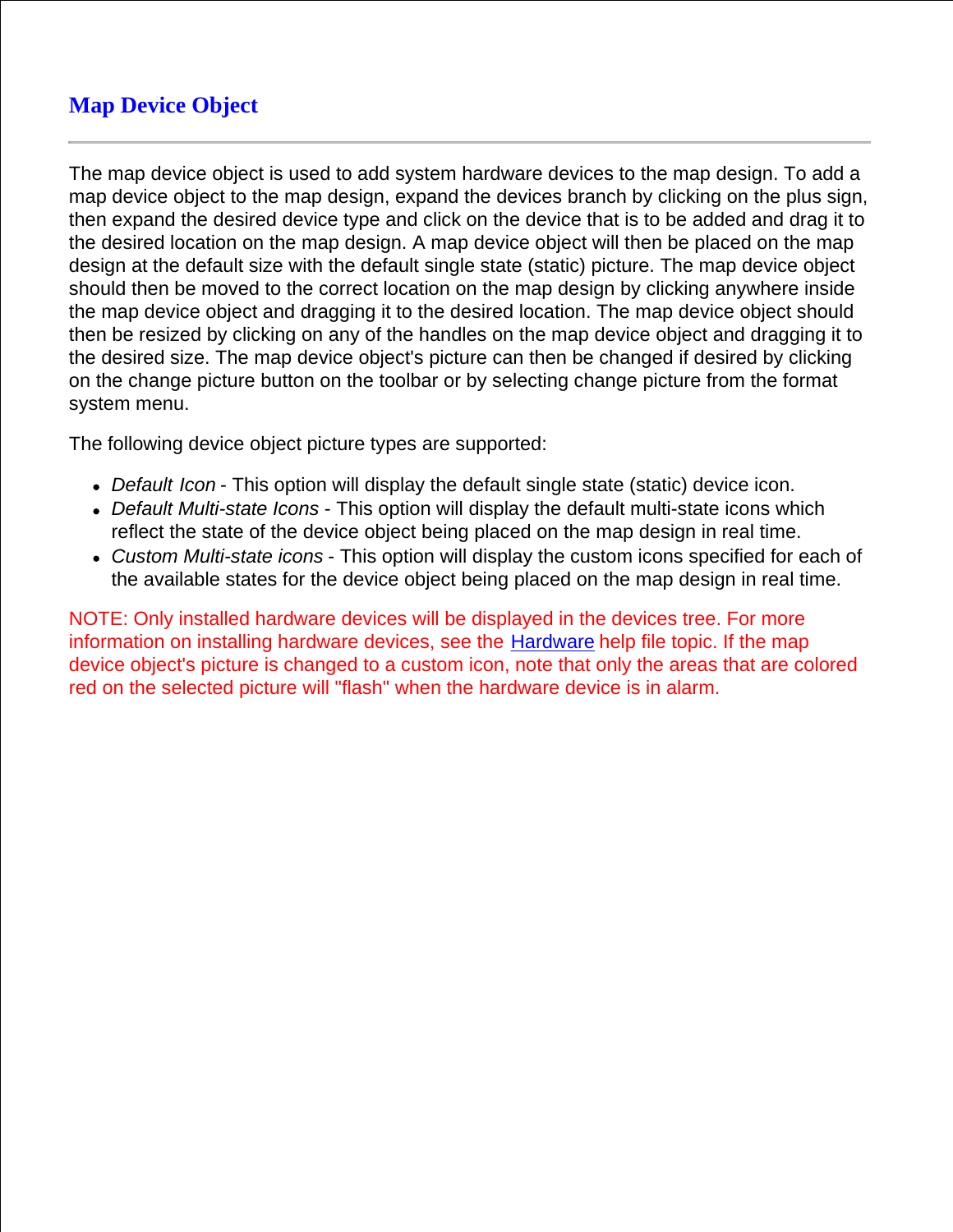# **Map Link Object**

The map link object is used to link maps together for easy navigation from map to map. Map links are generally used to "zoom in" on a location when viewing a map that covers a large area such as a floor in a building. A map link might be used in this situation for each of the reader locations located on the floor. A map link might also be used to "return" to the overall map of the entire floor from the reader location map. To add a map link object to the map design, expand the map links branch by clicking on the plus sign, then expand the desired parent map and click on the map that is to be added and drag it to the desired location on the map design. A map link object will then be placed on the map design at the default size with the default picture. The map link object should then be moved to the correct location on the map design by clicking anywhere inside the map link object and dragging it to the desired location. The map link object should then be resized by clicking on any of the handles on the map link object and dragging it to the desired size. The map link object's picture can then be changed if desired by clicking on the change picture button on the toolbar or by selecting change picture from the format system menu.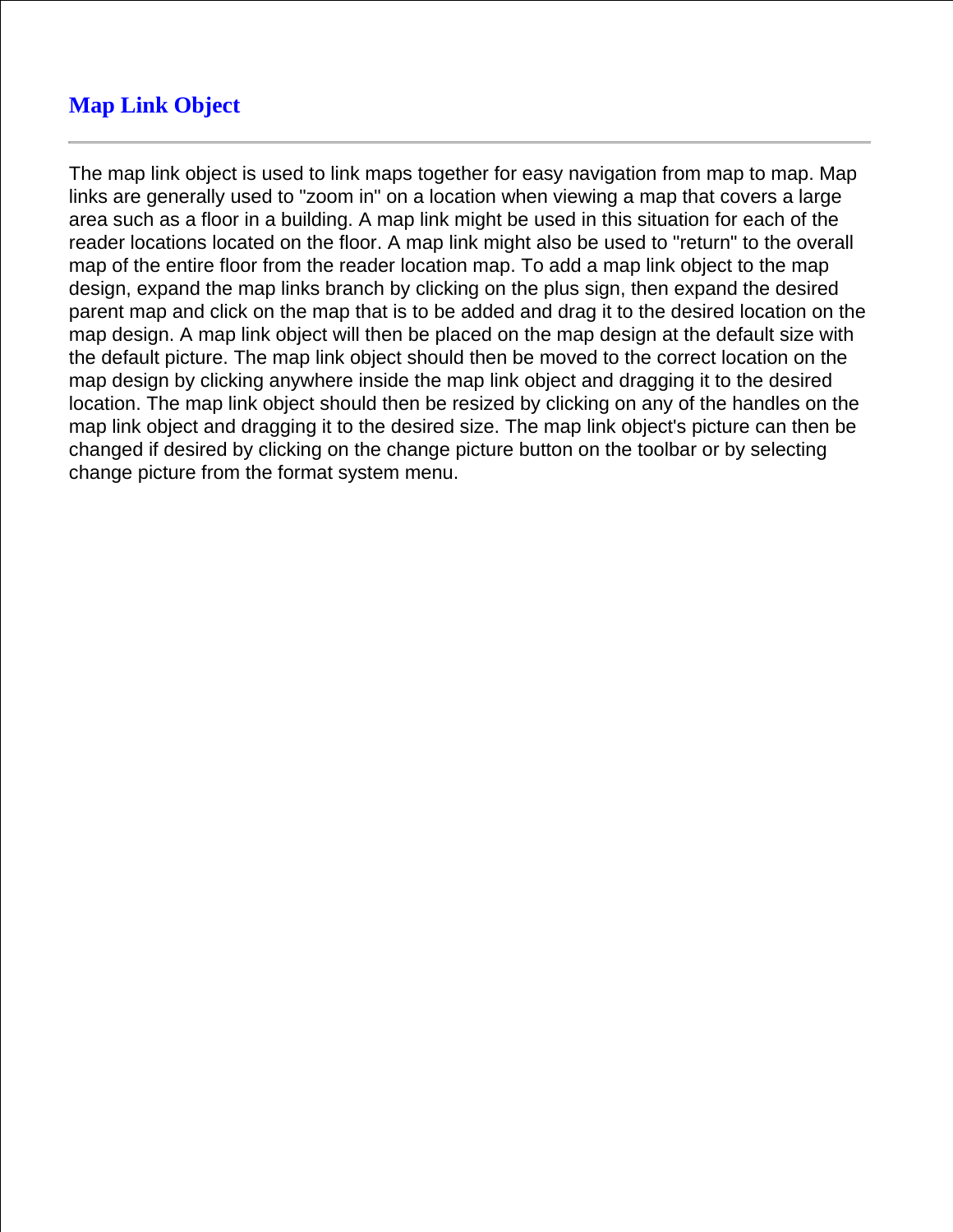# **Map Macro Object**

The map macro object is used to add system macros to the map design. To add a map macro object to the map design, expand the macros branch by clicking on the plus sign and click on the macro that is to be added and drag it to the desired location on the map design. A map macro object will then be placed on the map design at the default size with the default picture. The map macro object should then be moved to the correct location on the map design by clicking anywhere inside the map macro object and dragging it to the desired location. The map macro object should then be resized by clicking on any of the handles on the map macro object and dragging it to the desired size. The map macro object's picture can then be changed if desired by clicking on the change picture button on the toolbar or by selecting change picture from the format system menu.

NOTE: Only macros that have steps will displayed in the macros tree. For more information on adding steps to macros, see the Macros help file topic.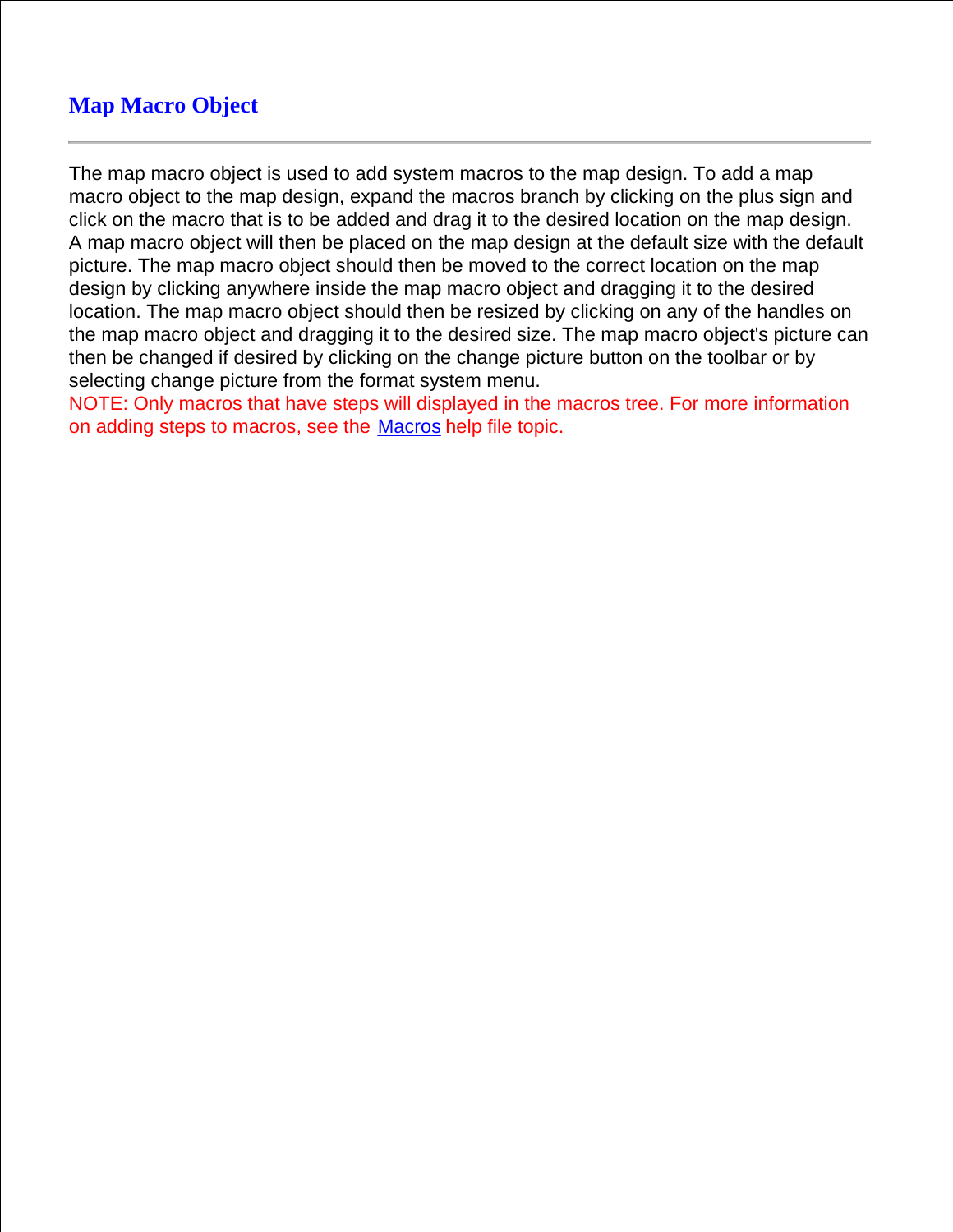# **Map Text Object**

The map text object is used to add static text or labels to the map design. To add a map text object to the map design, click on the text branch on the map design tree and drag it to the desired location on the map design. A window will then be displayed to enter the text to be added to the map design. The text can be up to 255 characters in length. A map text object will then be placed on the map design at the default size. The map text object should then be moved to the correct location on the map design by clicking anywhere inside the map text object and dragging it to the desired location. The map text object should then be resized by clicking on any of the handles on the map text object and dragging it to the desired size. The map text object format properties can then be changed if desired. The map text object format properties can be set by clicking on the appropriate toolbar button or by selecting the appropriate option from the format system menu.

The following format properties are supported for the map text object:

#### **Font**

These options set the font and any special formatting characters for the map text object. Choose the desired font, size and any special effects for the text. NOTE: The fonts available are based upon the fonts installed on the local computer.

#### **Bring to Front/Back**

The bring to front/back functions are used to set the front to back (top to bottom) order of the map text object.

## **Visible at Runtime**

The visible at runtime function is used to determine whether or not the map text object will be visible when the map is displayed in the maps window. This option is useful when you want to put an "invisible" identifier on a map that would only be displayed when the map is being designed.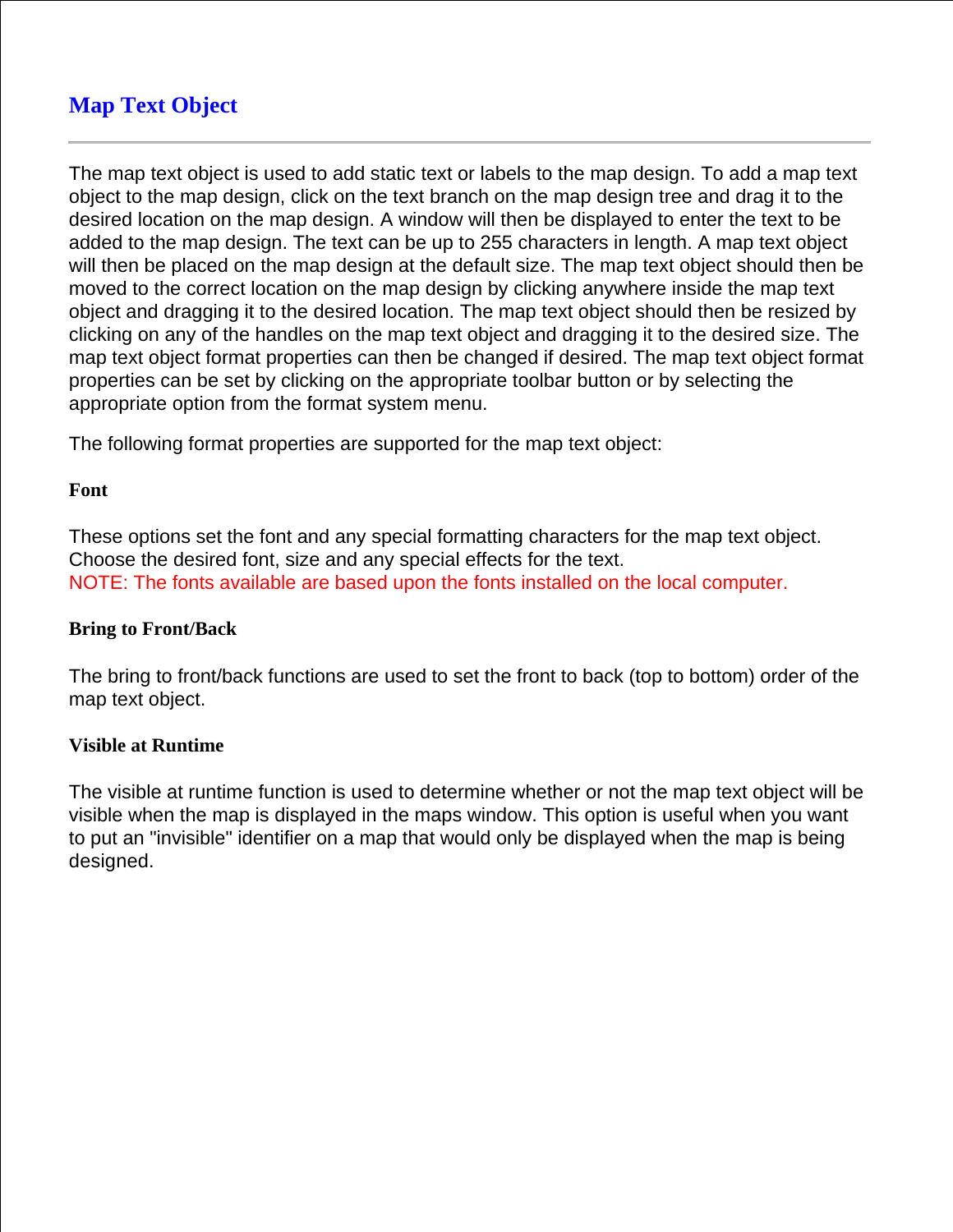# **Map Alarm Group Object**

The map alarm zone object is used to add an alarm group to the map design. Alarm groups are used to group devices together in a zone so that any of the devices that fall within the borders of the alarm group will cause the entire group to flash when any of the devices are in an alarm state. To add an alarm group object to the map design, click on the alarm group branch on the map design tree and drag it to the desired location on the map design. A map alarm group object will then be placed on the map design at the default size. The map alarm group object should then be moved to the correct location on the map design by clicking anywhere inside the map alarm group object and dragging it to the desired location. The map alarm group object should then be resized by clicking on any of the handles on the map alarm group object and dragging it to the desired size. Finally, the map alarm group object should be sent to the back of any devices that are in the map alarm group area.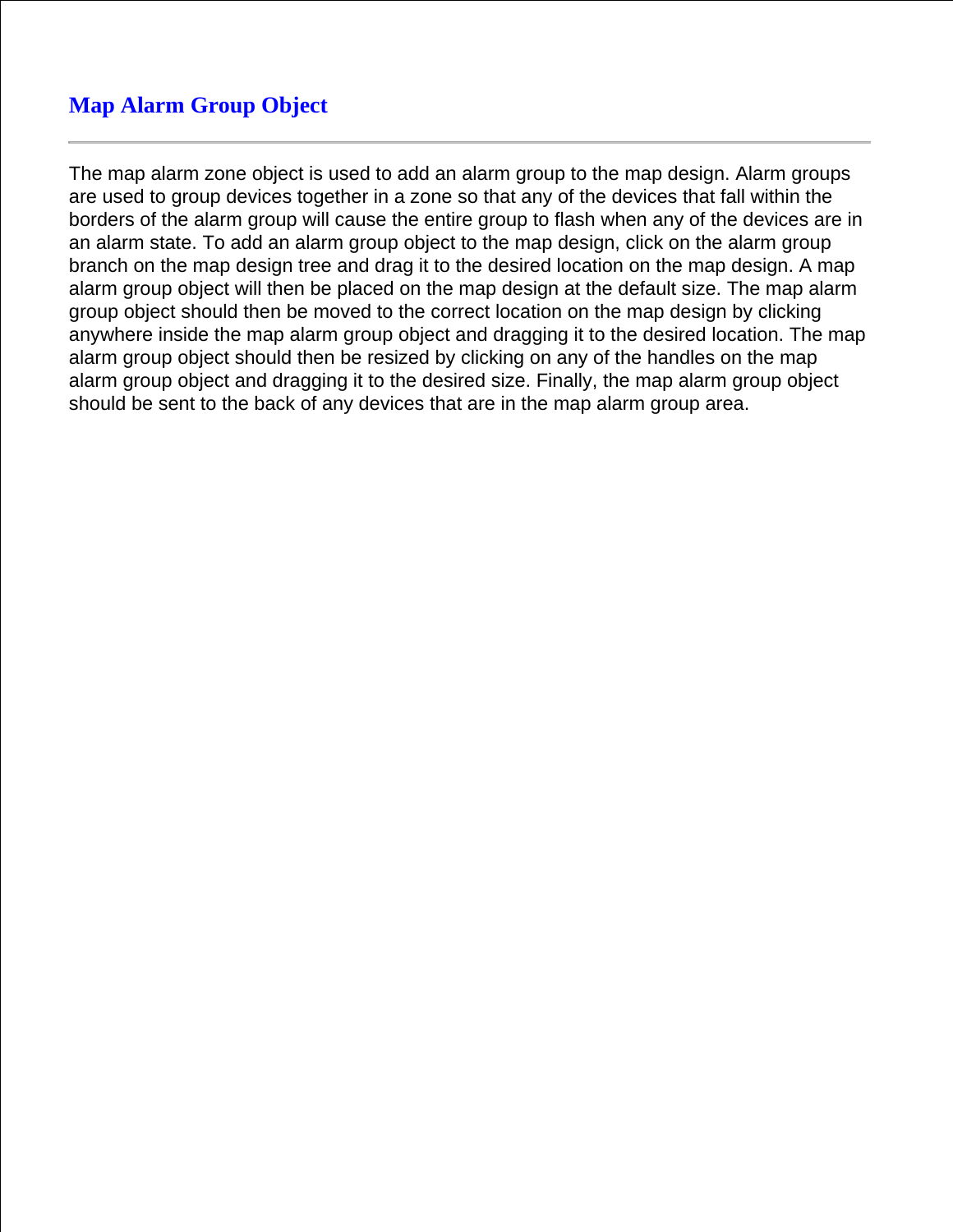# **Recipients**

Notification recipients are used to set up individuals or groups of individuals to be notified by email or pager when a system event or alarm occurs. Recipients can be notified by executing a macro when an event or alarm occurs. Notifications can also be set up to only occur during a specified schedule.

NOTE: An external email or paging service is necessary in order for notification to function. Access to this screen is determined by the settings for the currently logged in user. For more information on users, see the Users help file topic.

## **Adding a Recipient**

To add a recipient, go to the recipients data entry screen by either clicking on the recipients toolbar button within the configuration group on the toolbar, or by selecting recipients from the go option on the system menu. All of the recipients in the database will then be displayed in the right window pane of the Access It! Universal desktop. Click on the new button on the toolbar or select new from the file option on the system menu or from the right click menu.

## **Editing a Recipient**

To edit a recipient, go to the recipients data entry screen by either clicking on the recipients toolbar button within the configuration group on the toolbar, or by selecting recipients from the go option on the system menu. All of the recipients in the database will then be displayed in the right window pane of the Access It! Universal desktop. Select the recipient to be edited and click on the edit button on the toolbar, or double click the recipient to be edited. You can also select edit from the file option on the system menu or from the right click menu.

## **Deleting a Recipient**

To delete a recipient, go to the recipients data entry screen by either clicking on the recipients toolbar button within the configuration group on the toolbar, or by selecting recipients from the go option on the system menu. All of the recipients will then be displayed in the right window pane of the Access It! Universal desktop. Select the recipient to be deleted and click on the delete button on the toolbar or select delete from the file option on the system menu or from the right click menu.

## **Printing Recipient Reports**

To print reports for a recipient, go to the recipients data entry screen by either clicking on the recipients toolbar button within the configuration group on the toolbar, or by selecting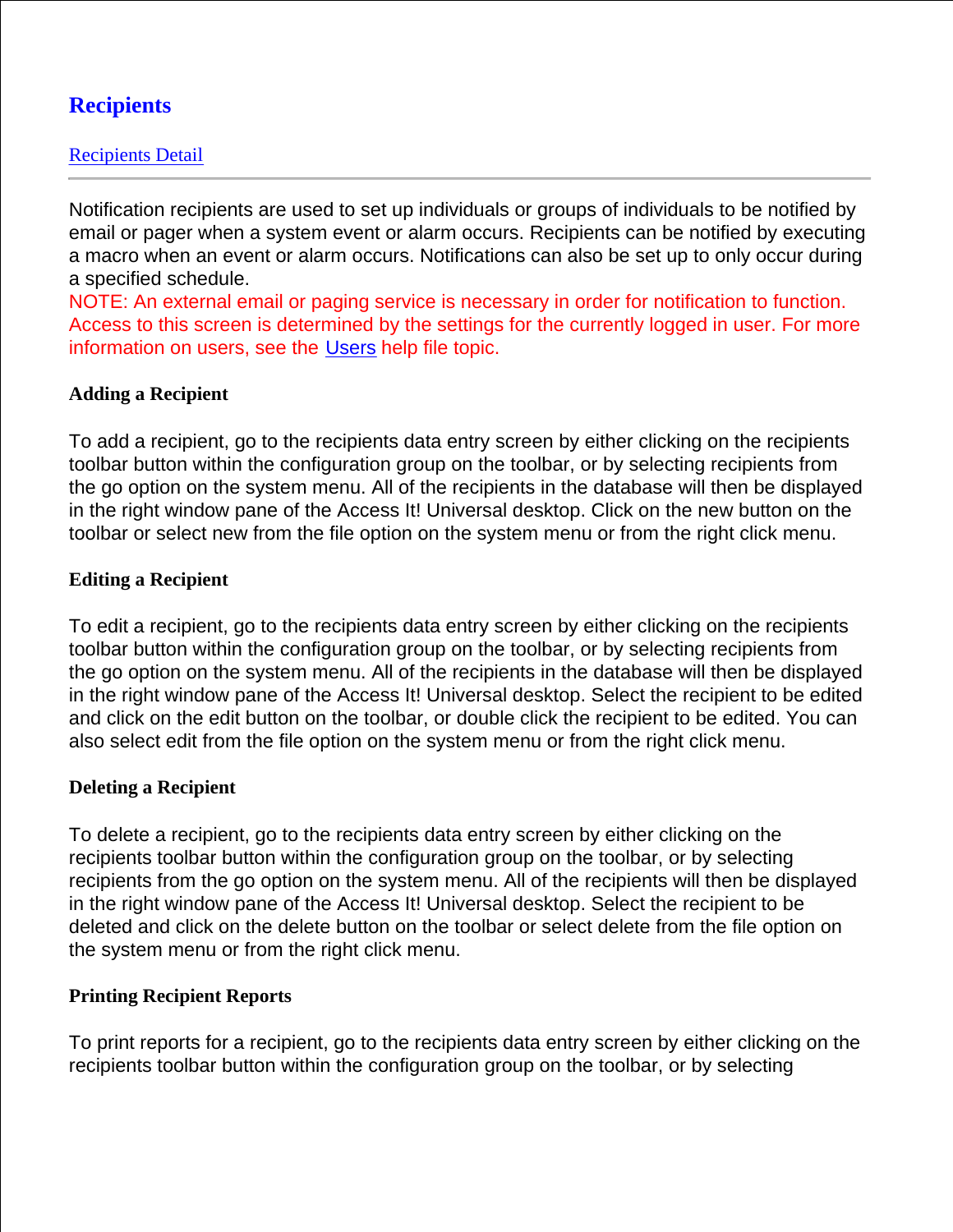recipients from the go option on the system menu. All of the recipients in the database will then be displayed in the right window pane of the Access It! Universal desktop. Select the recipients to print reports for and click on the print button on the toolbar or select print from the file option on the system menu or from the right click menu. The following reports are available:

- *Recipient History* This report provides a list of all database updates for the selected recipients.
- *Recipient Listing* This report provides a list of the selected recipients and their various properties.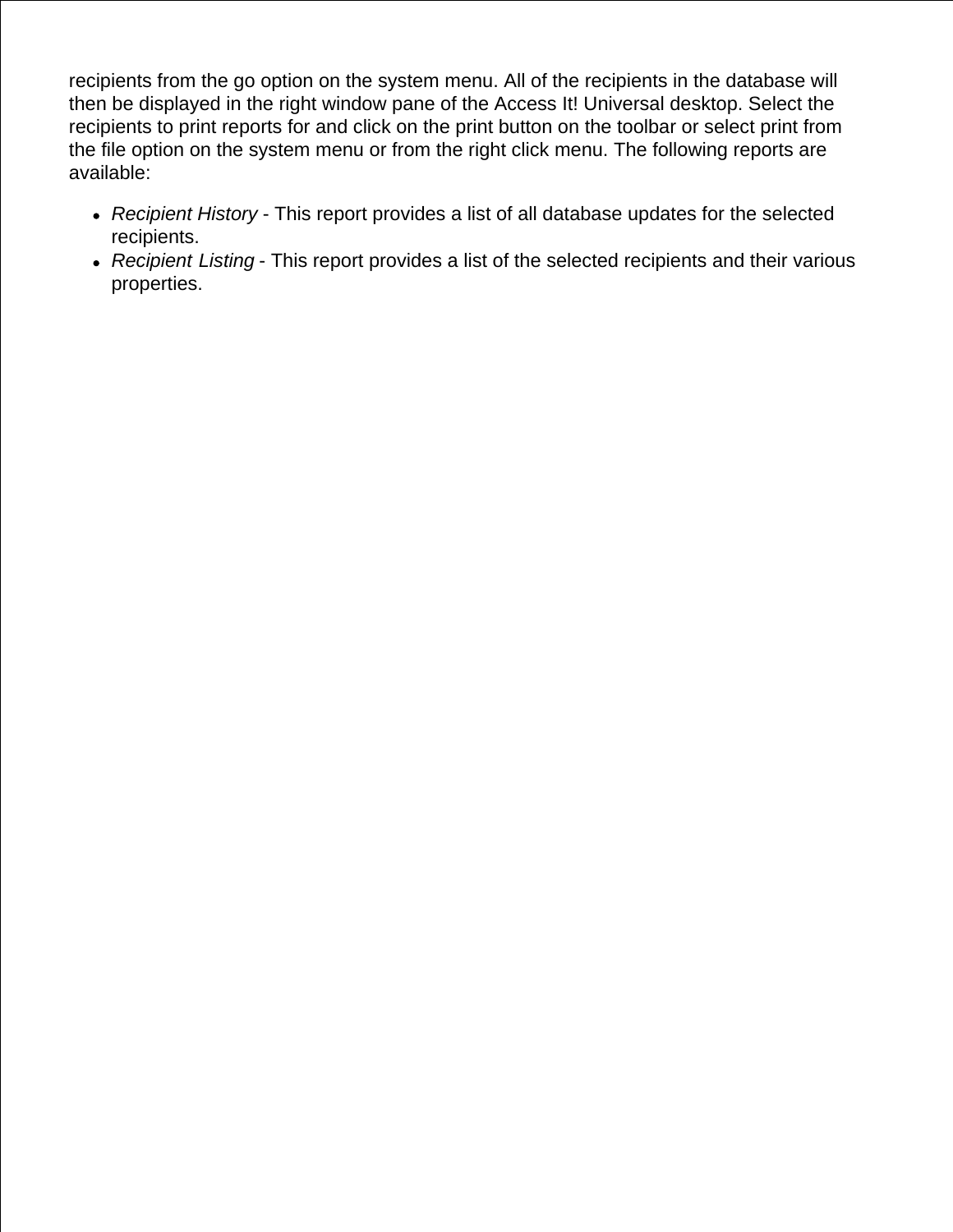# **Data Exchange Packages**

Data exchange packages is a utility used to modify the Access It! Universal database via an external data source. Once created, data exchange packages can be executed manually or on a schedule. The six types of external data sources currently supported are: Microsoft Access, Microsoft Excel, Text File, SQL Server, ODBC, and Microsoft Active Directory. Card and cardholder data and associated fields, including access levels and images, may be added, updated or deleted via this utility. NOTE: When using Windows Authentication, the Windows user logged on to the workstation must have permission to modify the Access It! Universal database to utilize the Data Exchange Packages feature.

## **Package Name**

Specify the name of the data exchange package. A user-friendly name is recommended.

## **Package Type**

- *Import Microsoft Access* Select the data source file name. If the database is password protected, enter the User Name and Password. Select the Table/Query using the dropdown list. Check/uncheck the delete rows after execution option as needed.
- *Import Microsoft Excel* Select the data source file name. Use the drop down list to choose the worksheet name. Check/uncheck the First row contains column headers and Delete file after execution options as needed.
- *Import Microsoft SQL Server*  Use the dropdown list to choose the SQL Server, Authentication mode, Database, and Table. If SQL Server authenticaion is chosen, enter the User Name and Password. Check/uncheck the Delete rows after execution option as needed.
- *Import Text File* Select the data source text file. Check/uncheck the First row contains column headers and Delete file after execution option buttons as needed.
- *Import Active Directory* Enter the path to the Active Directory data source. For additional information on path syntax, see the **Active Directory Path** help file topic. Use the drop down list to choose a Selection Type. If the Full Import selection type is chosen, all rows in the data source will be processed. If the Updates/Deletes Only selection type is chosen, all rows in the data source will be processed the FIRST time the data package is executed. During subsequent executions of the data exchange package, only records that have been inserted, updated, or deleted since the last time the data exchange package was executed will be processed. NOTE: Active Directory synchronization is performed using the "DirSync" control. To use the "DirSync" control, the caller to Active Directory must have the "directory get changes" right assigned on the root of the partition being monitored. By default, this right is assigned to the Administrator and LocalSystem accounts on domain controllers. The caller must also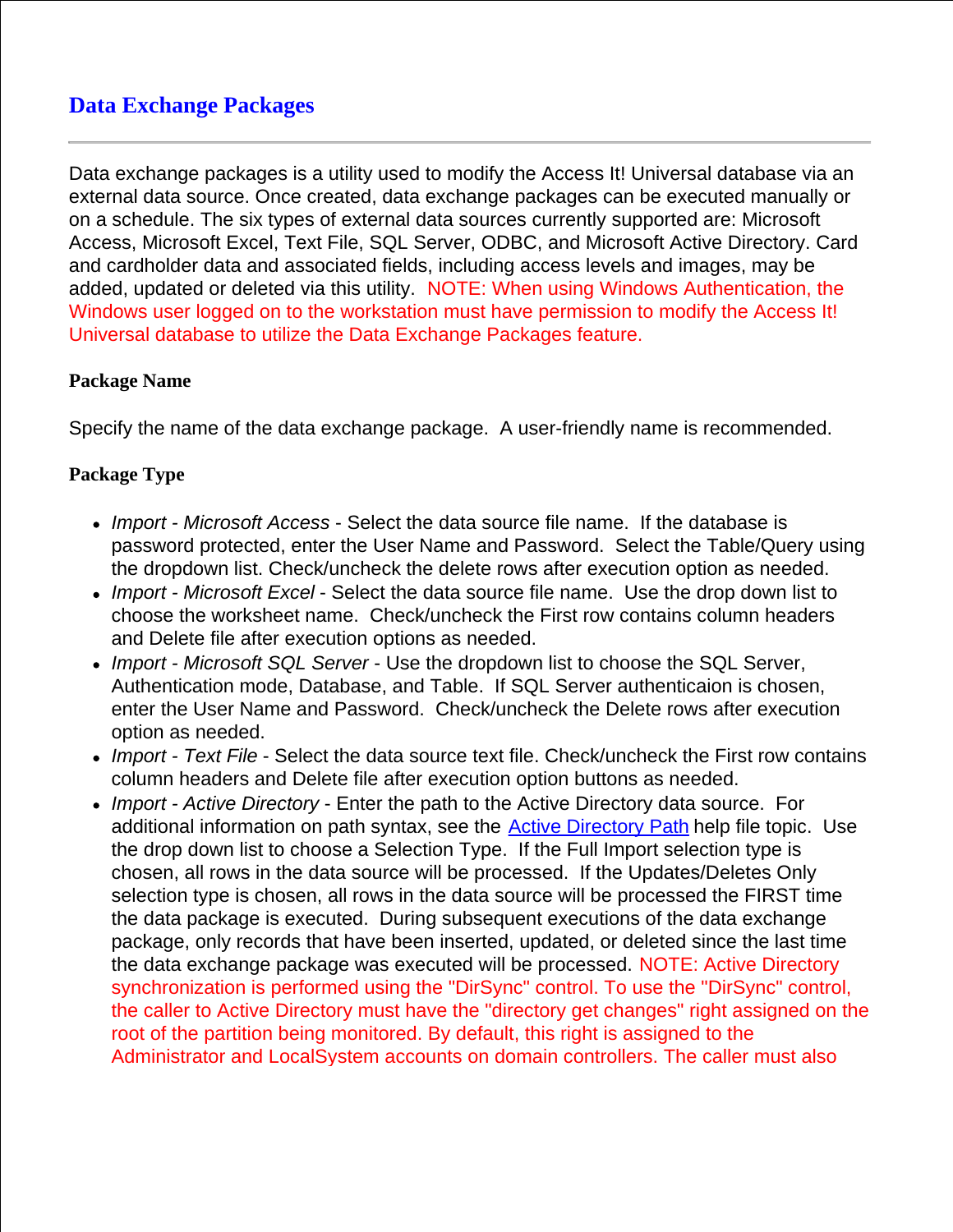## have the "DS-Replication-Get-Changes" extended control access right.

*Import - ODBC* - Use the drop down lists to select a System DSN and Table/View of the data source. If the data source is password protected, enter the Login ID and Password.

## **Selection Type**

NOTE: Selection Type options vary based on source data type.

- *Full Import* Import all records from the source data.
- *Updates/Deletes Only* Import only updated data
	- *Selection Column* Select the specified column the Data Exchange Package will reference to detect updates
	- *Selection Criteria Type*
		- *Selection Columns Data > Last Processed* Used when the Selection Column is a datetime field. The Data Exchange Package will only process records that have a datetime newer than the last time the Data Exchange Package executed.
		- *Selection Columns Data > (Value)* Used when the Selection Column is not a datetime field. A custom value must be entered that the Data Exchange Package will use to reference which records need to be processed.
			- *Value -* The custom value that the Data Exchange Package will use to reference which records need to be processed.
			- *Update Mode* Controls if the custom value should be updated after the Data Exchange Package executes
				- *Dont Update* The custom value will not be updated
				- *Null* The cusotm value will be set to null
				- *Empty String* The custom value will be set to a empty (blank) string
				- *Specify Value* The custom value will be set to a specified value
			- *Specify Update Value* The value that the custom defined value will be set to

## **Exception Logging Mode**

- *Log to Folder* A unique exception log will be created each time the data exchange package is executed. The file name will be the data exchange package name concatenated with a date/timestamp and a .log extension. An example of a file name for a data exchange package named Microsoft Access Import would be Microsoft Access Import 2012-01-06-11-54-28.log.
- *Log to File* The exception log will be created, if one does not exist, or overwritten for each execution of the data exchange package. The file name will be the data exchange package name with the .log extension. For example, if the data exchange package name is Microsoft Excel Import, the filename will be Microsoft Excel Import.log.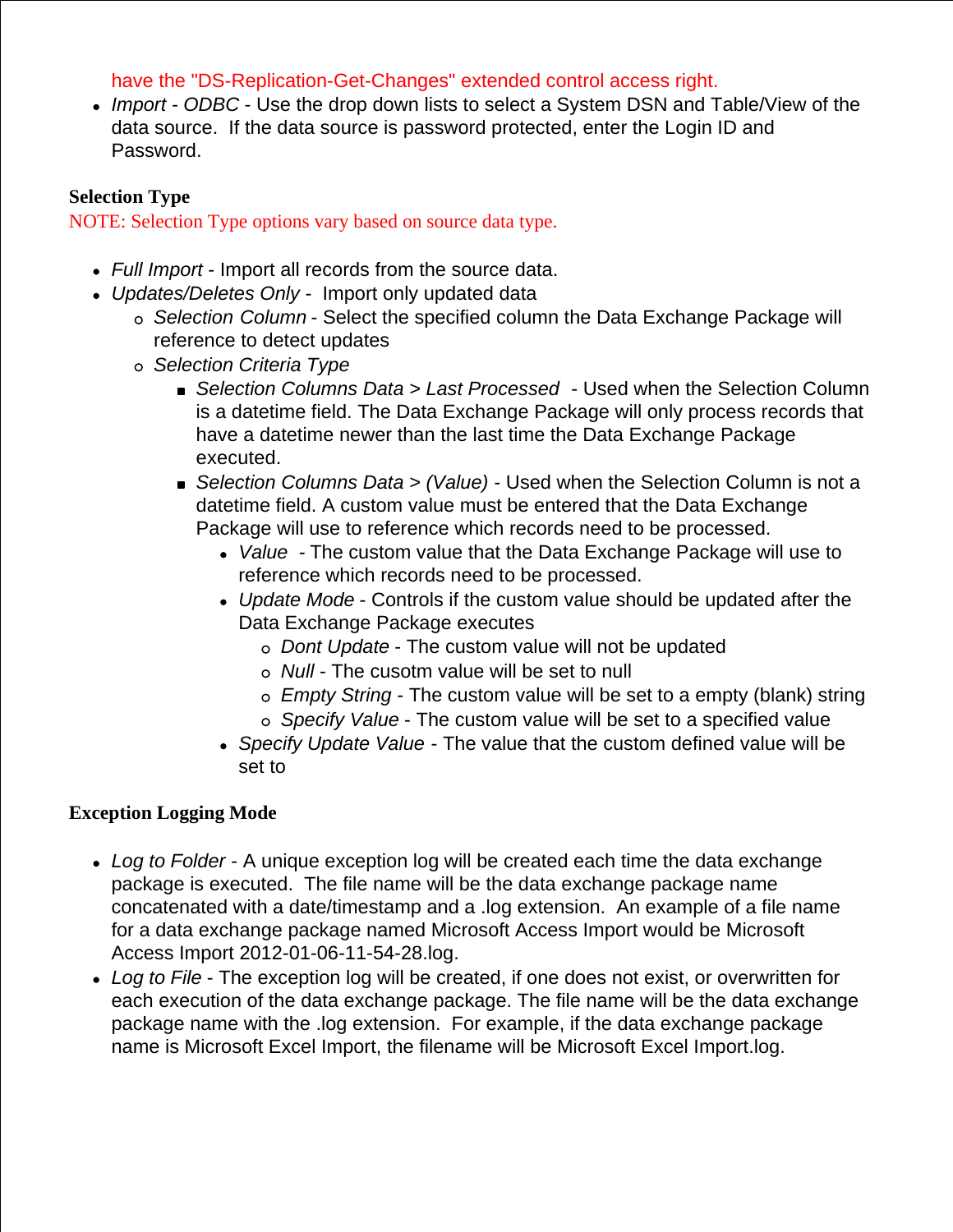## **Exception Log Path**

Enter the destination folder name for exception logs. If left empty, the default location will be: C:\ProgramData\RS2 Technologies, LLC\Access It! Universal\

## **Key Field**

The key field can be selected from any of the mapped fields. For more information on field mapping, see the Field Mapping help topic file. For example, assume there is a field called EmployeeID in the data source that is mapped to UserText11 (which has been renamed EmpID in the Access It! Universal Cardholders table). EmpID would be selected as the key field. During execution of the data exchange package, the executor will search for an EmpID in Access It! Universal that matches the EmployeeID from the data source. If a match is located, an update will be performed(or a delete, depending upon the delete mode/delete control/delete control value specified). If a match is not located and the "insert record if it doesn't exist" checkbox is checked, an insert will be performed. If the checkbox is not checked, the record is ignored.

## **Card Modification Rule**

This option will be functional only if the key field is a field in the Cardholders database AND the card number and facility code are mapped. The selected option will determine how processing will proceed when a cardholder already has existing cards in the database and an import or update is to be performed.

- *Insert/Update Card*  The cardholder's existing cards will not be modified.
- *Replace Existing Card(s)* Any existing cards for the cardholder will be deleted.
- *Deactivate Existing Card(s)* The cardholder's existing cards will remain in the database but will be deactivated.

## **Access Level Modification Rule**

This option will not be available if the key field is not defined via Field Mapping. If one or more Access Level fields is mapped, the Access Level Modification Rule dictates how the access levels will be process when the data exchange package is executed. If the key field is the Card Number or Card Number/Facility Code, the access level modification rule will apply to the card being processed. If the key field is mapped to a cardholder field, as in the example of UserText11 above, the modification rule will affect all cards belonging to the cardholder.

- *Insert/Update Access Level(s)*  access levels will be added to the card specified in the record being processed.
- *Replace Access Level(s)* All existing access levels for the card will be replaced with the access levels from the data source.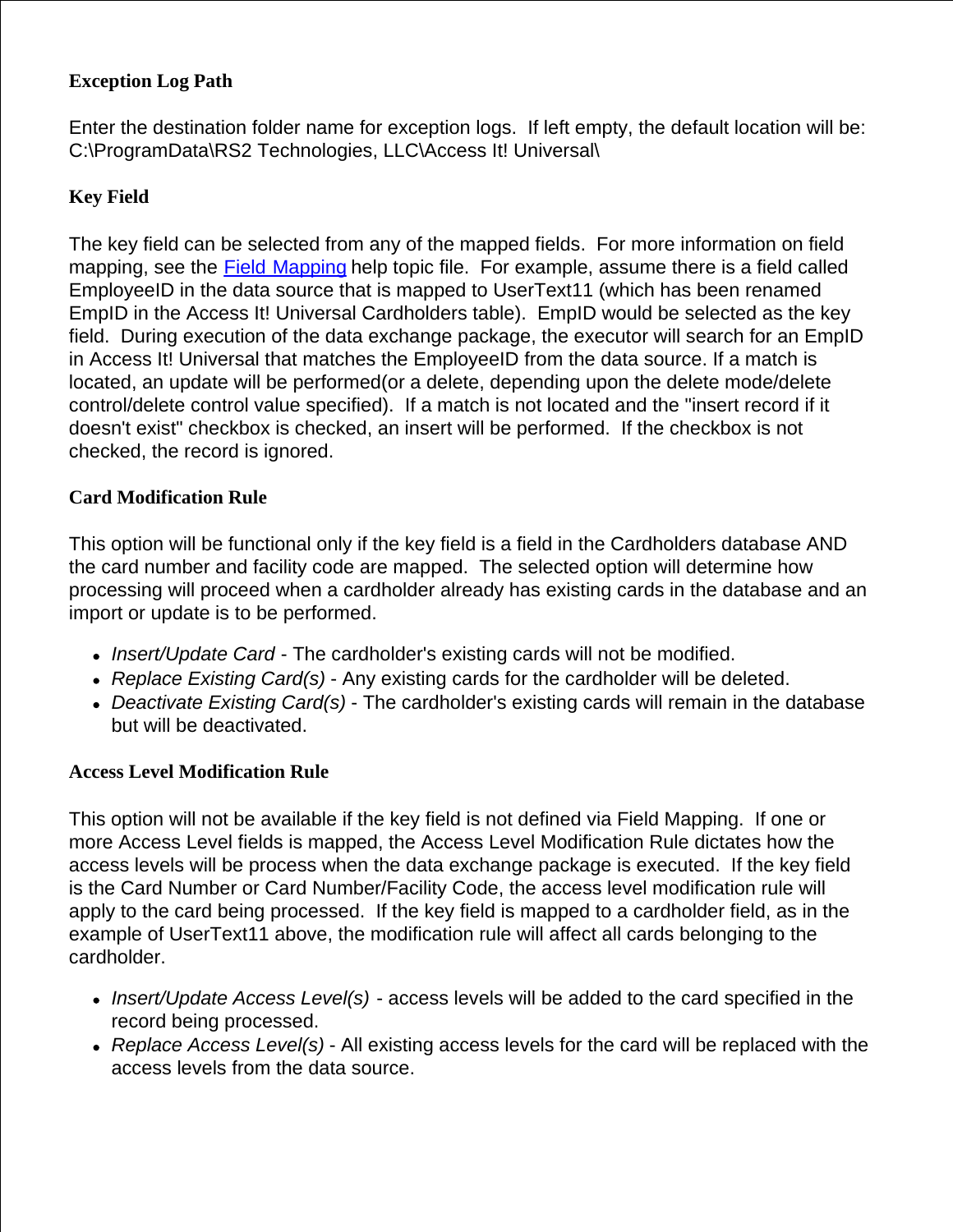- *Delete Access Level(s)* The specified access levels, if they exist, will be deleted for the card
- *Insert/Update Cardholder Access Level(s)*  accessl levels will be added to the cardholder specified in the record being processed.
- *Replace Cardholder Access Level(s)* All existing access levels for the cardholder will be replaced with the access levels from the data source.
- *Delete Cardholder Access Level(s)* The specified access levels, if they exist, will be deleted for the cardholder

## **Insert Record If It Doesn't Exist**

Check this box if, during the execution of the data exchange package, a record is encountered on the data source file that does not have a corresponding record, by key field, in the Access It! Universal database.

## **Delete Control Field/Delete Control Value**

When a key field is defined, a mapped field can be designated as a delete control field. For example, EmployeeStatus is mapped to UserText5. Valid EmployeeStatus values are EMPLOYEE, CONTRACTOR, VENDOR, TERMINATED. With the delete control field set to EmployeeStatus and the delete control value set to TERMINATED, any record containing TERMINATED in the EmployeeStatus field will be deleted. Use the dropdown list to select the delete control field. Enter the desired value for the delete control value.

## **Delete Mode**

The delete mode determines whether just an individual card or the cardholder and all of their associated cards are deleted.

- *Delete Cardholder* If this option is selected, the cardholder and all of the associated cards will be deleted.
- *Delete Card* If this option is selected, the individual card will be deleted.

## **Field Mappings**

For more information on field mapping, see the Field Mapping help topic file.

## **Preprocessing Step**

The preprocessing step can be a command line (.exe, .bat) file that performs any required initialization before the data exchange package executes. executes.

## **Postprocessing Step**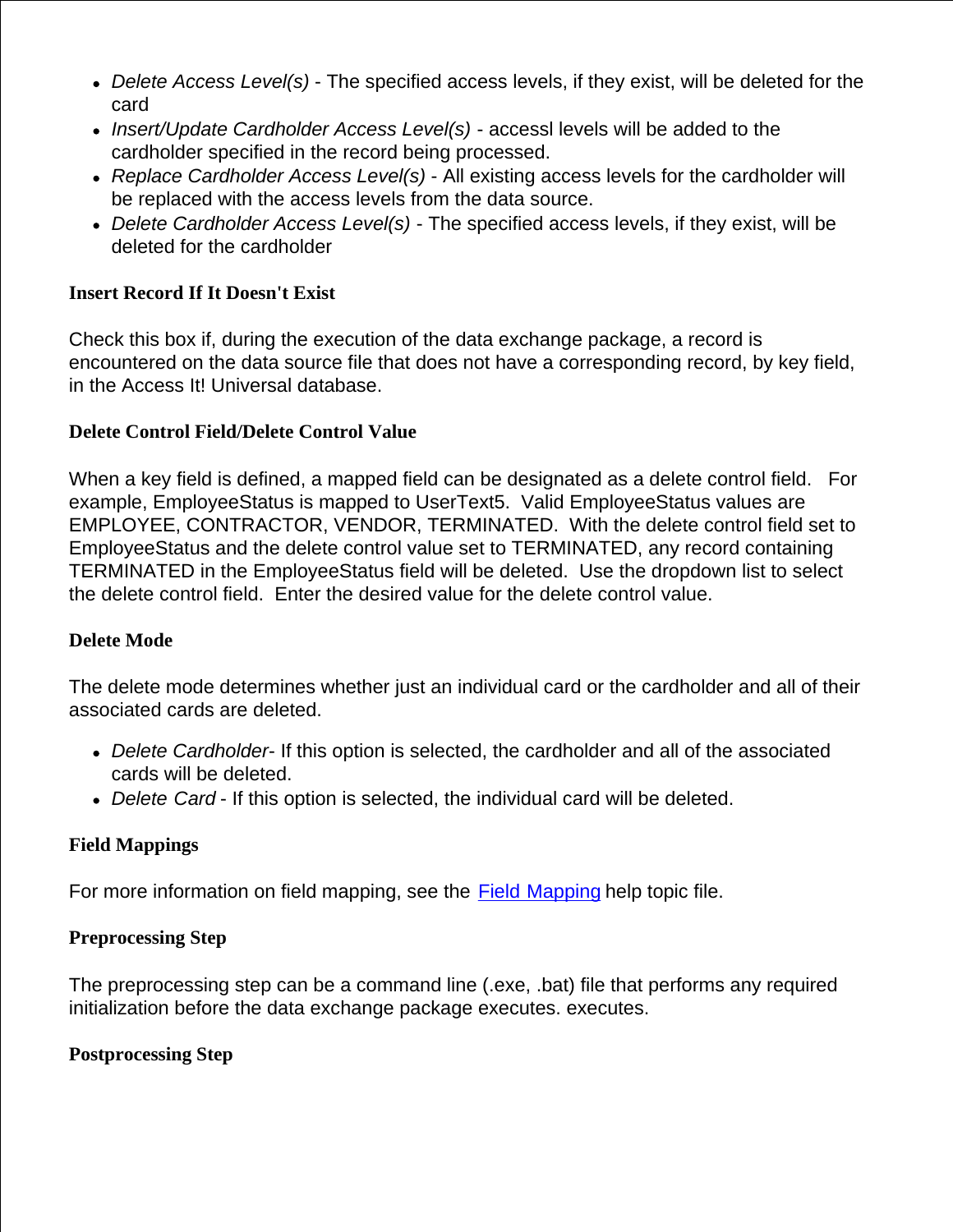The postprocessing step can be a command line (.exe, .bat) file that performs any required cleanup after the data exchange package executes.

## **Schedule Type**

- *None*  The data exchange package will not be executed and will not be scheduled to execute.
- *Run Once*  The data exchange package will be executed one time only at the specified date and time.
- *Minutely* The data exchange package will be executed beginning on the selected date for the interval(in minutes) selected.
- *Hourly* The package will be executed beginning on the selected date for the interval(in hours) selected.
- *Daily* The package will be executed daily beginning on the selected date at the selected time.
- *Weekly* The package will be executed weekly on the selected day of the week, beginning on the selected date, at the selected time.
- *Monthly* The package will be executed on the selected day of the month beginning on the selected date and time.

## **Notes**

Notes can be used to record miscellaneous text information about the Data Exchange Package. This field can be useful for recording what type of processing the data exchange package will perform, hardware service intervals, personnel information, general system information etc. There is no limit as to how long a notes field can be.

## **Auditing**

The auditing tab will automatically record when and by whom the Data Exchange Package was created, when and by whom the last time that package was modified, and when the package was last executed.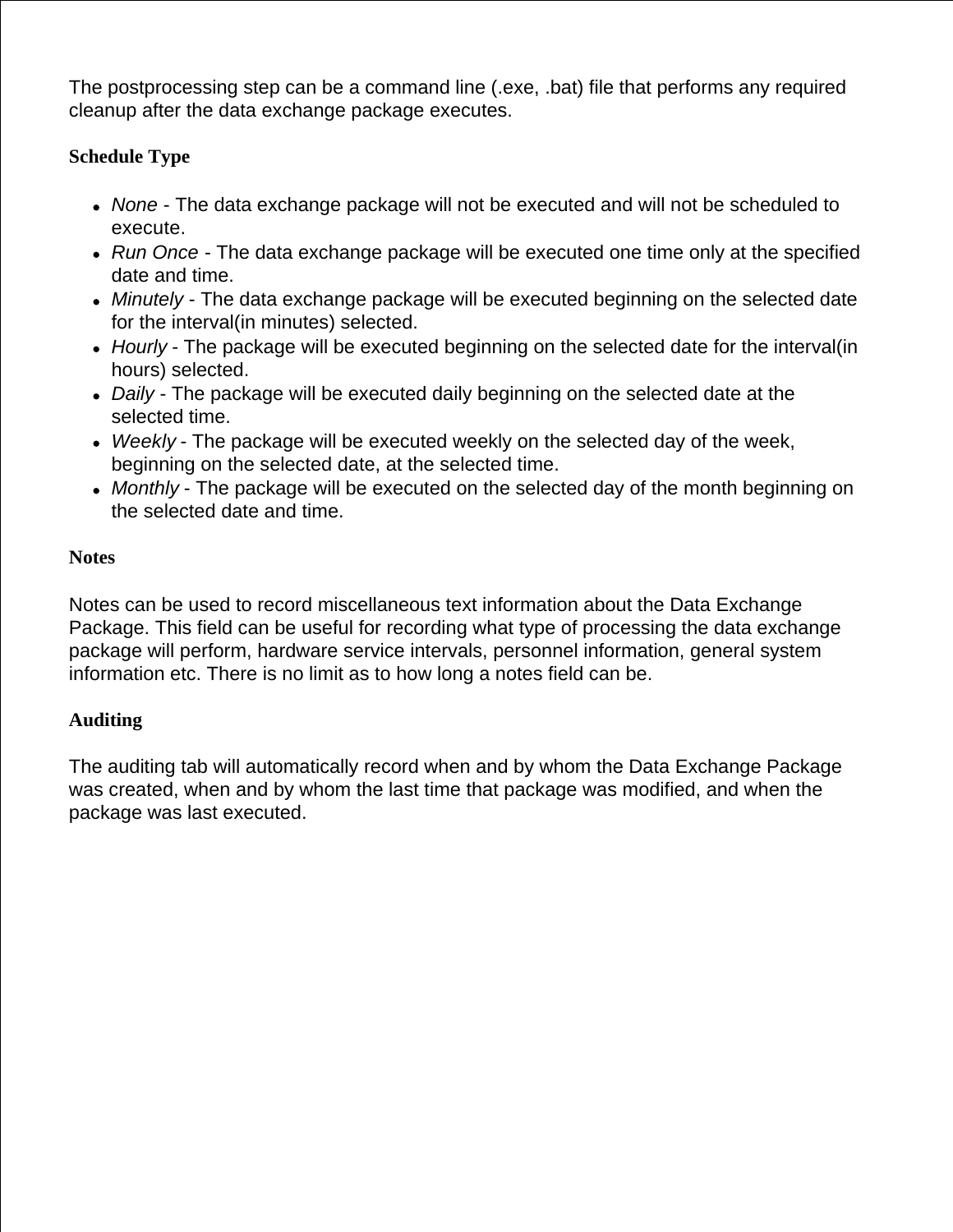# **Companies Detail**

## **Companies**

Companies are used to control access to or partition cardholders, cards and access levels. Cardholders, cards and access levels can either be assigned to no company or to a specific company. Only users with access to the company that a cardholder, card or access level has assigned to them will be able to view, modify or delete those items. NOTE: Access to this screen is determined by the settings for the currently logged in user.

For more information on users, see the Users help file topic.

## **Company Name**

Enter the name to be used for this company. The company name should be the name of the company or partition. This normally that the name of a tenant in a multi-tenant building or the name of a company when a central system is being used to manage multiple companies. The company name can be up to 50 characters in length.

### **Auditing**

The auditing tab will automatically record the last time that a record was modified and who was logged in to the system when the record was modified. This information is recorded each time a record is added or changed and stored in the system database.

#### **Notes**

Notes can be used to record miscellaneous text information for a record. This field can be useful for recording hardware service intervals, personnel information, general system information etc. There is no limit as to how long a notes field can be.

#### **Save/Cancel Buttons**

Clicking on the save button will save the changes made to the company. Clicking on the cancel button will not save the changes made to the company.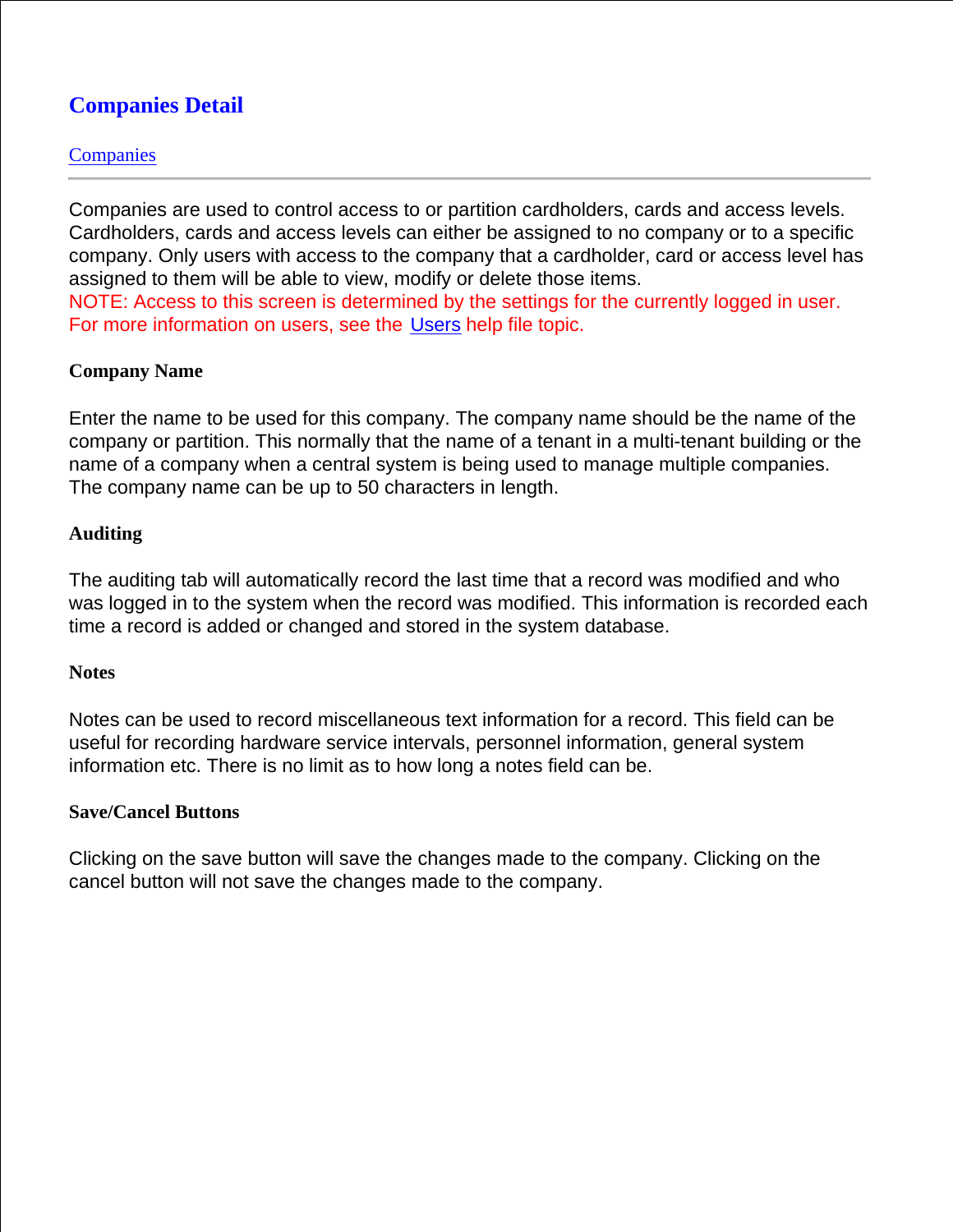# **Alarm Event Filters**

## Alarm Event Filters Detail

Alarm/Event filters allow for the creation of custom filtering of the events and/or alarms displayed within the workstation. A Filter can be a combination of specific event types and specific event locations. Access It! Universal allows for an unlimited amount of filters to be created.

NOTE: Access to this screen is determined by the settings for the currently logged in user. For more information on users, see the Users help file topic.

### **Adding an Alarm Event Filter**

To add an alarm event filter, go to the Alarm/Event filters data entry screen by either clicking on the Alarm/Event filter toolbar button within the configuration group on the toolbar, or by selecting Alarm/Event filters from the Go | Configuration option on the file menu. Click on the new button on the toolbar or select new from the file option on the system menu or from the right click menu.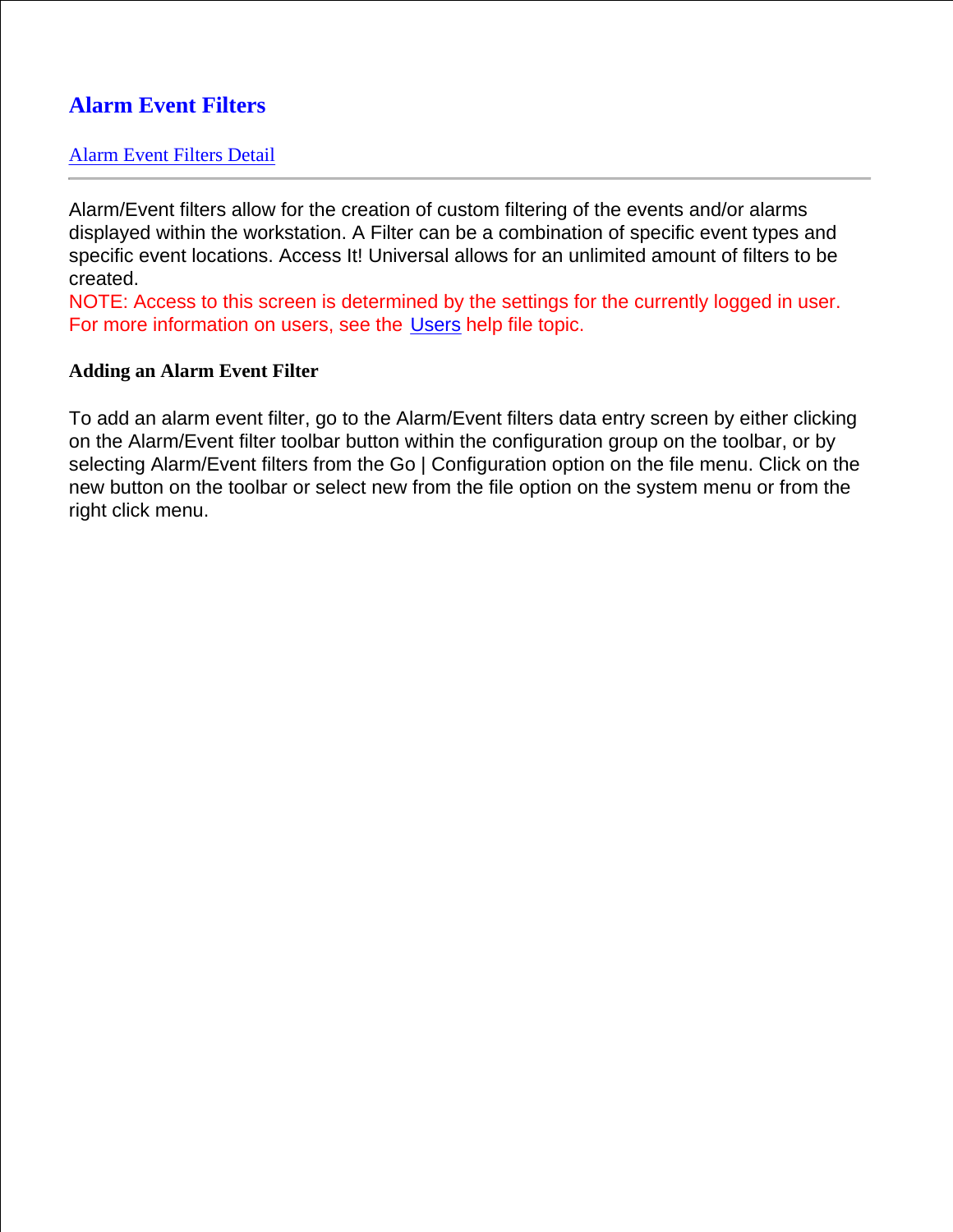## **Servers**

## Servers Detail

Servers are used to create new or maintain existing regional or standalone servers by specifying the computer that will poll the panels and host the site, specifying various server parameters and specifying the TCP communications options. Each server can host up to 255 sites. The first server on a new system is automatically created in the database with all of the default settings the first time the application is run.

NOTE: Access to this screen is determined by the settings for the currently logged in user. For more information on users, see the Users help file topic. Regional server licenses much be purchased separately for each server.

## **Adding a Server**

To add a server, go to the servers data entry screen by either clicking on the servers toolbar button within the system group on the toolbar, or by selecting servers from the go option on the system menu. All of the servers in the database will then be displayed in the right window pane of the Access It! Universal desktop. Click on the new button on the toolbar or select new from the file option on the system menu or from the right click menu.

## **Editing a Server**

To edit a server, go to the servers data entry screen by either clicking on the servers toolbar button within the system group on the toolbar, or by selecting servers from the go option on the system menu. All of the servers in the database will then be displayed in the right window pane of the Access It! Universal desktop. Select the server to be edited and click on the edit button on the toolbar, or double click the server to be edited. You can also select edit from the file option on the system menu or from the right click menu.

## **Deleting a Server**

To delete a server, go to the servers data entry screen by either clicking on the servers toolbar button within the system group on the toolbar, or by selecting servers from the go option on the system menu. All of the servers in the database will then be displayed in the right window pane of the Access It! Universal desktop. Select the server to be deleted and click on the delete button on the toolbar. You can also select delete from the file option on the system menu or from the right click menu. Deleting a server will not delete any of this sites associated with the server.

## **Printing Server Reports**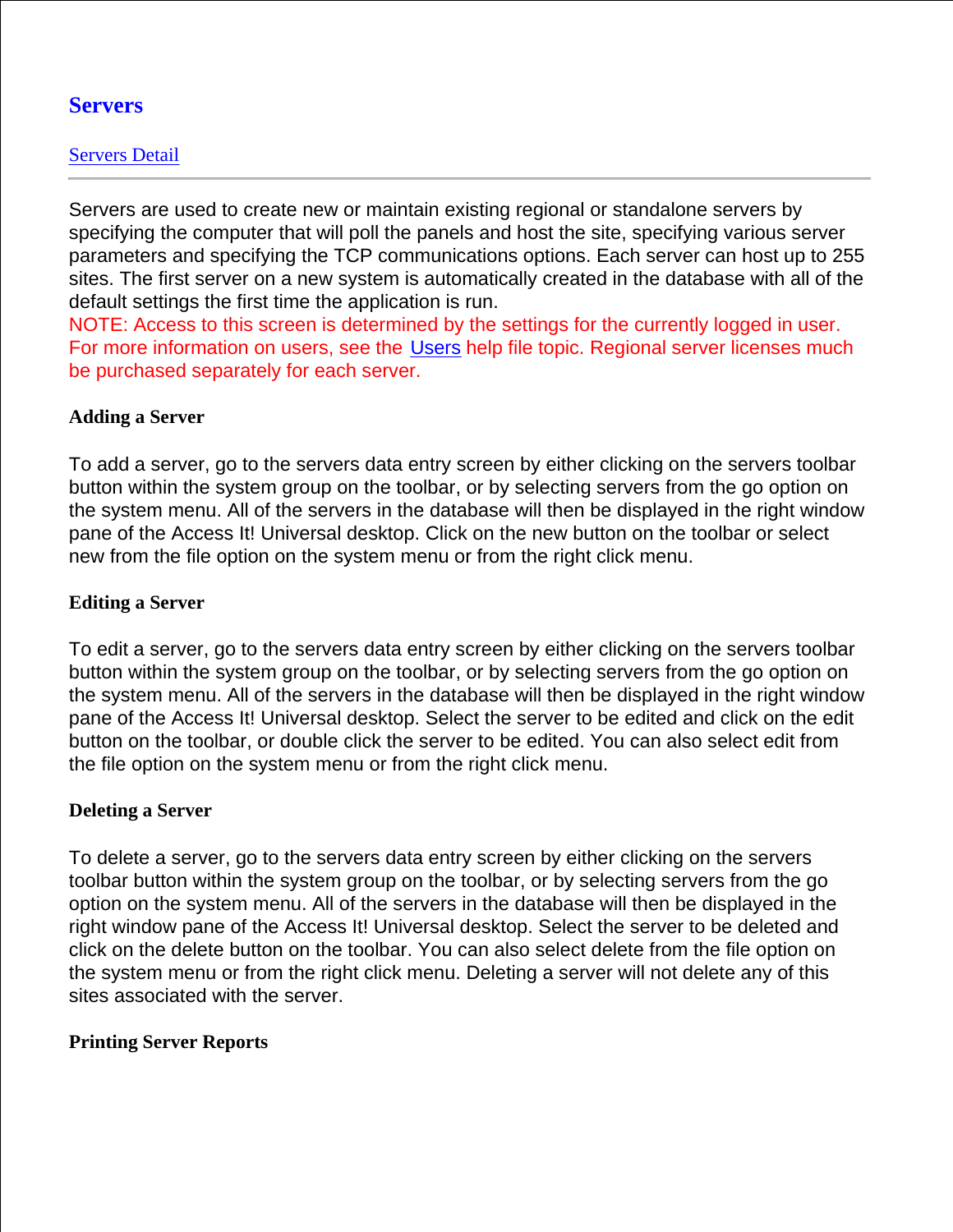To print reports for a server, go to the servers data entry screen by either clicking on the servers toolbar button within the system group on the toolbar, or by selecting servers from the go option on the system menu. All of the servers in the database will then be displayed in the right window pane of the Access It! Universal desktop. Select the servers to print reports for and click on the print button on the toolbar. You can also select print from the file option on the system menu or from the right click menu. The following reports are available:

*Server Listing* - This report provides a list of the selected servers and their various properties.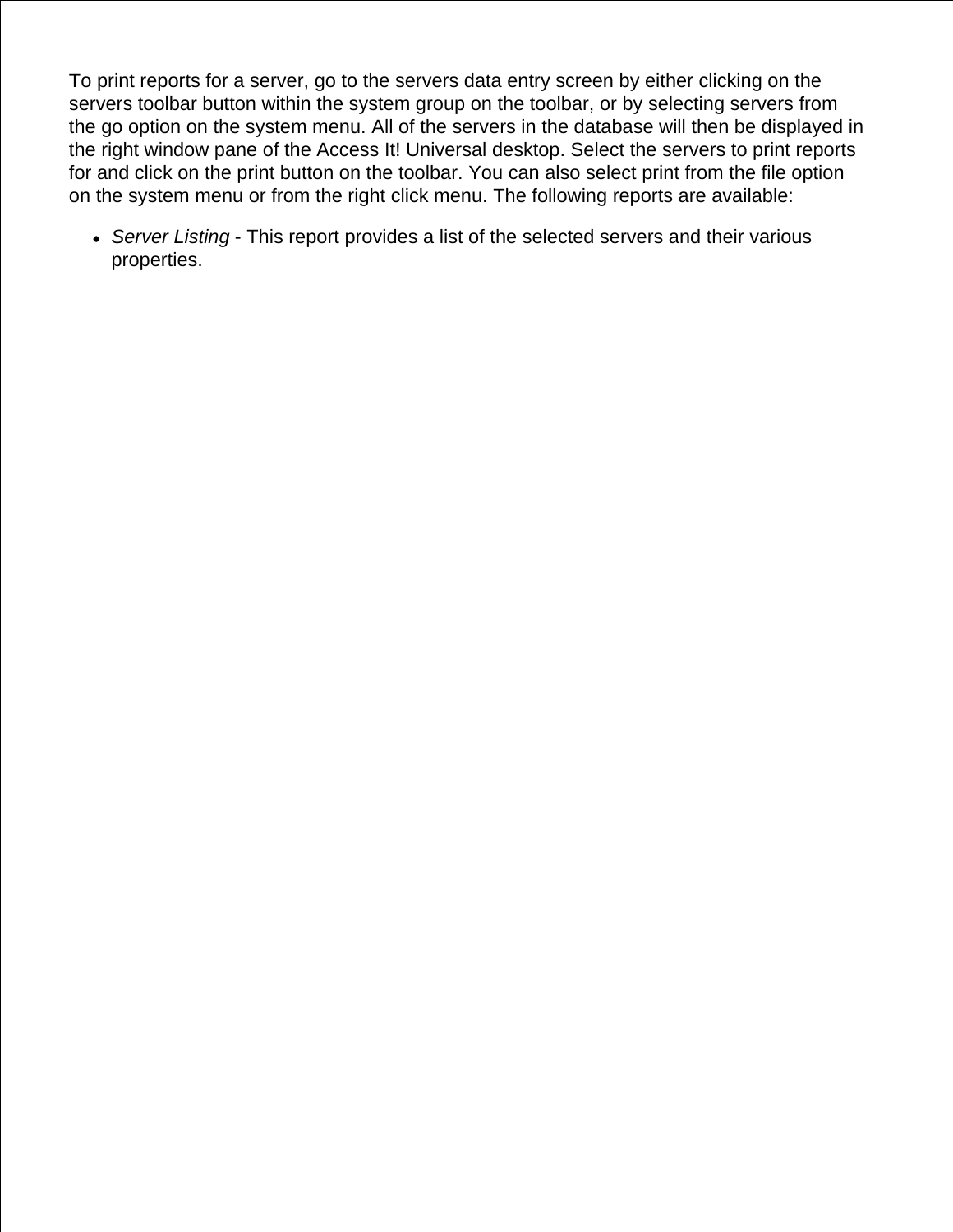# **Workstations**

## Workstations Detail

Workstations are used to create new or maintain existing client workstations by specifying various local file locations, integration options and cardholder enrollment options. The first time a workstation successfully connects to a regional server a new entry is automatically created in the database with all of the default settings for a workstation. NOTE: Access to this screen is determined by the settings for the currently logged in user. For more information on users, see the Users help file topic.

### **Adding a Workstation**

To add a workstation, go to the workstations data entry screen by either clicking on the workstations toolbar button within the system group on the toolbar, or by selecting workstations from the go option on the system menu. All of the workstations in the database will then be displayed in the right window pane of the Access It! Universal desktop. Click on the new button on the toolbar or select new from the file option on the system menu or from the right click menu.

### **Editing a Workstation**

To edit a workstation, go to the workstations data entry screen by either clicking on the workstations toolbar button within the system group on the toolbar, or by selecting workstations from the go option on the system menu. All of the workstations in the database will then be displayed in the right window pane of the Access It! Universal desktop. Select the workstation to be edited and click on the edit button on the toolbar, or double click the workstation to be edited. You can also select edit from the file option on the system menu or from the right click menu.

#### **Deleting a Workstation**

To delete a workstation, go to the workstations data entry screen by either clicking on the workstations toolbar button within the system group on the toolbar, or by selecting workstations from the go option on the system menu. All of the workstations in the database will then be displayed in the right window pane of the Access It! Universal desktop. Select the workstation to be deleted and click on the delete button on the toolbar. You can also select delete from the file option on the system menu or from the right click menu.

#### **Printing Workstation Reports**

To print reports for a workstation, go to the workstations data entry screen by either clicking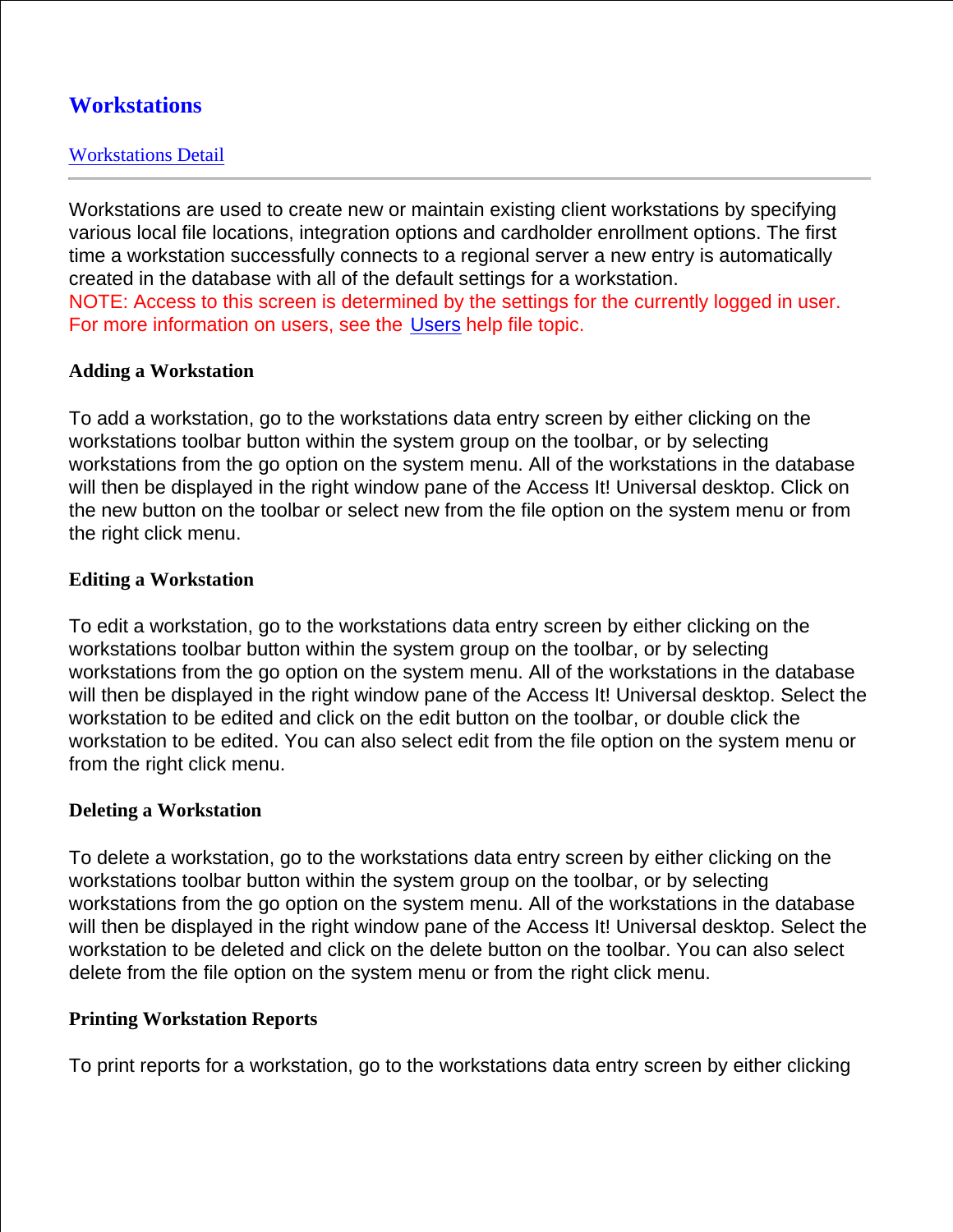on the workstations toolbar button within the system group on the toolbar, or by selecting workstations from the go option on the system menu. All of the workstations in the database will then be displayed in the right window pane of the Access It! Universal desktop. Select the workstations to print reports for and click on the print button on the toolbar. You can also select print from the file option on the system menu or from the right click menu. The following reports are available:

*Workstation Listing* - This report provides a list of the selected Workstations and their various properties.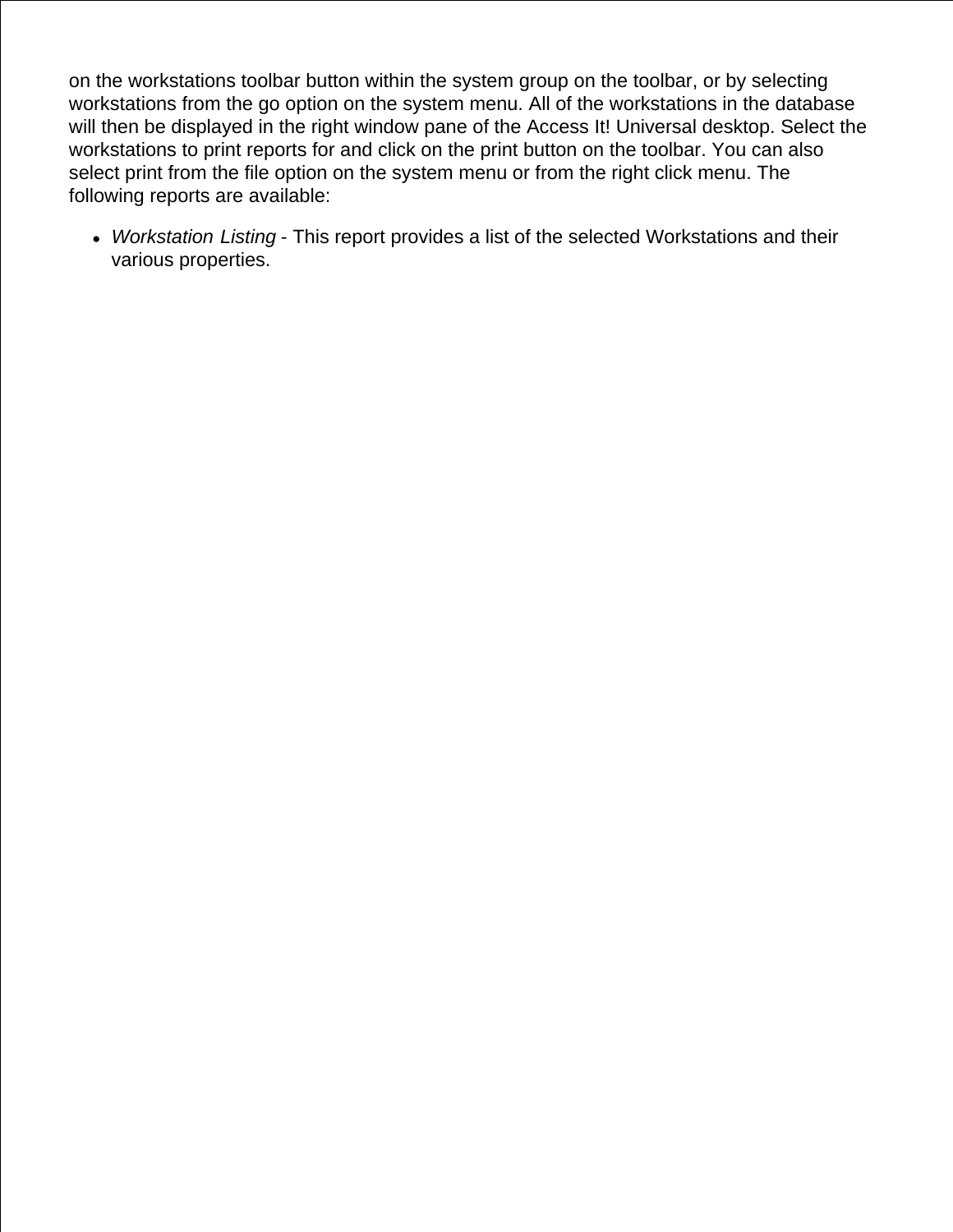## **Alarms**

Alarms are events (transactions) that are recorded in the event file and displayed in the alarms window every time an event occurs for a card or hardware device that has event types defined as an alarm. Alarm notification is also displayed by flashing the Access It! Universal alarm workstation taskbar icon if the application is minimized or another application is being used on the local workstation. Alarms are generally used to monitor inputs that have devices such as smoke detectors attached to them. Alarms are also used to monitor doors being forced open etc. For more information on setting up event types, see the Hardware help file topic.

NOTE: Access to this screen is determined by the settings for the currently logged in user. For more information on users, see the Users help file topic.

## **Viewing Alarms**

To view alarms, go to the alarms screen by either clicking on the alarms toolbar button within the main group on the toolbar, or by selecting alarms from the go option on the system menu. All of the alarms for sites that the currently logged in user has access to will then be displayed in the right window pane of the Access It! Universal desktop or in the alarms window. The alarms window can either be docked within the main application window or displayed in a separate window using the view option on the system menu. Displaying the alarms in a separate window is useful on systems that use multiple monitors.

The alarms that are displayed can be filtered by either the event type or the location that the alarm occurred. Event/Alarm filters are configured for each user group. The filter can be turned on or off by clicking on the use filter button in the events window. For more information on user groups, see the User Groups help file topic.

#### **Pending Alarms**

Pending alarms are active alarms that have not been acknowledged by any user. Pending alarms are identified by the red alarm icon in the alarms window. If a sound file has been associated with the alarm, it will be played at this time if the local workstation has sound support. Pending alarms are sorted first by alarm priority, then by the date and time that they occurred. If the device that produced the alarm has a camera associated with it a camera icon will be displayed indicating that there may be a video clip for this alarm.

#### **Acknowledging Alarms**

To acknowledge alarms, select the alarms to be acknowledged and click on the acknowledge button on the toolbar or select acknowledge from the file option on the system menu or from the right click menu. Once the alarm has been acknowledged, its icon will change from red to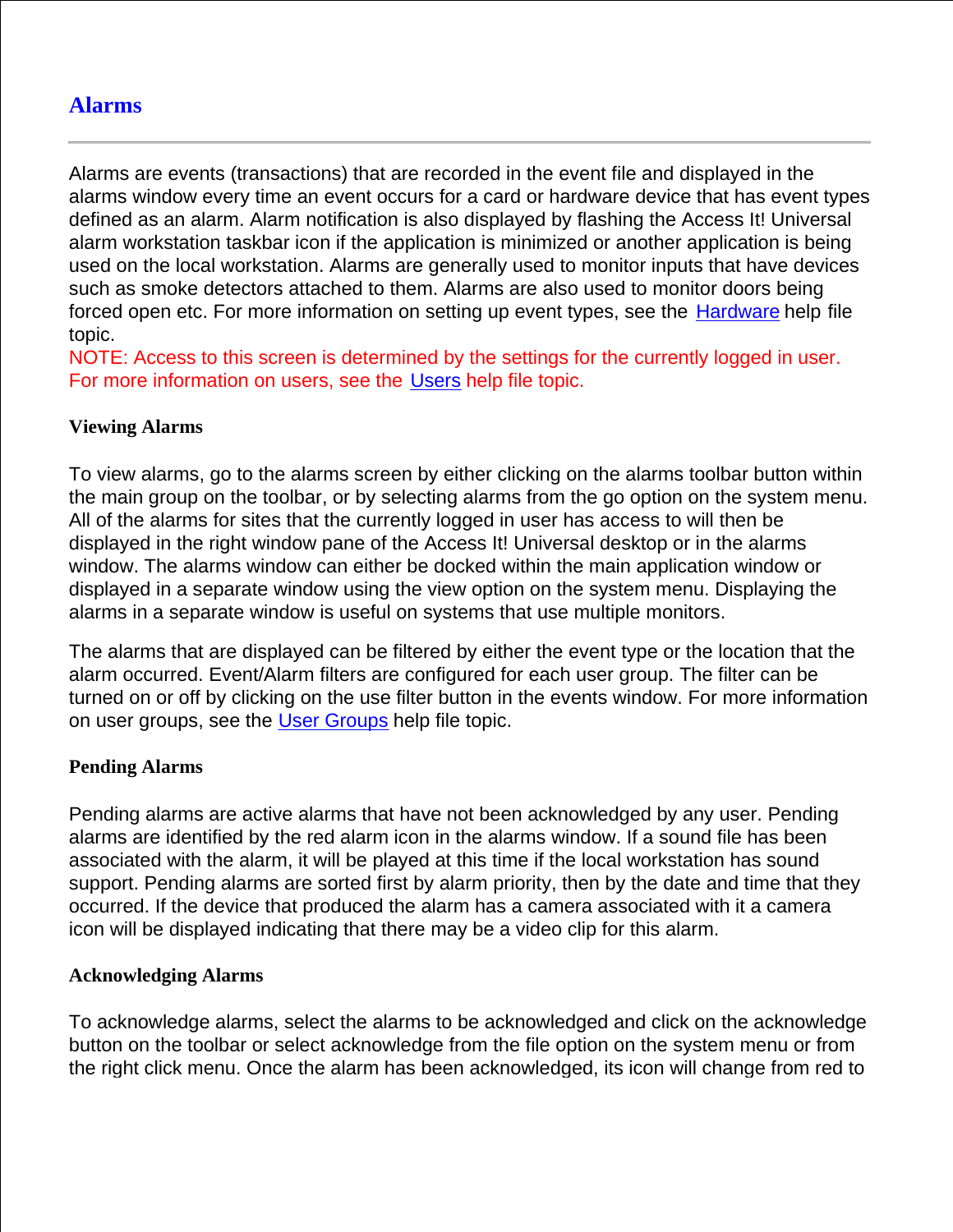yellow and the status will become acknowledged.

## **Clearing Alarms**

To clear alarms, select the alarms to be cleared and click the clear on the toolbar or select clear from the file option on the system menu or from the right click menu. All pending and current alarms can also be cleared from the alarms window by selecting purge all alarms from the file option on the system menu or from the right click menu. If the device that produced the alarm has the require comments check box checked for this event type, a screen will be displayed to enter text information about the alarm(s). If not required text can also be entered by clicking on the comments button and the toolbar and entering the information.

NOTE: If a hardware device has it's require secure condition before alarm clear option checked, the alarm cannot be cleared until the device that produced the alarm has been returned to a secure (normal) state.

## **Sending Commands**

To send commands to a device select the alarm associated with the device and click the command drop down on the toolbar or select commands from the file option on the system menu or from the right click menu.

## **Editing Alarm Responses**

Frequently used alarm responses can be saved and re-used by adding them to the alarm responses in the database. This is accomplished by selecting the edit alarm responses from the file option on the system menu or from the right click menu and entering the alarm response name and the alarm response text to be saved. The alarm response name(s) will be displayed in the acknowledgement screen and the alarm response text will be filled in automatically once the alarm response name has been selected. This feature is useful if there are alarm response messages that are commonly re-used.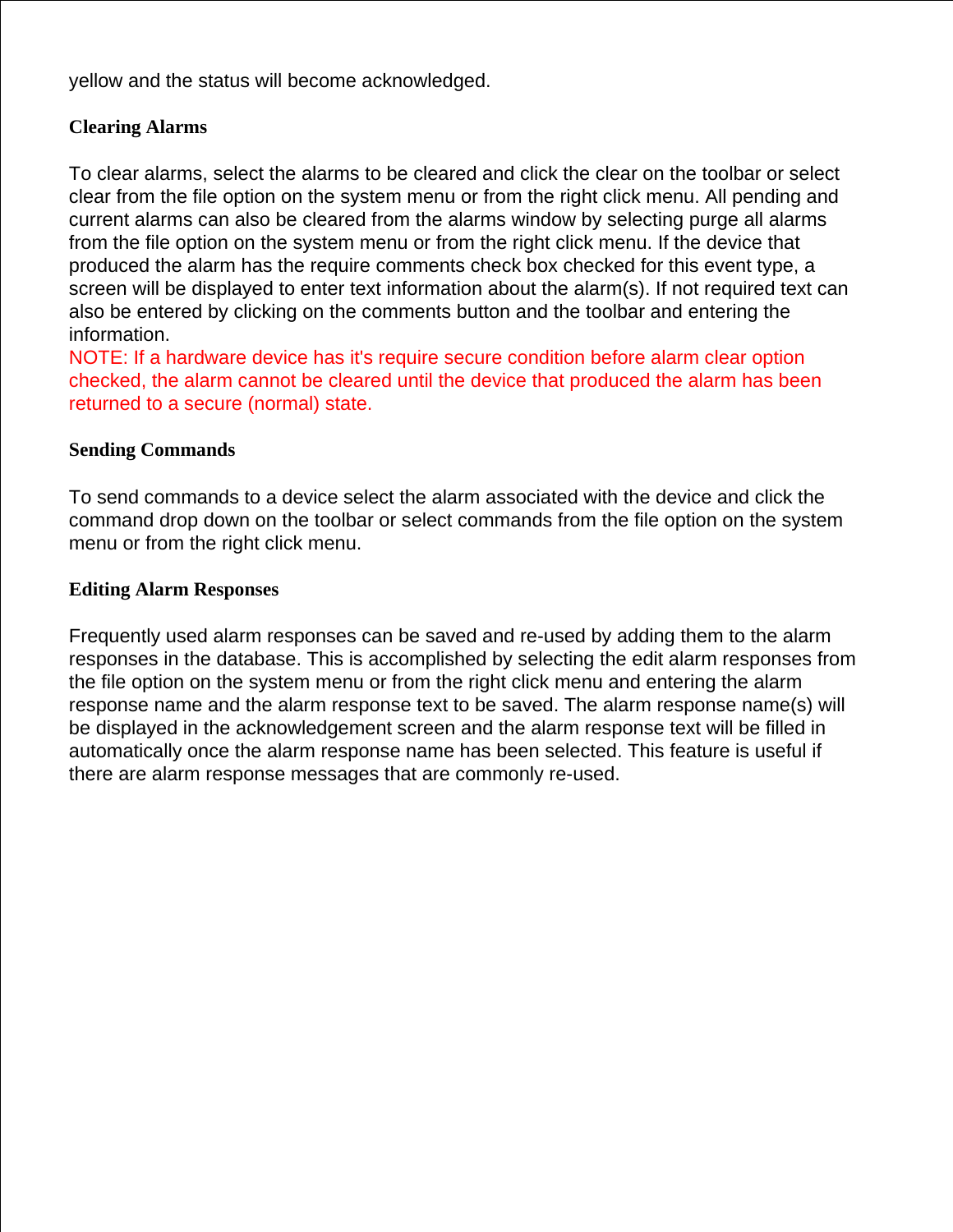# **Alarm Delay**

Alarm delays are used to "route" or "bump" alarms from one workstation to another based upon a time schedule. Alarm delays are useful when one or more sites are unmanned during a certain time of day and it is necessary to send the alarms to a different workstation for operator handling. For more information on alarms, see the Alarms help file topic.

To set up an alarm delay, go to the user groups data entry screen by either clicking on the user groups toolbar button within the configuration group on the toolbar, or by selecting user groups from the go option on the system menu. All of the user groups in the database will then be displayed in the right window pane of the Access It! Universal desktop. Select the user group to be edited and click on the edit button on the toolbar, or double click the user group to be edited. You can also select edit from the file option on the system menu or from the right click menu. Select the desired site in the permissions tree and expand the tree using the "+" sign. Next click on the alarms branch in the tree to display the alarms permission and alarm delay settings.

## **Intervals**

Select the days of the week to be used for each of the 4 alarm delay intervals. Only 1 interval needs to be set up to enable an alarm delay, but all 4 can be used if desired. Enter the appropriate start time and end time for any of the intervals being used. The start time is when the alarm delay interval will become active and the end time is when the alarm delay interval will become inactive.

#### **Delay When any Interval is Active**

Select or enter the alarm delay time in seconds when any of the 4 intervals are active. This entry determines the amount of time in seconds that an alarm will be delayed before being annunciated at the specified site during the active interval. The alarm delay can range from 1 to 9999 seconds.

#### **Delay When all Intervals are Inactive**

Select or enter the alarm delay time in seconds when all 4 of the intervals are inactive. This entry determines the amount of time in seconds that an alarm will be delayed before being annunciated at the specified site when all intervals are inactive. The alarm delay can range from 1 to 9999 seconds.

As an example, if a site named "Child Care" was only monitoring alarms during business hours 5 days a week and the "Command Center" site is responsible for the child care site alarms during the evening and weekends the following settings would be made for the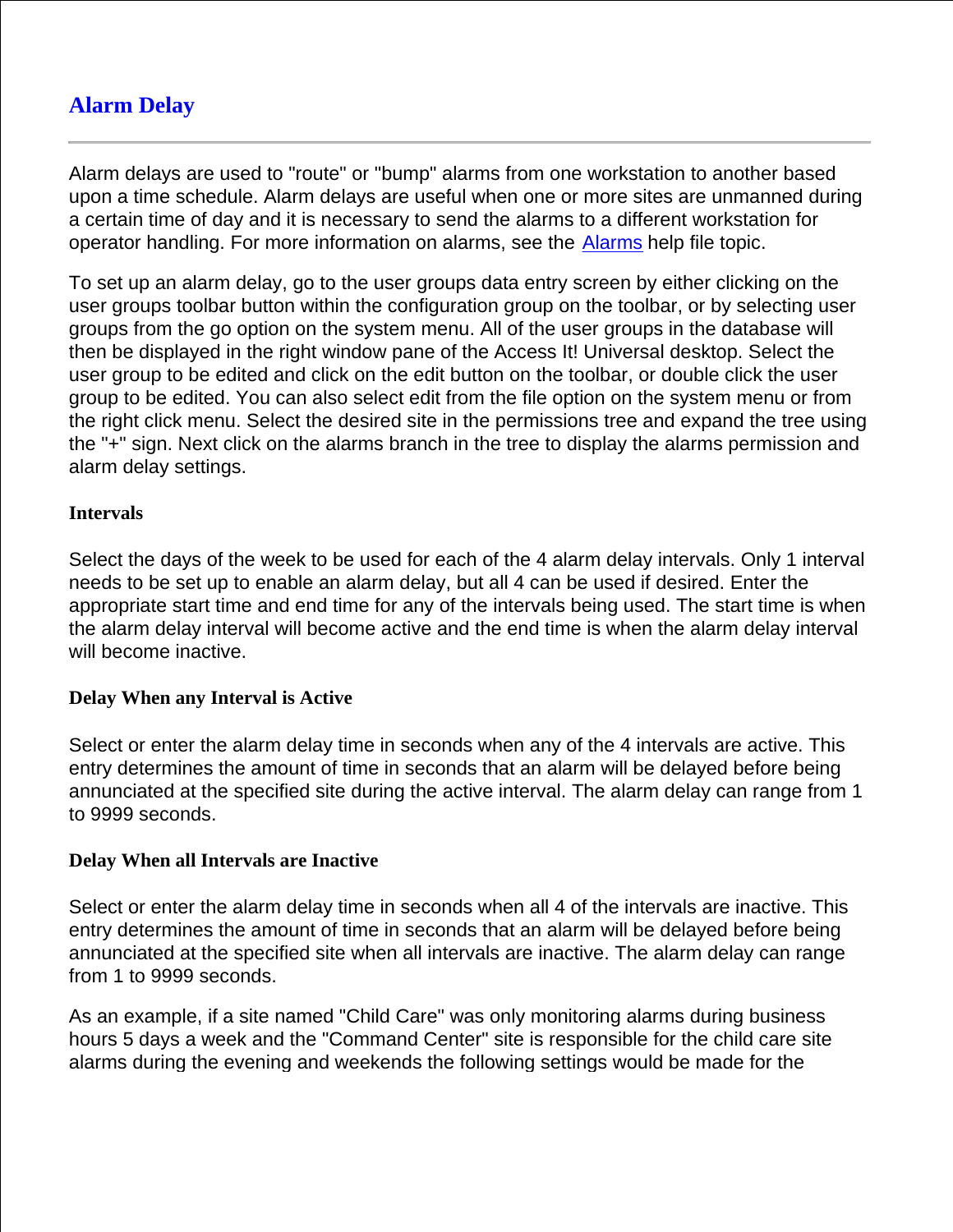command center site:

| Interval<br>1:                        | Su Mo Tu We Th Fr Sa | <b>Start</b><br>Time | End Time |
|---------------------------------------|----------------------|----------------------|----------|
|                                       | X X X X X            | 09:00<br>AM          | 05:00PM  |
| Delay when any interval is active.    |                      | 90                   |          |
| Delay when all intervals are inactive |                      |                      |          |

This would annunciate all alarms immediately at the child care site during business hours and then 90 seconds later annunciate them at the command center site if the alarm remained unacknowledged at the child care site during business hours. Then during non-business hours, the alarms for the child care site would immediately be annunciated at the command center site for processing.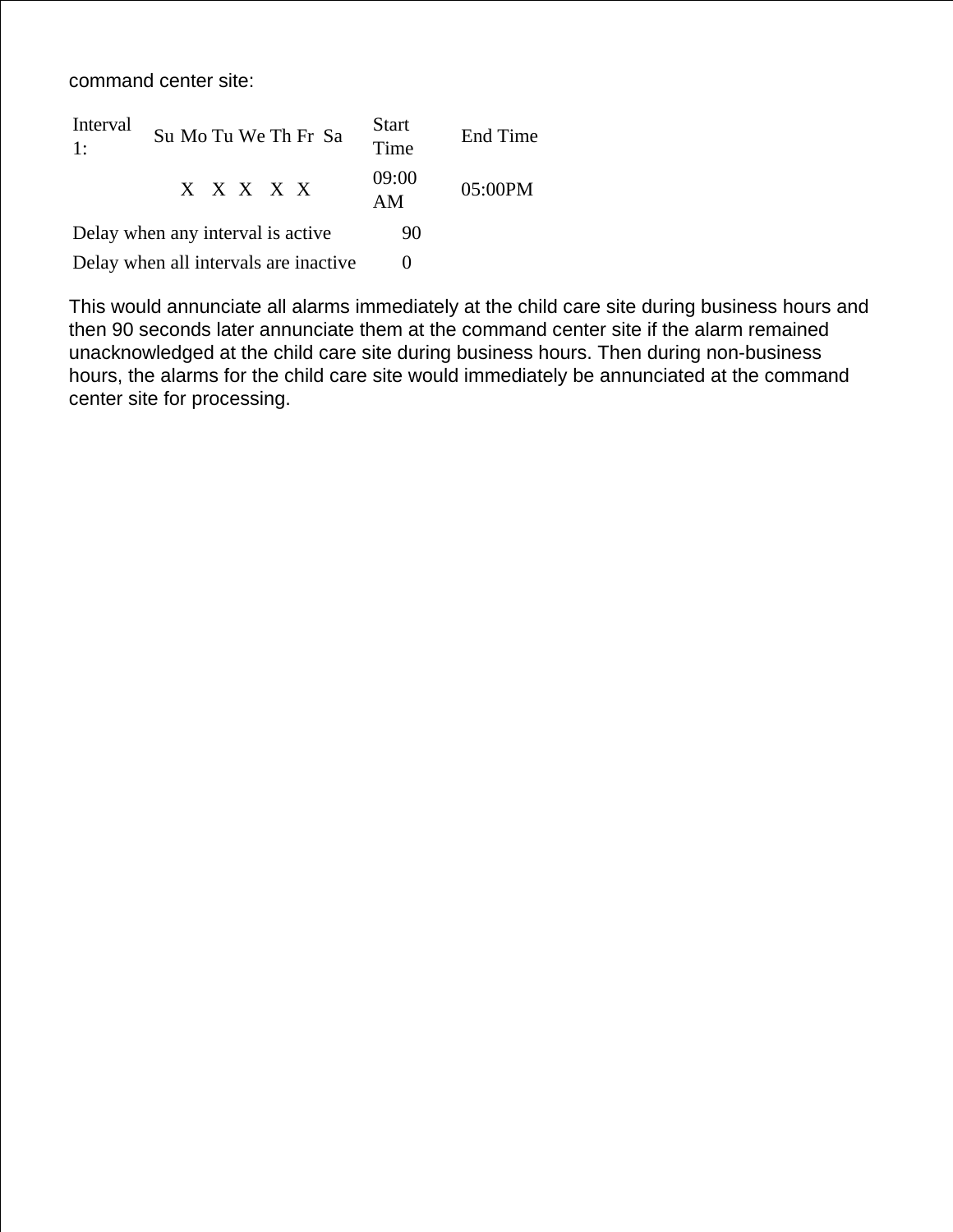## **Events**

Events are recorded in the event file every time something happens within the system. Card transactions, data being edited, commands being issued to doors are all events that are displayed in the Access It! Universal events window and recorded in the system event file. The system event file will retain all of the current events until an archive is performed. For more information on archiving events, refer to the Database Configuration Utility help file topic.

### **Viewing and Filtering Events**

To view events, go to the events screen by either clicking on the events toolbar button within the main group on the toolbar, or by selecting events from the go option on the system menu. All of the events for sites that the currently logged in user has access to will then be displayed in the lower window pane of the Access It! Universal desktop or in the events window. The events window can either be docked within the main application window or displayed in a separate window using the view option on the system menu. Displaying the alarms in a separate window is useful on systems that use multiple monitors.

The events window can be paused to view previous events and prevent the viewer from jumping to the bottom of the list every time a new event is displayed. This is accomplished by clicking on the pause button on the events window toolbar or from the right click menu. The scroll bar can then be used to scroll backwards and forwards through all of the events in the current event file. Click on the resume button on the events window toolbar or from the right click menu to resume normal event viewing. Cardholder and card information can be viewed for card related events by right clicking on the event and choosing the appropriate option.

The events that are displayed in the events windows can be filtered by either the event type or the location that the event occurred. Event filters are configured in the Alarm/Event Filters screen. Filters can be enabled by selecting them in the Current Filter pick list. An example of event filtering would be if this workstation is used as a photo id verification workstation for positive identification purposes, it may be desirable to filter the event locations for this workstation to only the readers that are being used for verification purposes. For more information on Filters, see the Alarm/Event Filters help file topic.

## **Photo ID Verification**

Photo ID verification is the process by which a card holder presents a card at a specified reader and their stored image from the cards data file is then displayed in the events window. This is useful to make sure that the person using the card is indeed the person that the card was issued to. To turn on photo id verification, right click on the cardholders button in the events window. A photo window will be displayed on the right hand side of the events